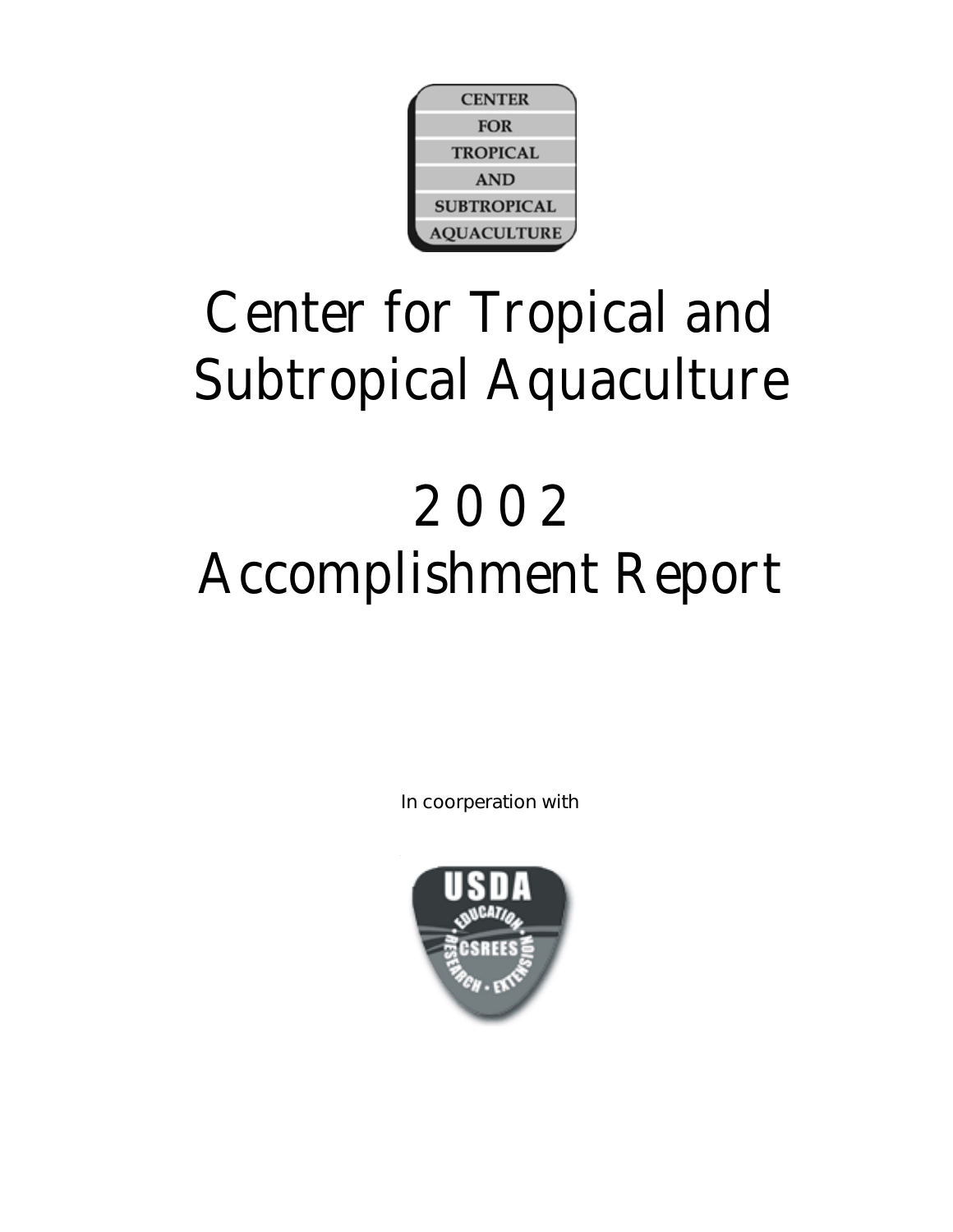# Center for Tropical and Subtropical Aquaculture

# **2002 Accomplishment Report**

Center for Tropical and Subtropical Aquaculture Administration Center The Oceanic Institute 41-202 Kalanianaole Hwy. Waimanalo, Hawaii 96795 Phone: (808) 259-3167 Fax: (808) 259-8395 http://www.ctsa.org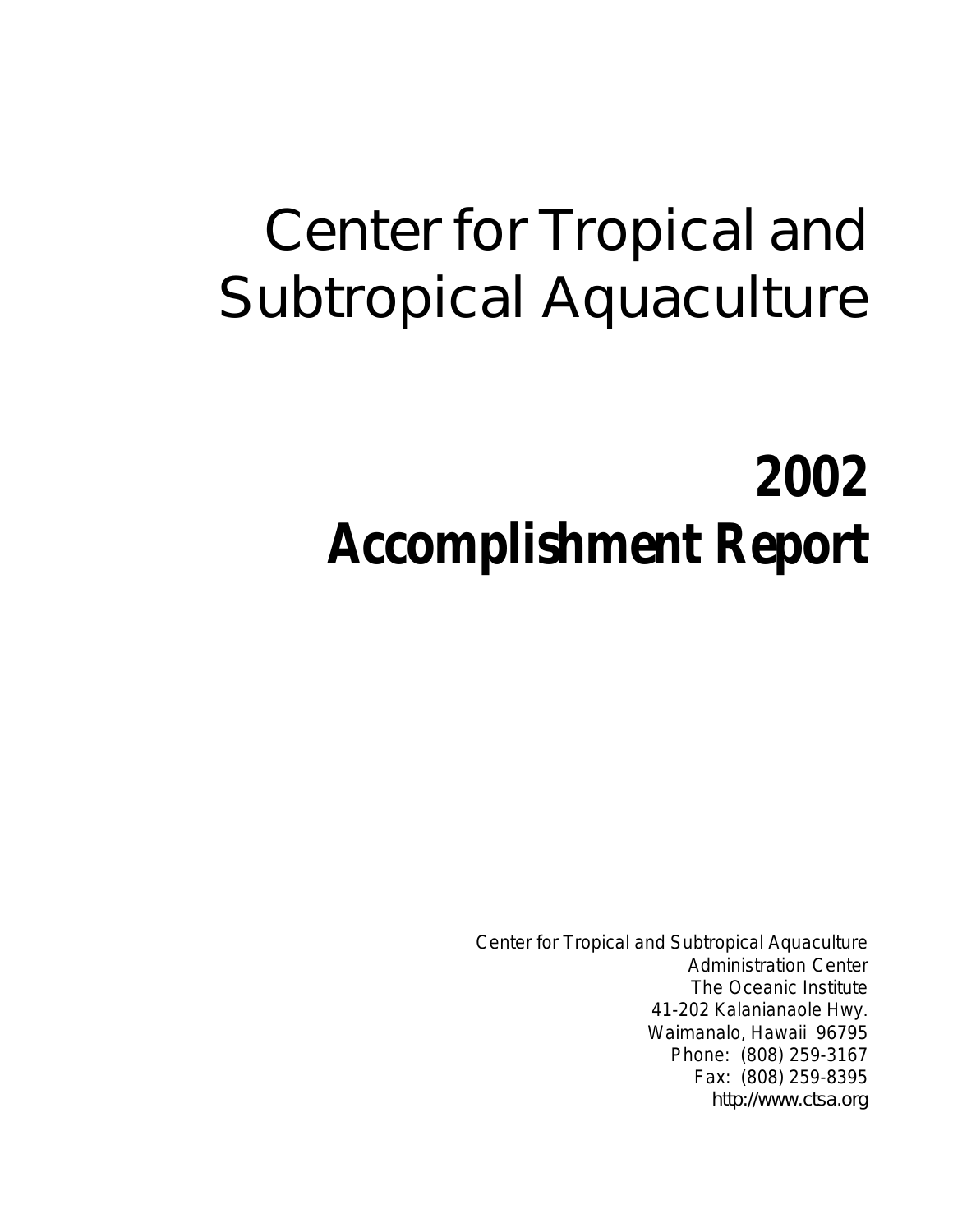## Table of Contents

| Transitioning Hawaii's Freshwater Ornamental Industry  19        |
|------------------------------------------------------------------|
|                                                                  |
|                                                                  |
|                                                                  |
|                                                                  |
| Reproduction and Selective Breeding of the Pacific Threadfin  69 |
| Development of Black-Lip Pearl Oyster Farming in Micronesia75    |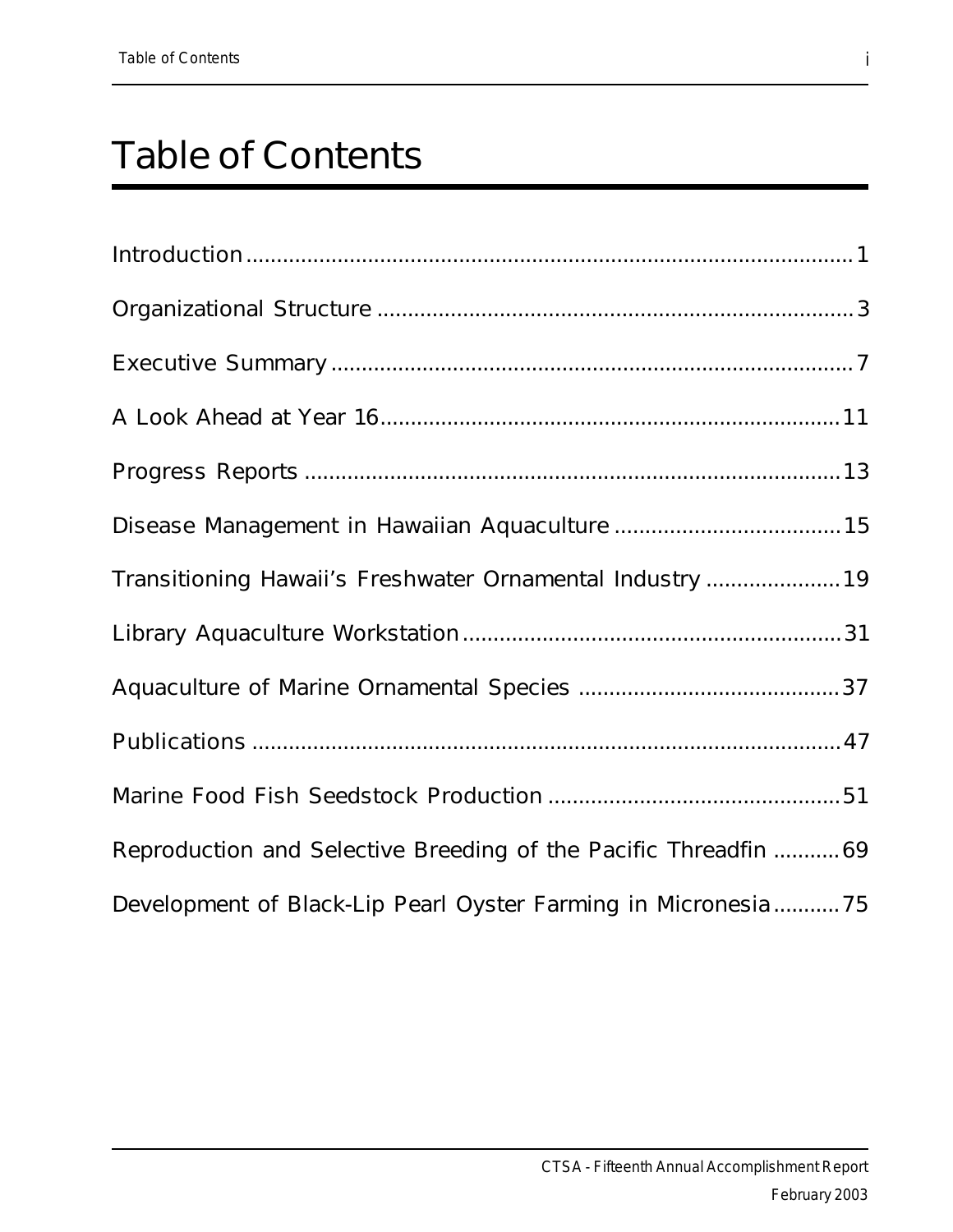## Introduction

The mission of the Center for Tropical and Subtropical Aquaculture (CTSA) is to support aquaculture research, development, demonstration and extension education to enhance viable and profitable U.S. aquaculture.

Title XIV of the Agriculture and Food Act of 1980 and the Food Security Act of 1985 authorized establishment of five regional aquaculture research, development and demonstration centers in the United States (Subtitle L, Sec. 1475[d]) in association with colleges and universities, state departments of agriculture, federal facilities and non-profit private research institutions.

CTSA is one of the five regional aquaculture centers (RAC's) funded by the U.S. Department of Agriculture. Research projects span the American Insular Pacific, using its extensive resource base to meet the needs and concerns of the tropical aquaculture industry.

The RACs encourage cooperative and collaborative aquaculture research and extension education programs that have regional or national applications. Center programs complement and strengthen existing research and extension educational programs provided by the U.S. Department of Agriculture and by other public institutions. The Center's objectives are to:

- promote aquaculture research, development and demonstration for the enhancement of viable and profitable commercial aquaculture production in the United States for the benefit of producers, consumers and the American economy;
- utilize the Regional Centers in a national program of cooperative and collaborative research, extension and development activities among public and private institutions having demonstrated capabilities in support of commercial aquaculture in the United States.

CTSA is jointly administered by the University of Hawaii and The Oceanic Institute. The Center offices and staff are located at The Oceanic Institute's Makapuu Point site on windward Oahu.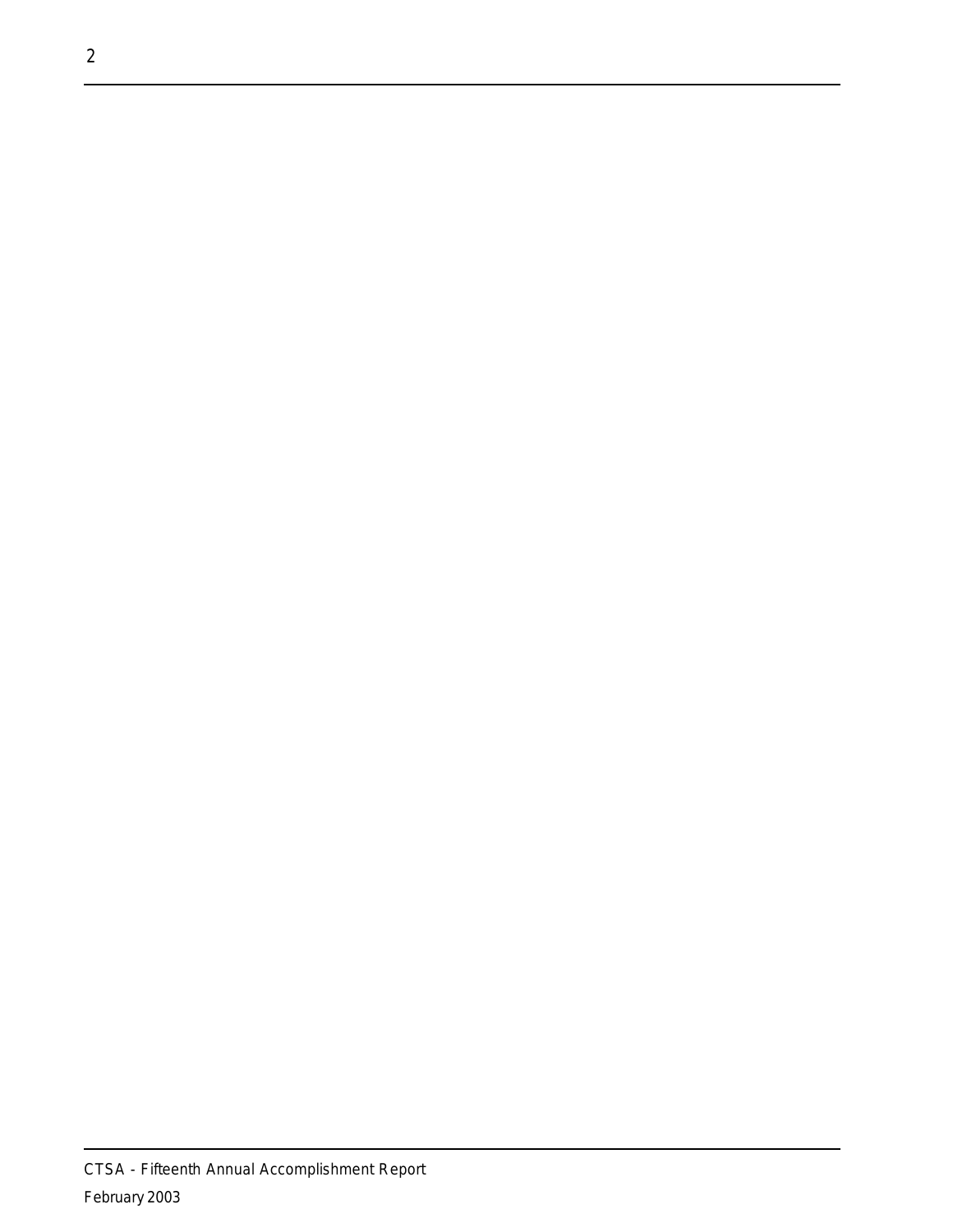## Organizational Structure

CTSA funds aquaculture research, development and demonstration projects. Each year's program is the result of several groups working together for many months. A Board of Directors oversees CTSA's programmatic functions, and an Executive Committee is responsible for CTSA's administrative policy and functions.

In addition, CTSA has two working groups. The Industry Advisory Council (IAC) is comprised of members from financial institutions, aquacultural and agricultural enterprises, government agencies and other business entities. The Technical Committee (TC) is made up of researchers, extension agents and fisheries officers.

The Board, the IAC and the TC draw their members from American Samoa, the Commonwealth of the Northern Mariana Islands, the Federated States of Micronesia, Guam, Hawaii, the Republic of Palau and the Republic of the Marshall Islands.

### ADMINISTRATIVE CENTER

CTSA is co-administered by the University of Hawaii and The Oceanic Institute. CTSA's Administrative Center is located at The Oceanic Institute, on the island of Oahu in Hawaii. The Administrative Center staff provides all necessary support services for the Executive Committee, the Board of Directors, the Industry Advisory Council, the Technical Committee, various project review panels and delegations and project work groups. Dr. Cheng-Sheng Lee, Center Director, supervises operation of the Center.

### EXECUTIVE COMMITTEE

The Executive Committee is the legal entity responsible for the Center's overall administrative policy formulation, budget and procedures and appointing the CTSA Director. The members of the Executive Committee are:

- Dr. Gary D. Pruder, The Oceanic Institute, {Executive Committee Chairman};
- Dr. Jo-Ann Leong, Hawaii Institute of Marine Biology {Board of Directors Chairman}.

### BOARD OF DIRECTORS

The Board of Directors is responsible for the development and implementation of the Center's program policy, including concurrence on total budget issues. The Board is also responsible for development of ancillary agreements with other agencies and institutions.

The members of the Board of Directors represent educational, state and non-profit private research institutions throughout the region. The Board of Directors: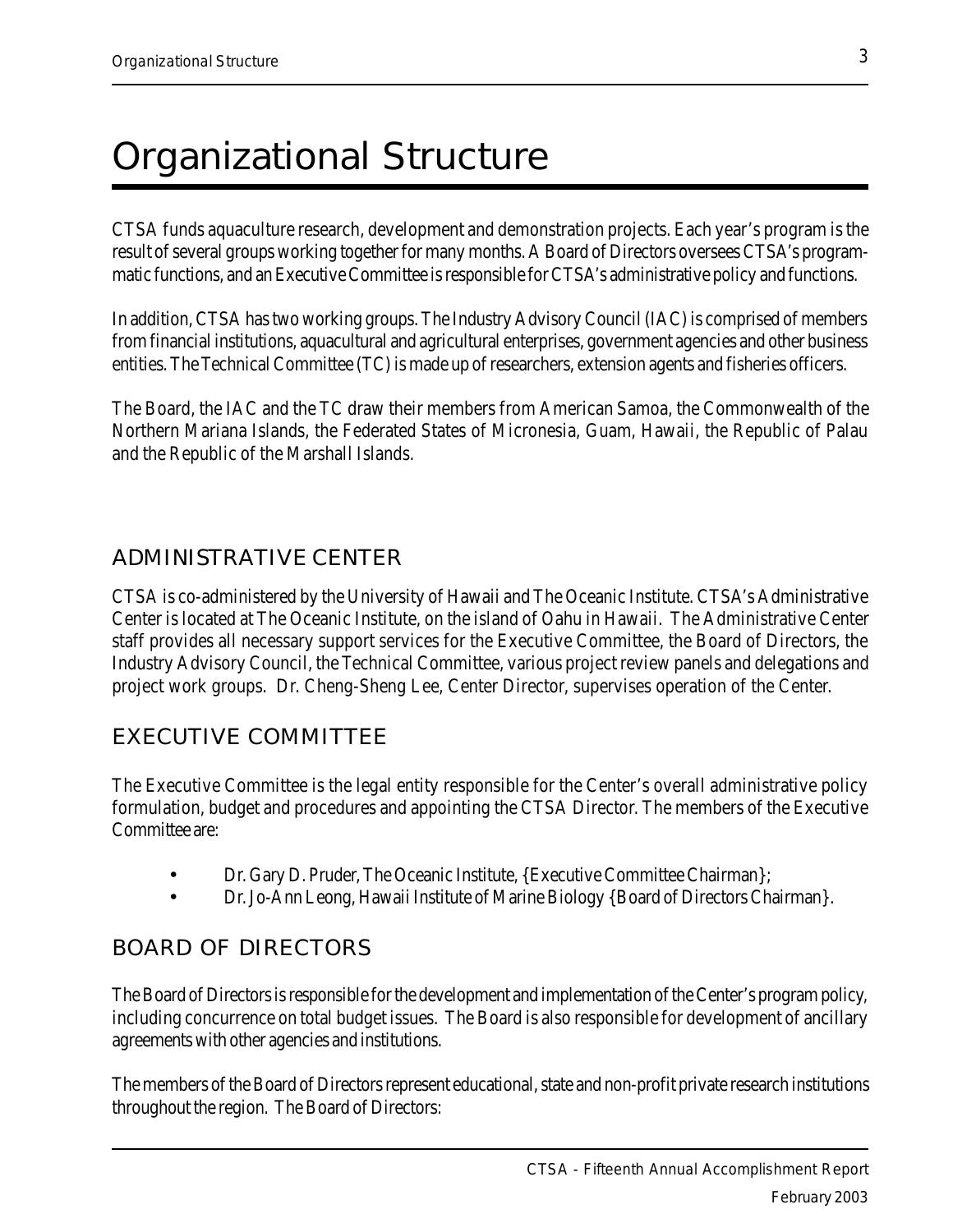- establishes initial guidelines for regional aquaculture research, development and demonstration activities;
- appoints and removes members of the Industry Advisory Council and the Technical Committee;
- approves the proposed strategy for project selection;
- approves the priority areas and goals for industry development identified by the Industry Advisory Council and Technical Committee;
- approves the Annual Plan of Work, including budget allocations;
- approves the Annual Accomplishment Report for consistency with the goals and objectives of CTSA and the authorizing legislation;
- develops ancillary agreements with other institutions.

The members of the Board of Directors are:

- Mr. John Corbin, Hawaii State Aquaculture Development Program;
- Dr. E. Gordon Grau, University of Hawaii Sea Grant College Program;
- Dr. Andrew Hashimoto, College of Tropical Agriculture and Human Resources, University of Hawaii;
- Dr. Jo-Ann Leong, Hawaii Institute of Marine Biology, University of Hawaii {Board Chairperson}
- Dr. Gary D. Pruder, The Oceanic Institute {Executive Committee Chairman};
- Dr. Singeru Singeo, Land Grant Program, College of Micronesia;
- Dr. Lee S. Yudin, College of Agriculture and Life Sciences, University of Guam.

## INDUSTRY ADVISORY COUNCIL

Members of the Industry Advisory Council include commercial aquaculture farmers, aquaculture suppliers and members of government bodies and financial institutions. Members are appointed by the Board of Directors for three-year, renewable terms. As an advisory body, the Industry Advisory Council's capacity provides an open information exchange forum for those involved in the aquaculture business. With the approval of the Board of Directors, contributions of the IAC can be incorporated into annual and ongoing plans for CTSA. The Industry Advisory Council:

- identifies research and development needs and priorities from the perspective of the aquaculture industry;
- participates as needed in the review of proposals, project progress reports, program review delegations and other functions of the Center;
- recommends to the Board actions regarding new and continuing proposals, proposal modifications and terminations.

4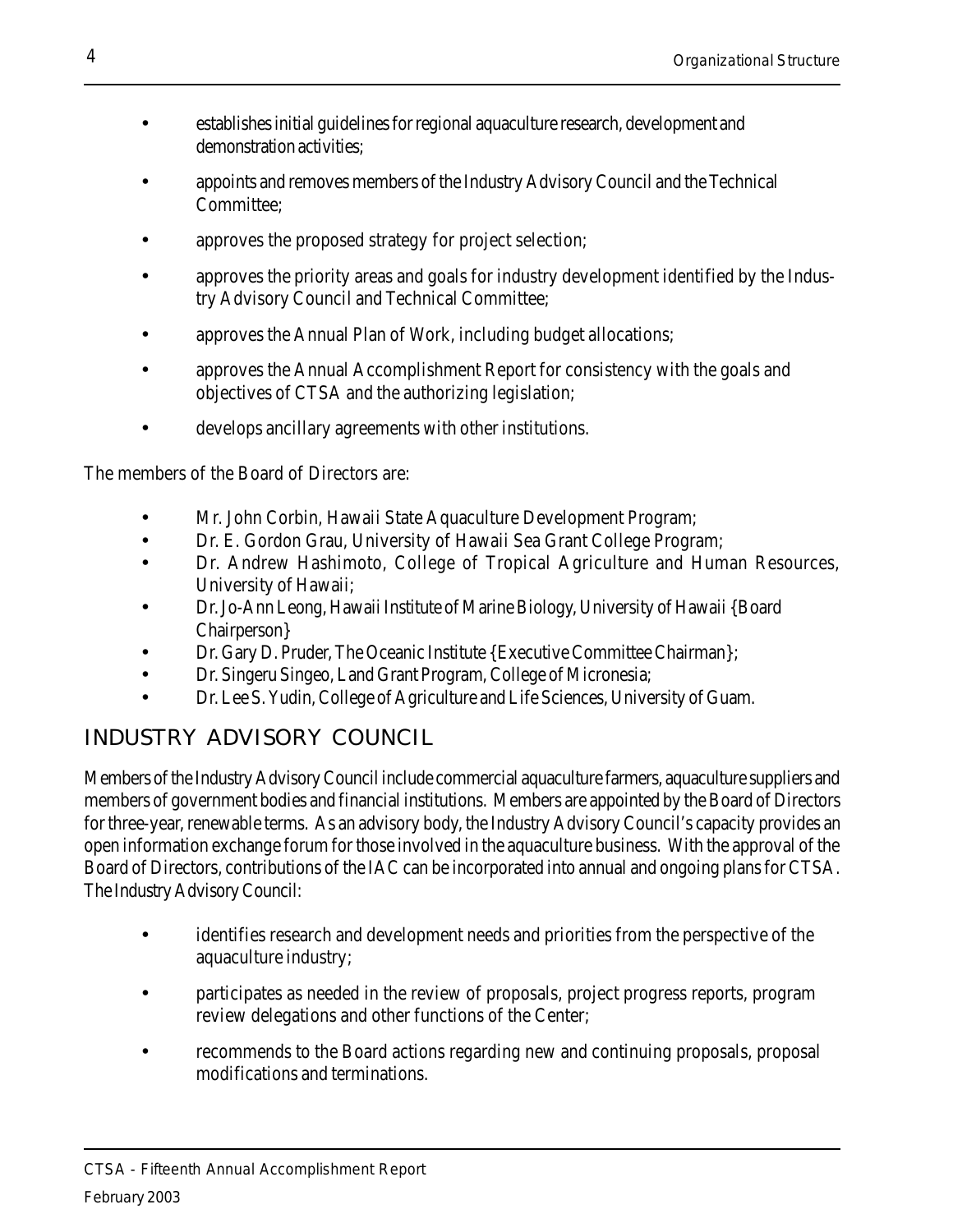Members of the Industry Advisory Council are:

- Mr. Richard Bailey, Common Heritage House;
- Dr. Paul Bienfang, Ceatech USA, Inc.;
- Ms. Rebecca Bishop-Yuen; Moana Technologies, Inc.;
- Dr. James Brock, Moana Technologies, Inc.;
- Mr. Randy Cates, Cates International Undersea Farms;
- Mr. Richard Croft, Pohnpei Natural Products;
- Mr. Simon Ellis, Mid Pacific Marine Consultants;
- Mr. John Gourley, Micronesia Clam Company;
- Ms. Linda Gusman, Island Aquaculture;
- Mr. Steve Katase, Royal Hawaiian Sea Farms;
- Mr. Robert Kern, Tropical Ponds of Hawaii;
- Mr. Jeff Koch, Mokuleia Aquafarm;
- Mr. Andrew Kuljis, Aquatic Farms;
- Mr. Richard Masse, Mangrove Tropicals;
- Mr. Dennis Mitchell, The Fish Shack;
- Mr. Ramsey Reimers, Robert Reimers Enterprises;
- Mr. Neil Sims, Black Pearl, Inc.;
- Dr. Richard Spencer, Hawaiian Marine Enterprises {Industry Advisory Council Chairman and ex officio member of the BOD}
- Ms. Anita Suta, Palau Community College
- Dr. Albert Tacon, Aquatic Farms
- Mr. Frank Toves, Aquaculture Culturists
- Mr. Ron Weidenbach, Hawaii Fish Company;
- Dr. Leonard Young, Hawaii State Aquaculture Development Program.

### TECHNICAL COMMITTEE

The Technical Committee's members represent participating research institutions and state extension services, other state or territorial public agencies as appropriate, and non-profit private research institutions. The Technical Committee provides research expertise to address priorities set by the Industry Advisory Council. The Board of Directors appoints members for 3-year, renewable terms.

The Technical Committee:

- evaluates the technical merit of proposals submitted to CTSA;
- participates as needed in project review panels, Program Review Delegations and other functions of the Center.

The members of the Technical Committee are:

• Dr. Harry Ako, University of Hawaii {Technical Committee Chairman and ex officio member of the BOD};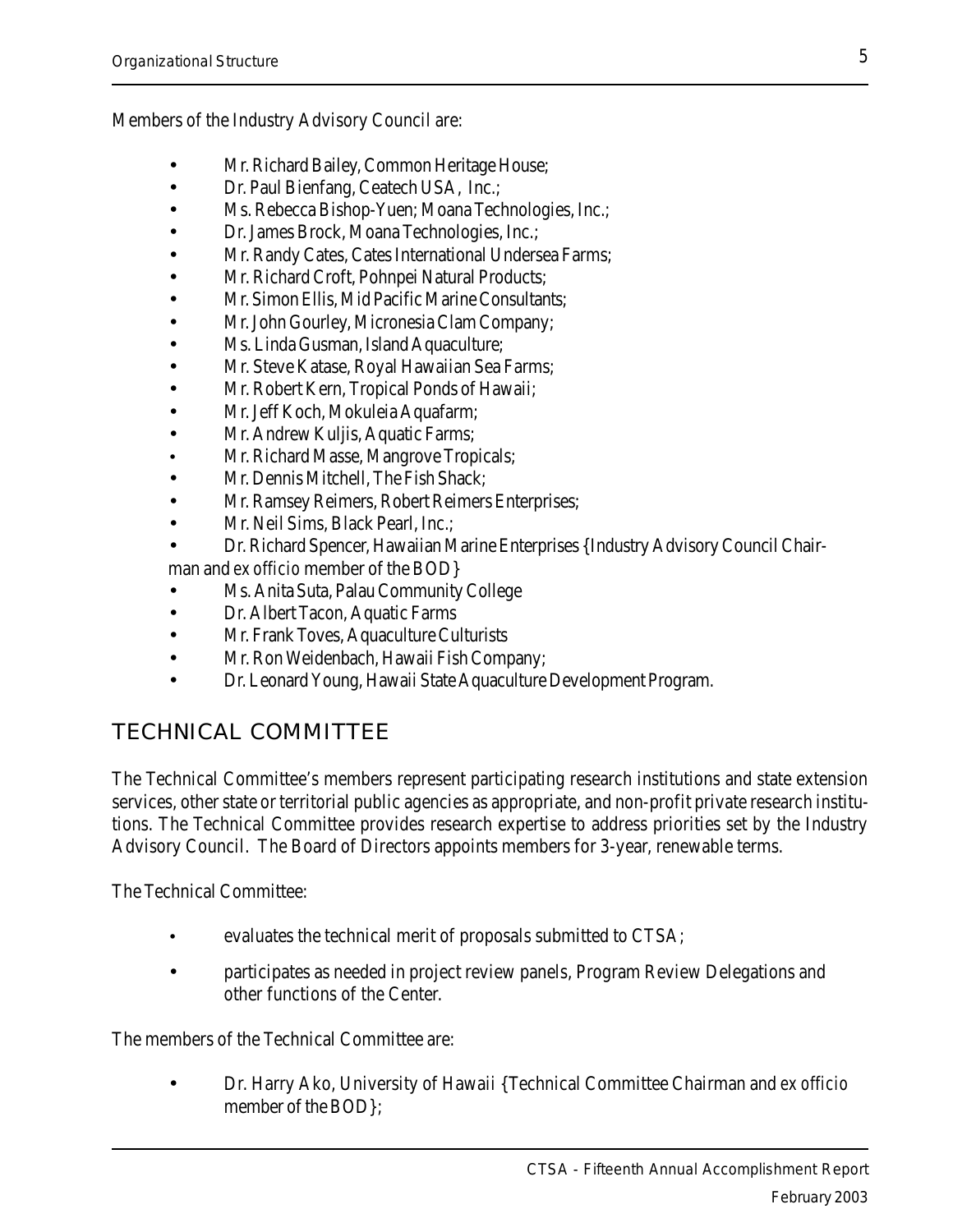- Ms. Kristen Anderson, Hamilton Library, University of Hawaii;
- Dr. John Brown, College of Agriculture and Life Sciences, University of Guam;
- Mr. David Crisostomo, University of Guam Cooperative Extension Service;
- Mr. Simon Ellis, Land Grant College Program, College of Micronesia;
- Dr. Maria Haws, Pacific Aquaculture and Coastal Resources Center;
- Dr. Kevin Hopkins, Pacific Aquaculture and Coastal Resources Center;
- Dr. Robert D. Howerton, Sea Grant Extension Service, University of Hawaii;
- Mr. Tom Iwai, Anuenue Fisheries Research Center;
- Dr. Charles Laidley, The Oceanic Institute;
- Dr. PingSun Leung, University of Hawaii;
- Dr. Shaun Moss, The Oceanic Institute;
- Dr. Anthony Ostrowski, The Oceanic Institute;
- Mr. Vernon Sato
- Dr. Robin Shields, The Oceanic Institute;
- Dr. James Szyper, Sea Grant Extension Service, University of Hawaii at Hilo;
- Dr. Clyde Tamaru, Sea Grant Extension Service, University of Hawaii.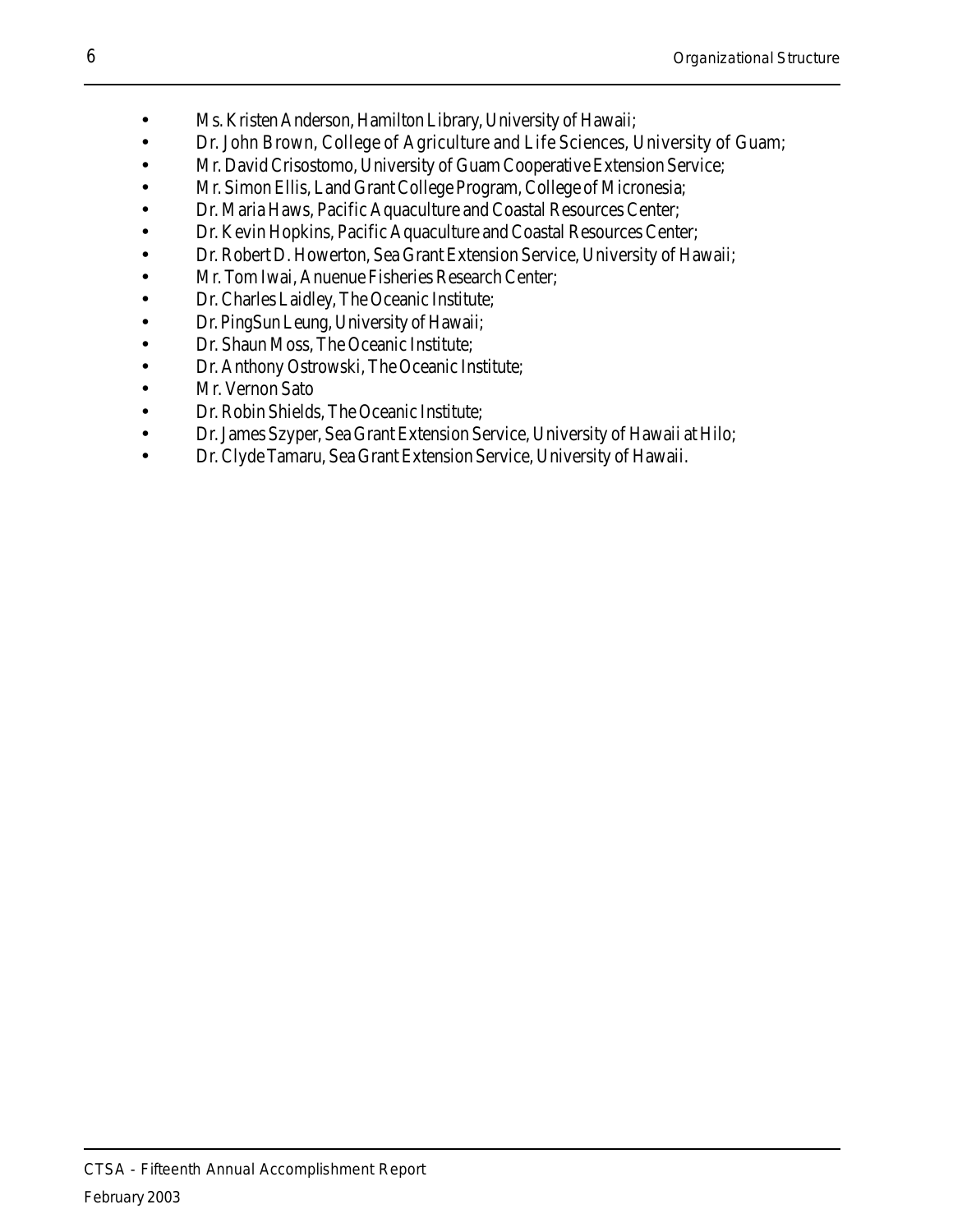## Executive Summary

### PROGRAM SCOPE

During 2002, the Center for Tropical and Subtropical Aquaculture completed work on projects funded under its Twelfth Annual Plan of Work and continued work on projects funded under its Thirteenth and Fourteenth Annual Plans of Work. In addition, in August 2002, CTSA initiated work on projects developed under its Fifteenth Annual Plan of Work and began developing its Sixteenth Annual Plan of Work.

Eleven projects were funded under CTSA's 15th year program, which was approved by CTSA's Board of Directors on January 22, 2002. Six were continuations of projects begun under the programs of previous years and five are new projects.

Since the inception of CTSA in 1988, it has funded 161 research, demonstration, development and extension projects. Twelve projects were active during 2002. These projects fall into six categories:

- National Aquaculture Priorities;
- Information Dissemination;
- Extension Support to Further Industry Development;
- Marketing and Economics;
- Development of New Technologies;
- Demonstration and Adaptation of Known Technologies

These projects address national aquaculture priorities:

∗ National Aquaculture Extension Conference

These projects address information dissemination:

- ∗ Library Aquaculture Workstation
- ∗ Publications

These projects address extension support to further industry development:

- ∗ Disease Management in Hawaiian Aquaculture
- ∗ Transitioning Hawaii's Freshwater Ornamental Industry
- ∗ Development of Black-Lip Pearl Oyster Farming in Micronesia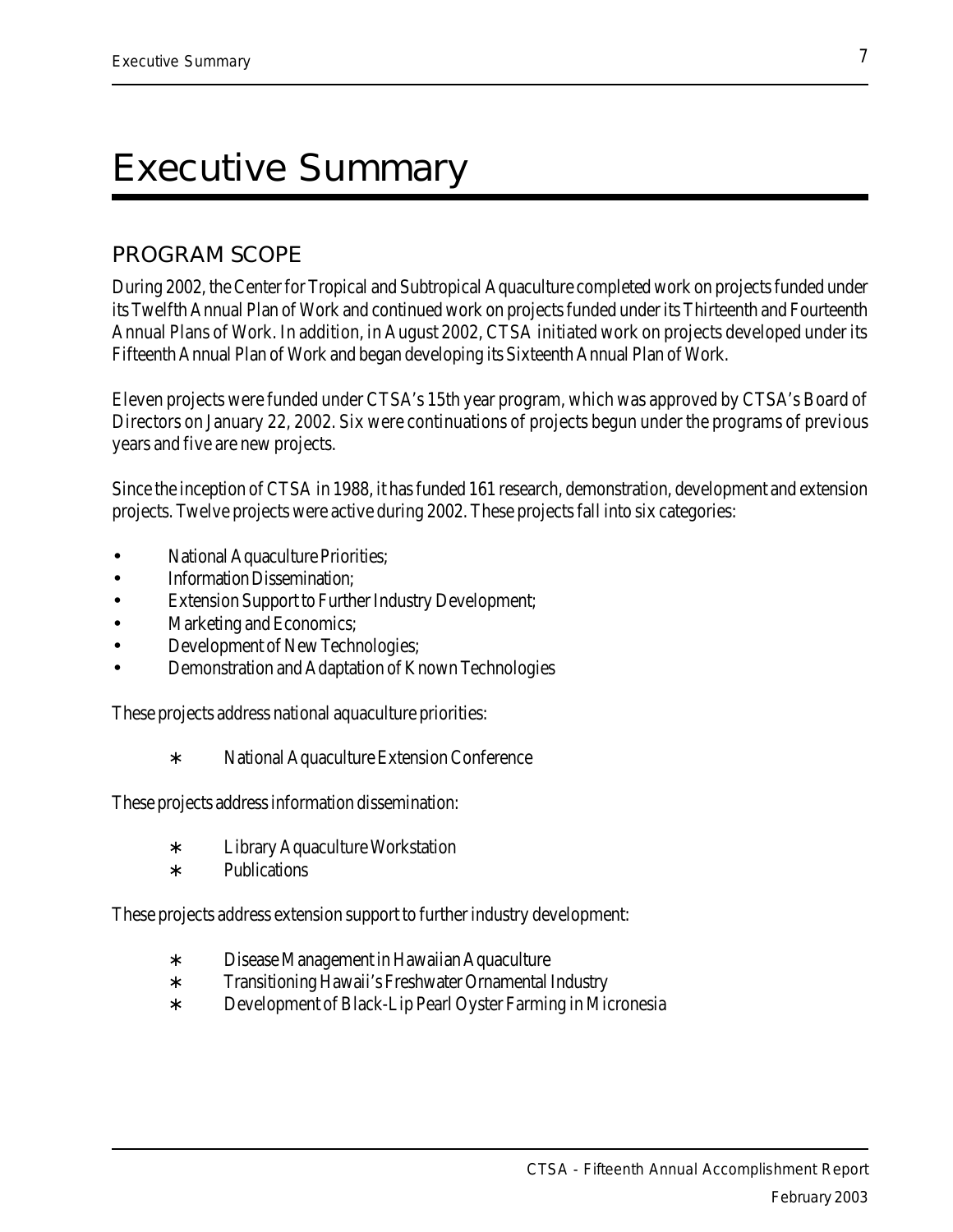This project addresses marketing and economics:

∗ Marine Food Fish Seedstock Production

These projects address development of new technologies:

- ∗ Marine Food Fish Seedstock Production
- ∗ Aquaculture of Marine Ornamentals
- ∗ Reproduction and Selective Breeding of the Pacific Threadfin

This project addresses demonstration and adaptation of known technologies:

∗ Transitioning Hawaii's Freshwater Ornamental Industry

A brief listing of the principal accomplishments of the active projects in these categories during 2002 is presented below. Details on each project's funding, participants, objectives, anticipated benefits, progress and future plans are presented in the Progress Reports section.

Information Dissemination

Library Aquaculture Workstation

During the Year 13 reporting period, there were 23,668 queries. PRAISE staff responded to 730 requests for direct assistance by returning to users 1,762 articles totaling 22,720 pages delivered almost exclusively by email.

In the Year 14 reporting period, there was a total of 14,525 queries. The PRAISE staff responded to 256 requests for direct assistance by returning to users 838 articles totaling 8,401 pages delivered almost exclusively by email.

### **Publications**

The quarterly newsletter was printed and disseminated in December, March, June and September. The CTSA staff assisted with the creation, production and distribution of three CTSA manuals. The homepage was redesigned to make it more user-friendly and to allow users to download any CTSA publications they choose.

Extension Support to Further Industry Development

Disease Management & Virology Service for Hawaiian Aquaculture Project work group members developed primary cell lines for moi, (Polydactylus sexfilis), the green sword-

tail (Xiphophorus helleri), the angelfish (Pterophyllum scalare), the gray mullet (Mugil cephalus), and the snakehead, (Channa striatus).

Fish viral diagnostic support continued to be provided and two fish disease workshops were conducted.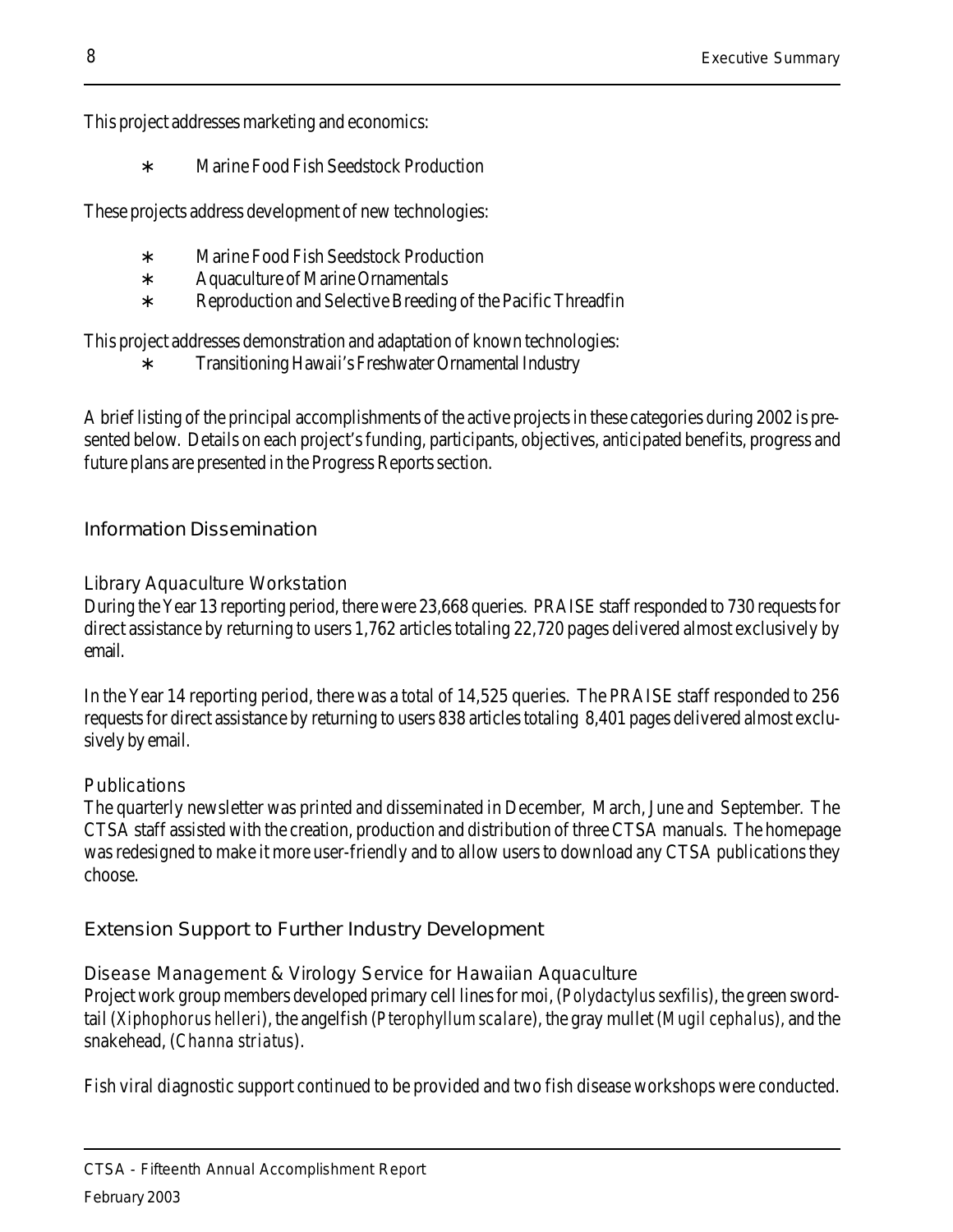Project work group members also controlled an outbreak of Prymnesium parvum from a large lake stocked with mullet and an outbreak of Ich. They also assisted commercial high health shrimp farms to establish a new founder stock of SPF Penaeus japonicus.

Through work conducted by work group members, it was also demonstrated that warm water temperature (>31 ºC) is an effective way to control TSV.

Transitioning Hawaii's Freshwater Ornamental Industry

During the reporting period, project work group members demonstrated 1) docosahexanoate (DHA) is not essential for maturation and spawning of freshwater ornamental fish; 2) high density culture of Moina using Chlorella and "green water" from recirculating culture systems; and 3) stocking density effects on growth, survival and sex ratio on swordtails.

Development of Black-Lip Pearl Oyster Farming in Micronesia

A pearl oyster hatchery was set up in Pohnpei, and four staff biologists from the Marine Environmental Research Institute of Pohnpei (MERIP) received full training in pearl oyster spawning, larval rearing, land-based nursery techniques, and microalgae culture. Fourteen Micronesian students from MERIP also received training in these techniques through organized classroom activities and practical demonstrations.

In the Marshall Islands, three technicians from the Marshall Islands Marine Resources Authority and Black Pearls of Micronesia (BPOM), one aquaculture extension agent from the College of the Marshall Islands / University of Hawaii at Hilo, and one land grant aquaculture researcher received training in hatchery operations, algal culture and larval rearing. Pearl oyster spawning was unsuccessful and the hoped for quantity of pearl oyster spat was not produced, but the opportunity to work with a consultant and test the BPOM hatchery was a valuable experience. An effort is being made to document the hatchery's operational procedures and assess its worth.

The economic modelling work is projected to be finished in early 2003. The data has been collected and the model is in the process of being developed and tested.

Marketing and Economics

#### Marine Food Fish Seedstock Production

During the three-year project, the project has successfully met its major goal of assisting in the establishment of a marine food fish industry in the Pacific region. Several notable achievements were made that contributed to this effort including the establishment of a year-round supply of fertilized Pacific threadfin eggs and the transferring of broodstock technologies to the local industry. Threadfin technology was also further refined through the development of an economic model and the transfer of fingerlings to commercial operations. Transfer was completed under a phased-out program that delivered 273,449 fingerlings in Year 1, 215,896 fingerlings in Year 2, and 178,514 fingerlings in Year 3. A commercial operator is now supplying fingerlings to the local industry. Additionally, as a direct result, multiple small-scale growout operations were established in the islands and large-scale, offshore production of threadfin was initiated. Captive farmed threadfin products are now appearing in local restaurants and retail markets and are being sold both to mainland and international markets.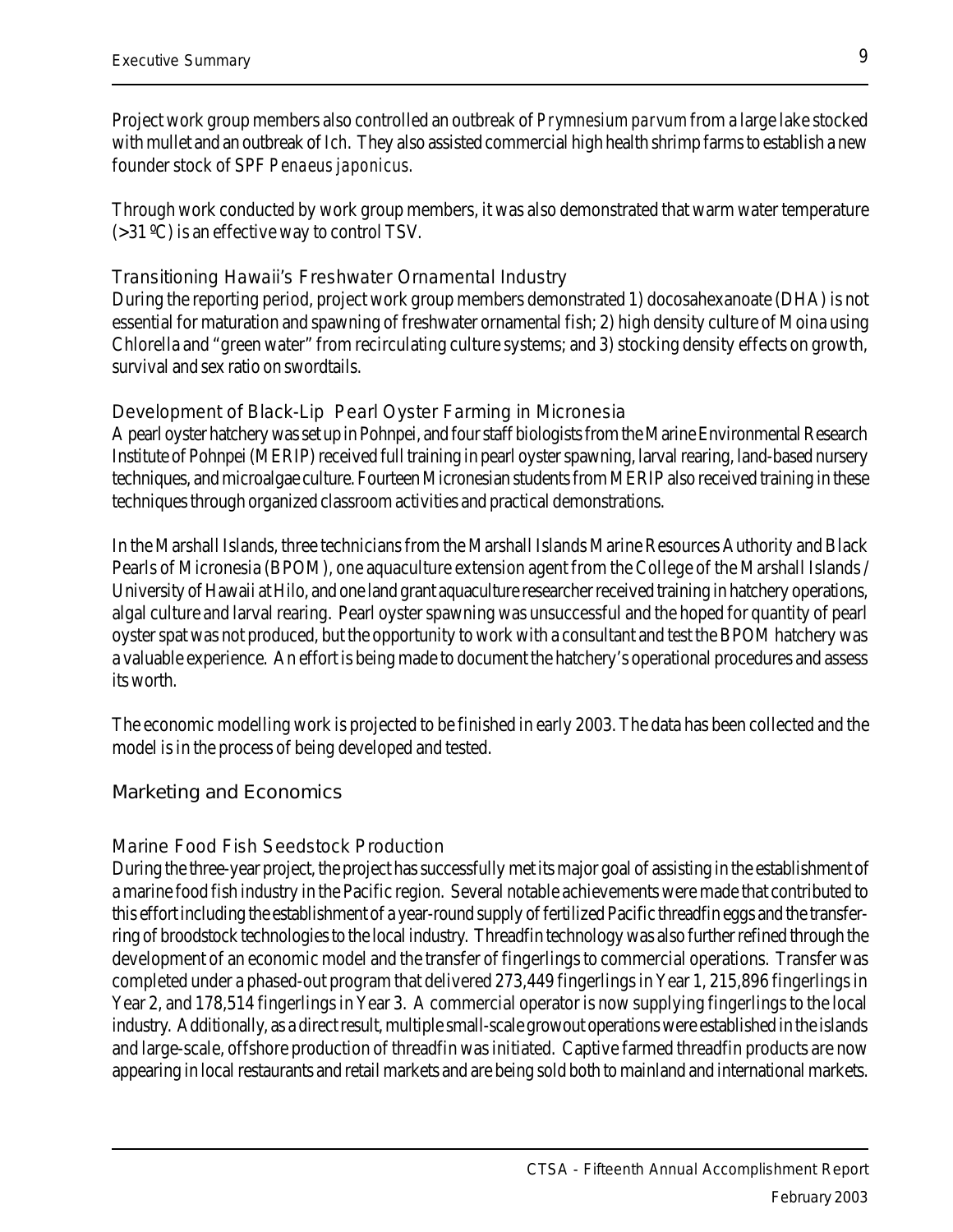Development of New Technologies

Marine Food Fish Seedstock Production See above.

Aquaculture of Marine Ornamental Species

Centralized broodstock populations of yellow tang and flame angelfish for seed production continue to be maintained at The Oceanic Institute, which enabled the project to obtain natural spawning of yellow tang and increase its fertility rates with isolated spawns being up to 88% fertile.

Flame angelfish broodstock husbandry protocols have been optimized with the completion of studies demonstrating a strong relationship between tank size and both fecundity and spawn fertility.

Reproduction and Selective Breeding of the Pacific Threadfin

Natural spawning experiments have not been successful at this point and experiments are currently being revised in attempts to derive natural spawning. Data from the genetic selection project suggests that size, rather than environmental or behavioral conditions appear to be important in determining the timing of sexual development and sex change in captive stocks of Pacific threadfin.

Demonstration and Adaptation of Known Technologies

Transitioning Hawaii's Freshwater Ornamental Industry See above.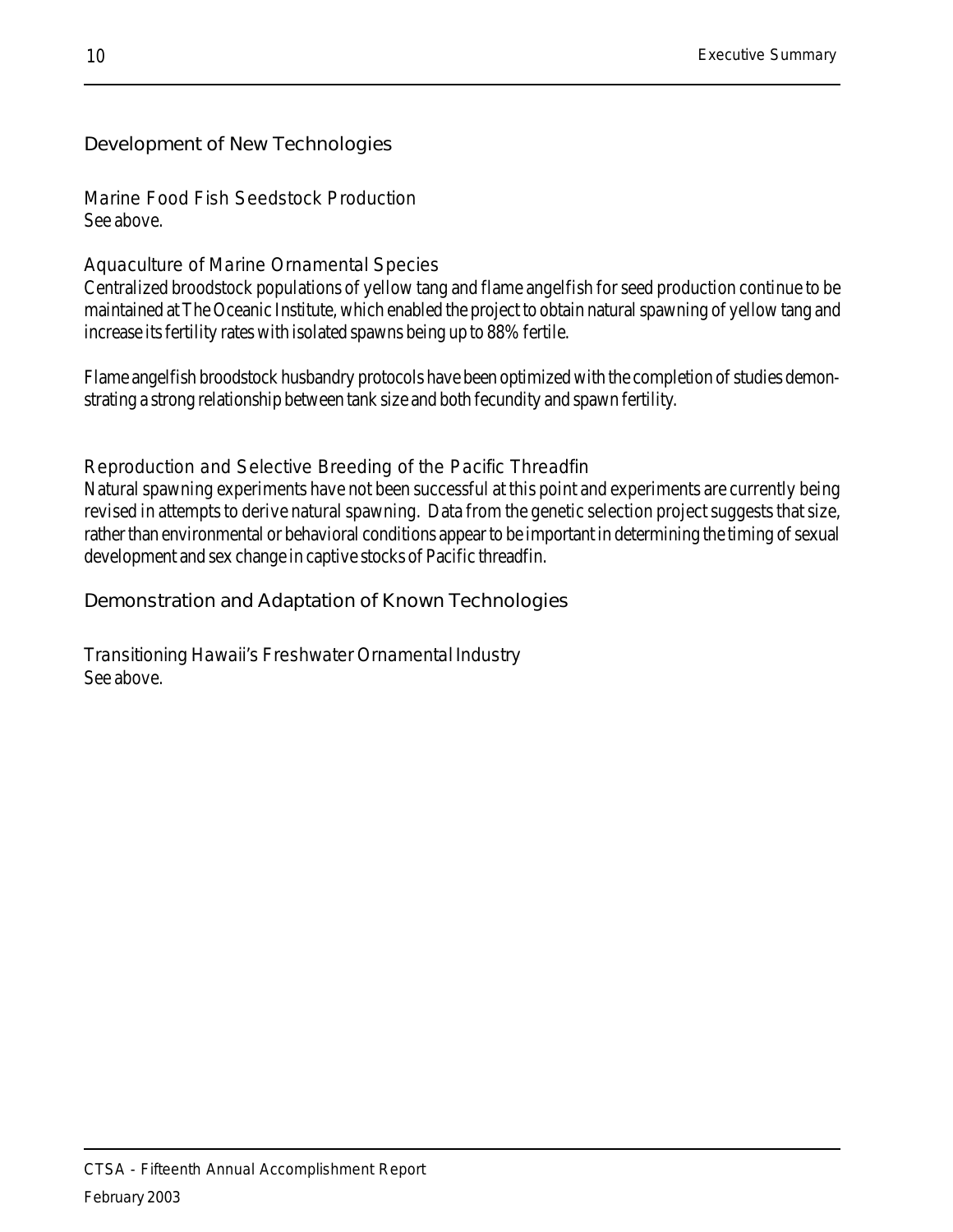## A Look Ahead at Year 16

The development of the Year 16 program was initiated in February 2002 at the annual meeting of the Industry Advisory Council (IAC). The IAC reviewed the progress of funded projects and recommended Year 16 research priorities based on concepts submitted by farmers and researchers from the region and beyond that would aid industry development. Members identified several project areas for funding priority, from which a call for pre-proposals was disseminated. Forty-three pre-proposals were submitted in response to the call and thirteen were then asked to submit a full proposal. Fifteen proposals were reviewed by the Technical Committee in October 2002 and will be forwarded to the Board of Directors as the Year 16 Plan of Work in February 2003:

- 1. Addressing some of the Critical Bottlenecks to Commercially Viable Hatchery and Nursery Techniques for Black-Lip Pearl Oyster Farming in Micronesia - Year 1
- 2. Aquaculture of Hawaiian Marine Invertebrates for the Marine Ornamental Trade Year 2
- 3. Aquaculture of Marine Ornamental Species Year 4
- 4. Aquaculture Potential of the River catfish Pangasius sutchi Year 1
- 5. Disease Management in Hawaiian Aquaculture Year 10
- 6. Economic Feasibility for Freshwater Ornamental Fish Growers in Hawaii to Market their Products Directly to West Coast Retailers - Year 1
- 7. Grant Opportunities for Hawaii Aquaculture Businesses: Information Resources, Proposal Preparation Training, and Practical Assistance - Year 1
- 8. Improvement of Growout Techniques for Hatchery-Based Blacklip Pearl Oyster Farming in Pohnpei State, FSM, and in Other Micronesian Regions - Year 1
- 9. Improving Sturgeon Hatchery Efficiency in Hawaii Year 2
- 10. Library Aquaculture Workstation Year 16
- 11. Reproduction and Selective Breeding of Pacific Threadfin Year 2
- 12. Pacific Threadfin Fingerling Transport Technology Development Year 1
- 13. Population Genetics of the Black-Lipped Pearl Oyster (Pinctada margaritifera) Year 1
- 14. Postharvest Handling and Storage of Limu Year 1
- 15. Publications Year 14

In August, CTSA began its two-month review process. All proposals were first subjected to internal and external peer reviews by at least three experts in the project topic area. Proposals were then reviewed for technical merit by the Technical Committee during their annual meeting on October 30 and 31, 2002. Once the final versions of the proposals are received and reviewed by the Program Review Delegation in January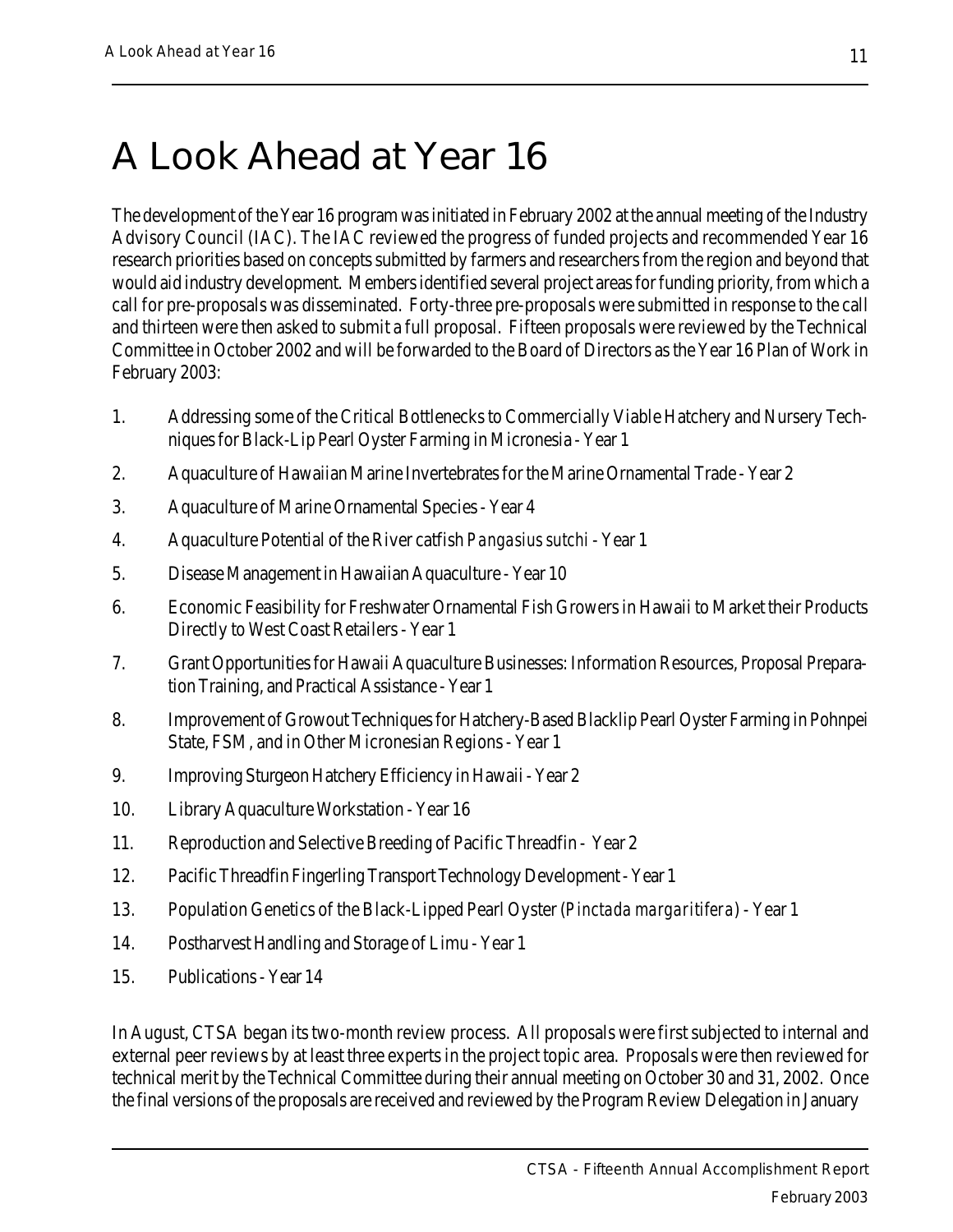2003, they will be incorporated into the Sixteenth Annual Plan of Work, and presented to the Center's Board of Directors for approval in February 2003. Following Board approval, the plan will be submitted to the U.S. Department of Agriculture Cooperative State Research, Education and Extension Service for final approval.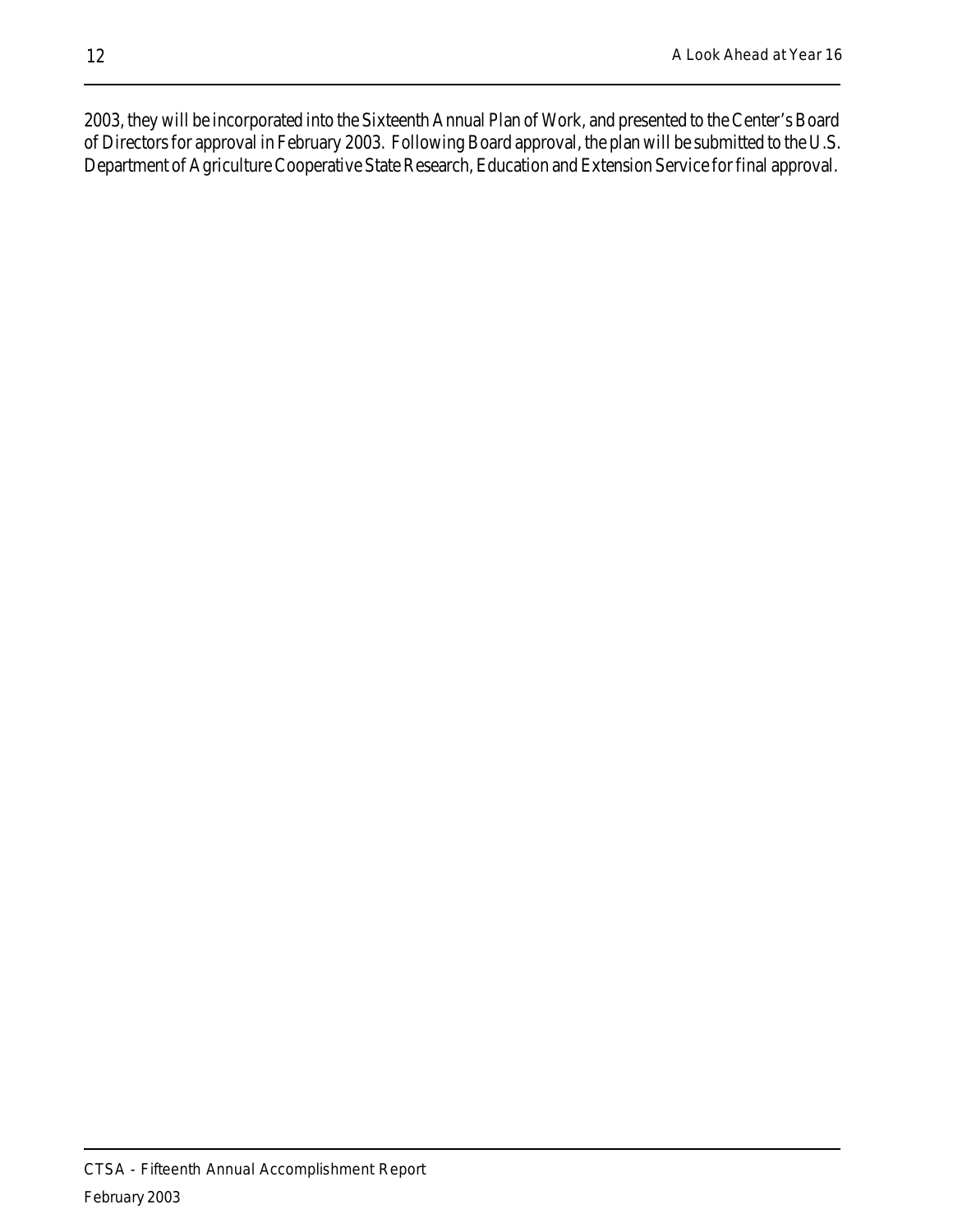## Progress Reports

An individual summary of the principal accomplishments of the active projects in these categories during 2002 is presented in the following pages. Details on each project's funding, participants, objectives, anticipated benefits, progress, work planned, impact and publications are presented. Information and results from previous years can be found in the correlating year's annual accomplishment report.

| Disease Management in Hawaiian Aquaculture                      | Page 15 |
|-----------------------------------------------------------------|---------|
| <b>Transitioning Hawaii's Freshwater Ornamental</b><br>Industry | Page 19 |
| Library Aquaculture Workstation                                 | Page 31 |
| <b>Aquaculture of Marine Ornamental Species</b>                 | Page 37 |
| Publications                                                    | Page 47 |
| Marine Food Fish Seedstock Production<br>(termination report)   | Page 51 |
| Reproduction and Selective Breeding of the<br>Pacific Threadfin | Page 69 |
| Development of Black-Lip Pearl Oyster Farming<br>in Micronesia  | Page 75 |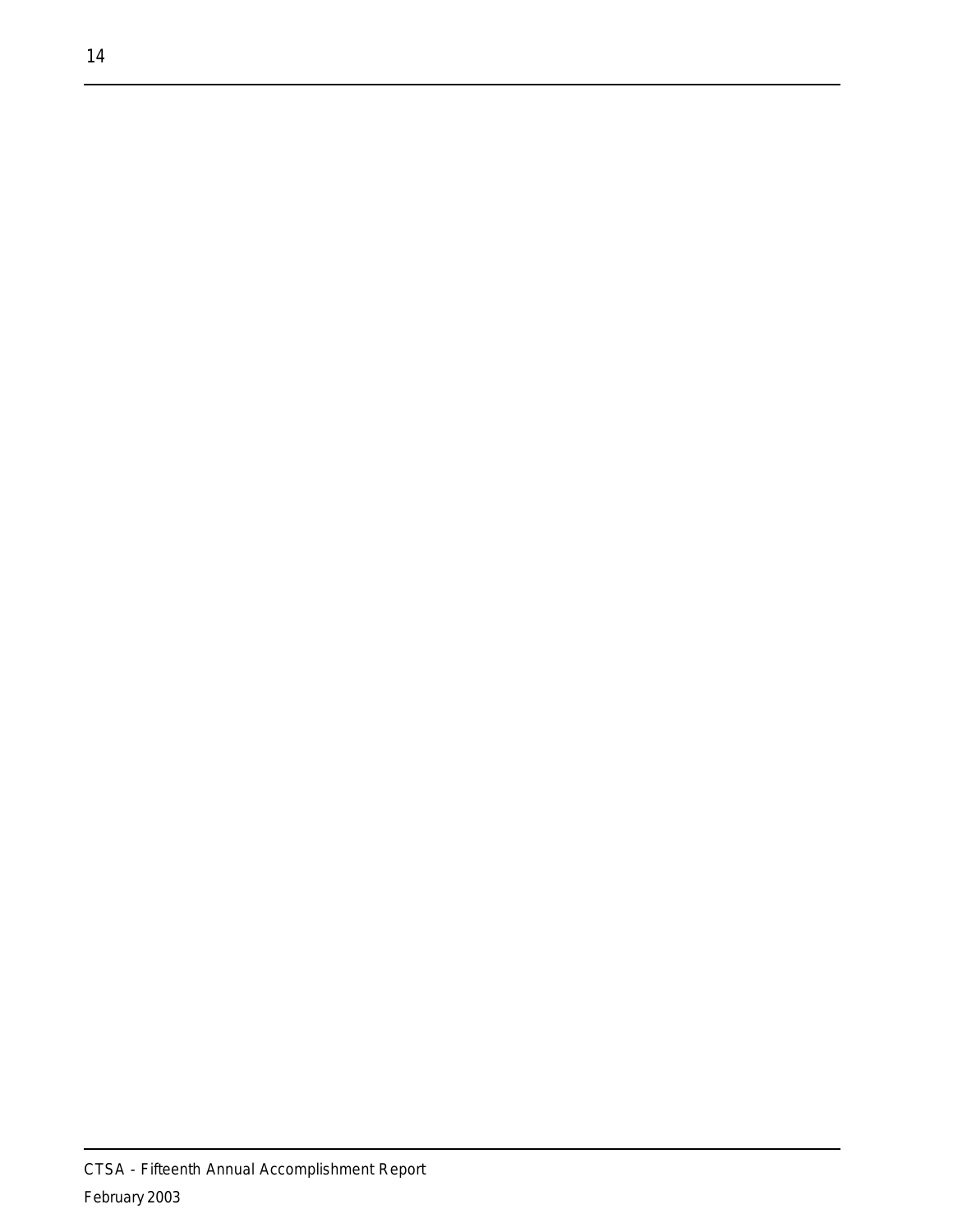## Disease Management in Hawaiian Aquaculture, Year Eight

## Reporting Period

October 1, 2001 – September 30, 2002 (Year 8)

## Funding Level

| Year 1            | \$41,638  |
|-------------------|-----------|
| Year 2            | \$63,725  |
| Year <sub>3</sub> | \$45,956  |
| Year 4            | \$44,030  |
| Year 5            | \$66,451  |
| Year 6            | \$51,934  |
| Year 7            | \$81,991  |
| Year <sub>8</sub> | \$67,902  |
| <b>TOTAL</b>      | \$463,627 |

## **Participants**

Dr. Robert Bullis, Technical Director of Animal Health, The Oceanic Institute

Dr. Yuanan Lu, Assistant Researcher, Retrovirology Research Laboratory, The University of Hawaii at Manoa

Dee Montgomery-Brock, Aquatic Health Associate, Aquaculture Development Program, Department of Agriculture

#### Objectives •• aaaaaaaaaaaaaaaaaaaaaaaaaaaaaaaaa aaaaaaaaaaaaaaaa

- 1. Establish a continuous cell line from each of the following fishes: the clownfish (Amphiprion ocellaris), the snakehead (Channa striatus) and the omilu (Caranx melampygus).
- 2. To provide culture diagnostic services for the isolation of fish viruses from 10 case submissions of marine or freshwater fishes.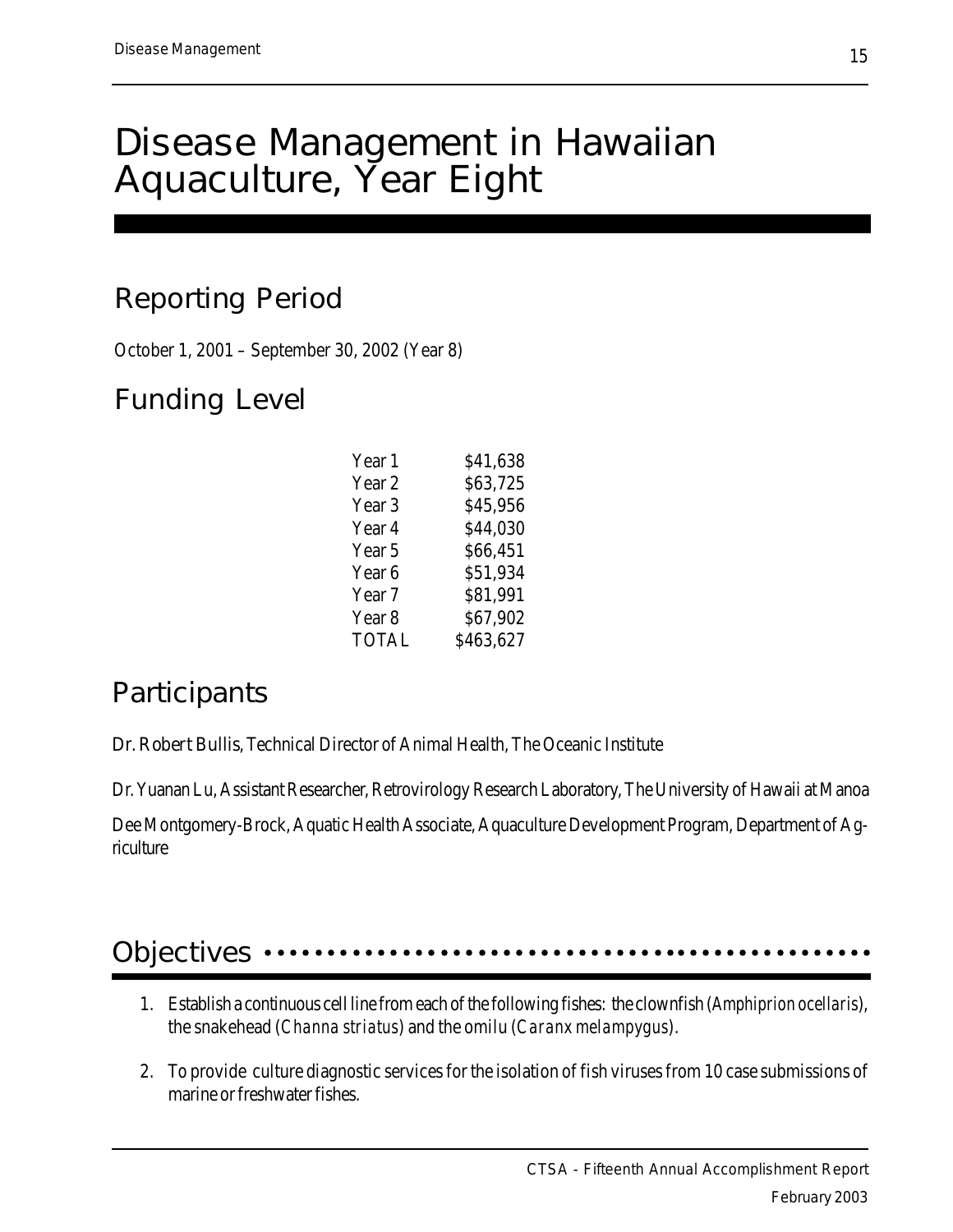- 3. Conduct two fish health training classes and provide effective communication of the class schedule.
- 4. Provide technology transfer to the industry.

#### Anticipated Benefits aaaaaaaaaaaaaaaaaaaaaaaaaaaaaaaaaaaaaa

The aquaculture of freshwater ornamentals, food fish, marine fish and shrimp has received increased attention for industry development in recent years in Hawaii. In the past five years, we have evaluated an average of 300 case submissions each year for pathogen inspection or disease diagnosis. The types of warm water aquatic animals cultured include freshwater and marine fish, marine shrimp and marine mollusks. Some submissions are for the determination of the cause of animal morbidity and mortality. In other cases we conduct tests for specific pathogens and provide to the client documentation of the pathogen status of the product. The inspection documents are necessary as quality control measures for national and international animal transfer.

Disease losses have been high in some groups of ornamental and food fishes in Hawaii. Sometimes, the causes for the these losses have been identified and in other cases the cause is elusive. We regularly encounter cases of "new" diseases. Two recent examples are an idiopathic, diffuse myopathy in the body musculature of cultured juvenile clown fish and sea horses and a high mortality disease of fry and juvenile goldfish with nuclear inclusion bodies and intranuclear viruslike particles.

Viruses are important pathogens to many species of aquacultured fishes. Increasingly, new probable virus diseases have been encountered in groups of ornamental freshwater fishes imported into Hawaii. Appropriate cell lines are necessary for the cultivation and isolation of pathogenic viruses from aquaculturally important fishes. Without appropriate cell culture systems, development of preventative strategies for viral diseases and the inspection of batches of juvenile fish for health certification are severely limited. Same fish host cell lines are an essential first line of defense for the detection and surveillance of viruses important to fish health programs. For the work in Year 8, we proposed to continue this effort and to develop three more new cell lines from three different fish species.

In 1999, new, probably viral diseases caused losses in groups of ornamental fish. A recent example was the high mortality of cultured fry and juvenile goldfish due to a putative systemic virus infection. The present diagnostic service program offered by the Aquaculture Development Program does not have appropriately trained personnel to conduct fish virus culture, isolation and identification work on case submissions of fish submitted for diagnostic examination. However, trends in case submissions indicate a strong need for fish diagnostic virology for aquaculture producers in the state. Service needs for fish virology will be addressed with the virology work proposed in the Year 8 project.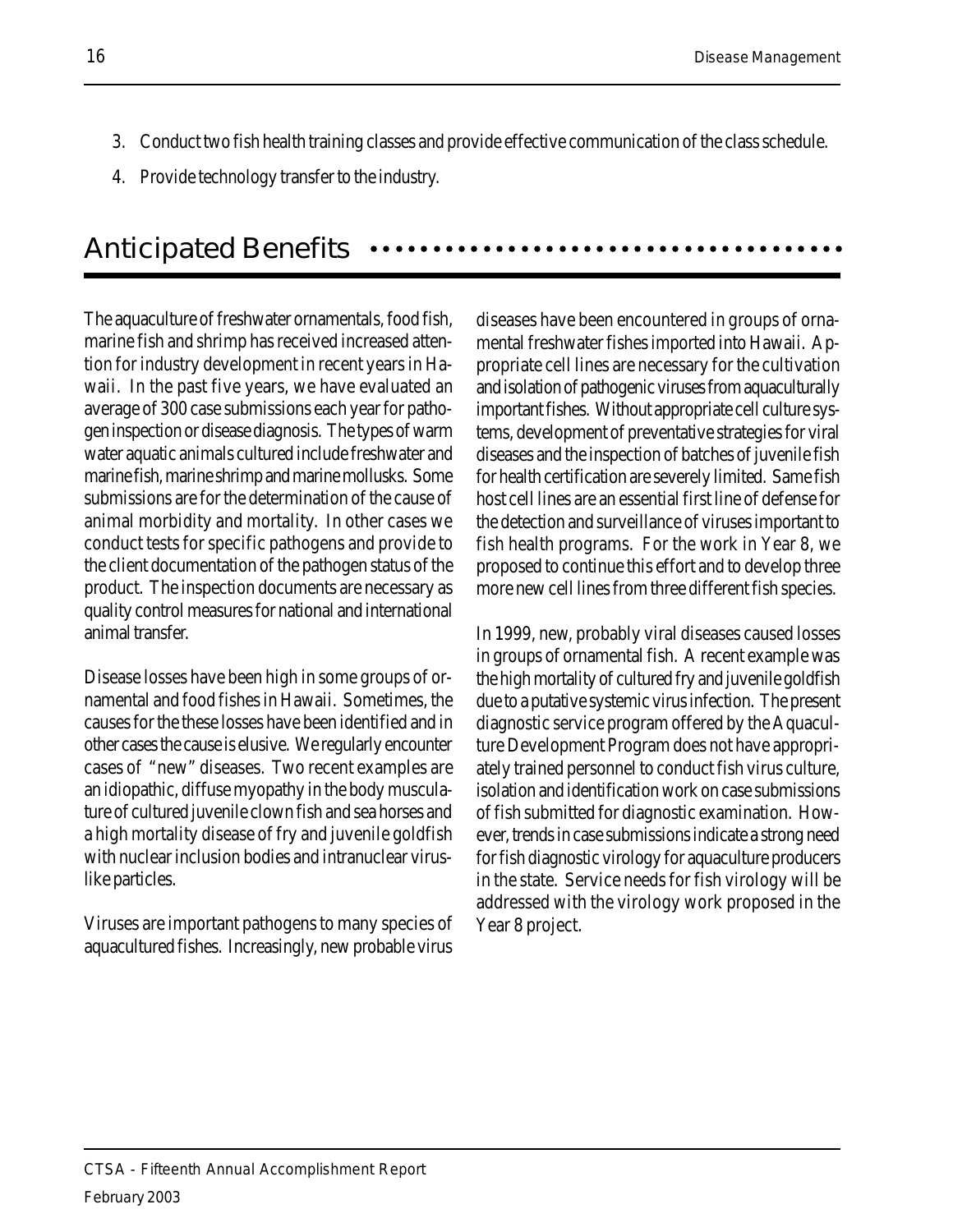## Work Progress and Principal Accomplishments •••••••••••

Objective 1 - Establish a continuous cell line from each of the following fishes: the clownfish (Amphiprion ocellaris), the snakehead (Channa striatus) and the omilu (Caranx melampygus).

#### Clownfish cell culture

Thus far we have tried two times to establish cell culture from clownfish. We observed some minor cell

growth from the explants. However, primary clown cell culture grows very slowly and no successful passage has been made. It is necessary to optimize the growth condition for this species' cell cultures.

#### Snakehead cell culture

There have been three attempts to establish cell culture from snakehead fish. So far we have successfully sub-cultured cells from the heart and kidney (13th passage), snout and muscle (19th passage) and swim bladder (14th passage). Although we observed primary cell growth from the spleen and the liver, these cells did not survive after initial passage. We have

preserved sub-cultured cells in liquid nitrogen from their early passages. In addition to the subculture of snakehead cells, we are currently characterizing these cell lines in terms of their optimal growth condition, chromosome, plating efficiency and viral susceptibility. A manuscript is in preparation.

#### Omilu cell culture

We have successfully established two cell lines from omilu: OMMS (muscle) and OMF (fins). Since the initiation of the primary cultures on June 25, 2002, these cells have been sub-cultured over 17 times. We have characterized these cell lines in terms of their biological properties, including plating efficiency, stability in liquid nitrogen storage, chromosomal typing and viral sensitivity. A manuscript is in preparation.

Objective 2 - To provide culture diagnostic services for the isolation of fish viruses from 10 case submissions of marine or

freshwater fishes.

Three cases of diseased fish suspected or known to be infected by a pathogenic fish virus were evaluated by cell culture method in the period covered by this report. The species submitted was the Chinese catfish (Clarius fuscus). No evidence of a viral infection was detected in any of the cells recovered from the sick fish.

### Estimated economic impact:

Control of an outbreak of Cryptocaryon sp. \$ 32,000

Control of a mortality caused by gas bubble disease \$ 210,000

Control of an outbreak of Neobenedenia \$ 81,000

Objective 3 - Conduct two fish health training classes and provide effective communication of the class schedule.

Two fish health training classes were held during this reporting period. The first class was held on the island of Maui on November 10-11, 2001. The second class was held in Hilo on October 26, 2002.

Objective 4 - Provide technology transfer to the industry.

Two articles were provided to CTSA during the reporting period, Establishment and Growth of Cell Lines from Aquacultured Fish in Hawaii for Diagnosis and Isolation of Pathogenic Viruses and The Reduced Impact of Taura Syndrome Virus on Litopenaeus vannamei Held Under Hyperthermic Conditions.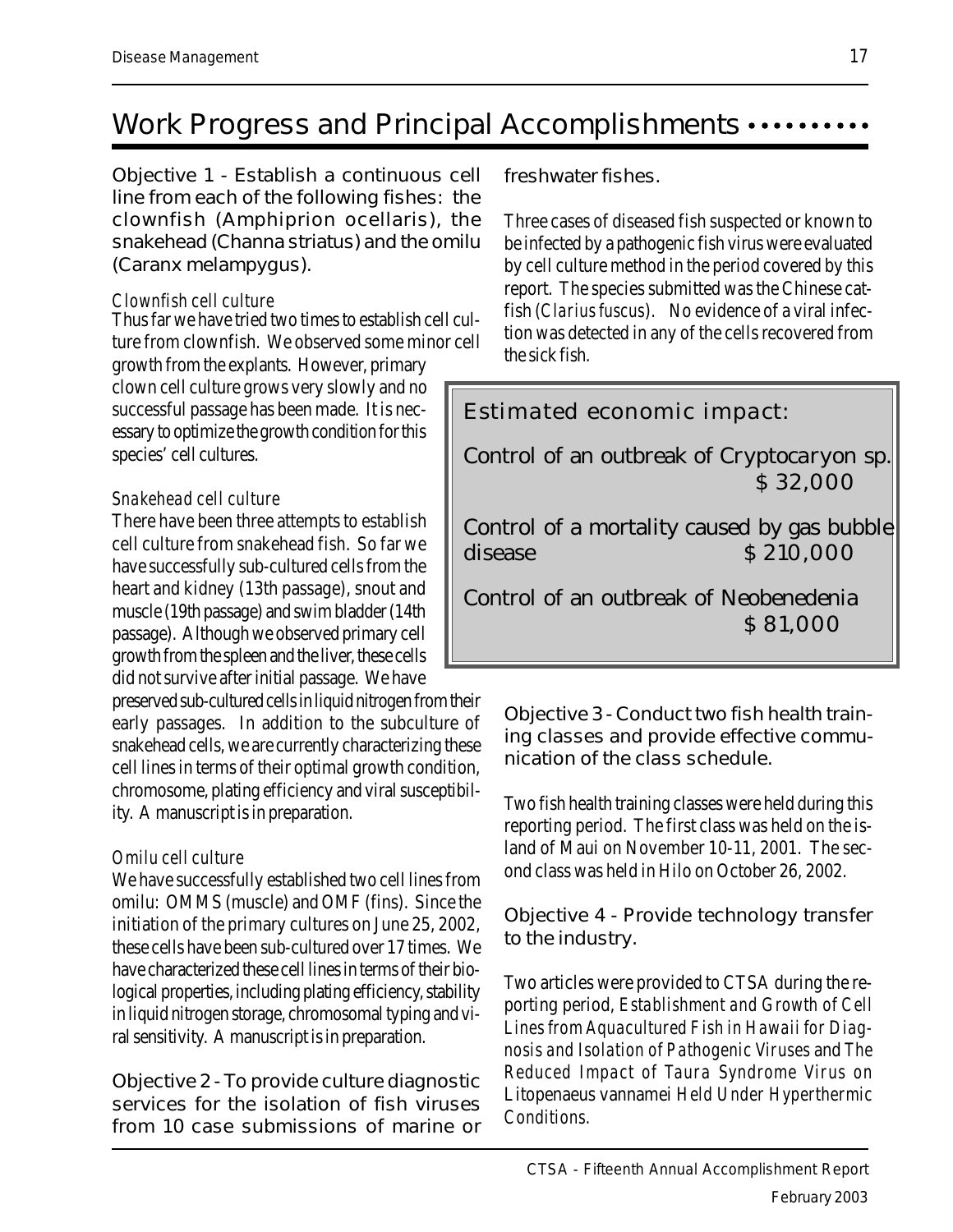## Impacts …………………………………

The estimates shown on the previous page regarding economic impact were made by the staff from the companies that received assistance from this program. The estimates of economic impact are based on the known or expected gain, or the reduction in the anticipated loss, once the disease problem was brought under control. In each case our recommendations for control were the result of our evaluation of the problem in the field, trials or studies conducted in the field, and our interpretation of the laboratory results. In the examples listed below, the farm personnel implemented

the strategies that were recommended. To a great extent, the success of a given strategy reflects their efforts. The establishment of a new shrimp species in Hawaii is the direct result of quarantine facilities provided by the Aquaculture Disease Prevention program. These examples demonstrate the positive outcome that has occurred from the effective relationship that the Disease Management Project enjoys with the aquaculture community in Hawaii and the Pacific Islands.

## Publications in Print, Manuscripts and Papers Presented

#### Publications in Print

Lu, Yuanan, Lijun He, Dee Montgomery-Brock, Jim Brock, Robert Bullis and Richard Yanagihara. Establishment and Growth of Cell Lines from Aquacultured Fish in Hawaii for Diagnosis and Isolation of Pathogenic Viruses. CTSA Regional Notes, Vol. 12. No. 4, Fall 2001.

Montgomery-Brock, Dee, Ron Y. Shimojo and Robert A. Bullis. The reduced impact of Taura Syndrome Virus on Litopenaeus vannamei held under hyperthermic conditions. CTSA Regional Notes, Vol. 13. No.1, March 2002.

#### Papers presented

Montgomery-Brock, Dee and Robert A. Bullis. Disease Prevention Through Proper Husbandry and Management. Fourth Annual Hawaii Aquaculture Conference 2002. Windward Community College, May 8, 2002.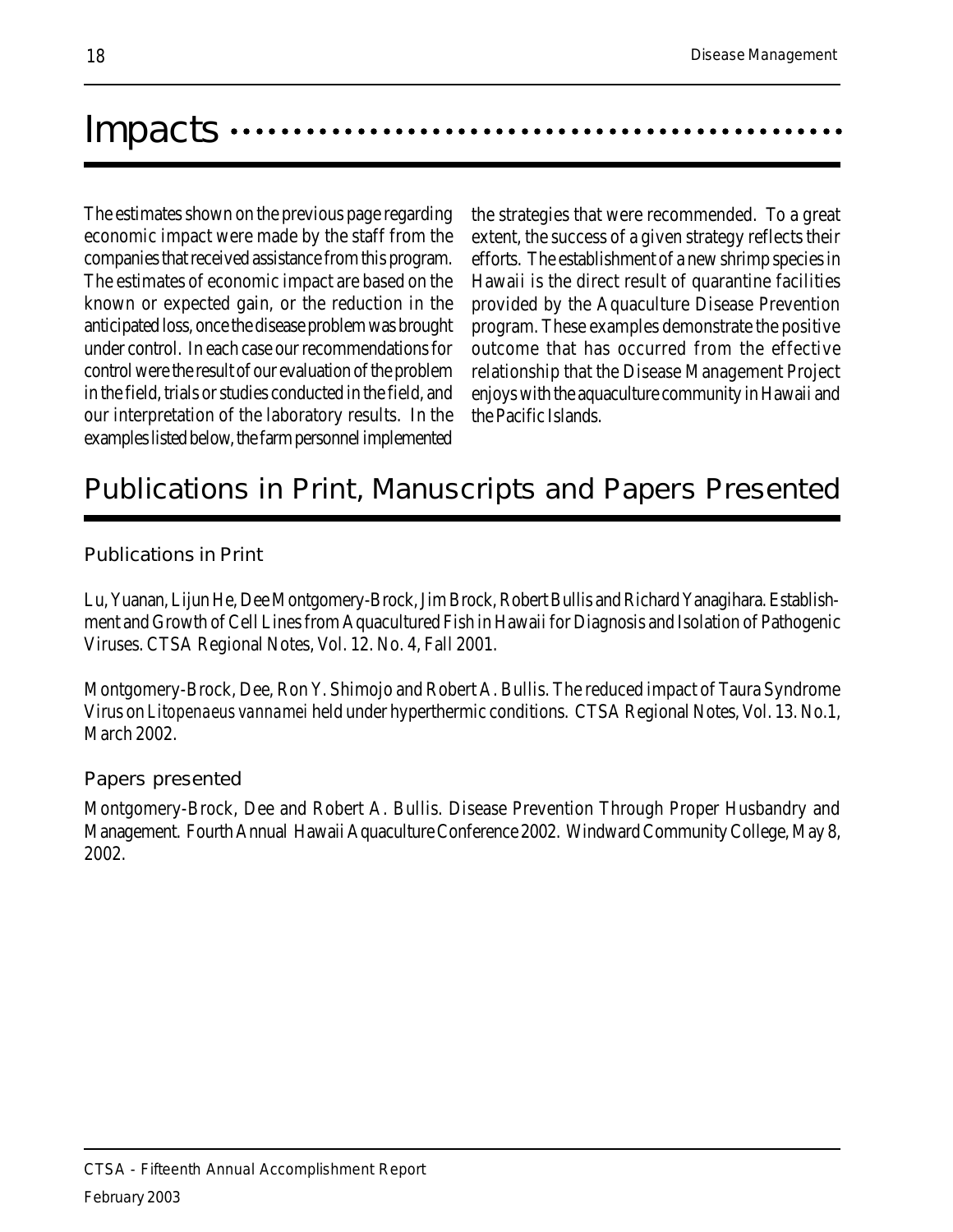## Transitioning Hawaii's Freshwater Ornamental Industry, Years One & Two

## Reporting Period

January 1, 2000 - May 1, 2002 (Year 1 - final report) October 1, 2001 - September 30, 2002

## Funding Level

| Year 1 | \$100,000 |
|--------|-----------|
| Year 2 | \$70,000  |
| TOTAL  | \$170,000 |

## **Participants**

Year 1

Dr. Clyde Tamaru, Extension Agent, Sea Grant Extension Service

Kathleen McGovern-Hopkins, Extension Agent, Sea Grant Extension Service

Dr. Harry Ako, Professor, University of Hawaii at Manoa

Dr. James Brock, Aquaculture Development Program, Department of Agriculture

Jennifer Olson, Graduate Student, University of Hawaii

Matt Lyum, Graduate Student, University of Hawaii

Lena Asano, Graduate Student, University of Hawaii

Eri Shimizu, Graduate Student, University of Hawaii

Year 2

Dr. Clyde Tamaru, Extension Agent, Sea Grant Extension Service

Kathleen McGovern-Hopkins, Extension Agent, Sea Grant Extension Service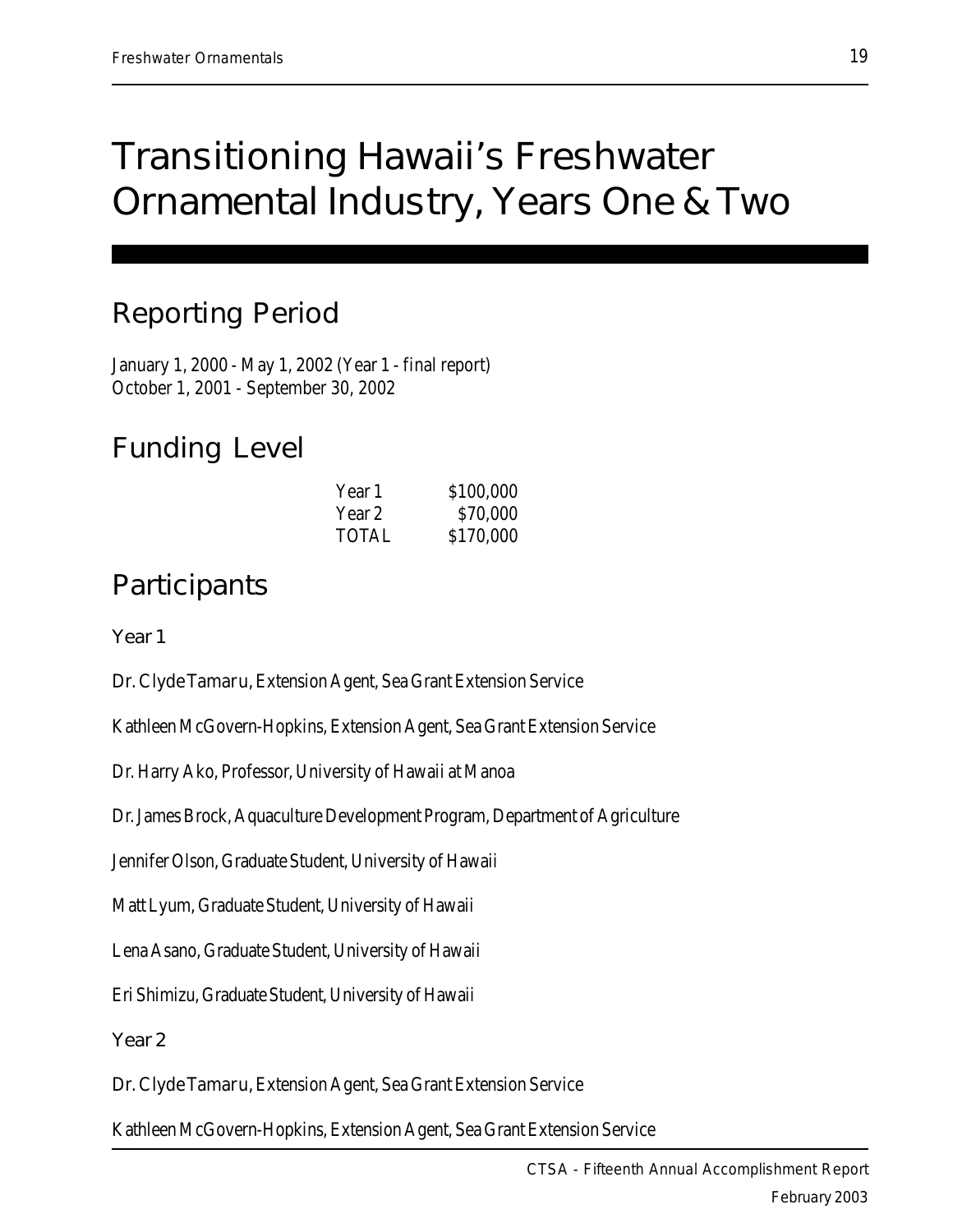Dr. Harry Ako, Professor, University of Hawaii at Manoa

Dr. James Szyper, Sea Grant Extension Agent, University of Hawaii at Hilo

Dr. Robert Howerton, Sea Grant Extension Agent, University of Hawaii

Brandon Avegalio, Graduate Student, University of Hawaii

Justin Iwai, Graduate Student, University of Hawaii

Eri Shimizu, Graduate Student, University of Hawaii

Kelly DeLemos, Graduate Student, University of Hawaii

#### Objectives •• aaaaaaaaaaaaaaaaaaaaaaaa aaaaaaaaaaaaaaaaaaaaaaaaa

#### Year 1

- 1. Conduct laboratory and field studies on sex determination in live bearers.
- 2. Demonstrate live feeds production systems to practicing freshwater ornamental aquafarmers.
- 3. Investigate the role of Highly Unsaturated Fatty Acids (HUFAs) in the culture of freshwater ornamentals.
- 4. Provide technical assistance in the form of verbal consultations, written information, site visitations, workshops, manuals and production handouts.

#### Year 2

- 1. Invite industry expert(s) to participate in a conference on marketing trends in the freshwater ornamental fish industry.
- 2. Investigate use of cartenoids for color enhancement.
- 3. Validate techniques for artificial insemination of livebearers.
- 4. Determine minimum effective dosage of Ovaprim for induction of spawning.
- 5. Validate factors affecting the sex ratio in swordtails.
- 6. Conduct technology transfer activities.

CTSA - Fifteenth Annual Accomplishment Report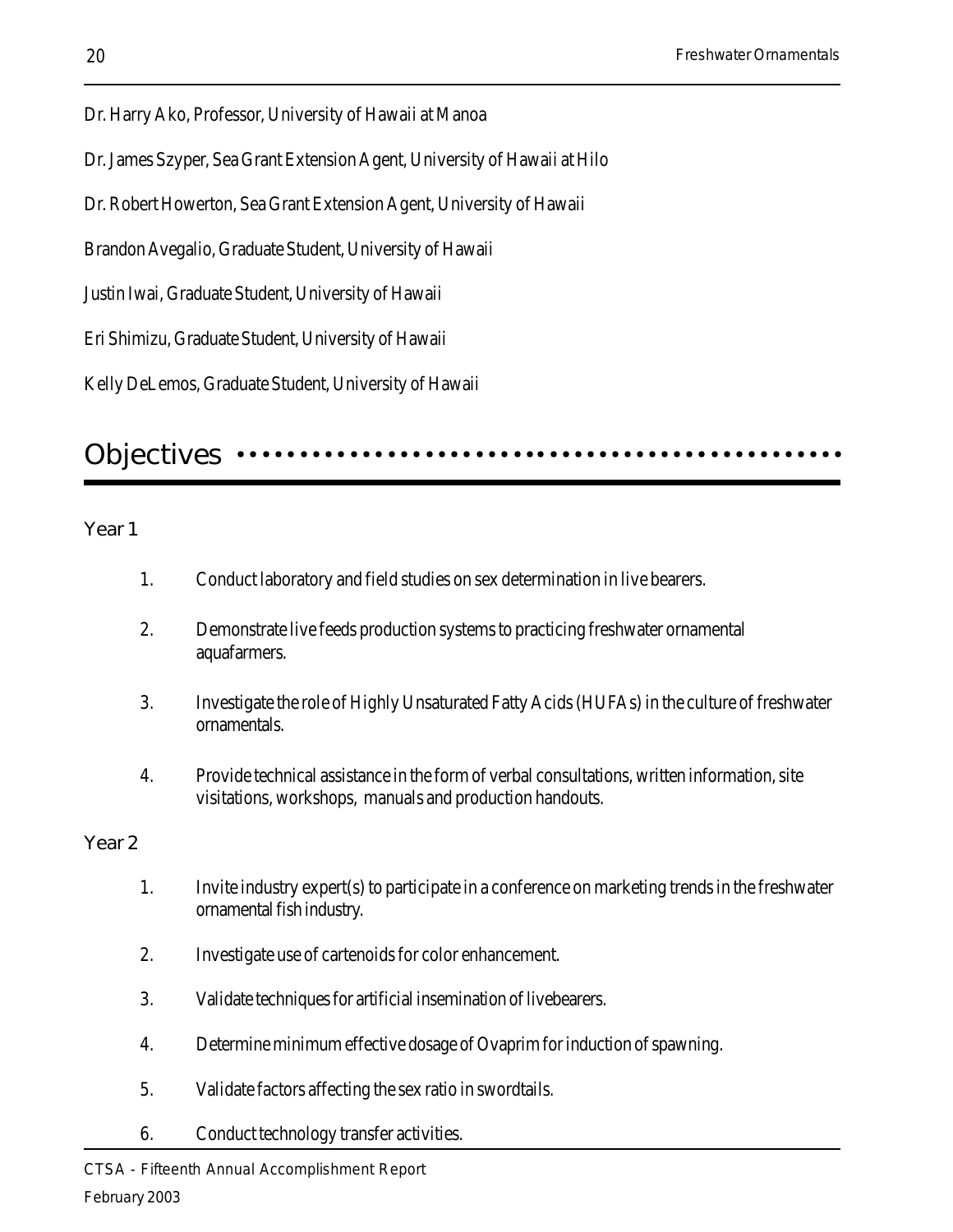## Anticipated Benefits aaaaaaaaa aaaaaaaaaaaaaaaaaaaaaaaaaaaaaa

The Center for Tropical and Subtropical Aquaculture, Sea Grant Extension Service, Department of Environmental Biochemistry, Aquaculture Development Program, Windward Community College, Hawaii Institute of Marine Biology and recently, the Pacific Business Center, have collaboratively supported the development of an ornamental fish culture industry since 1993. In addition to providing an ornamental fish specialist for technical assistance, previous projects focused on broodstock and fry amplification of species that reflected the varied life histories (e.g., livebearers, spontaneous egg layer, egg layer requiring hormonal induction of spawning, hatchery operations) that would be encountered in the freshwater ornamental fish industry. The activities under the current project both address constraints that were identified during previous projects (e.g., sex ratio of swordtails) or are obvious challenges that face the expansion and diversification of Hawaii's industry. Project workgroup members have always felt that addressing challenges before they impact the industry (e.g., moina, rotifer and recirculating system research) should also be part of these projects. Lastly, providing technical assistance is the mainstay of all of the previous projects and replacement of the fish specialist allows for the continued flow of information to the appropriate end users. All of the activities are focused on the development of a strong industry in the state producing freshwater ornamentals that are noted for their quality and consistency.

#### Year 1

Objective 1: Conduct laboratory and field studies on sex determination in livebearers.

The main benefit of completing this objective would be understanding the factors that are involved in determining sex ratio in swordtails. Current market demands a 2:1 female to male ratio which is quite different from reports from the field where female to

male sex ratios as skewed as 9:1 have been reported. Understanding the contributing factors to sex ratio allows extension and outreach personnel to make recommendations as to appropriate best management practices that will avoid the over production of the female sex.

Objective 2: Demonstrate live feeds production systems to practicing freshwater ornamental aquafarmers.

There were two desired outcomes for the activities conducted under this objective. The first was to find alternative food organisms that could replace brine shrimp in the larval rearing and nursery stages. This is in light of the increasing prices and variation in availability of brine shrimp cysts. The second desired outcome was to introduce fish farmers to live feeds that were smaller than brine shrimp nauplii. Use of these smaller prey items allows for the rearing of tropical ornamentals that cannot eat the brine shrimp nauplii due to their initial mouth size. Alleviation of this constraint results in the continued diversification of the number of kinds of fishes that can be cultured by Hawaii's fish producers.

Objective 3: Investigate the role of Highly Unsaturated Fatty Acids (HUFAs) in the culture of freshwater ornamentals.

Understanding the nutritional requirements and the consequences of not meeting those requirements is one of the major achievements that has resulted in the growth of the aquaculture industry in general, particularly in the marine arena. The major benefit from the activities under this objective is that the preliminary HUFA requirements for freshwater ornamental fishes will be known. With this understanding , the proper recommendations for a suitable maturation diet, larval diet and growout diet can be made to farmers.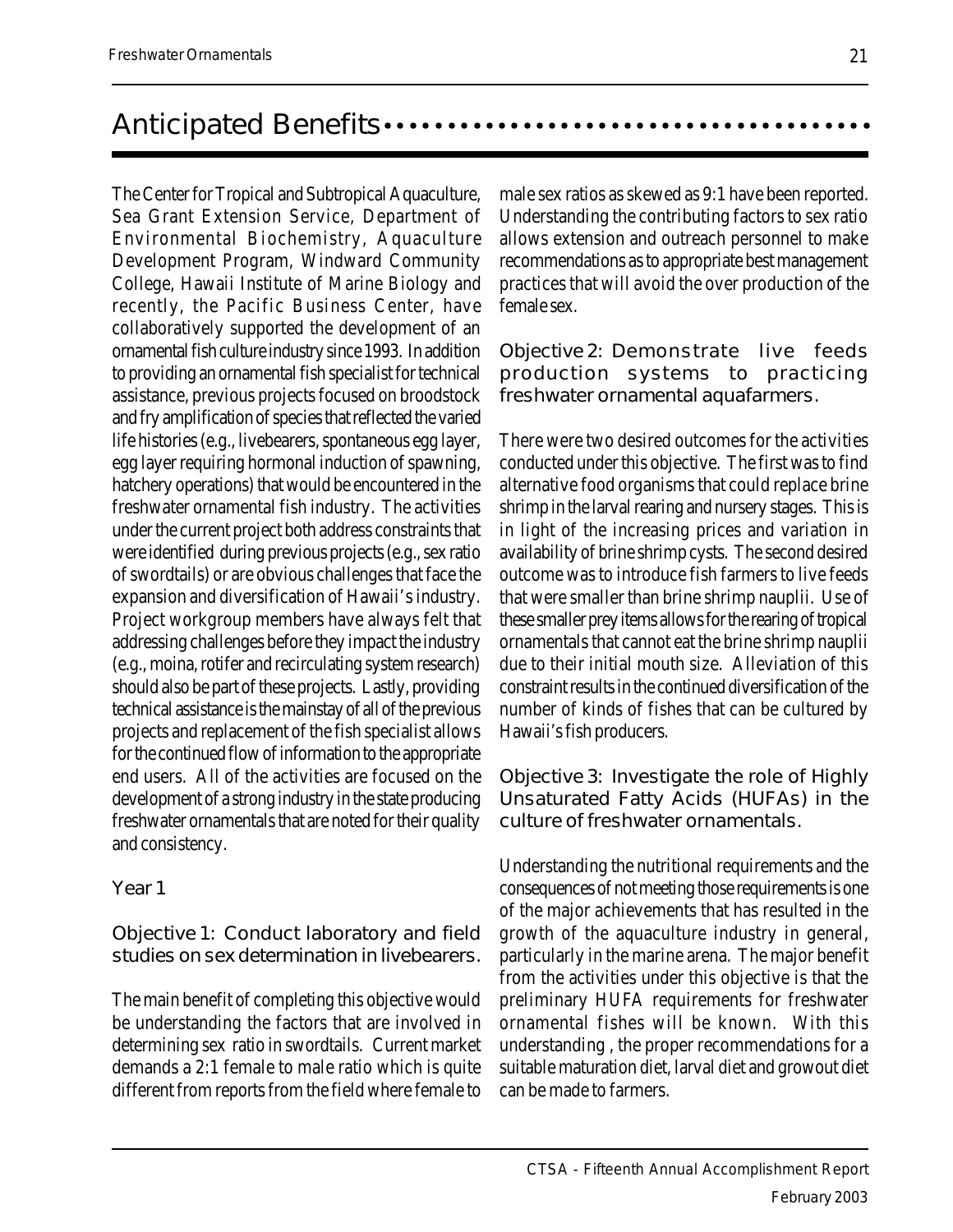Objective 4: Provide technical assistance in the form of verbal consultations, written information, site visitations, workshops, manuals and production handouts.

No matter what the research findings are, it is of little value if the results are not disseminated in a timely manner. The challenge and desired outcome for extension and outreach personnel would be to provide the information in a format that will result in a behavioral change (e.g., use of a recommended feed or feeding strategy).

### Year 2

Objective 1: Invite industry expert(s) to participate in a conference on marketing trends in the freshwater ornamental fish industry.

In comparison to Hawaii's foodfish commodities, the markets for the freshwater ornamental fish are much larger and extend out of Hawaii. This difference in markets has left Hawaii's growers with different sets of challenges. The proposed project seeks to have "experts" provide the latest marketing information to be delivered in a conference/workshop format. The information presented will allow farmers, researchers, and administrators to decide on how to best approach marketing of freshwater ornamental fish products and anticipate and identify potential technical constraints.

Objective 2: Investigate use of cartenoids for color enhancement.

The results of this objective will provide the foundation to make sound recommendations as to the feeds and use of color enhancers that result in the highest quality freshwater ornamental fish. Insuring the fishes are of the highest quality is essential if Hawaii is to become a major player in the freshwater ornamental fish trade.

Objective 3: Validate techniques for artificial insemination of livebearers.

The lyretail trait consistently results in a higher farm gate price irrespective of the swordtail variety. Successful development of techniques to improve the quantity of this fancy livebearer will have an immediate impact on the industry. There is also another aspect of this research. Breeding practices currently rely on the chance mating of male and female individuals. With artificial insemination, selected individuals can be mated on demand and undoubtedly provide a more effective means to produce new varieties of hybrids. This would ultimately result in an increase in the number of varieties of ornamental fishes.

Objective 4: Determine minimum effective dosage of Ovaprim for induction of spawning.

Inclusion of egg layers to the freshwater ornamental fishes being produced in Hawaii is an important part of the expansion and diversification of the local industry. This is one area that has not become an established protocol being used by Hawaii's growers and the reasons are many, but one in particular is the dependability of the hormonal induction spawning techniques that have been previously used. The activity being proposed is to improve the dependability of the spawning technique by incorporating the latest development in inducing cultured fish to spawn.

Objective 5: Validate factors affecting the sex ratio in swordtails.

The morphology and coloration of the male sex of the swordtail is in large part its main attraction. Culture methods that result in a preponderance of females ultimately results in lower profitability. Uncovering the parameters that influence the sex ratio of the swordtails will allow for establishing a best management practice that is yet to be clearly defined for the swordtails.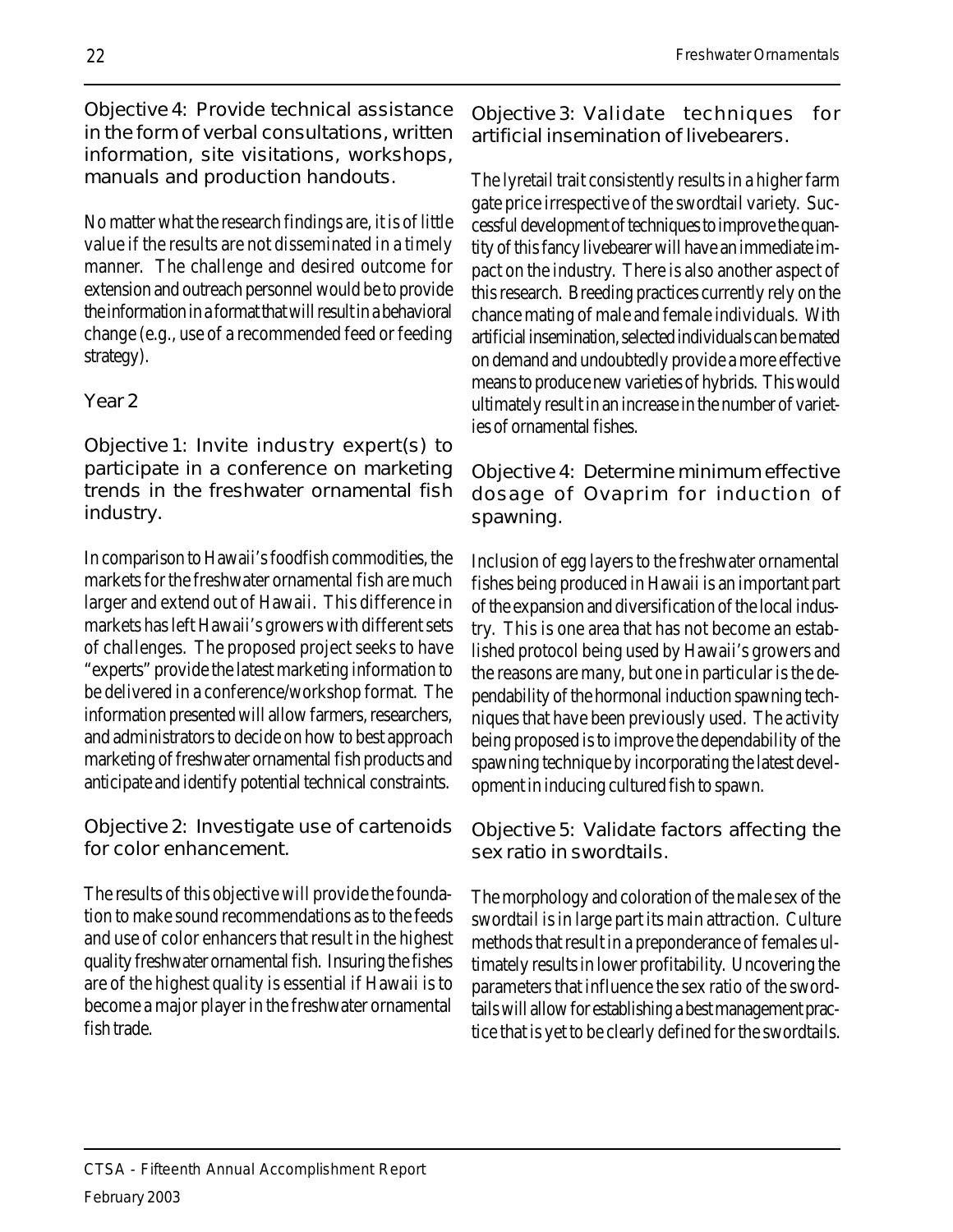Objective 6: Conduct technology transfer activities.

No matter what technology is developed in the laboratory, it has no practical value unless it can be used to improve the productivity of a farm. Dissemination of information comes in the form of brochures, pamphlets, manuals, newsletter articles and workshops. All of these methods augment the classical extension technique of one-on-one discussions and site visits that are already being done by Sea Grant Extension Service (SGES) agents and specialists. The alliance of the SGES with CTSA provides a cost-effective use of resources that can be brought to focus on alleviating constraints to the expansion and diversification of the freshwater ornamental fish industry.

## Work Progress and Principal Accomplishments  $\cdots$

#### Year 1

Objective 1 - Conduct laboratory and field studies on sex determination in livebearers.

Based on an experiment we conducted with one-week old pineapple swordtails that were at a mean weight of 21 mg, average survival appeared to be negatively correlated with the increase in stocking density. However, only the tanks that were stocked at a density of 6 fish/L were found to be statistically smaller in size. Average body weight was found to be negatively correlated with stocking density with each treatment density resulting in significantly different average body weight. With regard to the resulting sex ratio in response to stocking density,

the data is extremely misleading if one were to simply score the number of females versus males that resulted. A preponderance of females results in all groups because fish that are smaller than 30 mm in total length are scored as females irrespective of the stocking density. If the diagnostic characteristic of males was to include the presence of the "sword" on the caudal fin, it is clear that these individuals are only found in size classes of fish that are greater than 30 mm in total length. If the individuals that are smaller than 30 mm in total length are removed from the scoring of the sex ratio, statistically there are no differences in the sex ratio in response to stocking density.

Results at a glance...

Demonstrated docosahexanoate (DHA) is not essential for maturation and spawning of freshwater ornamental fish.

Demonstrated high density culture of Moina using Chlorella and "green water" from recirculating culture systems.

Demonstrated stocking density effects on growth, survival and sex ratio on swordtails.

Held 10 workshops.

Based on the results of these experiments, it would appear that stocking densities between 1-3 fish/L would be the highest ratio one would use for the culture of swordtails in a recirculating system.

To confirm the results, a large-scale (2000-L) outdoor rearing trial with the red velvet strain of swordtails was conducted using a stocking density of 3 fish/ L. This activity was conducted during the reporting period at WCC. This experiment was coupled with the testing of bioremediation systems. Overall survival was very poor (13%) due to a disease outbreak and as anticipated, the control tanks (no biofilter) and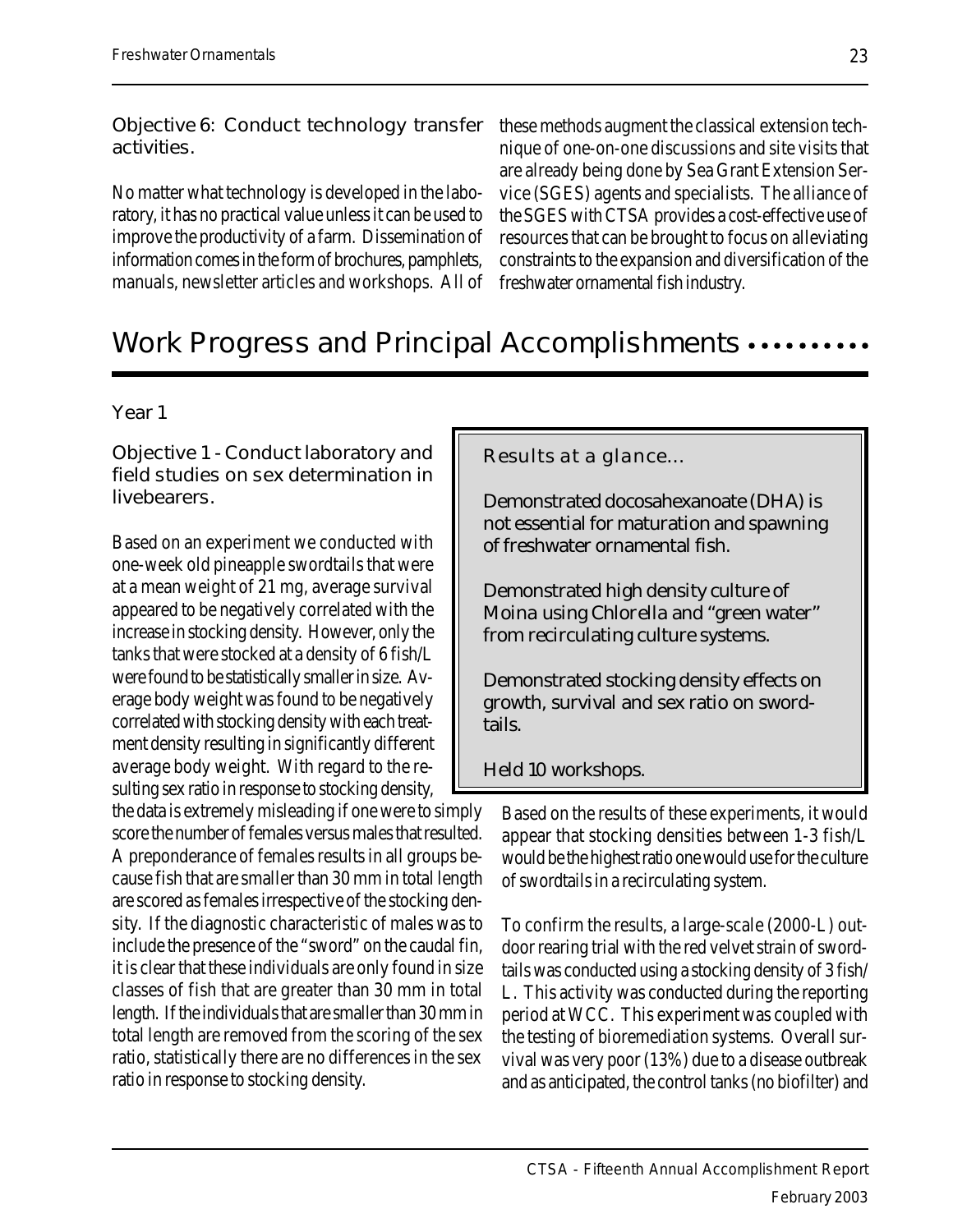one of the treatments (submerged biofilter) did very poorly; the apparent cause being the amount of fish and the feeding regimen overcame the capacity to control water quality parameters in tanks with no biofilter (control) and those with submerged biofilters. Of the surviving fish, sex ratios were consistent with those reported for the aquaria where the sex ratio apparently is related to the size of the fish. The percentage of males present in groups of fish that are greater than 45 mm in total length approach a sex ratio of 1:1. The implication of the results are that the growout systems for swordtails will need to maximize growth to result in suitable quantities of males.

Objective 2 - Demonstrate live feeds production systems to practicing freshwater ornamental aquafarmers.

Small-scale (8/L) trials using a variety of "green water" (tilapia, guppy, recirculating systems) were tested and very high densities were achieved using the resulting water present in tanks with recirculating systems.

Objective 3 - Investigate the role of Highly Unsaturated Fatty Acids (HUFAs) in the culture of freshwater ornamentals.

Earlier investigations demonstrate that there are similarities in essential fatty acids for various live maturation or conditioning feeds used in the ornamental industry. Arachidonic acid appears to play an essential role as opposed to the Docosahexanoate which is in striking contrast to what has been reported for marine fishes. The results obtained from these experiments focused on determining the effects of essential fatty acids on maturation and spawning.

Objective 4 - Provide technical assistance in the form of verbal consultations, written information, site visitations, workshops, manuals and production handouts.

Kathleen McGovern-Hopkins was hired as an assistant

extension agent with the University of Hawaii Sea Grant Extension Service in September 2000. During the reporting period, the completion of the repairs to the Windward Community College (WCC) aquaculture complex were made and the facility is in compliance with the UH Animal Care and Use office and that of the UH Safety Office.

The manual for the commercial production of swordtails was completed during the reporting period and was the main reason for the no cost extension. Two other manuals are in the planning stages and they are: 1) An artificial insemination of livebearers manual and 2) a live feeds production manual.

During the reporting period a total of 10 workshops were conducted on various islands.

Year 2

Objective 1 - Invite industry expert(s) to participate in a conference on marketing trends in the freshwater ornamental fish industry.

The Center for Tropical and Subtropical Aquaculture, the University of Hawaii Sea Grant Extension Service and the Aquaculture Development Program collaborated together to organize a series of workshops titled, "Transitioning Hawaii's Freshwater Ornamental Fish Project, Initiative for Future Agriculture and Food Systems." The workshops focused on the marketing of aquatic products and were held at the Univeristy of Hawaii at Manoa and Windward Community College from September 12-14, 2002. The overall goal of the workshops was to introduce marketing concepts to participants through the interactive process of developing a marketing plan and the presentation of case studies from the aquatic product industry. Some of the questions discussed were: What is marketing and what does it entail? What are the techniques and methods that one can use so that one can be more competitive? What are the thought and planning processes that enable one to do so? Lastly, regarding a specific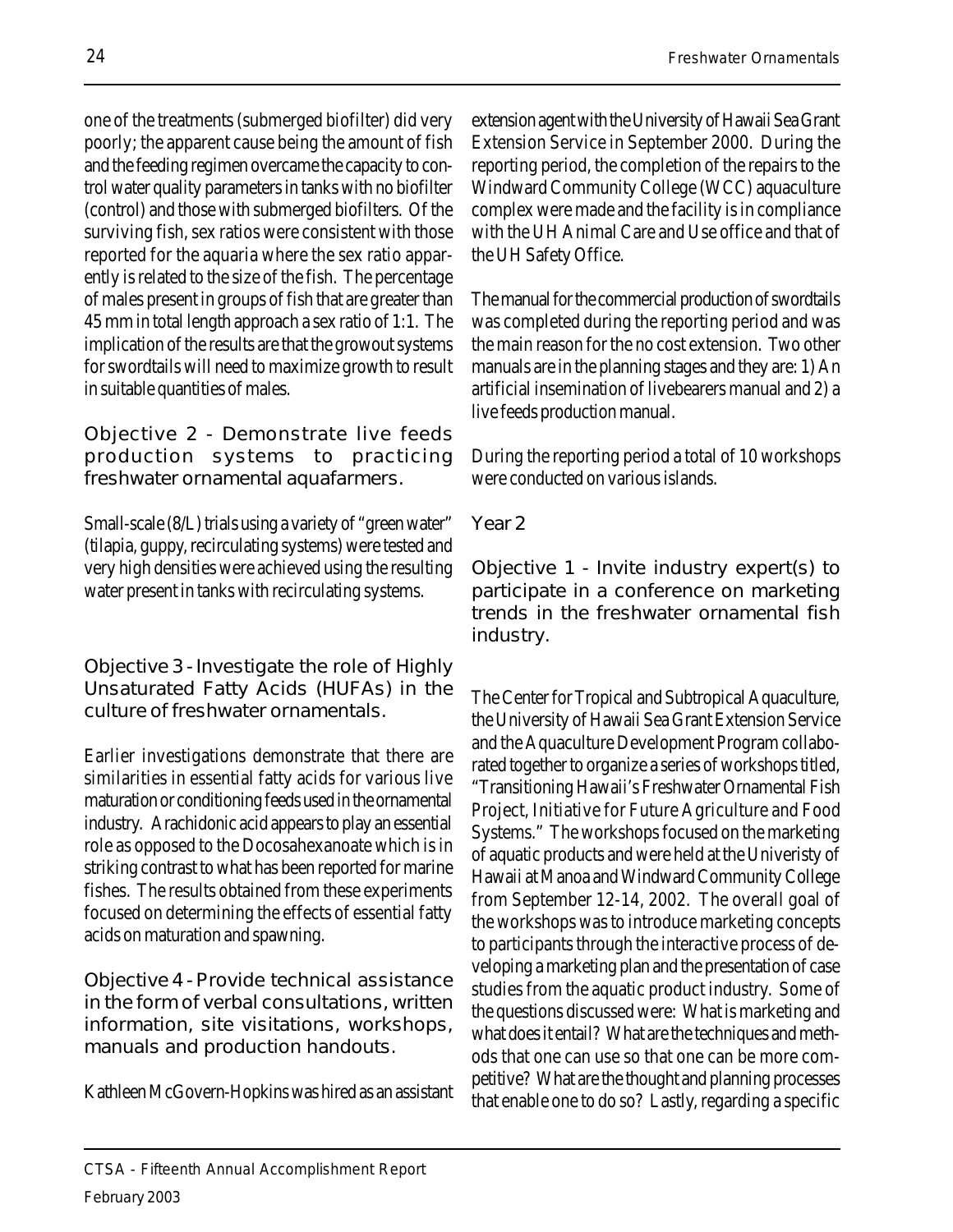industry like the freshwater ornamental fish industry, two wholesalers (one from the mainland and one in Hawaii) discussed their respective companies, what their expectations are if they are to be repeat customers and what it takes to survive business in Hawaii.

Objective 2 - Investigate use of cartenoids for color enhancement.

During the reporting period, feed laced with 1% NatuRose was prepared and sent for field testing. Fish were fed ad libitum for a minimum of two weeks and sent to Oahu for visual examination and photographing. Three species were tested during the on-farm trials and they were red wag swordtails, rosey barbs and dwarf gouramis. No differences could be detected by project work group members for both the rosey barbs and redwag swordtails. However, a clear difference could be detected between male dwarf gouramis fed treated and untreated feed.

Objective 3 - Validate techniques for artificial insemination of livebearers.

Initial results confirm and validate the inheritance of the lyretail trait, and the use of artificial insemination techniques for livebearers is a means to generate the homozygous individual. While the inheritance of the lyretail trait has long been proposed to follow the dominant recessive model, to our knowledge, the generation of actual homozygous individuals for the trait has never been reported. The three females that have been determined to be homozygous by progeny testing for the lyretial trait, mark a milestone in fish breeding.

Objective 4 - Determine minimum effective dosage of Ovaprim for induction of spawning.

Ovaprim, the induction agent that was investigated during the reporting period, represents the latest development in spawning agents. It was decided that the criteria for success of the spawning trials was to

achieve induction of final maturation and spawning without having to intervene by stripping and artificially fertilizing the gametes. This was a step above what has been previously described. Both the rainbow sharks and redtail sharks underwent final maturation and spawned naturally overnight using Ovaprim according to the manufaturer's recommended dosage of 0.5 ml/kg body weight. Fertilization was consistently high >80% and fecundity ranged between 1,000 - 8,000 eggs per female. While the rainbow sharks could also be spawned at a dosage of 0.25ml/kg body weight, a more varied response in spawning was observed for the redtail sharks. At the 0.125 ml/kg dose, both the redtail and rainbow sharks exhibitied variable responses in ovulation and none of the fish spawned naturally.

From the results of the spawning trials it is clear that the manufacturer's recommended dosage of 0.5 ml/ kg body weight should be used for both the rainbow and redtail sharks. In addition, the spawning can be conducted naturally and it is not necessary to rely on the manual stripping and fertilizing of the gametes.

Tinfoil barbs were also investigated for their responsiveness to Ovaprim. Once again, the criteria for success was induced final maturation and natural spawning and fertilization. Assessment of the state of maturity of both females and males was conducted as described for the rainbow and redtail sharks. Spawning trials were conducted similarly as with the sharks, but larger spawning tanks (1200 L) needed to be used for the spawning trials because of the size of the broodstock. As with the shark trials, the recommended dosage was first used and five females were injected and placed in separate tanks and kept there overnight. While all of the females ovulated at this dosage, none of them spawned naturally. At a dosage of 0.25ml/kg body weight, none of the females ovulated.

Objective 5 -Validate factors affecting the sex ratio in swordtails.

When the possession of a gonopodium is used as a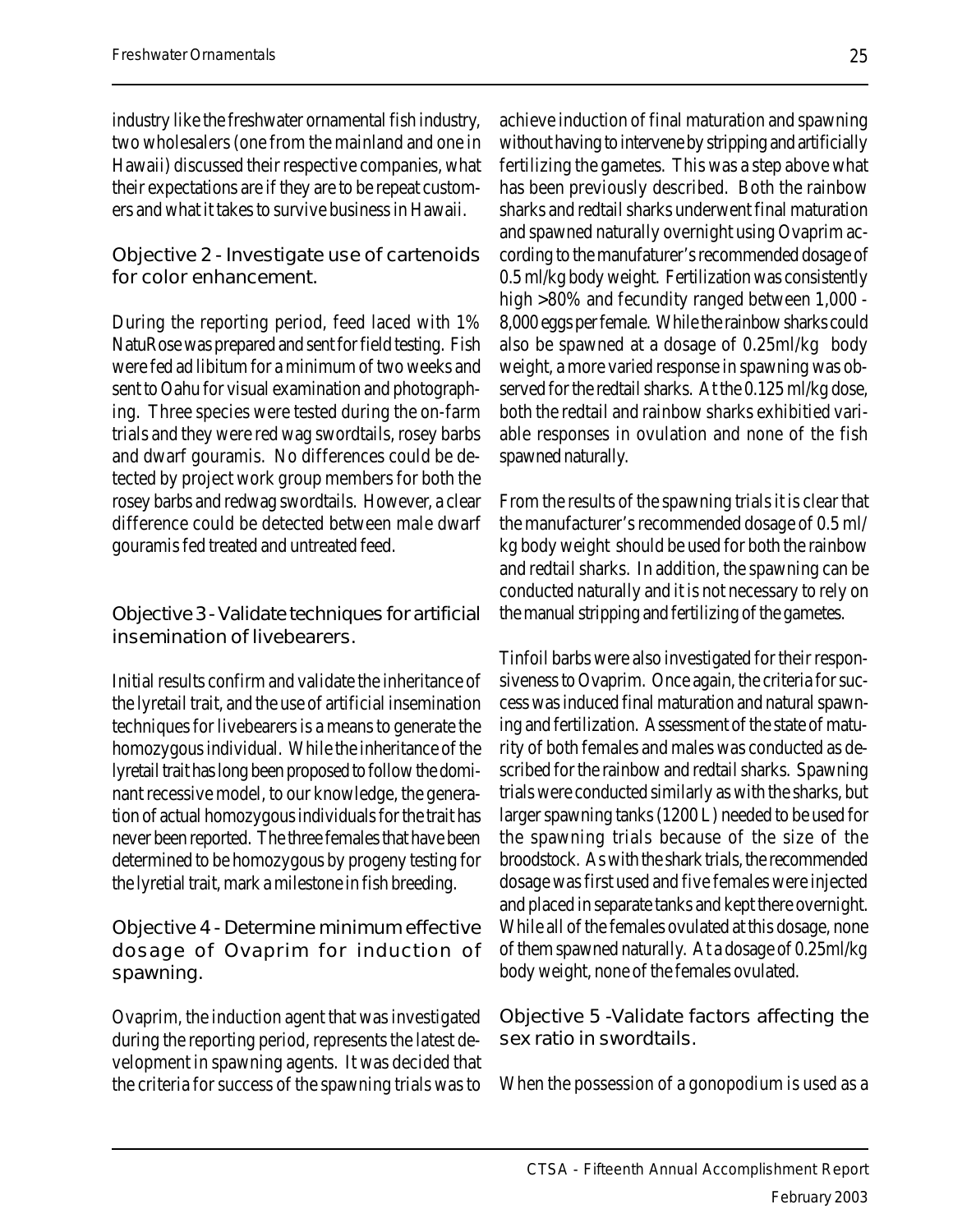defining characteristic, there is no significant difference that could be detected between sex ratio and stocking density. However, when the presence of the caudal sword is used, it becomes apparent that the larger males are the ones with this characteristic (effect of stocking density), and there is also a higher percentage of male individuals that possess it.

The data was summarized in conjunction with density trials with other freshwater ornamental fish species (gourami, guppy, topaz cichlids, rainbowfish and golden tilapia). Interestingly, it appears that variations observed in overall survival and growth at high densities, is related to the species of fish being cultured. Tilapia, topaz cichlids, and the rainbowfish were found to be tolerant to high density situations whereas, gup-

pies, swordtails, and rainbow sharks were observed to result in lower survival rates at higher densities. The lower survival rate also translates into larger individuals at the end of the growout period.

Objective 6 - Conduct technology transfer activities.

Site visits and workshops were conducted on a regular basis In addition, three experiments are currently being conducted with the hopes of transferring the findings to the public: "First Feeding Experiments with Freshwater Ornamental Egg Layer Fishes", Culture of the freshwater cladoceran Moina macropoda" and "Large-scale recirculation using red tilapia as model species."

## Work Planned •••

#### Year 2

Objective 1: Invite industry expert(s) to participate in a conference on marketing trends in the freshwater ornamental fish industry.

An article summarizing the workshop's main points has been submitted to CTSA Aquatips and also to the Hawaii Aquaculture Association for printing in their next newsletter. A follow-up with C.L. Cheshire of the Pacific Business Center and Rick Spencer regarding the marketing survey for freshwater ornamentals is to be conducted. The intent is to work collaboratively to result in a handout that summarizes the findings of the survey and then distribute them to the aquarium community.

Objective 2: Investigate use of cartenoids for color enhancement.

Additional on-site farm tests are to be conducted with interested persons. One request has been generated from Kauai as a result of the collaborative work with the Pacific Tropical Ornamental Fish Project.

Objective 3: Validate techniques for artificial insemination of livebearers.

It has just been recently confirmed that three individuals are homozygous for the lyretail trait and that they were created through artificial insemination. A workshop series on each of the islands is being planned during the next reporting period and is to be conducted in collaboration with the USDA supported Initiative for Future Agriculture and Food Systems. The first workshop is to be implemented on December 14, 2002 and is designed to provide an explanation of the genetics of the lyretail trait and hands-on training in the technique of artificial insemination. In addition, a short manual is being produced on the artificial insemination technique and will be submitted for printing during the next reporting period. At the workshops, farms that are interested in the technique will be solicited to conduct on-farm trials. Results of the insemination work are being summarized for submission to the World Aquaculture Society Conference in Brazil. A summary manuscript is being planned for submission to the journal, Progressive Fish Culturists.

CTSA - Fifteenth Annual Accomplishment Report February 2003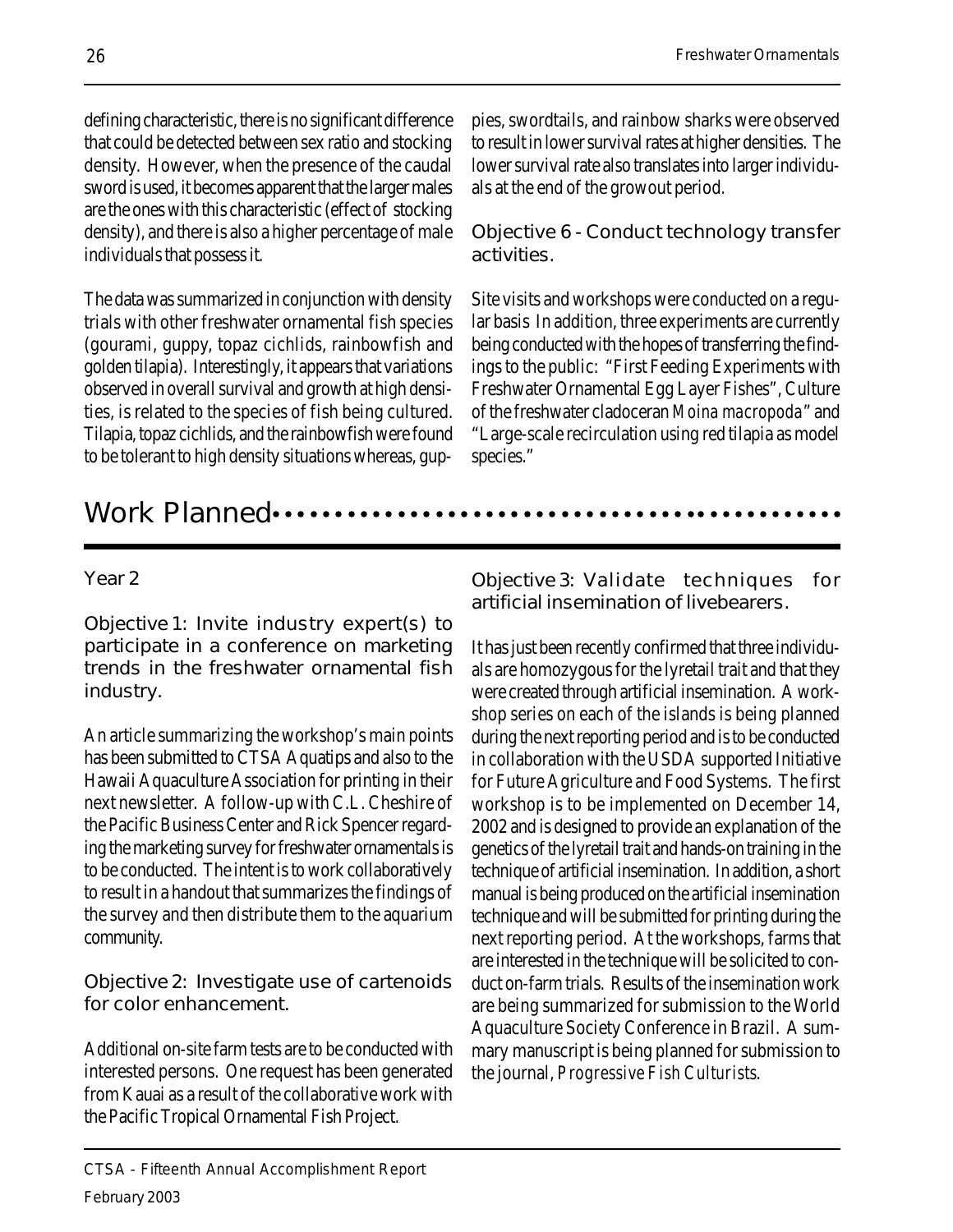Objective 4: Determine minimum effective dosage of Ovaprim for induction of spawning.

The results of the spawning trials with the redtail and rainbow sharks that were conducted under this objective will be summarized in a newsletter article to the Honolulu Aquarium Society. A joint Sea Grant manual on the induction of spawning is being discussed with non-paid project work group members and a draft should be available in early 2003. Discussions have already been made between project work group members and the USDA IFAFS project work group on the production of a workshop series during 2003 on all islands that covers induction of spawning of freshwater fishes. During the next spawning season (2003), the tinfoil barbs will be investigated again. During these trials, establishing the time of ovulation will be determined in order to utilize manual stripping and artificial fertilization to produce tinfoil barb larvae. It is being planned to submit a summary manuscript of the spawning results for the redtail and rainbow sharks next year to the journal Progressive Fish Culturists.

Objective 5: Validate factors affecting the sex ratio in swordtails.

Discussions are ongoing among Sea Grant Extension staff and project work group members to develop a flyer summarizing the results of the research conducted.

Objective 6: Conduct technology transfer activities.

This activity will remain as the core activity for the project. Three manuals are targeted to be produced during the next reporting period. One will be on the production of Moina which will be a culminating deliverable for work conducted during previous projects and also include information on the latest availabe type of algal feeds. The second will be a step-by-step guide on artificial insemination of the lyretail swordtail. The third will be a manual on induction of spawning of freshwater fishes. Two manuscripts (artificial insemination and induced spawning) will be submitted to peer reviewed journals for publication. In addition, a workshop series is being planned for all islands in collaboration with the USDA supported IFAFS project. It is anticipated that there will be a total of six workshops conducted in 2003. Project work group members will also continue to support the PTOFP in review and awarding of projects.

### Impacts …………………………………………

The impacts for the marketing workshop will probably not be felt immediately after the conclusion of the project. It is designed to provide the most up-to-date information for Hawaii's producers in what the expectations of the ornamental fish market is on the mainland. From that information, it remains to be determined how farmers will work collaboratively to meet the expectations of the mainland market.

One market expectation that is already a given is that the fish produced will have to be of the highest quality. The results of the color enhancers are a proactive ap-

proach to address the issue of quality. Unfortunately, insuring that the fishes are of the right color alone is only one aspect that defines good quality. It is, however, a means to inform growers that there will need to be a great deal of attention given to quality if this industry is to penetrate markets and sustain itself against outside competition. It should be mentioned however, that there is clear evidence that Hawaii's fish are perceived as being of "good" quality by buyers on the US mainland. This modest beginning should be built upon to penetrate the freshwater ornamental fish market.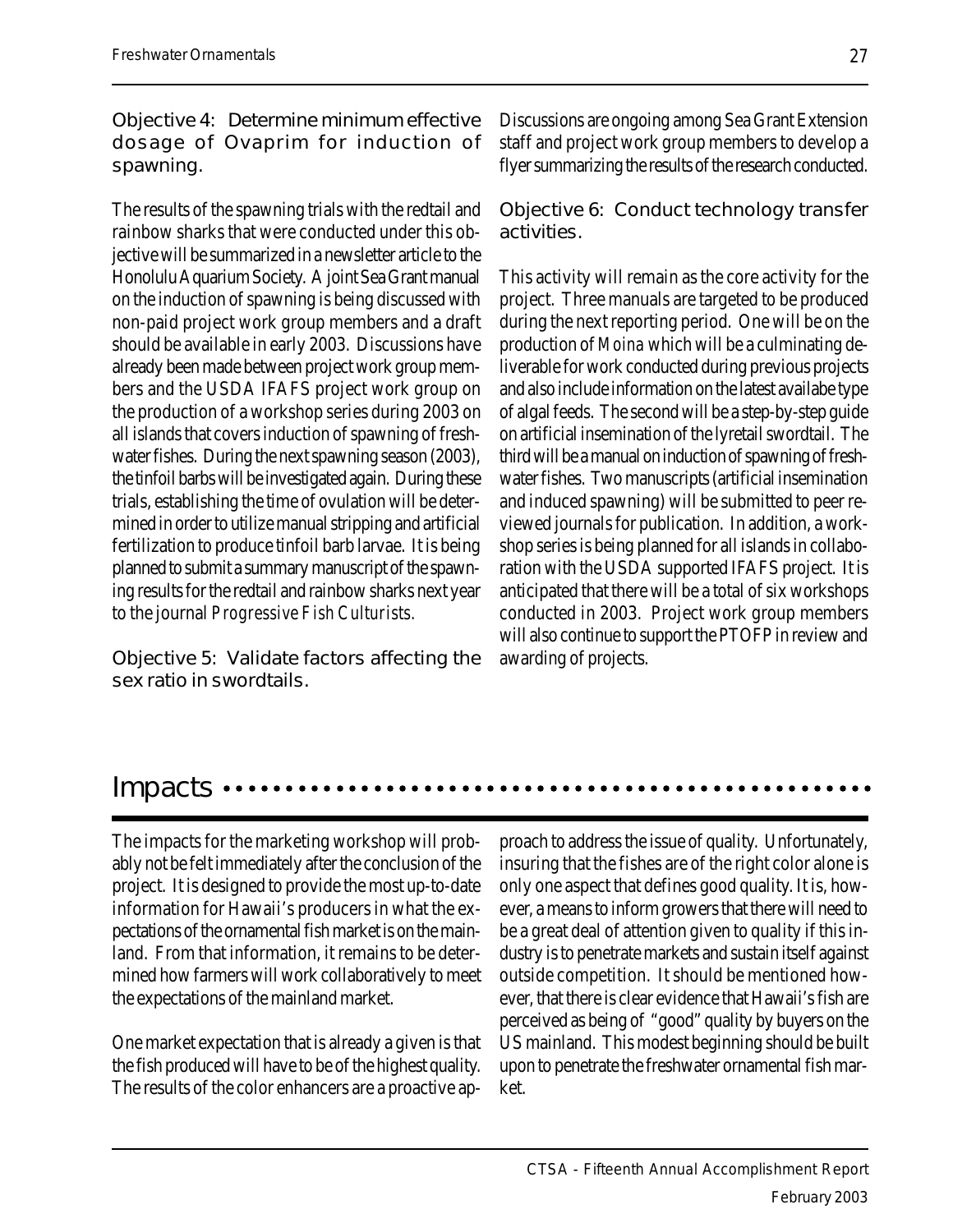The immediate impact of the lyretail work is the validation and demonstration that a homozygous individual can be produced using this technique. The workshops are designed to provide growers with a tool to improve their production of lyretail swordtails and ultimately, their profits. A more long-term impact that is being considered is to generate interest among hobbyists and others in beginning trials to produce new varieties of livebearers. In that way, Hawaii's mark on the production of fancy livebearers can be built upon.

One of the goals of current and previous projects has been for our project working group to serve as a forum for discussion regarding challenges that face the industry. Our collaborative relationship with the PTOFP project personnel is one indication that this goal has been accomplished to some degree. It is now the major forum in which the process and progress of the PTOFP project is evaluated. It is anticipated that the outreach and education components of the project will remain as one of the mainstays of the project and continue to have a lasting impact on the growth of the freshwater ornamental fish industry.

## Publications in Print, Manuscripts and Papers Presented

Year 1

### Publications in Print

Ako, H., L. Asano and C.S. Tamaru. 2000. Factors affecting sex ratios in the swordtail, Xiphophorus helleri. University of Hawaii Sea Grant College Program, Makai, Vol. 22, No. 10.

Asano, L., H. Ako, E. Shimizu and C.S. Tamaru. 2001. Bioremediation production systems for ornamental fish. Aquaculture Research (Submitted).

Tamaru, C.S, H. Ako, L. Asano, L. Pang and K. McGovern-Hopkins. 2001. Growth and enrichment of Moina macrocopa (Straus) for use in freshwater ornamental fish culture. Aquaculture Research (submitted).

Tamaru, C.S., H. Ako and L. Pang. 2001. The effects of three maturation diets on the spawning of the armored catfish Corydoras aeneus (Gill). Aquaculture Research (submitted).

Tamaru, C.S. and M. Lyum. 2000. Anesthetizing freshwater ornamental fishes using clove oil. University of Hawaii Sea Grant College Program, Makai, Vol. 22, No. 11.

Tamaru, C.S., K. McGovern-Hopkins, G. Takeshita, F. Morita and M. Yamamoto. 2001. The breeding of lyretail swordtails. I'a O Hawai'i. Volume 2001. Issue 6.

Papers Presented

Asano, L., H. Ako, E. Shimizu and C.S. Tamaru. 2001. Bioremediation production systems for ornamental fish. AQUARAMA 2001, 2nd World Conference on Ornamental Fish Culture. Singapore, May 31 - June 2, 2001. Book of Abstracts, pp. 34.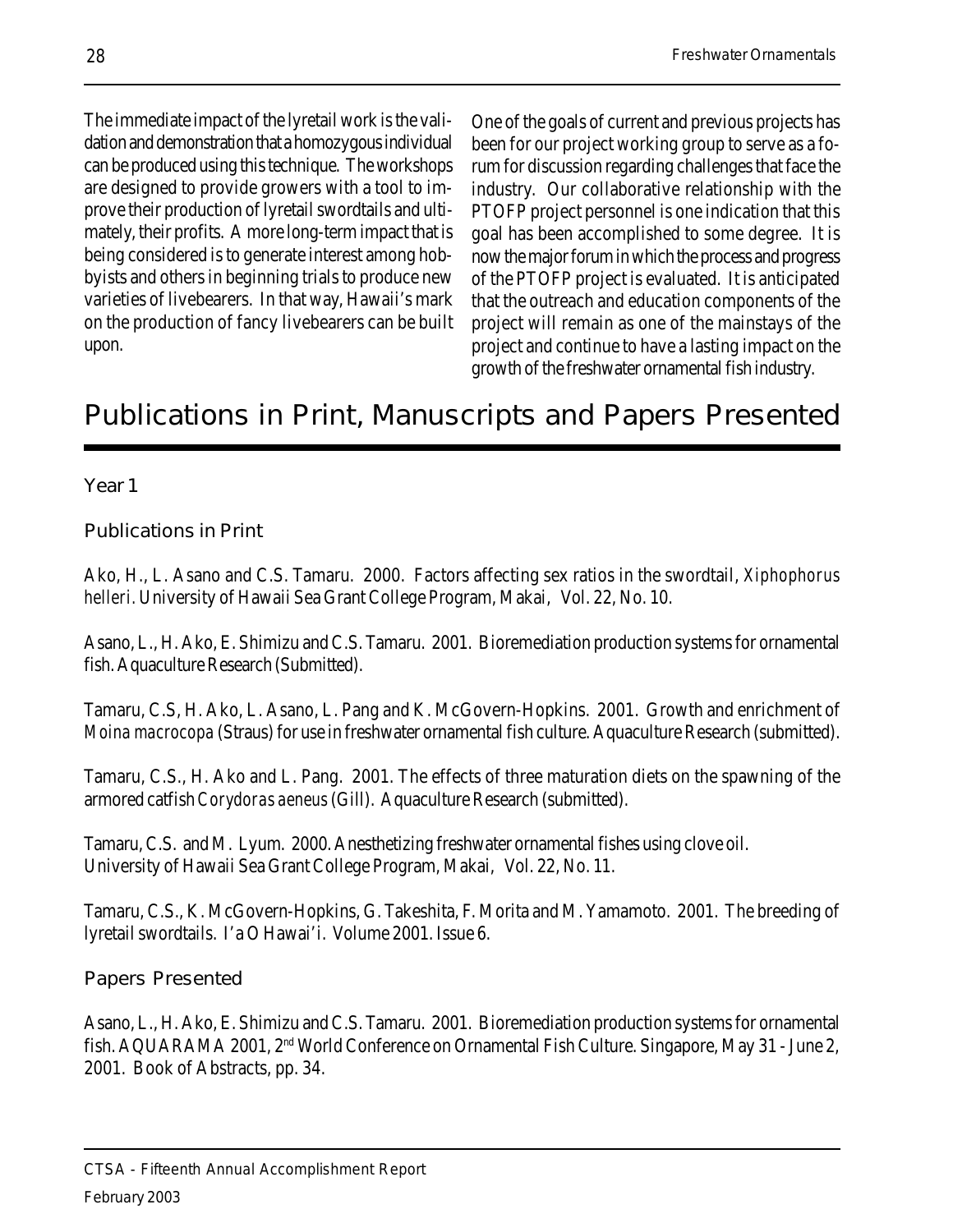Shimizu, E., L. Asano, H. Ako and C.S. Tamaru. 2001. Enhancing aquaculture profitability through the use of bioremediation. University of Hawaii, College of Tropical Agriculture and Human Resources, Undergraduate Symposium. (Best Undergraduate Oral Presentation).

Tamaru, C.S. 2001. Tropical freshwater ornamental fish industry in Hawaii. Progress and future prospects. Third Annual Hawaii Aquaculture Association Conference. Windward Community College, Kaneohe, Hawaii. March 2, 2001.

Tamaru, C.S. 2001. Fancy Livebearer Production. Monthly Meeting, Honolulu Aquarium Society, Honolulu, Hawaii. January 5, 2001.

Tamaru, C.S., H. Ako, L. Asano and K. McGovern-Hopkins. 2001. Growth and enrichment of moina for use in freshwater ornamental fish culture. Aquarama 2001. 7<sup>th</sup> International Aquarium Fish and Accessories Exhibition and Conference. May 31 - June 3 2001. Singapore.

Tamaru, C.S., L. Pang and H. Ako. 2001. The effects of three maturation diets on the spawning of the armored catfish Corydoras aeneus. Aquarama 2001. 7<sup>th</sup> International Aquarium Fish and Accessories Exhibition and Conference. May 31 - June 3 2001. Singapore.

Year 2

### Publications in Print

McGovern-Hopkins, K., P. Maloney, N. Maloney and C.S. Tamaru. 2002. Can an artificial feed be used to raise Buenos Aires tetra, Hemigrammus caudovittatus, larvae? I'a O Hawai'i. Volume 2002, Issue 6.

McGovern-Hopkins, K., G. Takeshita and C.S. Tamaru. 2002 On the use of artifical insemination for the commercial production of lyretail swordtails. Aquatips, Regional Notes, Center for Tropical and Subtropical Aquaculture. Vol. 13, No. 2, June 2002.

McGovern-Hopkins, K. and C.S. Tamaru. 2002. Raising boesemani rainbow, Melanotaenia boesemani, larvae using an artificial feed. I'a O Hawai'i. Volume 2002. Issue 5.

Tamaru, C.S., K. McGovern-Hopkins and Mike Yamamoto. 2002. Can an artificial feed be used to raise siamese fighting fish Betta splendens larvae? I'a O Hawai'i. Volume 2002, Issue 9.

Tamaru, C.S. and K. McGovern-Hopkins. 2002. Use of marine microalgae concentrates to grow the freshwater water flea, Moina macropoda. I'a O Hawai'i. Volume 2002, Issue 7.

### Papers Presented

Shimizu, E., H. Ako and C.S. Tamaru. 2002. Behavioral limitations for high intensity ornamental fish culture. Fourth Annual Hawaii Aquaculture Conference 2002. Windward Community College, May 8, 2002.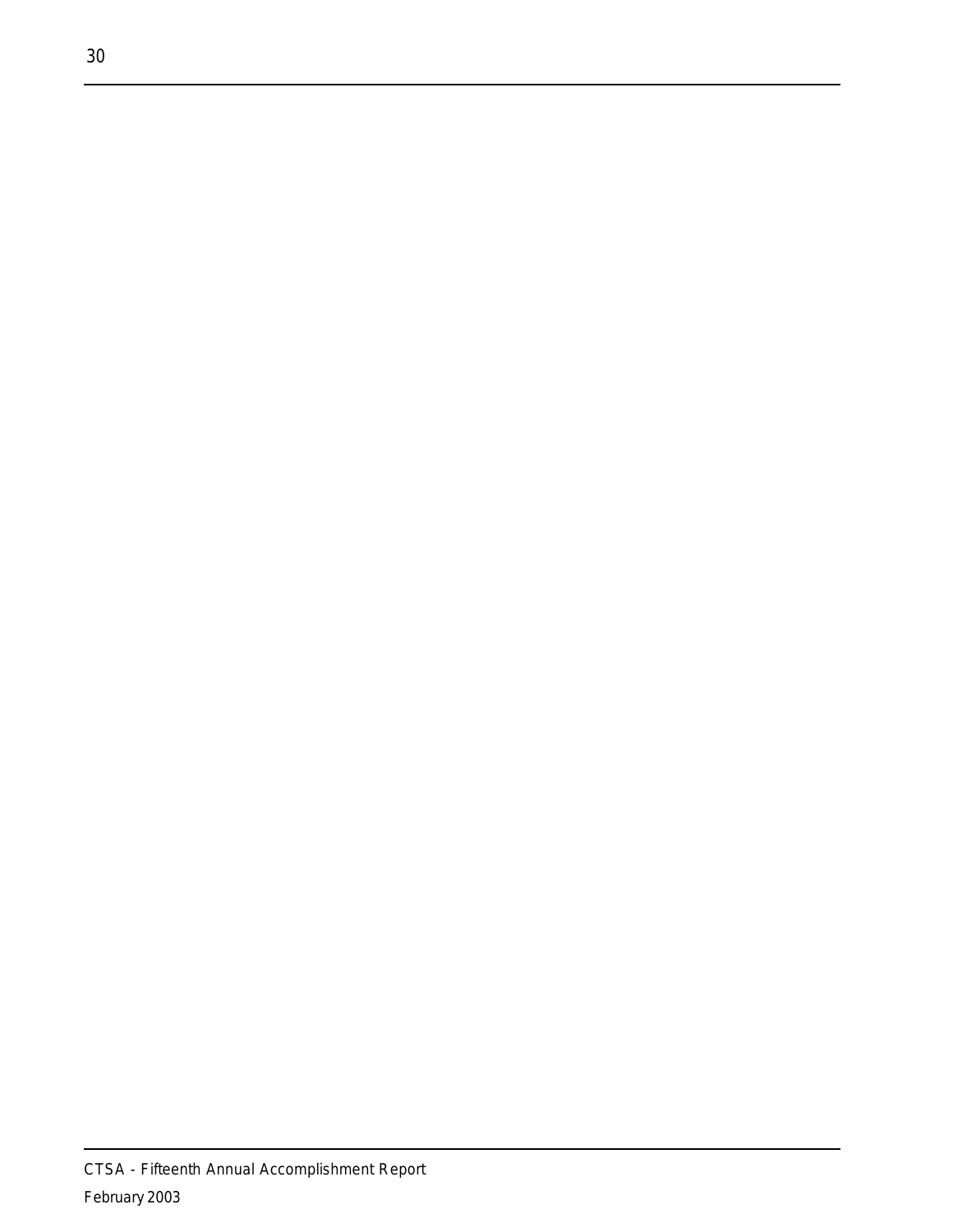## Library Aquaculture Workstation (PRAISE), Years 13 & 14

## Reporting Period

June 1, 2000 - July 8, 2002 (Year 13 - final report) October 1, 2001 - September 30, 2002 (Year 14)

## Funding Level

| Year 1             | \$7,000   |
|--------------------|-----------|
| Year 2             | \$6,700   |
| Year 3             | \$6,000   |
| Year 4             | \$7,000   |
| Year 5             | \$20,000  |
| Year 6             | \$14,100  |
| Year <sub>7</sub>  | \$28,000  |
| Year 8             | \$49,000  |
| Year 9             | \$25,000  |
| Year 10            | \$30,000  |
| Year 11            | \$24,000  |
| Year <sub>12</sub> | \$23,000  |
| Year 13            | \$28,850  |
| Year 14            | \$25,320  |
| TOTAL              | \$293,970 |
|                    |           |

## **Participants**

Year 13

Kristen Anderson, Reference Librarian, University of Hawaii at Manoa

Lois Kiehl-Cain, Assistant, University of Hawaii at Manoa

Year 14

Kristen Anderson, Reference Librarian,University of Hawaii at Manoa

Lois Kiehl-Cain, Assistant, University of Hawaii at Manoa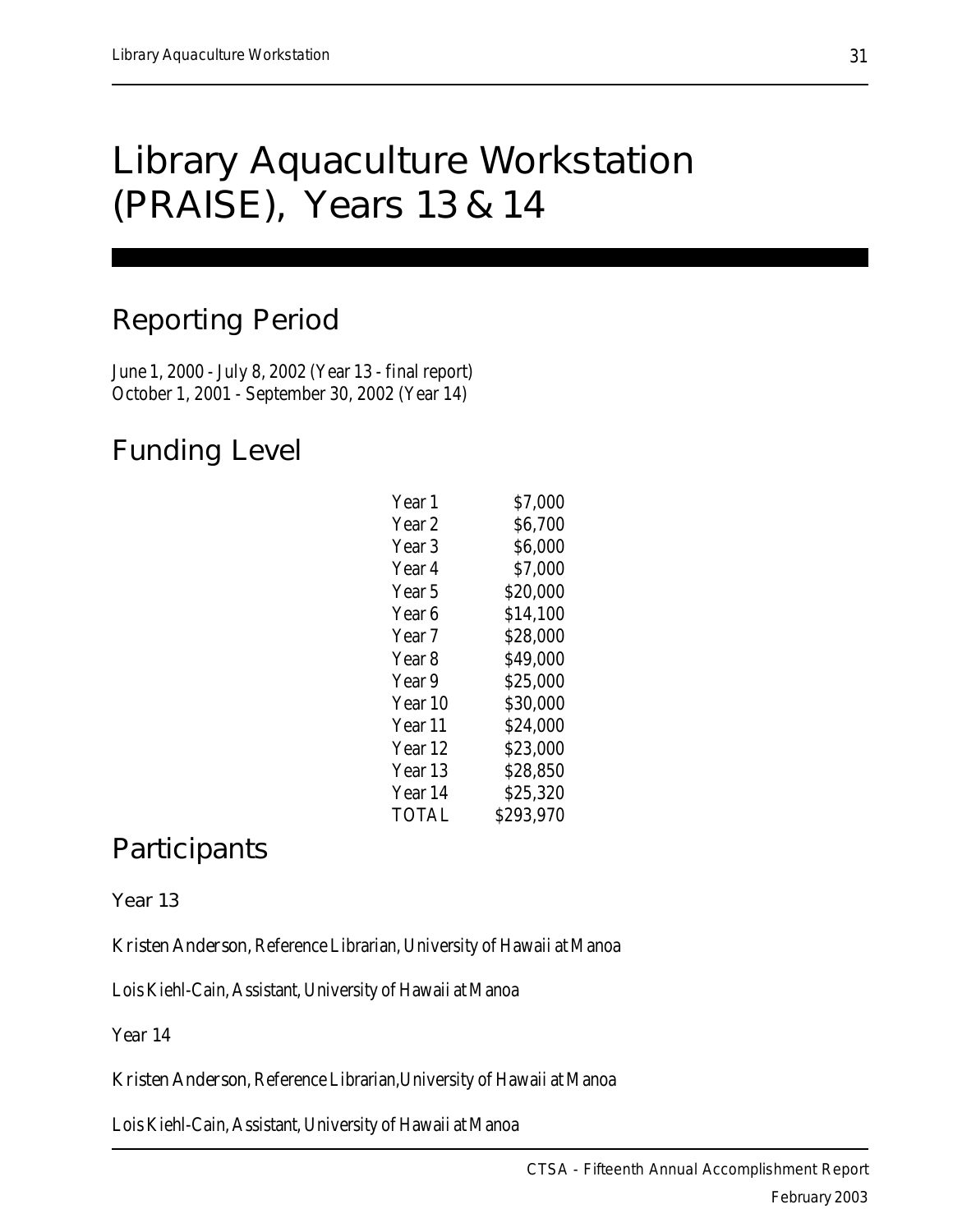## Objectives aaaaaaaaaaaaa aaaaaaaaaaaaaaaaaaaaaaaaaaaaaaaaaaaa

#### Year 13

- 1. Continue to provide established services.
- 2. Maintain ongoing programs for user education.
- 3. Develop innovative Web pages with an educational focus.
- 4. Provide technology transfer enhancements.

#### Year 14

- 1. Continue to provide established services.
- 2. Develop a Web page aggregating free/non-subscription sites to facilitate the ability of PRAISE users to conduct their own aquaculture research.
- 3. Develop an innovative user education Web presence. Incorporating the research page created in Objective 2, create a tutorial to instruct users in the process of locating information in the field of aquaculture.
- 4. Technology transfer.

## Anticipated Benefits aaaaaaaa aaaaaaaaaaaaaaaaaaaaaaaaaaaaaaa

Swift and accurate dissemination of information allows practitioners to be aware of the latest progress in all phases of the industry. Teaching them the skills needed to obtain this information makes them self-sufficient. Providing a consolidated resource where they can utilize their skills profits the entire community.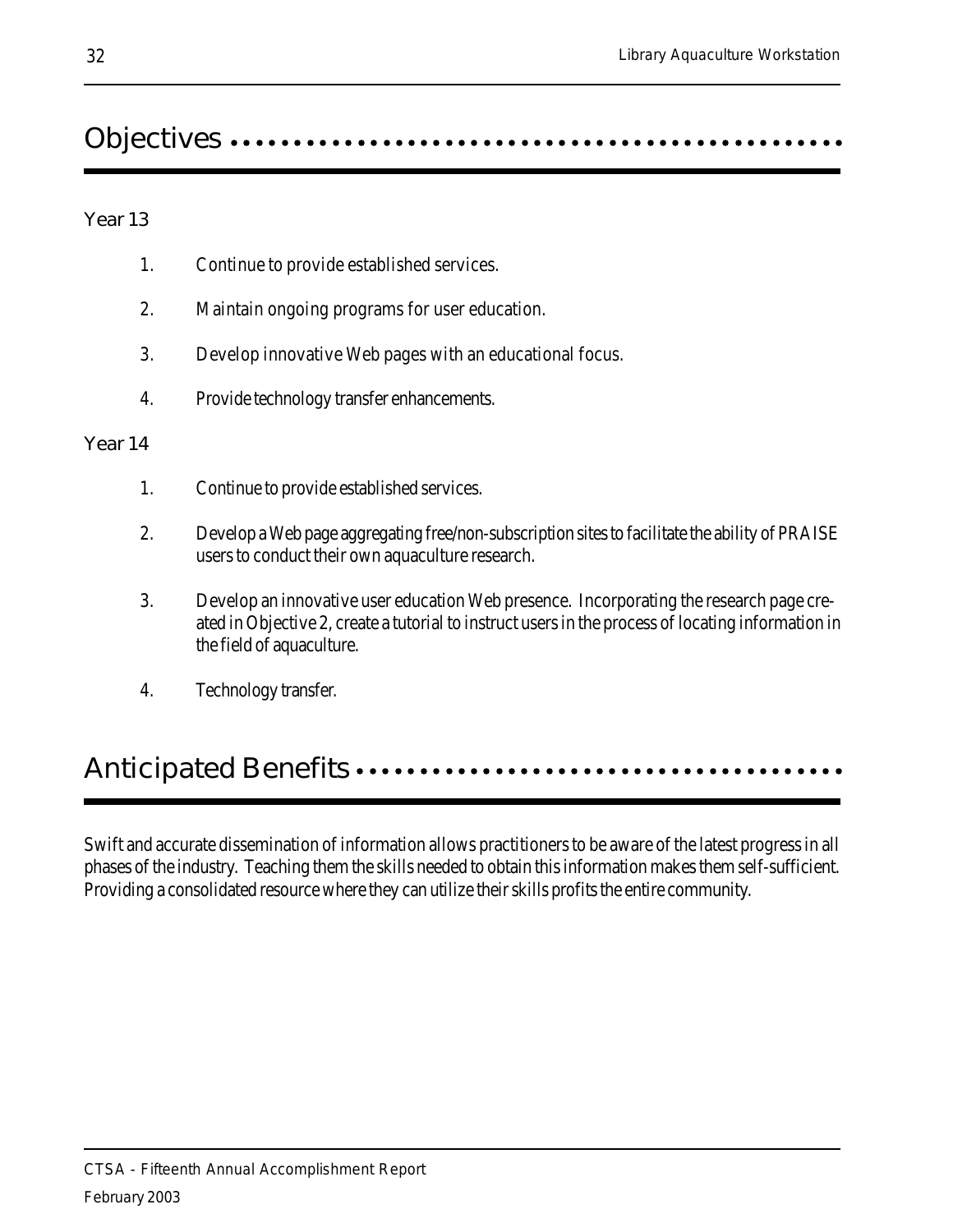## Work Progress and Principal Accomplishments ....

Year 13

Objective 1: Continue to provide established services.

Dissemination of information via online research and document delivery is ongoing. See "Impacts."

Objective 2: Maintain ongoing programs for user education.

The Principal Investigator attended the Pacific Islands Association of Libraries and Archives Conference on Guam. The PI participated in the pre-conference workshop on digitization in preparation for work on the gray literature as well as providing a demonstration during exhibit periods of the services PRAISE offers. The PI and the Assistant attended the Hawaii Aquaculture Association Conference

at Windward Community College on Oahu and passed out brochures and ran a PRAISE PowerPoint presentation. Instruction sessions were also given on Oahu, including ongoing participation with the MASSIP (Micronesia and American Samoa Student Internship Program). The Principal Investigator and the Project Assistant continue to develop instructional enhancements for the website.

Objective 3: Develop innovative Web pages with an educational focus.

A web page aggregating databases and document sources is available at: http://lama.kcc.hawaii.edu/ praise/findit.html

| Based on rates one would pay to the information  |
|--------------------------------------------------|
| industry's major suppliers, the dollar value for |
| our primary service may be presented as follows: |

| 23,688 queries averaging 3 minutes or          |
|------------------------------------------------|
| 1,183 hours online @ $$60/hr = $70,980$        |
| 1,762 articles $\omega$ \$18.00/ea. = \$31,716 |
| \$102,696 (Year 13)<br>Total                   |
| 14,525 queries averaging 3 minutes or          |
| 726 hours online $\omega$ \$60/hr = \$43,560   |
| 838 articles @ $$25.00/ea. =$<br>\$20,950      |
| \$64,510 (Year 14)<br>Total                    |
|                                                |

Objective 4: Provide technology transfer enhancements.

PRAISE staff are continuing to scan the abstracts from the proceedings of the PACON conferences for submission to Cambridge Scientific Abstracts. We have the capability to provide the Gray Literature database as a CD on demand. Full text is not yet available as receiving permission to digitize materials has not happened.

#### Year 14

Objective 1: Continue to provide established services.

Dissemination of information via online research and document delivery is ongoing. See "Impacts."

33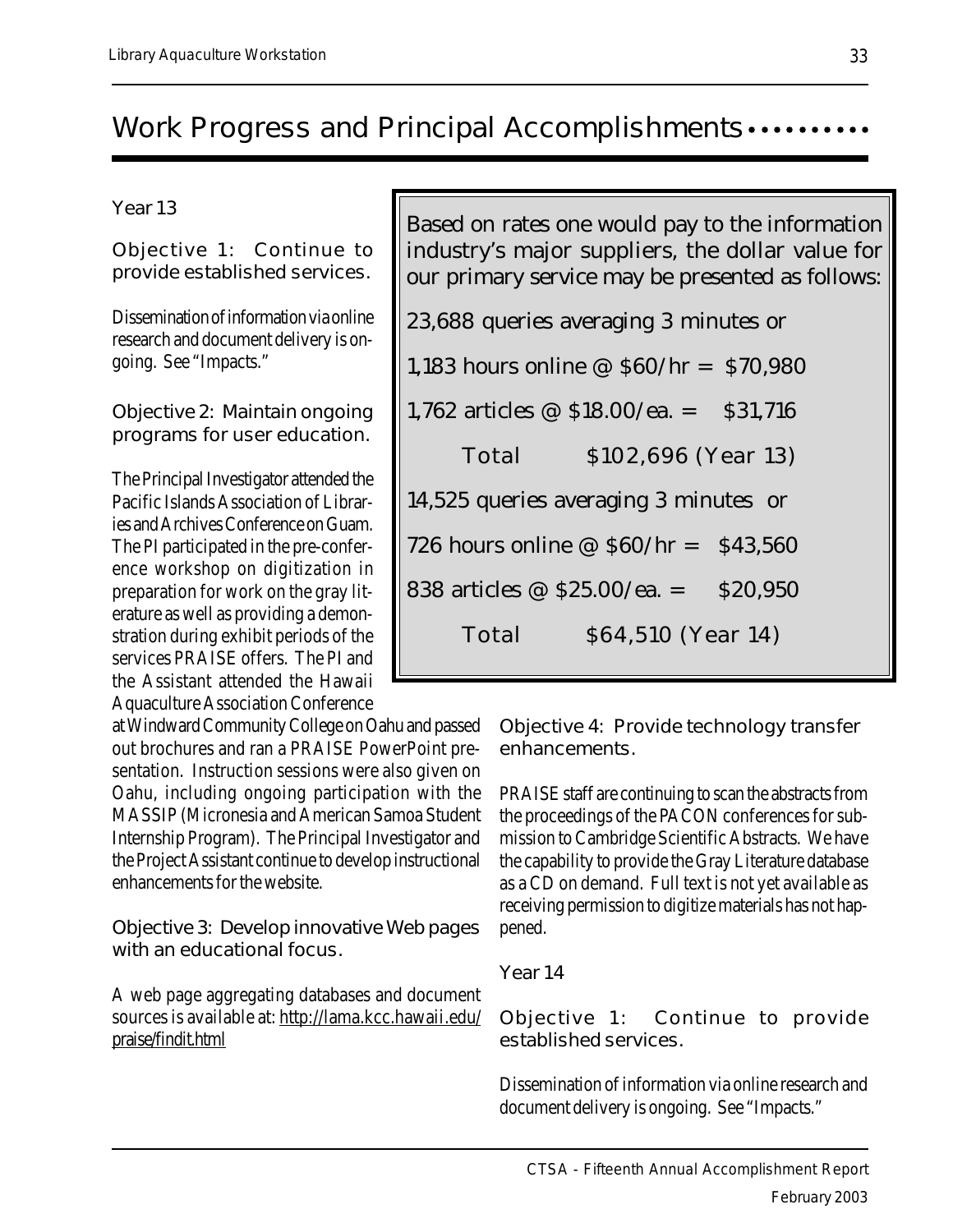Objective 2: Develop a Web page aggregating free/non-subscription sites to facilitate the ability of PRAISE users to conduct their own aquaculture research.

A web page aggregating databases and document sources is available at: http://lama.kcc.hawaii.edu/ praise/findit.html

Objective 3: Develop an innovative user education Web presence. Incorporating the research page created in Objective 2, create a tutorial to instruct users in the process of locating information in the field of aquaculture.

The PI and assistant are working on this phase of this year's project. Objective 2 is still a work in progress and developing a tutorial for utilizing it is being tested. We have been experiencing technical difficulties with the University's network and our internal system. We also lost our server support manager, but work is still underway.

Objective 4: Technology transfer.

We have the capability to provide the Gray Literature database as a CD on demand. Full text is not available because we have not yet received permission to digitize the materials.

### Work Planned ••••

Provision of established services is ongoing. The PI and Assistant are working to develop the tutorial and will continue to request permission to digitize gray literature documents.

### $Impacks \cdots$

The value of the PRAISE service is staggering. Based on rates one would pay to the information industry's major suppliers (Dialog Information Service, Inc. for access to ASFA, plus document delivery charges based on the average cost per article from Ingenta, Inc.), the dollar value for our primary service may be presented as follows:

The 1,762 articles represent 22,720 pages delivered almost exclusively by email. In addition, the staff responded to 353 miscellaneous requests. The PRAISE Web site is a bonus. It allows users to make requests online, publicizes research being done in the Pacific via the Gray Literature Bibliography and gives local vendors a venue to advertise themselves to the world.

Year 13

23,668 queries averaging 3 minutes each or: 1183 hours online @ \$60/hr = \$70,980 1,762 articles  $\omega$  \$18.00 ea. = \$31,716 Total \$102,696 In replying to 730 requests for direct assistance, 9,607 of those queries were emailed to PRAISE patrons. Year 14

14,525 queries averaging 3 minutes each or: 726 hours online  $@$60/hr = $43,560$ 838 articles  $\omega$  \$25.00 ea. = \$20,950 Total \$64,510 In replying to 256 requests for direct assistance, 4,444 of those queries were emailed to PRAISE patrons. The 838 articles represent 8,401 pages delivered al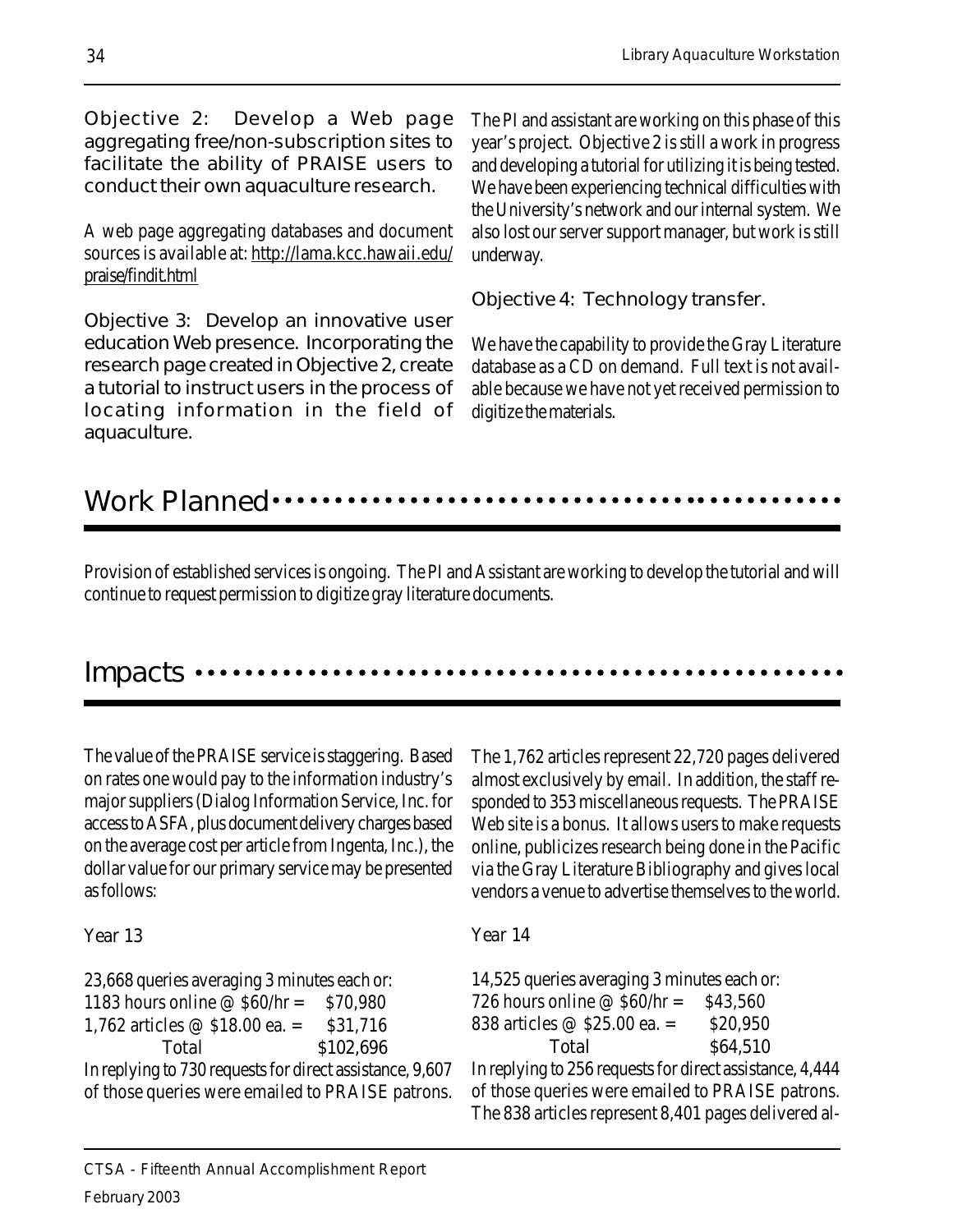most exclusively by email. In addition, the staff responded to 236 miscellaneous requests. The remote access to ASFA at CTSA and other sites as well as the PRAISE Web site are a bonus. The website allows users to make requests online, publicizes research being done in the Pacific via the Gray Literature Bibliography and gives local vendors a venue to advertise themselves to the world.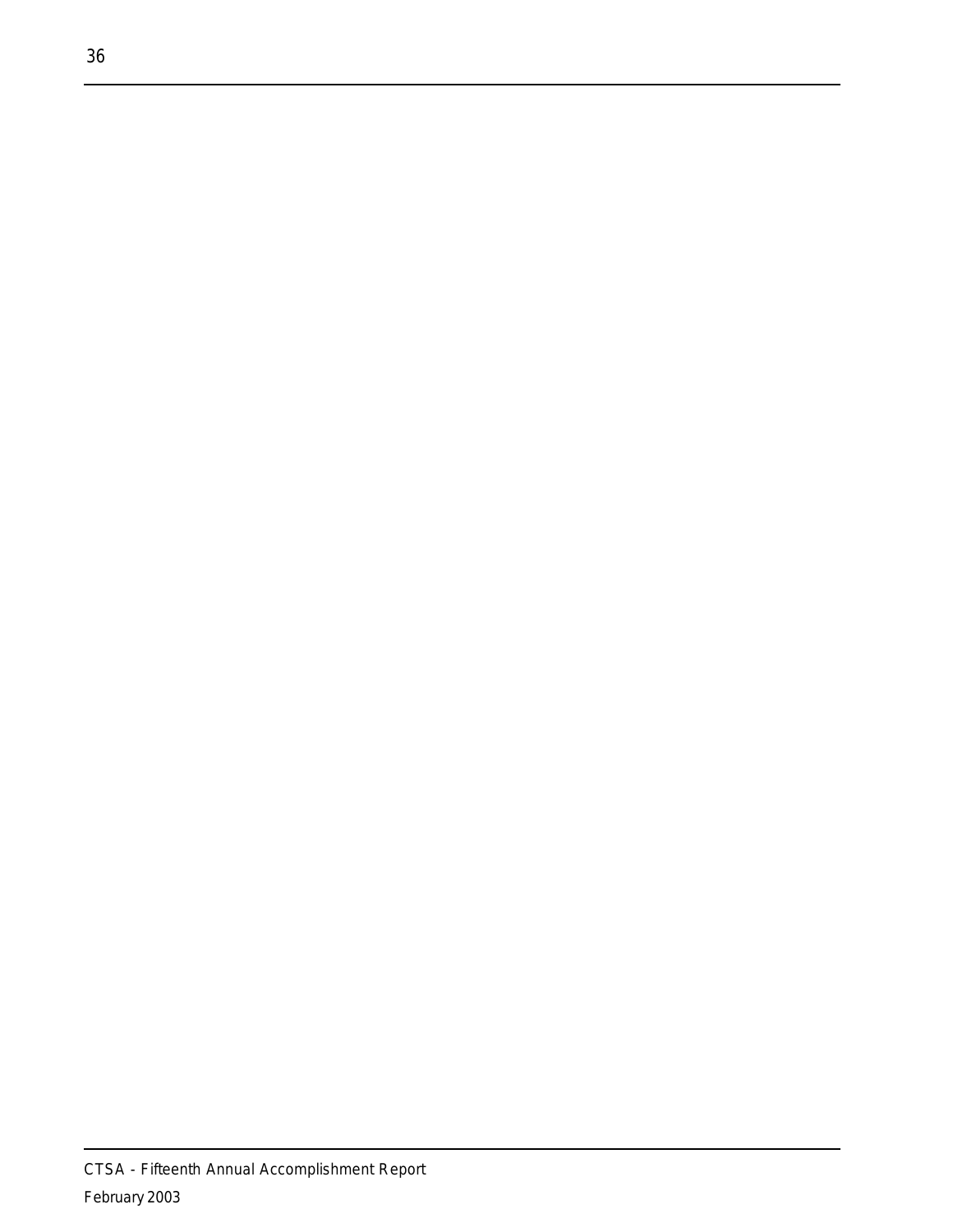## Aquaculture of Marine Ornamental Species, Years Two & Three

## Reporting Period

October 1, 2001 - September 30, 2002 (Year 2) June 1, 2002 - September 30, 2002 (Year 3)

## Funding Level

| Year 1       | \$128,735 |
|--------------|-----------|
| Year 2       | \$104,135 |
| Year 3       | \$102,325 |
| <b>TOTAL</b> | \$335,195 |

## **Participants**

Year 2

Anthony C. Ostrowski, Ph.D., The Oceanic Institute

Charles W. Laidley, Ph.D., The Oceanic Institute

Robin J. Shields, Ph.D., The Oceanic Institute

Karen Brittain, B.A., Waikiki Aquarium

Bruce A. Carlson, Ph.D., Waikiki Aquarium

Cynthia L. Hunter, Ph.D., Waikiki Aquarium

Year 3

Robin J. Shields, Ph.D., The Oceanic Institute

Charles W. Laidley, Ph.D., The Oceanic Institute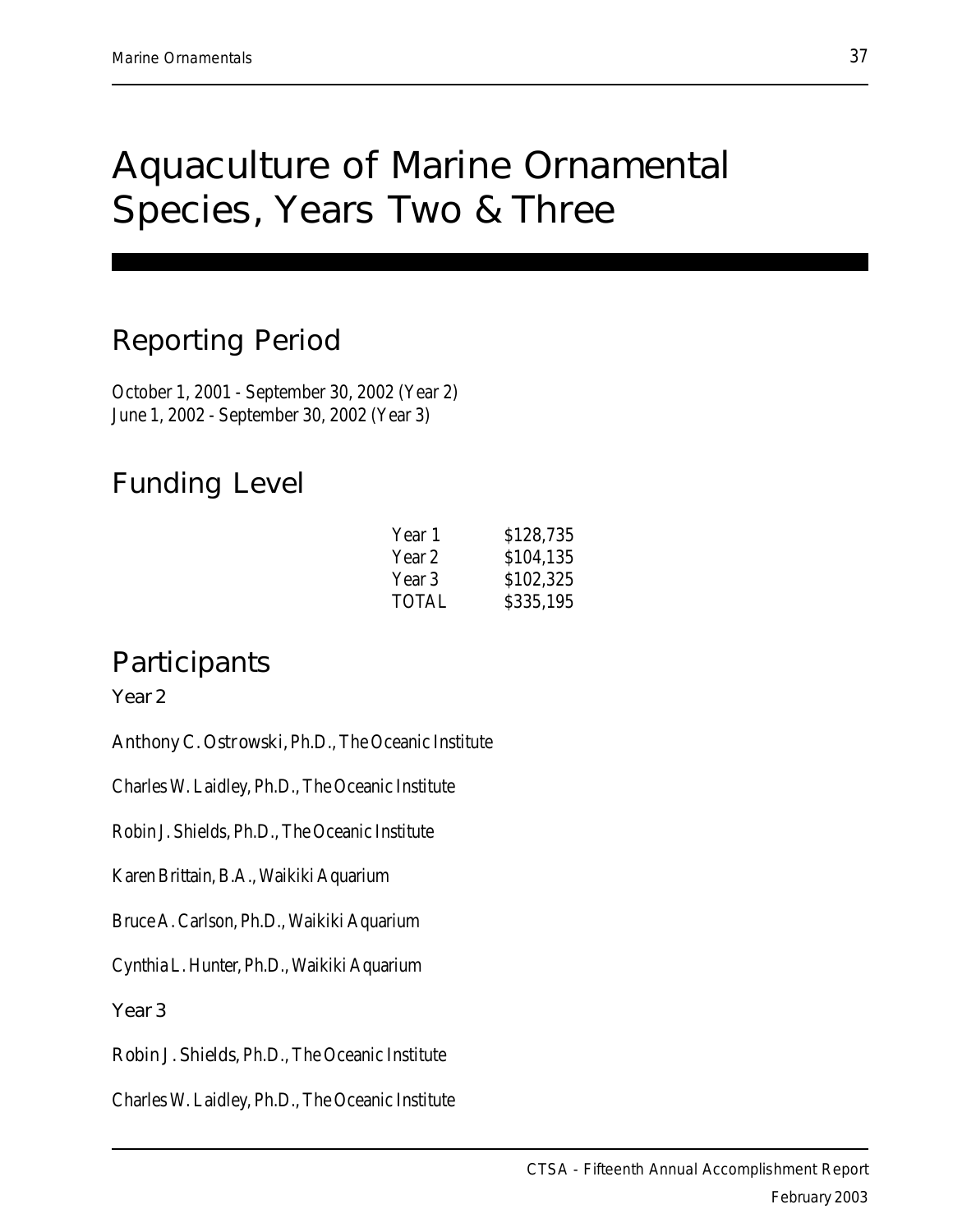### Karen Brittain, B.A., Waikiki Aquarium

Cynthia L. Hunter, Ph.D., Waikiki Aquarium

### Objectives ...................................

The solicitation for this research effort called on the resources of two leading groups engaged in marine ornamental fish culture in Hawaii, The Oceanic Institute and Waikiki Aquarium.

### Overall Project Objectives

- 1. Establish broodstock husbandry, maturation and spawning protocols for selected high value ornamental finfish and invertebrate species.
- 2. Establish centralized broodstock populations for project use.
- 3. Determine appropriate husbandry conditions for maturation and spawning.
- 4. Resolve bottlenecks in mass culture of larvae.
- 5. Determine appropriate first feed items.
- 6. Define nutritional basis for improvements in production.
- 7. Develop appropriate larval rearing and live feeds production techniques for technology transfer.

### Year 2

The Oceanic Institute

- 1. Maintain centralized broodstock populations of yellow tang (Zebrasoma flavescens) and flame angelfish (Centropyge loriculus).
- 2. Examine natural spawning of yellow tang. Determine the usefulness of hormones to induce spawning.
- 3. Expand existing flame angelfish populations, and determine appropriate husbandry conditions for optimum natural spawning.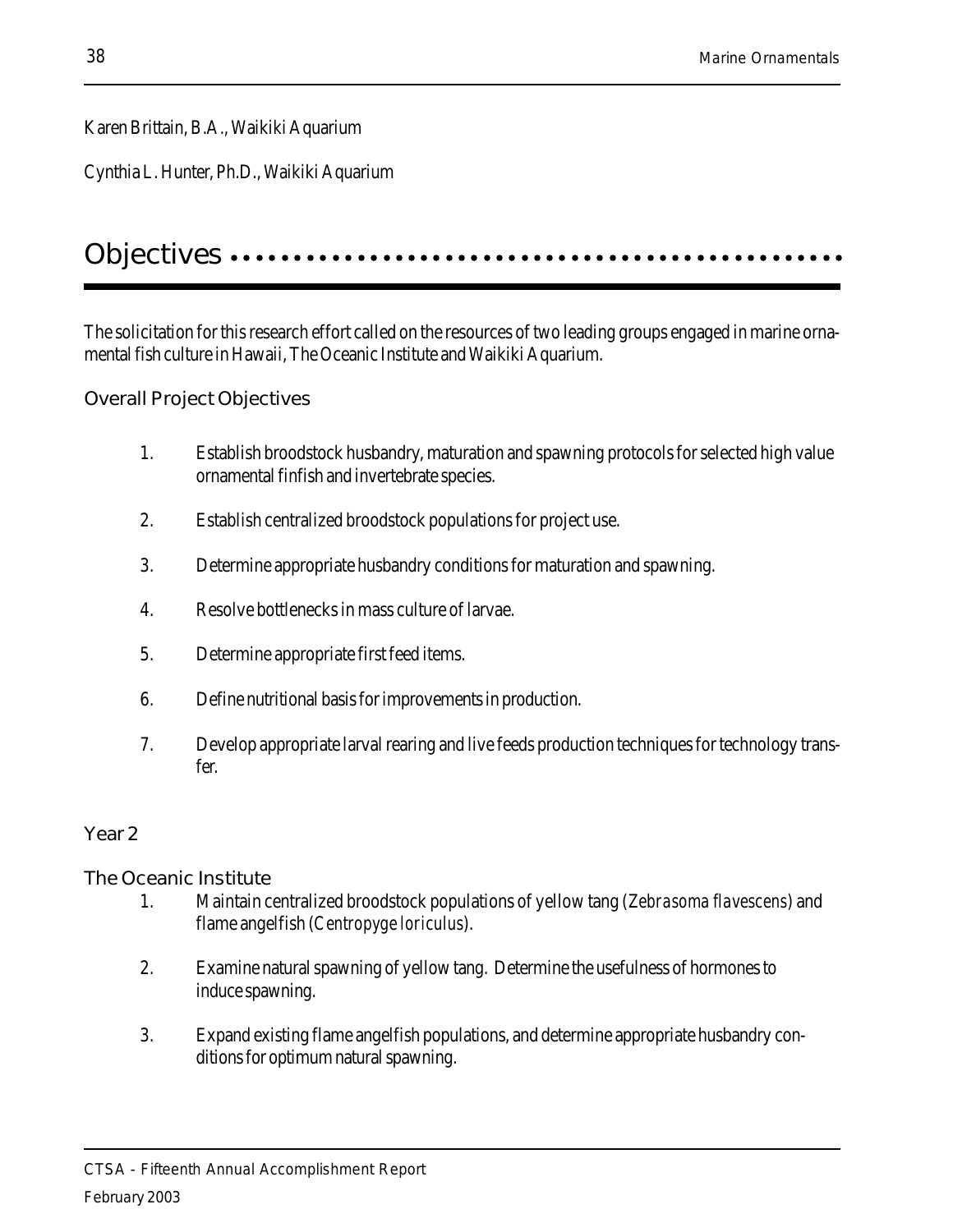- 4. Compare various live food organisms as first-feeds for angelfish, yellow tang, and/or other identified larvae.
- 5. Determine the usefulness of treated water in culture of ornamental larvae, and examine interactions of microbial populations on overall growth and survival of larvae.

The Waikiki Aquarium

- 6. Collect and identify wild zooplankton species from in-shore waters in South Oahu.
- 7. Determine uptake rate, survival and growth of flame angelfish larvae, and/or other available species fed wild zooplankton.

#### Year 3

The Oceanic Institute

- 1. Maintain and expand centralized broodstock populations of yellow tang (Zebrasoma flavescens) and flame angelfish (Centropyge loriculus).
- 2. Evaluate the effects of harem size on reproductive activity and spawning performance of angelfish broodstock.
- 3. Determine appropriate stocking densities and sex ratio for yellow tang broodstock.
- 4. Test pilot scale rearing system for mass production of angelfish fry.

The Waikiki Aquarium

5. Determine uptake rate, survival and growth of angelfish and yellow tang larvae, and/or other available species fed wild zooplankton collected from in-shore waters in South Oahu.

## Anticipated Benefits ............................

Successful completion of this project will immediately affect the aquarium industry by providing hatchery techniques to culture several species of marine ornamentals, thereby offering a more environmentally sustainable alternative to wild collection practices. Consistency in production would ensure a solid base for development of an industry and transfer of reliable technologies. Techniques to mature and spawn the species chosen could be transferred to other highly desired ornamental fish, allowing for the rapid development of new aquacultured species. As expressed in the June 1997 newsletter of the American Marine Life Dealers Association, several benefits, apart from cost savings, will accrue to the industry from the financial investment in research and development of captive propagation, including new economic development, job creation, and an increased emphasis on the importance of maintaining coastal resources. Additional economic benefits will flow throughout the industry, strengthening aquarium and pet retail stores and benefiting consumers with healthier fish.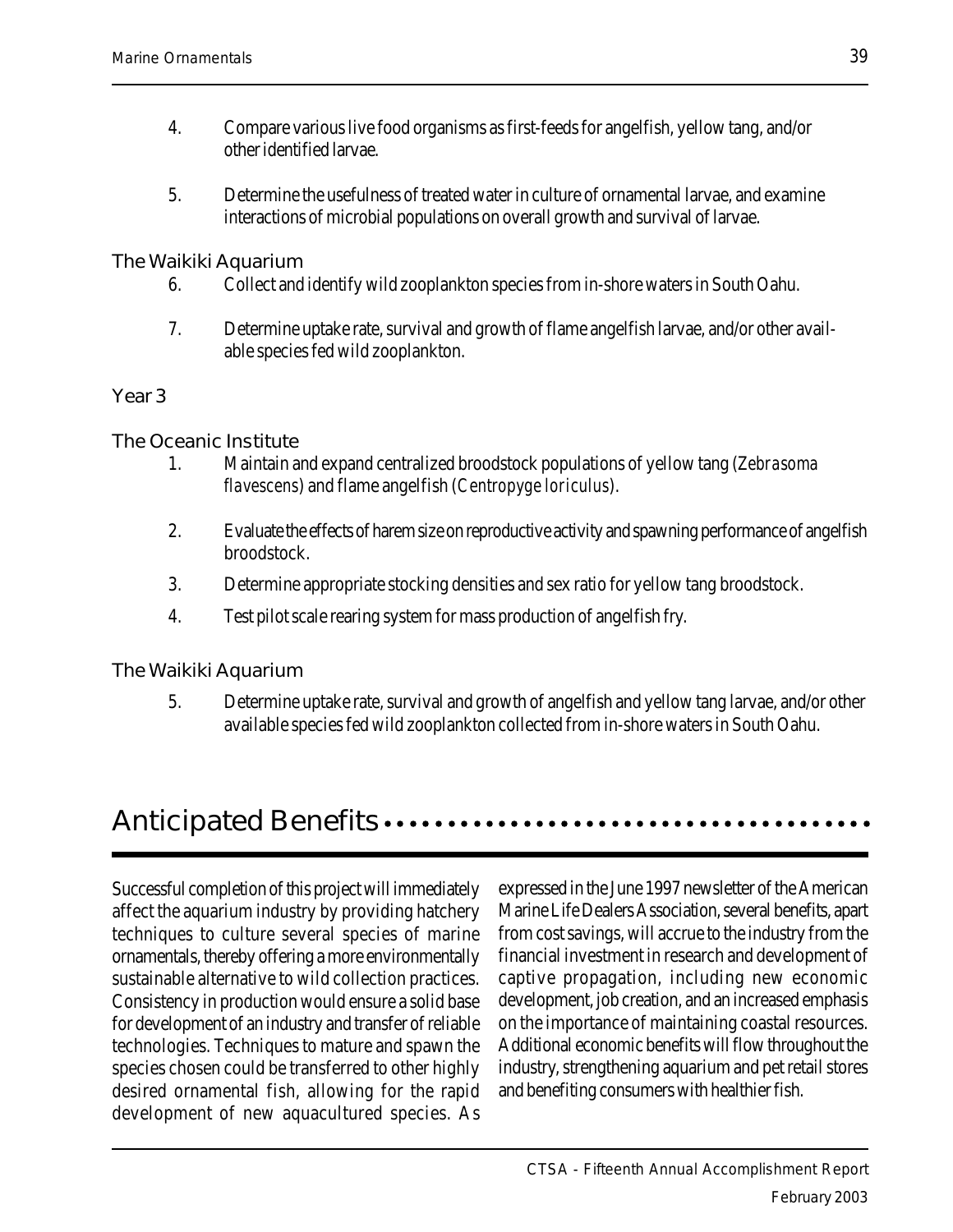## Work Progress and Principal Accomplishments......

### Year 2

Objective 1: Maintain centralized broodstock populations of yellow tang (Zebrasoma flavescens) and flame angelfish (Centropyge loriculus).

Centralized broodstock populations of both yellow tangs and flame angelfish were maintained throughout year 2 as a source of seed stock for larval rearing research. Yellow tang holdings included eight tanks, each containing 8 to 12 fish in approximately equal ratio of males to females, while flame angelfish holdings comprised four tanks of production pairs that spawned daily.

Objective 2: Examine natural spawning of yellow tang. Determine the usefulness of hormones to induce spawning.

Research on yellow tang continued to make progress during year 2, with the continued demonstration and documentation of daily spawning activity that began in January 2001. Peaks in spawning activity were observed in April and August 2001, although overall fertility rates were generally low. Fertility rates tended to increase over time, with isolated spawns being up to 88% fertile.

It was originally anticipated that yellow tang would not spawn in captivity without supplemental hormone administration, therefore a series of hormone-induction experiments was planned for project year 2. However, having obtained natural spawning (a species-first), it was decided to reassign the research resources to monitoring the spawning stocks at OI.

Objective 3: Expand existing flame angelfish populations, and determine appropriate husbandry conditions for optimum natural spawning.

Investigations to optimize tank size in terms of broodstock performance and minimizing setup costs were initiated in April 2001. Fifteen pairs of flame angelfish were purchased from a local supplier, quarantined and stocked, in triplicate, into each of 15 broodstock tanks ranging in volume from 40 L up to 750 L. The fish were maintained and monitored for egg production and spawn fertility on a daily basis beginning in early April through to experiment termination in early October 2001. A clear positive relationship was found between tank volume, onset of spawning and reproductive output of flame angelfish, with the 750 L holding tanks providing the best spawning performance.

Objective 4: Compare various live food organisms as first-feeds for angelfish, yellow tang, and/or other identified larvae.

The attainment of natural spawning by yellow tang provided small amounts of larvae for an initial diet trial during project year 2. One thousand yellow tang eggs were stocked into a 200 L rearing tank. On day 3 post-hatch, Tetraselmis sp microalgae was added at a density of 50,000 cells/ml and nauplii of calanoid copepods were added at 1.3/ml. Larvae were sampled for gut contents analysis on days 4 and 5 post-hatch. Copepod nauplii were identified in the yellow tang larvae's digestive tract on both sampling days. However, survival rate to day 5 post-hatch was low (1.8% of hatched larvae), preventing continuation of the trial beyond day 5. Further work will be required to establish the environmental requirements of this species during early development, before ascertaining the larvae's dietary requirements.

Objective 5: Determine the usefulness of treated water in culture of ornamental larvae, and examine interactions of microbial populations on overall growth and survival of larvae.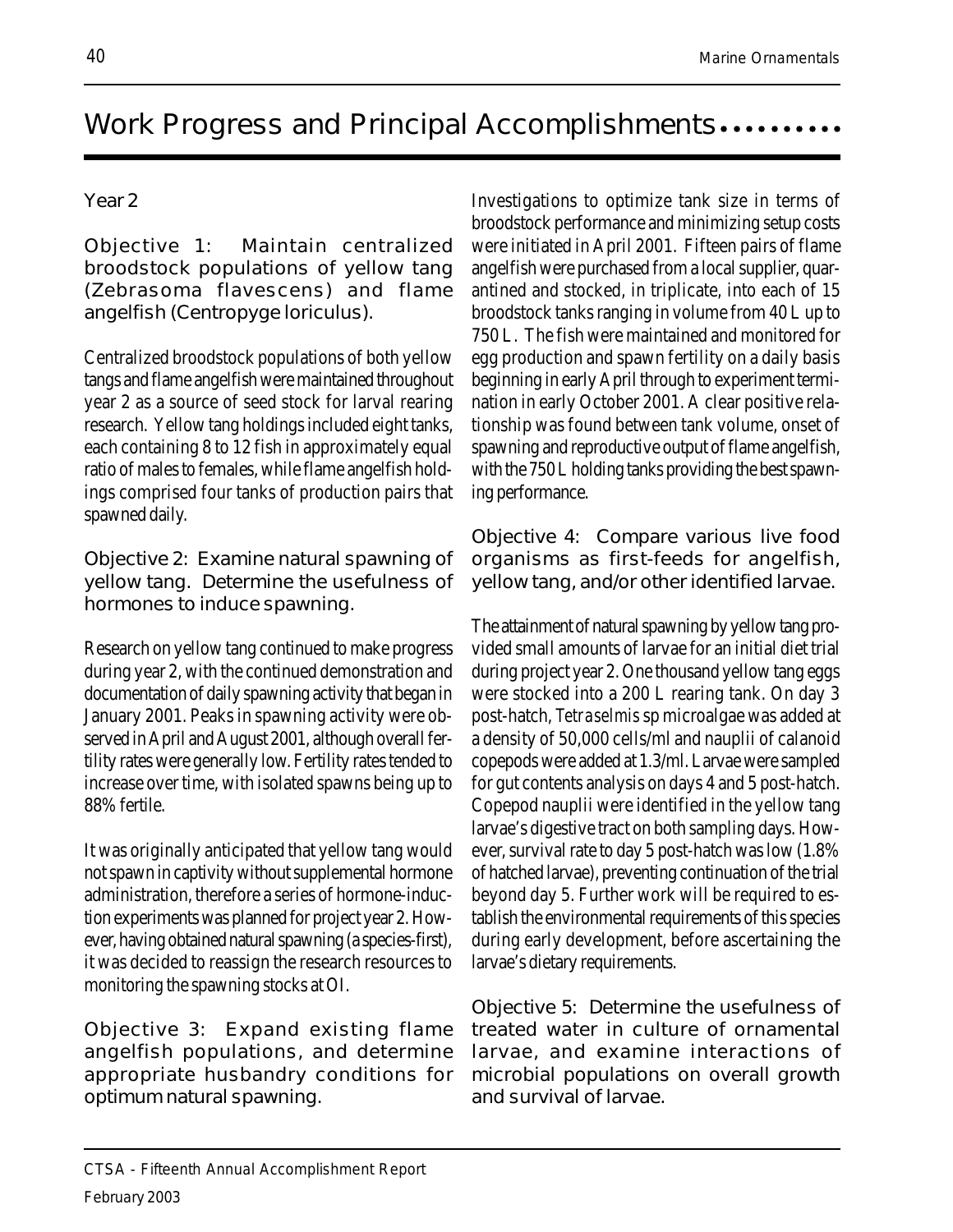Results at a glance . . .

Successfully maintained centralized broodstock populations of yellow tang and flame angelfish for seed production.

Increased fertility rates of yellow tang, with isolated spawns being up to 88% fertile.

Optimized flame angelfish broodstock husbandry protocols with completion of studies demonstrating a strong relationship between tank size and both fecundity and spawn fertility.

Obtained natural spawning of the yellow tang.

reared in UV-sterilized well water, aged seawater, or artificial seawater.

Based on these findings, standardized protocols were established enabling survival rates of circa 70% to day 4 post-hatch. These protocols were then applied in experiments to define a safe and effective egg disinfection protocol for flame angelfish. Two disinfectants were tested: peroxyacetic acid and hydrogen peroxide.

Angelfish embryos were exposed to different disinfectant concentrations and contact times and the effects on surface sterility, hatch rate and larval survival rate measured. Embryos could be exposed to a 600ppm so-

A series of small-scale experiments was conducted with flame angelfish to determine appropriate egg handling methods and environmental conditions for yolk sac larvae, in preparation for egg disinfection trials. Experimental treatments were evaluated in terms of hatch rate and survival rate of larvae to day 4 posthatch.

Flame angelfish embryos were found to be tolerant of mechanical handling up to approximately 1 hour prior to hatch. No significant difference was found in larval survival rate between containers stocked with newlyhatched larvae and those stocked with embryos. Yolk sac larvae could be maintained at densities up to 100/ L without any detrimental effect on survival. Aeration had an adverse effect on survival in the experimental containers (250ml and 1L volume); insertion of water quality probes was also detrimental in the smallest containers (250ml). Addition of Nannochloropsis sp had no significant effect on larvae survival at a cell density of 100,000/ml, however at cell densities of 200,000/ml and above, survival rates were reduced (this may have been related to high levels of oxygen saturation). Survival rates did not differ among larvae lution of peroxyacetic acid for up to 1 min, without reduction in hatch rate. Higher concentrations of peroxyacetic acid were required to obtain full surface sterility, but this was accompanied by high embryo mortality. Immersion of embryos in a 3% solution of hydrogen peroxide for 5 minutes reduced more than 99% of bacterial loading without adversely affecting hatch rate. More reproducible sterilization and survival results were obtained with hydrogen peroxide than with peroxyacetic acid, therefore hydrogen peroxide was adopted for routine use. With both types of chemical, angelfish larvae exposed to disinfectant survived longer in small, static rearing containers than control groups rinsed in clean seawater.

Studies were also carried out to examine the effects of water source and microalgae type on the survival rate of flame angelfish yolk sac larvae. Larvae were reared in 'matured,' UV-sterilized water, or in water that had only received mechanical filtration, with or without addition of microalgae. Highest mean survival rate (70% to day 4 post-hatch) was obtained in groups receiving matured water plus T. Isochrysis sp. Nannochloropsis sp was not beneficial to early larval survival, while lar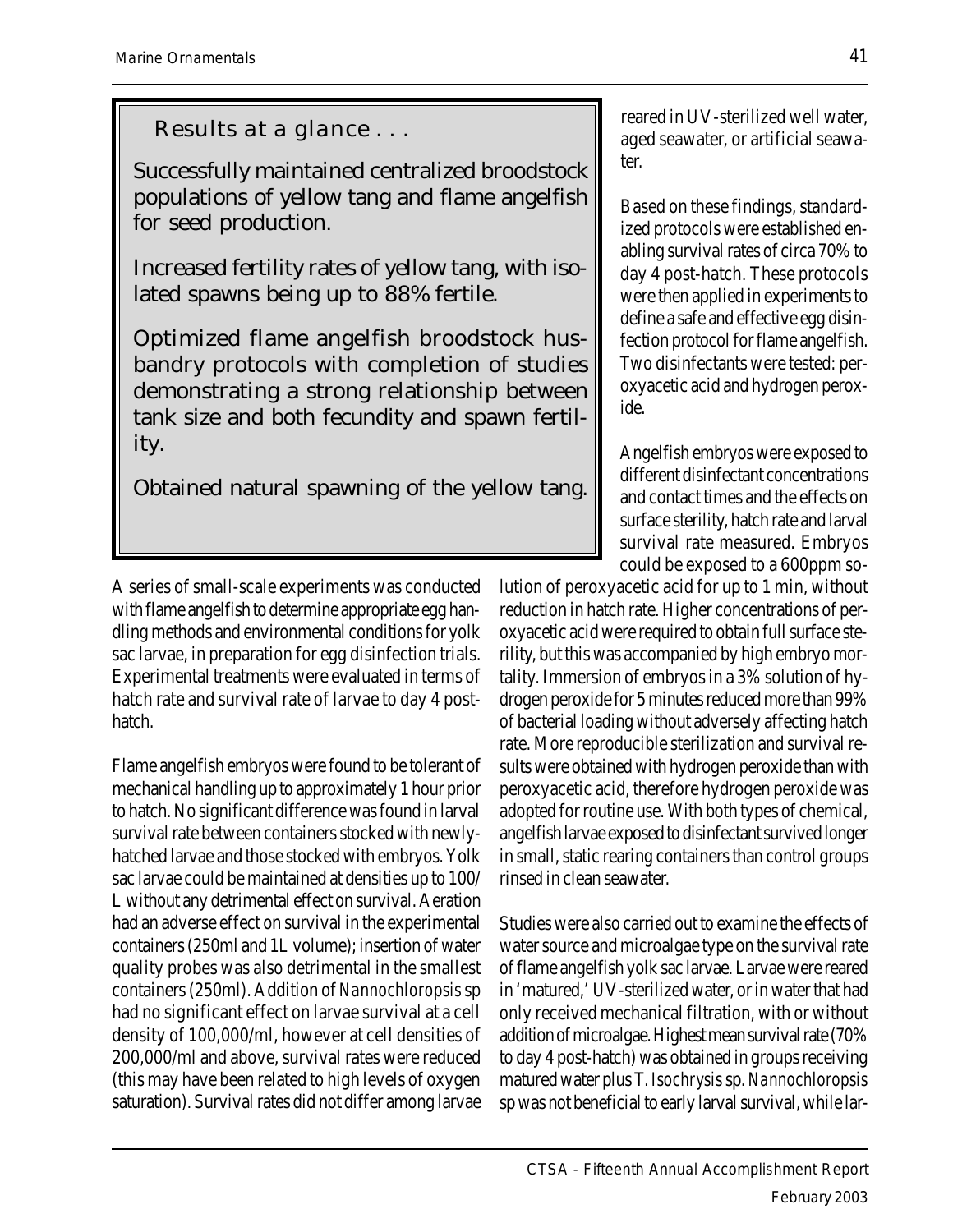vae reared in clear, mechanically filtered water exhibited much lower mean survival (23%) than all other groups. Based on these findings, the use of matured water plus T. Isochrysis sp was adopted as standard for first-feeding flame angelfish larvae.

Objective 6. Collect and identify wild zooplankton species from inshore waters in South Oahu.

A student assistant was hired and underwent preliminary training. A literature review was also initiated of the coastal plankton. The plankton pump and screening system were also designed.

Objective 7. Determine uptake rate, survival and growth of flame angelfish larvae and/ or other available species fed wild zooplankton.

Staff continued collection of Genicanthus personatus eggs and larval culture trials.

### Year 3

During years 1 and 2 of this project, broodstock populations of two highly popular marine ornamental species, flame angelfish and yellow tang, were established at OI for seedstock production. Experiments were carried out to determine optimal tank configuration for adult flame angelfish, in terms of system volume and topography to induce spawning behavior. Systems and husbandry protocols were developed based on 750 L holding tanks, mimicking essential parameters in the fishes natural reef environment, in combination with a natural photoperiod and temperature regime and varied broodstock diet. This approach enabled the rapid onset of reproductive activity, continuous daily spawning, and record levels of egg production from captive flame angelfish stocks. Installation of multiple broodstock holding units based on this design generated sufficient flame angelfish larvae to begin smallscale hatchery rearing trials. Spawning stocks are being further expanded during year 3, to increase angelfish larvae supply for pilot-scale rearing studies.

Several colonies of captive yellow tang were established during project year 1. These stocks began releasing unfertilized eggs that year and subsequently proceeded to produce fertile spawns, enabling the first description of yellow tang yolk sac larvae. Examination of spawning rhythmicity indicated a lunar spawning cycle for this species. Yellow tang stocks were expanded to 8 tanks during year 2, however the quantity and consistency of egg production and egg fertilization rates were problematic, and larvae supply was sufficient to carry out only preliminary rearing trials. Broodstock management of yellow tang therefore forms an important focus of research during year 3 of the Marine Ornamentals project.

In an effort to identify suitable diets for small marine ornamental fish larvae, a series of replicated experiments was carried out at OI during project year 1, comparing the survival and growth rates and feed uptake of flame angelfish larvae offered different zooplanktonic prey-types. None of the tested diets (sstype rotifers, oyster trochophores and dinoflagellate/ protozoa combinations) enabled survival beyond yolk exhaustion, indeed the angelfish larvae appeared to be starving even when the experimental diets were seen to be ingested. Better progress was made by applying a semi-intensive feeding strategy to rear flame angelfish larvae in 1,500L tanks. Using a combined diet of dinoflagellates, ciliated protozoa and rotifers, angelfish larvae were reared to 19 days post-hatch, which represented a breakthrough at the time.

Researchers from the Guam Aquaculture Development Center (GADC) collected adults of several ornamental fish species, including clown coris, during project year 1, but were unable to obtain spawns.

Planned experiments to compare intensive versus semi-intensive "green water" rearing methods for a variety of fish larvae were not accomplished during project Year 1 (University of Hawaii, UH Sea Grant). Owing to the departure of the relevant investigator, Year 1 research to develop culture methods for Feather-duster worms (University of Hawaii and UH Sea Grant) was transferred out of the CTSA Marine Ornamentals project.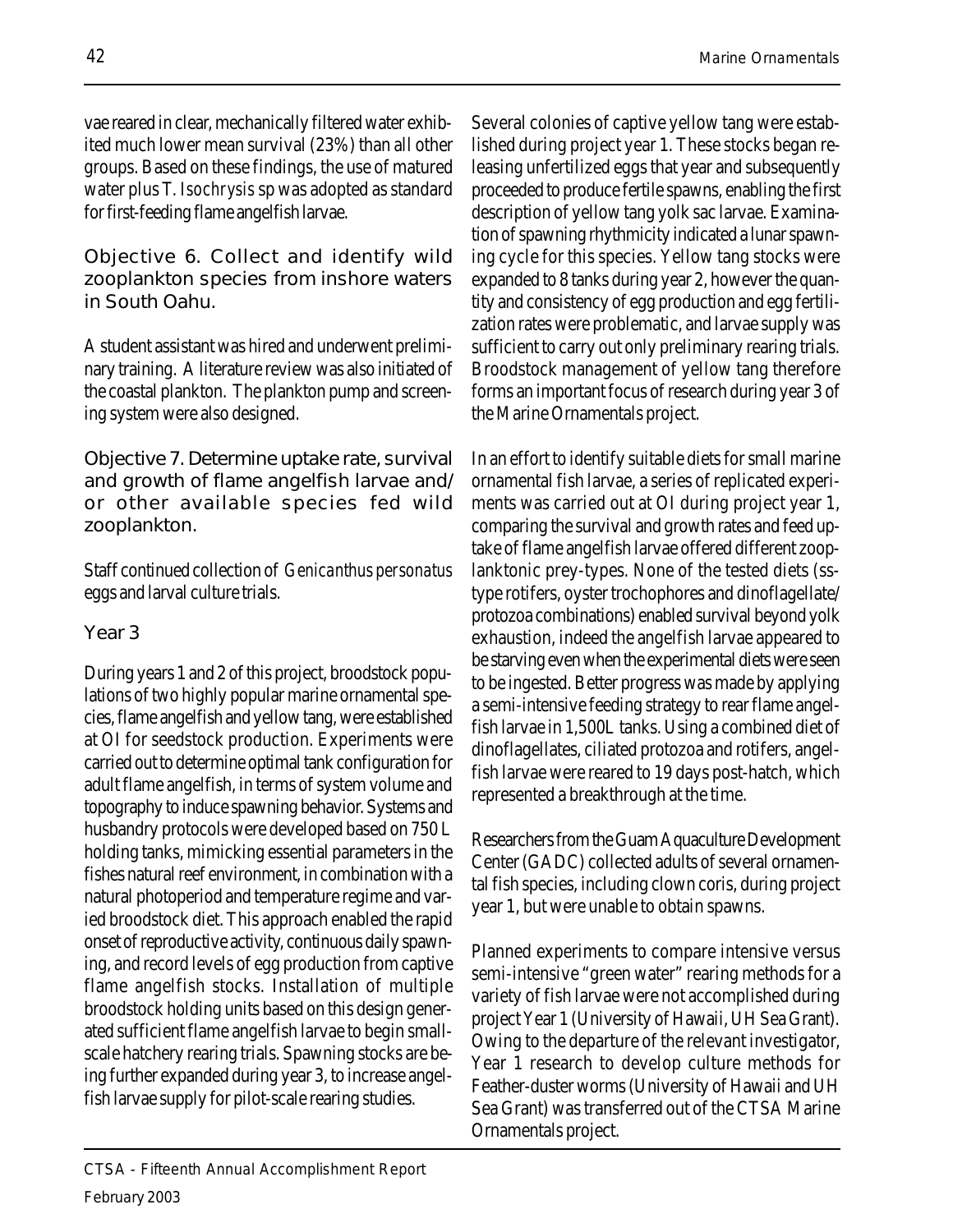During project year 2, larvae research at OI focused on examining the effects of different microbial conditions on flame angelfish rearing performance. A smallscale rearing system was established, allowing rigorous testing of multiple experimental treatments. This system was used to develop a disinfection technique that reduced surface bacterial loading of angelfish embryos by more than 99%, involving immersion in a 3% solution of hydrogen peroxide for 5 minutes.

Studies were also carried out at OI during year 2 to examine the effects of water source and microalgae type on the survival rate of flame angelfish yolk sac larvae. Larvae were reared in 'matured,' UV-sterilized water, or in water that had only received mechanical filtration, with or without addition of microalgae. Highest mean survival rate (70% to day 4 post-hatch) was obtained in groups of larvae receiving matured water plus T. Isochrysis sp microalgae. Nannochloropsis sp algae was not beneficial to early larval survival, while larvae reared in "clear," mechanically filtered water exhibited much lower mean survival (23%) than all other groups. Based on these findings, the use of matured water plus T. Isochrysis sp was adopted as standard for first-feeding flame angelfish larvae.

In parallel to these year 2 CTSA studies, a breakthrough was made within a NOAA-funded project at OI in culturing a suitable zooplanktonic diet (calanoid copepod) for flame angelfish and other tropical marine fish species that produce very small larvae. The world's first captive-reared juvenile flame angelfish were produced during 2001 using this diet. Thanks to the combined progress in flame angelfish larviculture within the CTSA- and NOAA-funded projects during 2001-2002, it has been possible to direct year 3 CTSA funding towards the development of pilot-scale rearing methods for this desirable ornamental fish species.

Good progress in rearing new marine ornamental fish species was also made by Waikiki Aquarium (WA) researchers during 2001, with the first ever production of juvenile masked angelfish, Genicanthus

personatus, using cultured prey. WA researchers also provided a zooplankton identification service for the GADC during project year 2, of samples collected by in Guam during year 1.

Objective 1: Maintain and expand centralized broodstock populations of yellow tang (Zebrasoma flavescens) and flame angelfish (Centropyge loriculus).

 Established populations of yellow tang and flame angelfish have been maintained for seed production using current best husbandry practices. Daily measurements of fecundity and egg fertilization rate are made for each spawning stock at OI and developing embryos are supplied for hatchery rearing trials as required.

Objective 2: Evaluate the effects of harem size on reproductive activity and spawning performance of angelfish broodstock.

Commissioning of new broodstock holding facilities is underway for this work.

Objective 3: Determine appropriate stocking densities and sex ratio for yellow tang broodstock.

Commissioning of new broodstock holding facilities is underway.

Objective 4: Test pilot scale rearing system for mass production of angelfish fry.

A trial was carried out during this grant period to compare semi-intensive versus intensive rearing of flame angelfish larvae. Larvae were reared either semi-intensively in 4,000 L tanks, or intensively in 200 L tanks (two tanks per method). For the semi-intensive approach, the rearing tanks were inoculated with Isochrysis sp microalgae and cultured calanoid copepods (all developmental stages), before stocking with 2 day old flame angelfish larvae at a density of 0.7 to 0.9 /L. Larvae grazed on the tanks' endogenous cope-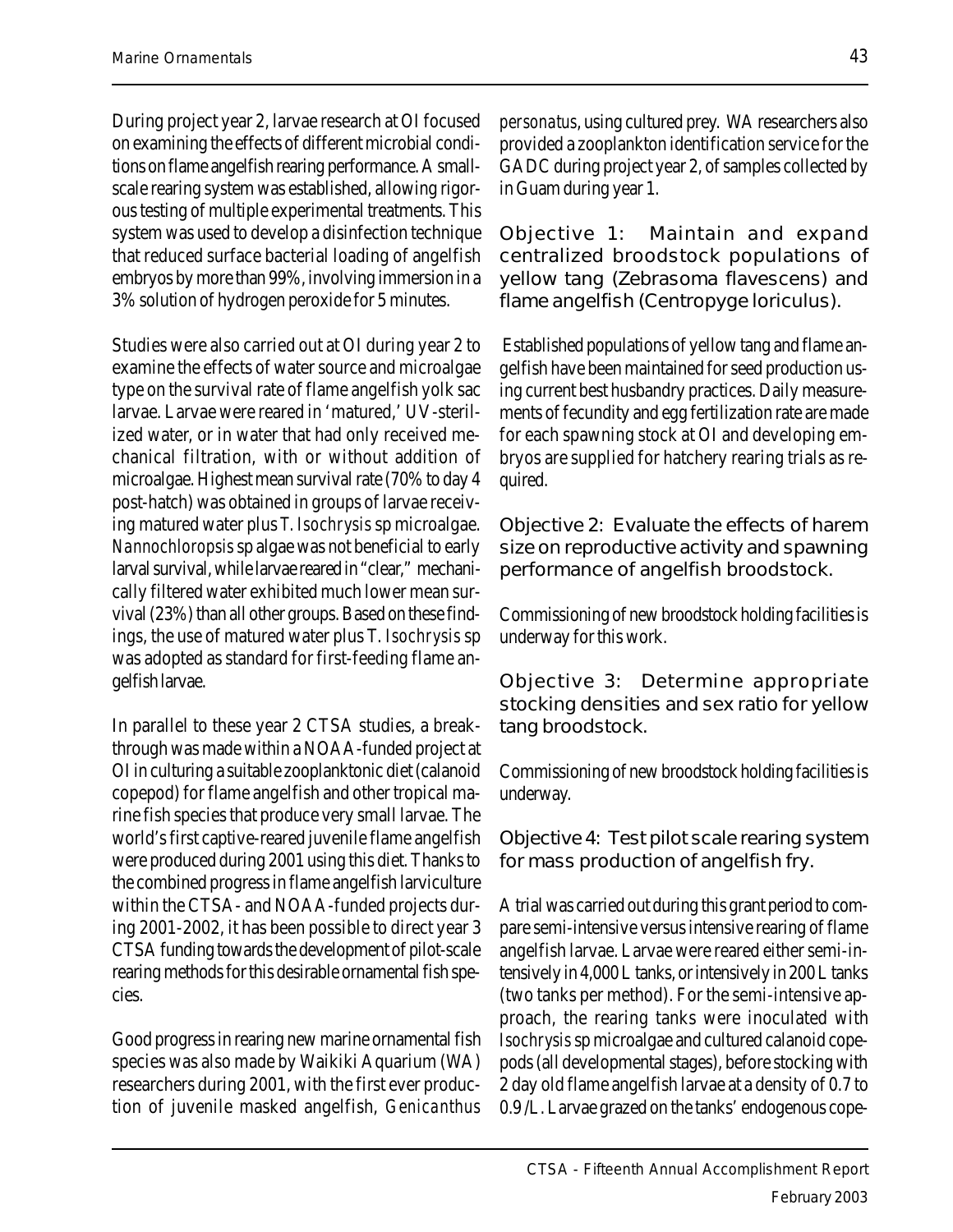pod populations and rotifers were introduced only when copepod supplies were becoming exhausted. In contrast, the intensive 200 L tanks were stocked at a higher density (~10 larvae/L) and the angelfish larvae were fed a defined copepod ration each day. Rotifers were introduced to the intensive rearing tanks from day 10 post-hatch. Survival rate to 3-4 weeks post-hatch was higher (2.1%, 6%) in the intensive rearing tanks than in the semi-intensive rearing tanks (0%, 1.4%). Fish from both groups were reared to metamorphosis, al-

though chronic mortality during the late postlarval phase was problematic.

Objective 5: Determine uptake rate, survival and growth of larvae fed wild zooplankton collected from in-shore waters in South Oahu.

No progress reported.

### Work Planned aaaaaaaaaaaaaaaaaaaaaaaaaaaaaaaaaa aaaaaaaaaaaa

The following research work is planned for the remainder of project year 3:

- 1. Continue husbandry of adult flame angelfish and yellow tang for seedstock production.
- 2. Commission flame angelfish broodstock holding facilities and carry out harem size experiment
- 3. Commission yellow tang broodstock holding facilities and carry out stocking density and sex ratio studies.
- 4. Continue flame angelfish pilot-scale rearing trials, with emphasis on improving postlarval survival rates.

A research plan has also been submitted for year 4 of the Marine Ornamentals project, incorporating the following objectives:

- 1. Validate husbandry procedures developed for large-scale production of flame angelfish eggs.
- 2. Assess the reproducibility of preliminary mass rearing techniques developed for flame angelfish larvae.
- 3. Develop appropriate weaning protocols for juvenile flame angelfish.
- 4. Disseminate information on flame angelfish culture techniques and rearing performance.
- 5. Isolate, culture and test alternative zooplanktonic prey for marine ornamental fish larvae.

### Impacts aaaaaaaaaaaaaaaaaaaaaaaaaaaaaaaaaaaaaaaaaaaaaaaaaaaa

### Year 2

The ultimate goal of this project is to facilitate the development of a new marine ornamental aquaculture industry in Hawaii and the Pacific. Research on the zootechnical aspects of juvenile fish production made good progress during year 2 of the project. In particular, the method of holding and spawning flame angelfish was improved and a technique was developed for disinfecting the eggs of this species. These practical designs and procedures are suitable for immediate transfer to industry. Useful information was also obtained on the most appropriate husbandry methods for early larval stages of flame angelfish. The continued spawning of captive yellow tang provided an important first opportunity to rear larvae of this species.

In summary, the year 2 accomplishments provide important new applied information on holding and rearing techniques for marine ornamental fish that will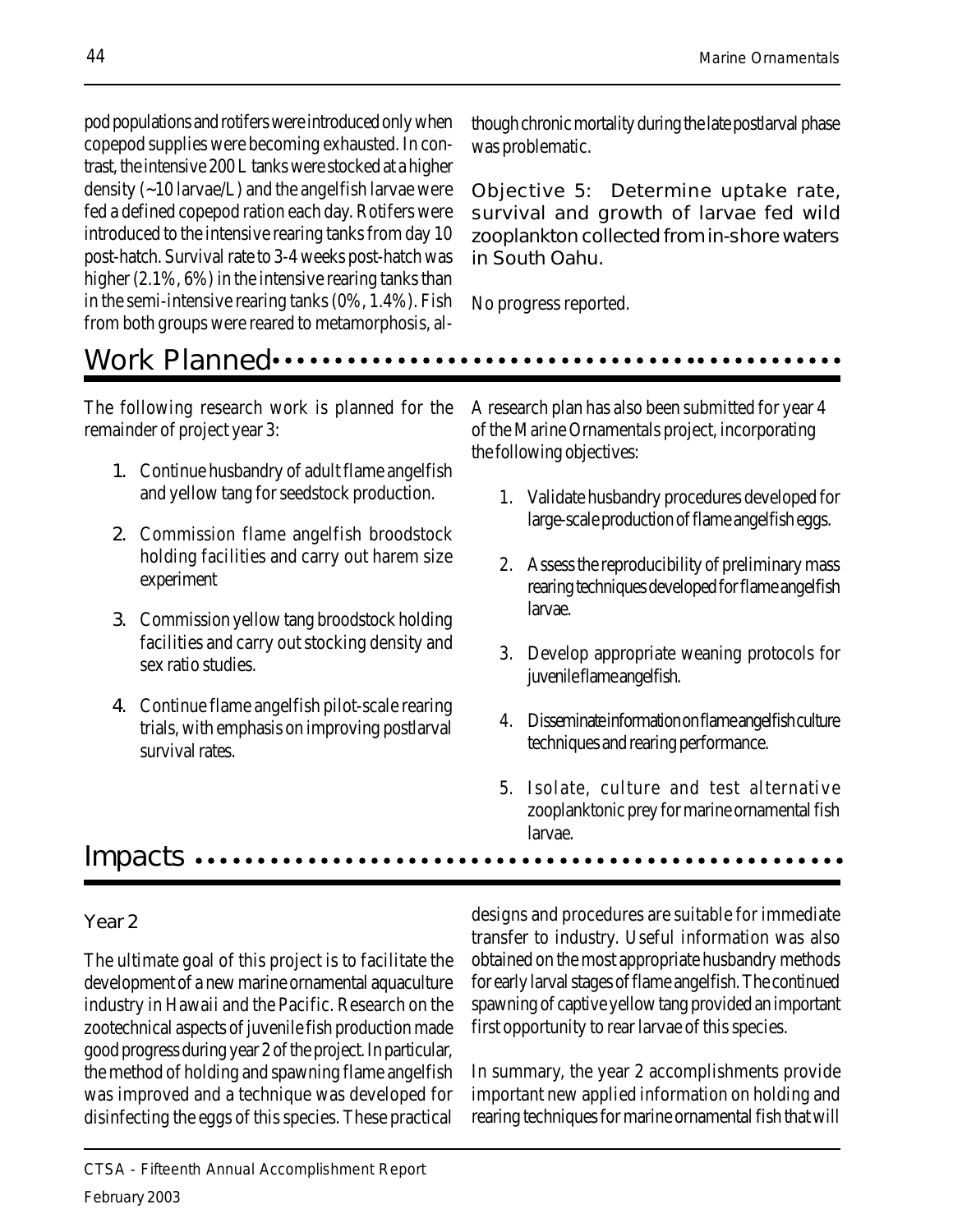assist the development of a new regional aquaculture sector. While culture techniques are not yet sufficiently developed to allow the transfer of a technology package to industry, the project is on course to deliver reliable rearing protocols as planned. In the meantime, those farmers interested in beginning work with the high value fish species in question will benefit immediately from the information generated during project year 2.

### Year 3

The ultimate goal of this project is to assist in the development of a marine ornamental aquaculture industry in Hawaii and the Pacific. This represents a key economic opportunity for farmers in the state of Hawaii and Pacific Island affiliates such as Guam for several reasons. Firstly, there is a worldwide void in aquaculture production of marine ornamental species. It is estimated that less than 5% of all marine ornamental species traded on the open market are aquacultured, and that the actual numbers of cultured fish traded is miniscule compared to those traded by collectors. This is unlike the situation currently faced by freshwater ornamental farmers in Hawaii, who compete in markets with well-established foreign and other domestic producers. Secondly, it is well known that the health of coral reef ecosystems around the world is being severely degraded, and that wild collection practices are likely unsustainable unless alternatives are sought. Moreover, the Hawaiian Islands are home to over 85% of the coral reefs in the United States, well-positioning the region to develop an aquaculture-based industry. Success of this project will not only provide new economic opportunity to farmers, but will also help ensure the long-term sustainability of the marine ornamental trade by providing alternatives to wild collection practices, and a means to practice resource conservation.

## Publications in Print, Manuscripts and Papers Presented

### Papers Presented

Laidley, C.W. Captive reproduction of yellow tang and pygmy angelfish. Presented at the annual conference of the Hawaii Aquaculture Association, May 8, 2002.

Laidley, C.W., A. F. Burnell and A.C. Ostrowski. 2001. Captive reproduction of yellow tang and pygmy angelfishes at the Oceanic Institute in Hawaii. Marine Ornamentals '01 meeting, November 27 to December 1, 2001 in Lake Buena Vista, Florida.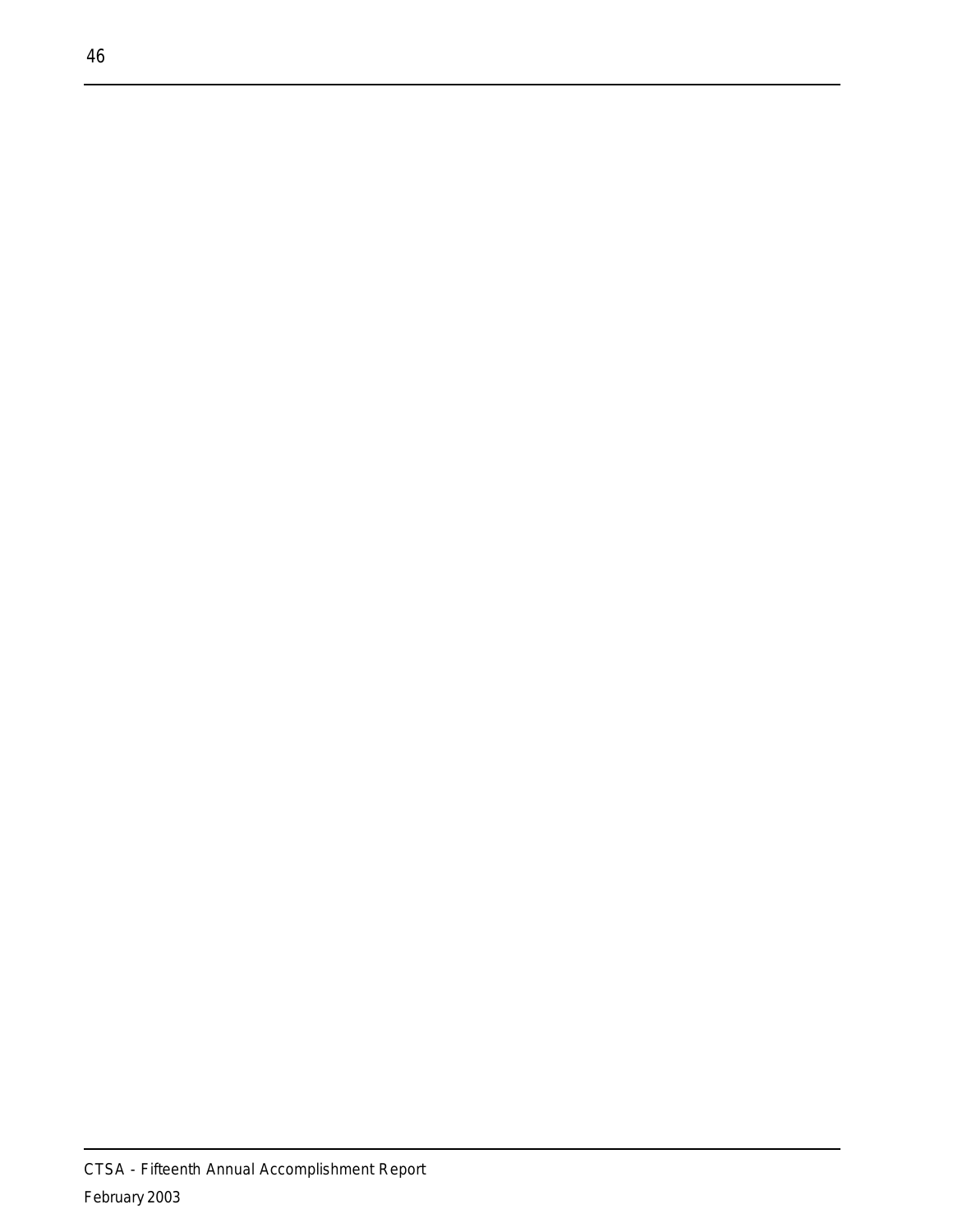## Publications, Year 13

## Reporting Period

October 1, 2001 - September 30, 2002

## Funding Level

| Year 1             | \$10,000  |
|--------------------|-----------|
| Year <sub>2</sub>  | \$10,000  |
| Year 3             | \$12,000  |
| Year 4             | \$15,000  |
| Year <sub>5</sub>  | \$38,000  |
| Year 6             | \$18,000  |
| Year 7             | \$18,000  |
| Year <sub>8</sub>  | \$18,000  |
| Year 9             | \$18,000  |
| Year 10            | \$18,000  |
| Year 11            | \$33,600  |
| Year 12            | \$33,600  |
| Year <sub>13</sub> | \$33,600  |
| TOTAL              | \$275,800 |

## **Participants**

Cheng-Sheng Lee, Ph.D., Director, Center for Tropical and Subtropical Aquaculture

Kai Lee Awaya, Information Specialist, Center for Tropical and Subtropical Aquaculture

Alcian Clegg, Administrative Assistant, Center for Tropical and Subtropical Aquaculture

Objectives ....

1. Inform the people involved in education and from the industry, of pertinent aquaculture information and the status of aquaculture in the region through various forms of media.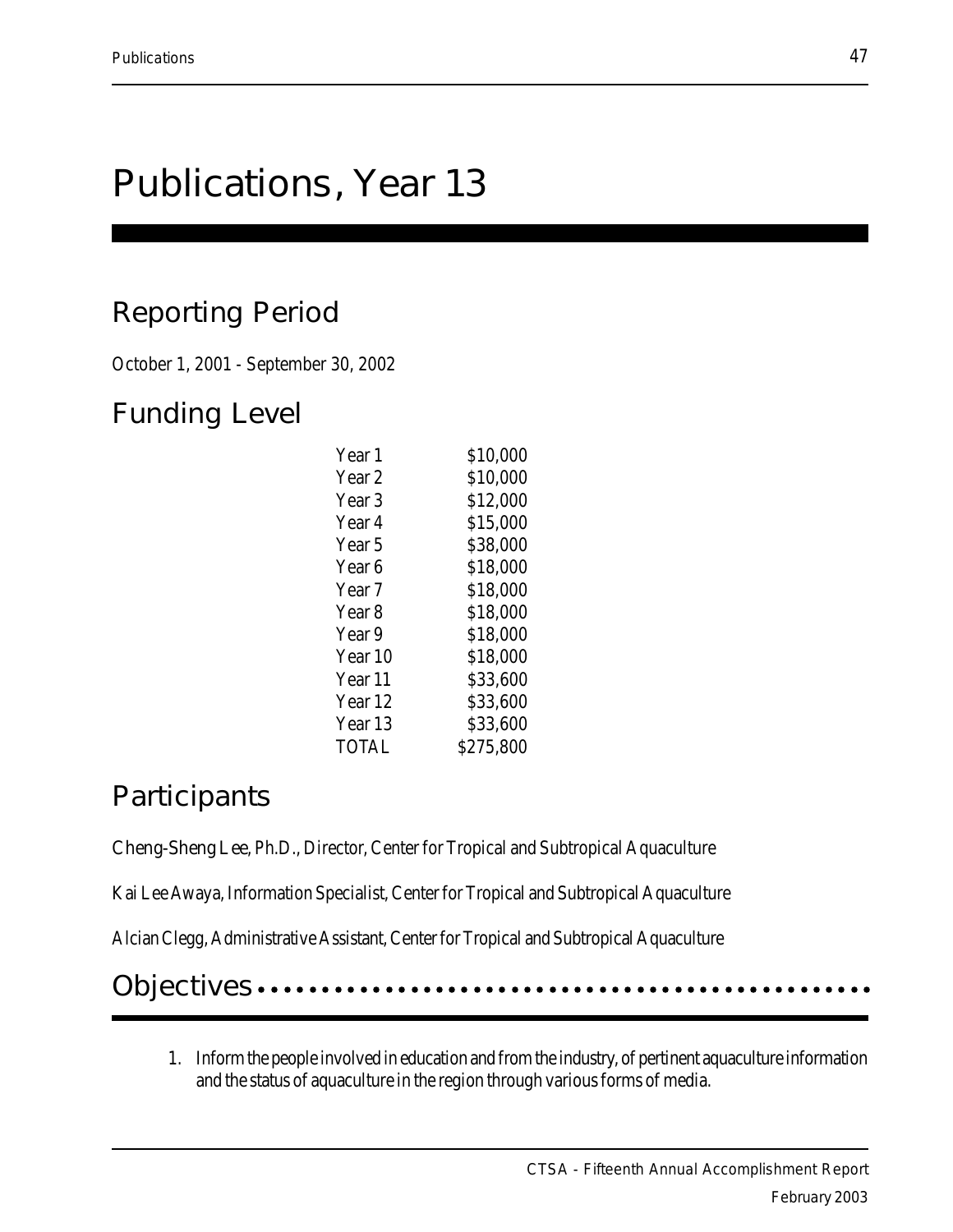2. Through dissemination of ours and other publications, inform the aquaculture community and interested parties of CTSA's projects' progress in relation to our mission.

### Anticipated Benefits ......

The main benefit of this project is the enhancement of communications it provides regarding aquaculture activity within the region by functioning as a nucleus for information exchange between the aquaculture industry and ongoing research programs. This, in turn, will aid in the technological

advancement of aquaculture.

By disseminating research results and other information related to commercial aquaculture production, the project also helps to overcome the limited information available in the region.

## Work Progress and Principal Accomplishments ........

Since 1989, the Center has developed and published a newsletter four times a year which is distributed to approximately 1,000 individuals, organizations and universities worldwide. The Center has also created Project Updates, technical bulletins that are distributed to the CTSA Board of Directors, Industry Advisory Council, Technical Committee, and to extension agents and other interested parties upon request. Additionally, the Publications project has produced two videos which provided the latest results from the Center-funded projects at the time.

Objective 1: Inform the people involved in education and from the industry of pertinent aquaculture information and the status of aquaculture in the region through various forms of media.

The Regional Notes was published in March, June and September of 2002. The staff participated in the production (editing, layout, and/or printing coordination, etc.) of three manuals, A Manual for Commercial Production of the Swordtail, Xiphophorus helleri, The Basic Methods of Pearl Farming: A Layman's Manual, and Recent Advances in Lagoonbased Farming Practices for Eight Species of Commercially Valuable Hard and Soft Corals - A Technical Report. In addition, project work group members submitted for publication in Aquaculture Economics and Management a paper titled "Viable Aquaculture in the U.S. Affiliated Pacific Islands - Lessons from Giant Clam and Sponge Farming."

We have updated the look and content of our website to be more content-driven and user-friendly. Information on all of our projects and all of our publications are now available at www.ctsa.org.

Objective 2: Through dissemination of ours and other publications, inform the aquaculture community and interested parties of CTSA's projects progress in relation to our mission.

During 2002, staff automatically disseminated varying numbers of copies of 13 publications throughout Hawaii and the U.S. Affiliated Pacific Islands. We also responded to a multitude of requests for CTSA publications.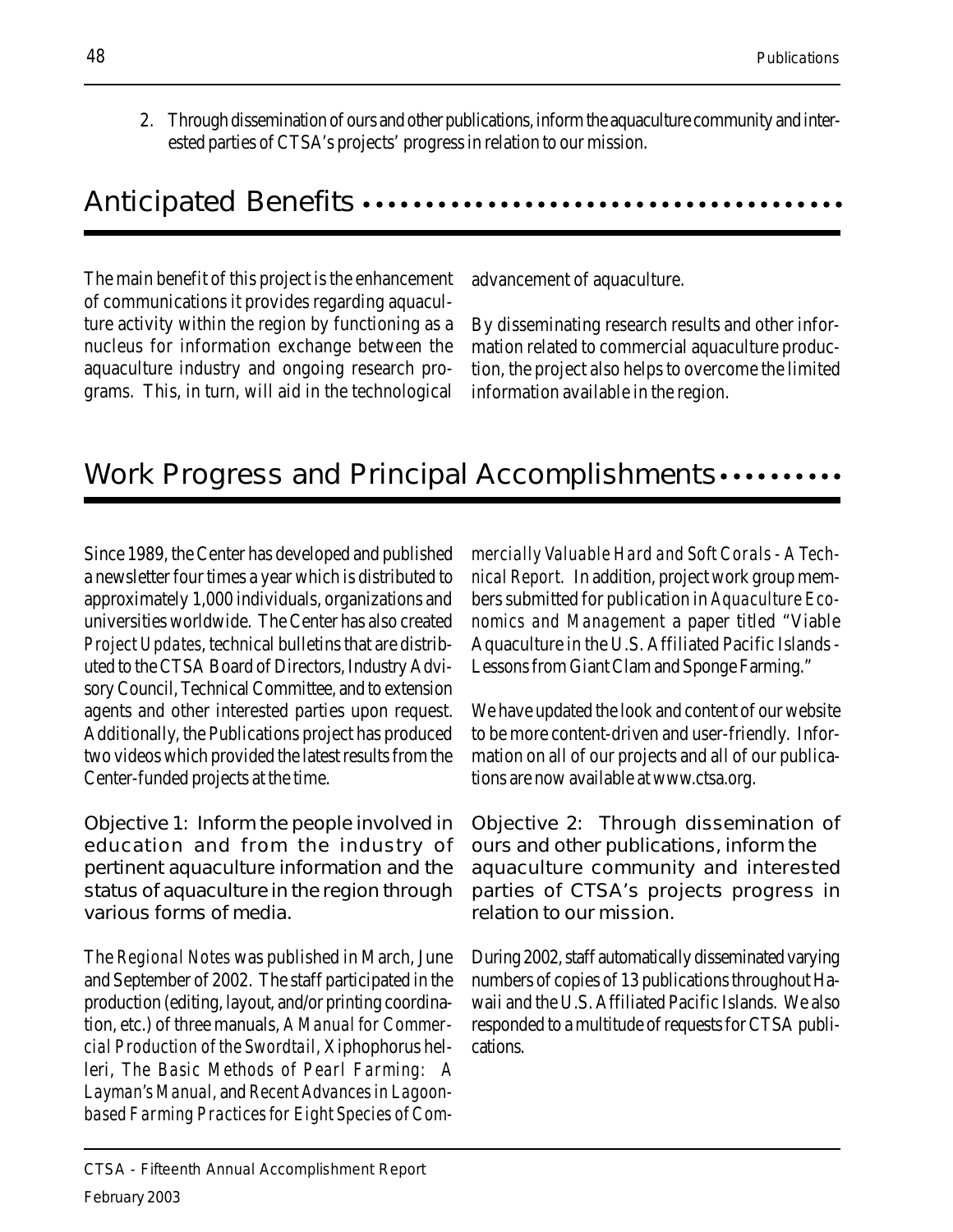## Work Planned aaaaaaaaaaaaaaaaaaaaaaaaaaaaaaaaaaa aaaaaaaaaaa

The staff will continue to produce and publish the quarterly newsletter, continue developing our website, disseminate information, produce articles for other publications to further propagate the accomplishments of our projects and provide editing, layout and printing assistance with publications as needed.

### Impacts ………………………

This project has helped to disseminate aquaculture results and information throughout the region to enhance viable and profitable U.S. aquaculture production to benefit consumers, producers, service industries and the American economy.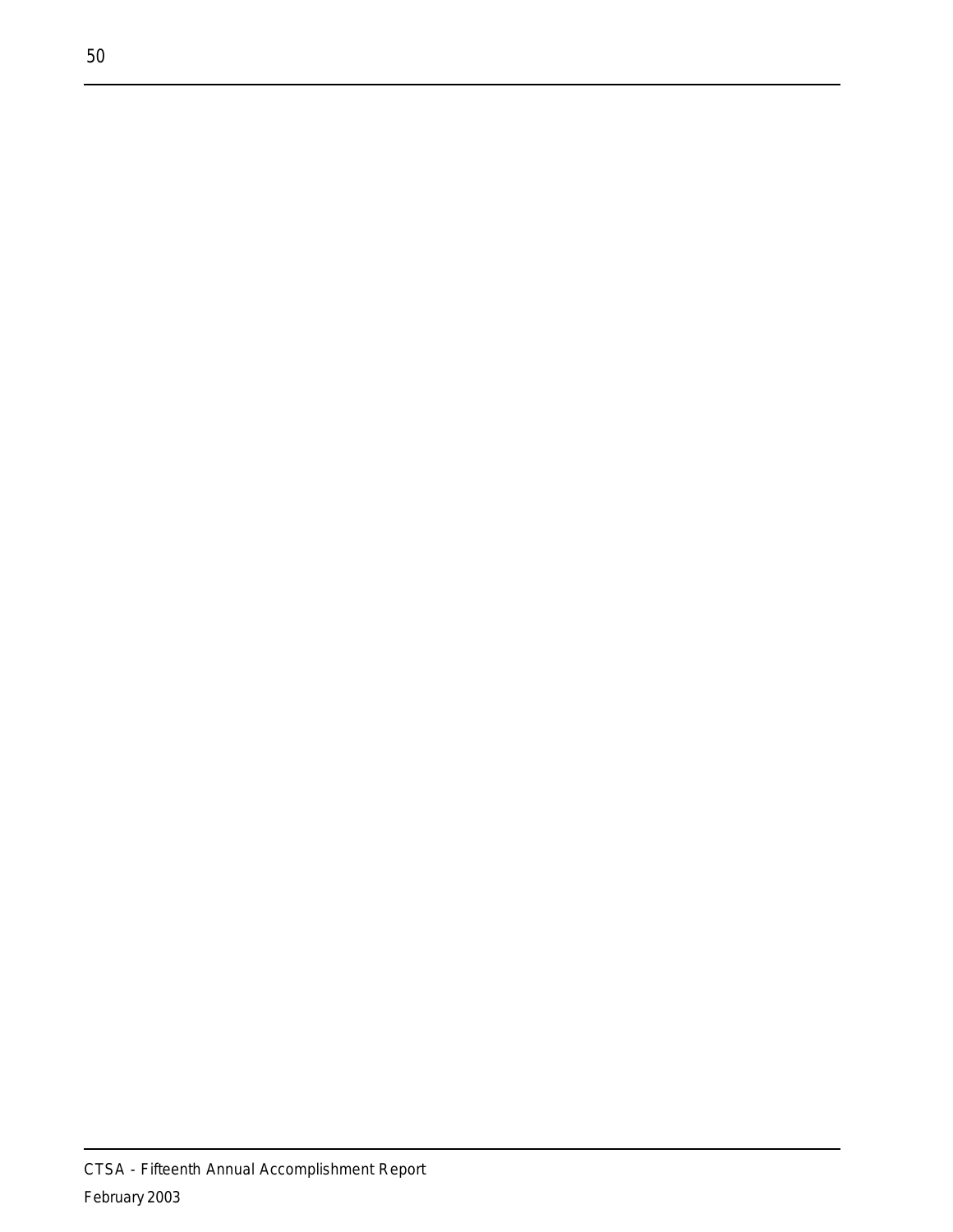# Marine Food Fish Seedstock Production, Years One, Two & Three

## Reporting Period

January 1, 1999 - September 30, 2002 (termination report)

## Funding Level

| Year 1 | \$110,000 |
|--------|-----------|
| Year 2 | \$135,000 |
| Year 3 | \$135,000 |
| TOTAL  | \$380,000 |

## **Participants**

Year 1

Anthony C. Ostrowski, Ph.D., The Oceanic Institute

James A. Brock, Ph.D., Aquaculture Development Program, State of Hawaii

Christopher Kelley, Ph.D., Hawaii Institute of Marine Biology, University of Hawaii

PingSun Leung, Ph.D., University of Hawaii at Manoa

Year 2

Brad J. Argue, Ph.D., The Oceanic Institute

Anthony C. Ostrowski, Ph.D., The Oceanic Institute

James A. Brock, Ph.D., Aquaculture Development Program, State of Hawaii

Christopher Kelley, Ph.D., Hawaii Institute of Marine Biology, University of Hawaii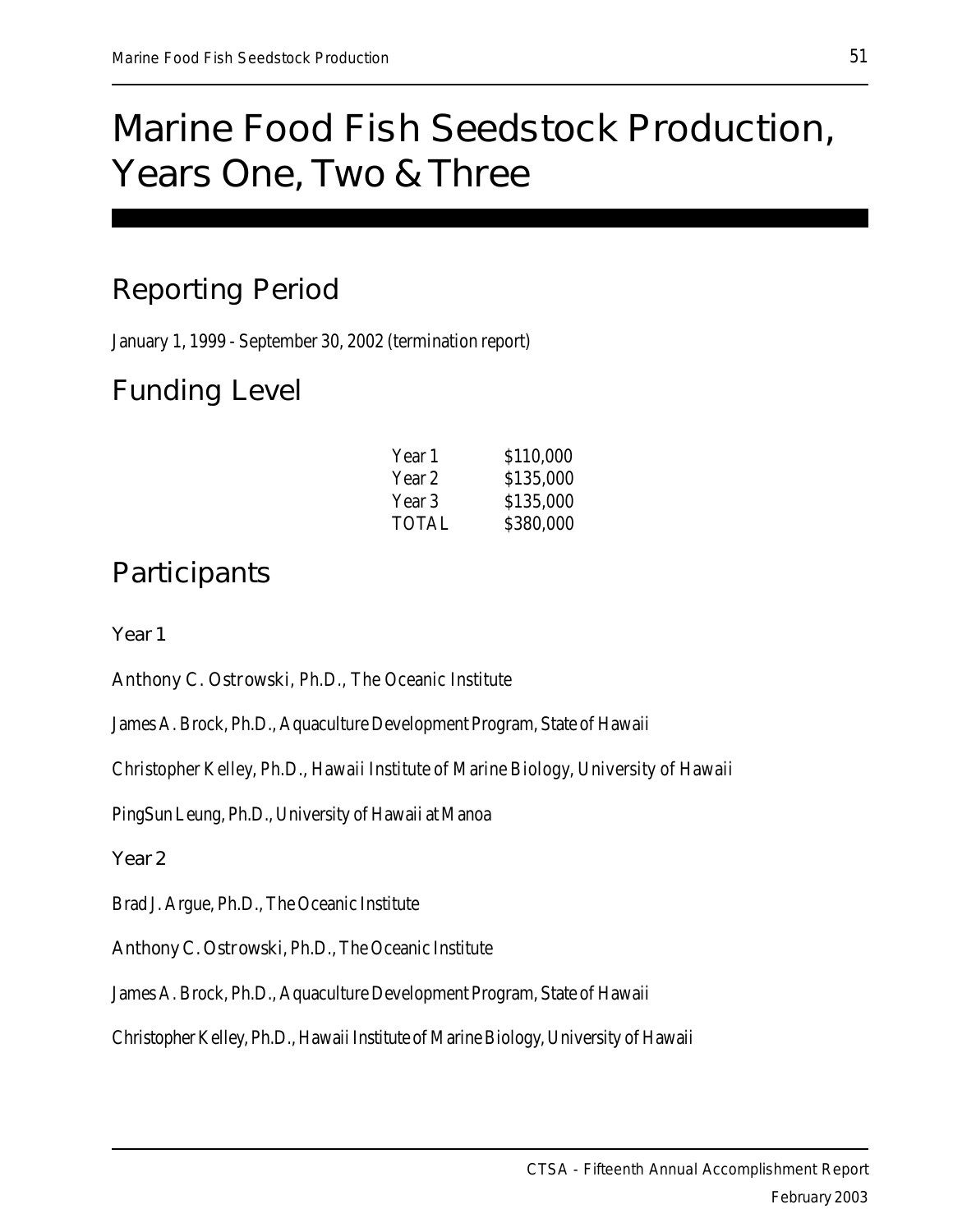Charles W. Laidley, Ph.D., The Oceanic Institute

PingSun Leung, Ph.D., University of Hawaii at Manoa

Robin J. Shields, Ph.D., The Oceanic Institute

Year 3

Anthony C. Ostrowski, Ph.D., The Oceanic Institute

Brad J. Argue, Ph.D., The Oceanic Institute

James A. Brock, Ph.D., Aquaculture Development Program, State of Hawaii

Charles W. Laidley, Ph.D., The Oceanic Institute

Robert A. Bullis, Ph.D., The Oceanic Institute

Robin J. Shields, Ph.D., The Oceanic Institute

## Reason for project termination........................

The CTSA-funded "Marine Food Fish Seedstock Production" project has now closed, having successfully met its major goal of assisting in the establishment of a marine food fish industry in the Pacific region. To this end the project has successfully:

- Established a year-round supply of fertilized Pacific threadfin eggs and transferred broodstock technologies to local industry.
- Completed threadfin hatchery technology refinement, including development of an economic model, and transfer to commercial operations. Transfer was completed under a phased-out program that delivered 273,449 fingerlings in year one, 215,896 fingerlings in year two, and 178,514 Pacific threadfin fingerlings in year three of the project. A commercial operator is now supplying fingerlings to the local industry.
- Established multiple small-scale growout operations on the islands and enabled large-scale, offshore production of threadfin to be initiated.
- Initiated health assurance and disease monitoring programs.
- Generated captive farmed threadfin products that are now appearing in local restaurants, retail markets, and are being sold both to mainland and international markets.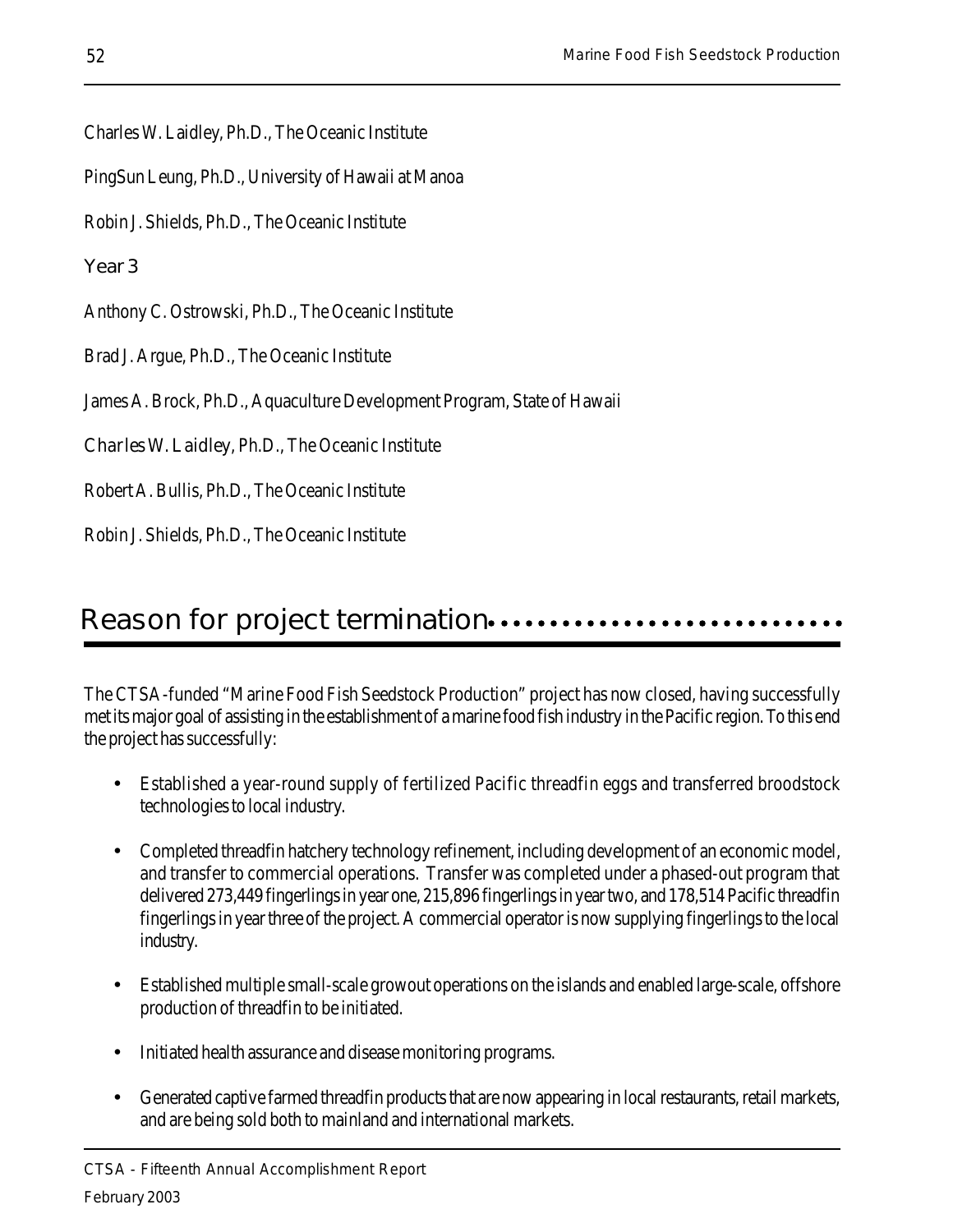Efforts to diversify with the milkfish and crimson snapper did not progress to the same degree as the Pacific threadfin. There is still interest in establishing a commercial hatchery for milkfish on the island of Molokai although economics of this lower value species has slowed its commercial development in Hawaii. Efforts to resolve critical bottlenecks in the life cycle of the crimson snapper have proved more challenging and now form the basis of a DLNR-funded bottom-fish project being conducted at HIMB.

## Objectives aaaaaaaaaaaaaa aaaaaaaaaaaaaaaaaaaaaaaaaaaaaaaaaaa

Year 1 (January 1999-June 30, 2000)

- 1. Maintain broodstock and distribute a total of 250,000 Pacific threadfin fingerlings to qualified, participating farmers.
- 2. Maintain broodstock and provide 100,000 milkfish fingerlings to qualified farmers.
- 3. Initiate a health assurance program for Pacific threadfin and milkfish.
- 4. Initiate and maintain a broodstock development program for crimson snapper (Pristipomoides filamentosus).
- 5. Determine the size of a Pacific threadfin hatchery and costs required for various levels of production.
- 6. Initiate a phased payment schedule for Pacific threadfin and milkfish seedstock distributed to farmers statewide, and provide technical advice and assistance for growout operations.

Year 2 (October 2000-December 2001)

- 1. Maintain Pacific threadfin, milkfish, and crimson snapper broodstock.
- 2. Produce 250,000 threadfin and 100,000 milkfish fingerlings for distribution to qualified farmers.
- 3. Refine disease-free certification program for finfish larvae and improve fry quality.
- 4. Begin to domesticate Pacific threadfin for aquaculture and produce a selected line for increased growth.
- 5. Determine production cost structure and profitability of milkfish growout in Hawaii.
- 6. Continue phased fry payment schedule and expand program to other areas of the Pacific taking into account site-specific, economic, and genetic considerations.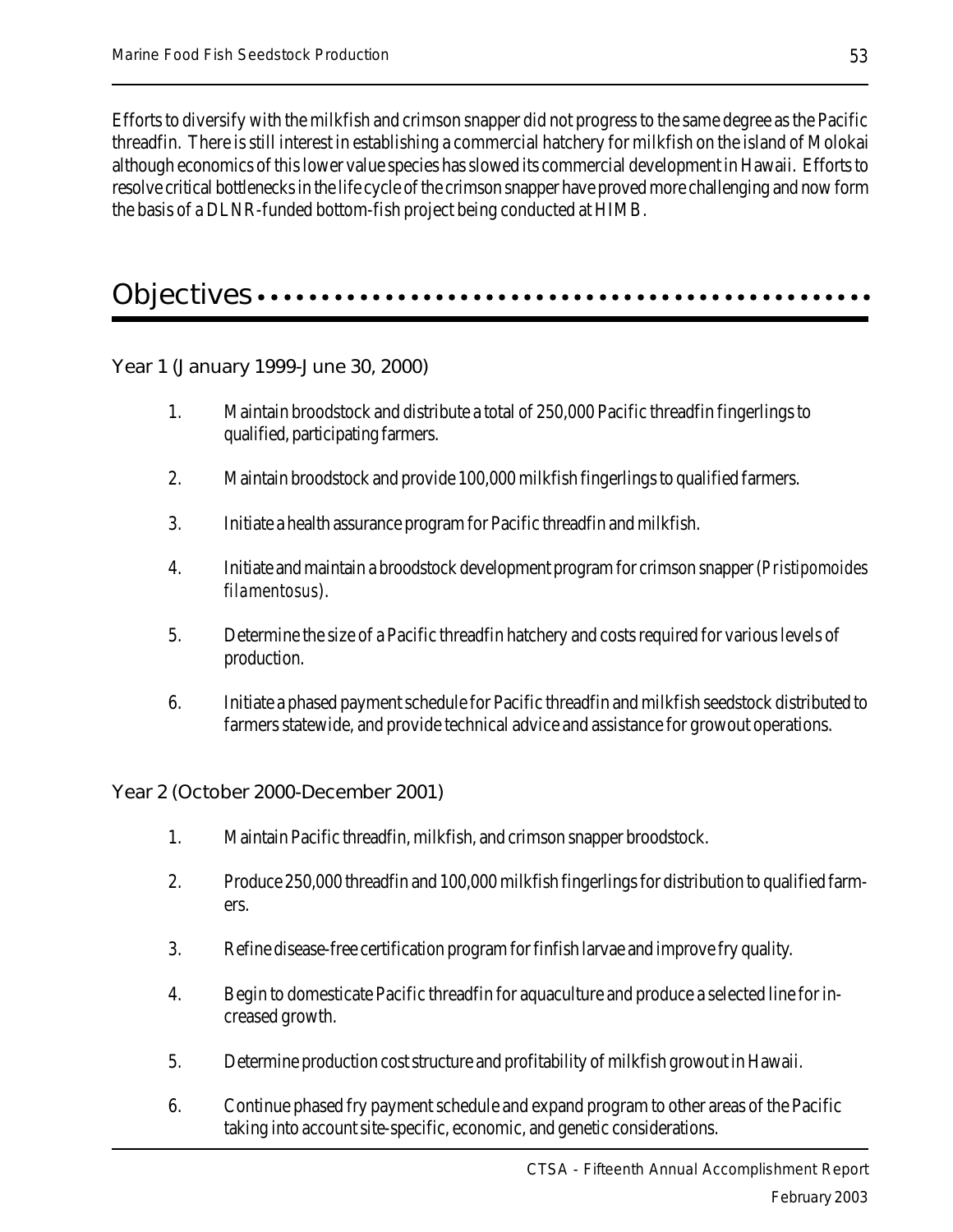7. Evaluate other bottom fish species as potential aquaculture candidates and develop broodstock capabilities as money and fish become available.

Year 3 (April 2001-September 30, 2002)

- 1. Improve threadfin fry quality by use of rotifer enrichment methods.
- 2. Determine role of enhanced natural productivity in semi-intensive production ponds on improved survival and growth of larval milkfish.
- 3. Continue the disease-testing program to insure the disease-free status of threadfin fry provided to the industry and refine it by establishing a cell line to screen for potential viruses.
- 4. Develop pair spawning methods for Pacific threadfin for genetic selection work.
- 5. Domesticate Pacific threadfin for aquaculture and produce a selected line for increased growth.
- 6. Confirm transfer of reliable fry production technologies to commercial hatcheries.

## Work Progress and Principal Accomplishments.........

1.0 Supply Pacific Threadfin Seedstock

Objective 1: Maintain broodstock and distribute a total of 250,000 Pacific threadfin fingerlings to qualified, participating farmers.

At the request of farmers, the OI hatchery initiated quarterly threadfin fry production runs during year 1, to allow farmers to better manage their growout operations and provide a more even flow of product into the marketplace. OI scheduled hatchery runs in April, June, September, and October 1999. All hatchery runs followed the methods developed by Ostrowski and Molnar (1998).

A total of 273,449 threadfin fingerlings were supplied to eight threadfin farms over the project period. The April 2000 run, (two, 5-ton production tanks) yielded

Year 1 31,088 fish; the June run (two tanks) yielded 28,400 fish; the September run (three tanks) yielded 87,116; and the fourth run (four tanks) in October yielded 84,078 fish. An additional 42,767 threadfin were supplied to farmers from the OI hatchery from other ongoing research. These fish were raised in the nursery to 30 days of age (D30) and approximately 0.05 g each, packed, and air freighted to participants on Hawaii and Molokai. While shipping at this age reduced costs by allowing more animals to be packed in a box, farmers had to implement protocols required during the Nursery I phase (D25 – D40) to control cannibalism. Local farmers on Oahu received their fish on D40 (1.0 g) to lessen their burden of implementing the Nursery I phase. New packing protocols based on 24-hour pack-out experiments conducted at OI have increased the survival (98%) of landed fry to the outer islands. The new packing regimen includes reduced handling, incorporation of ammonia pillows in each bag, square bottom shipping bags, and reduced transfer/ air time.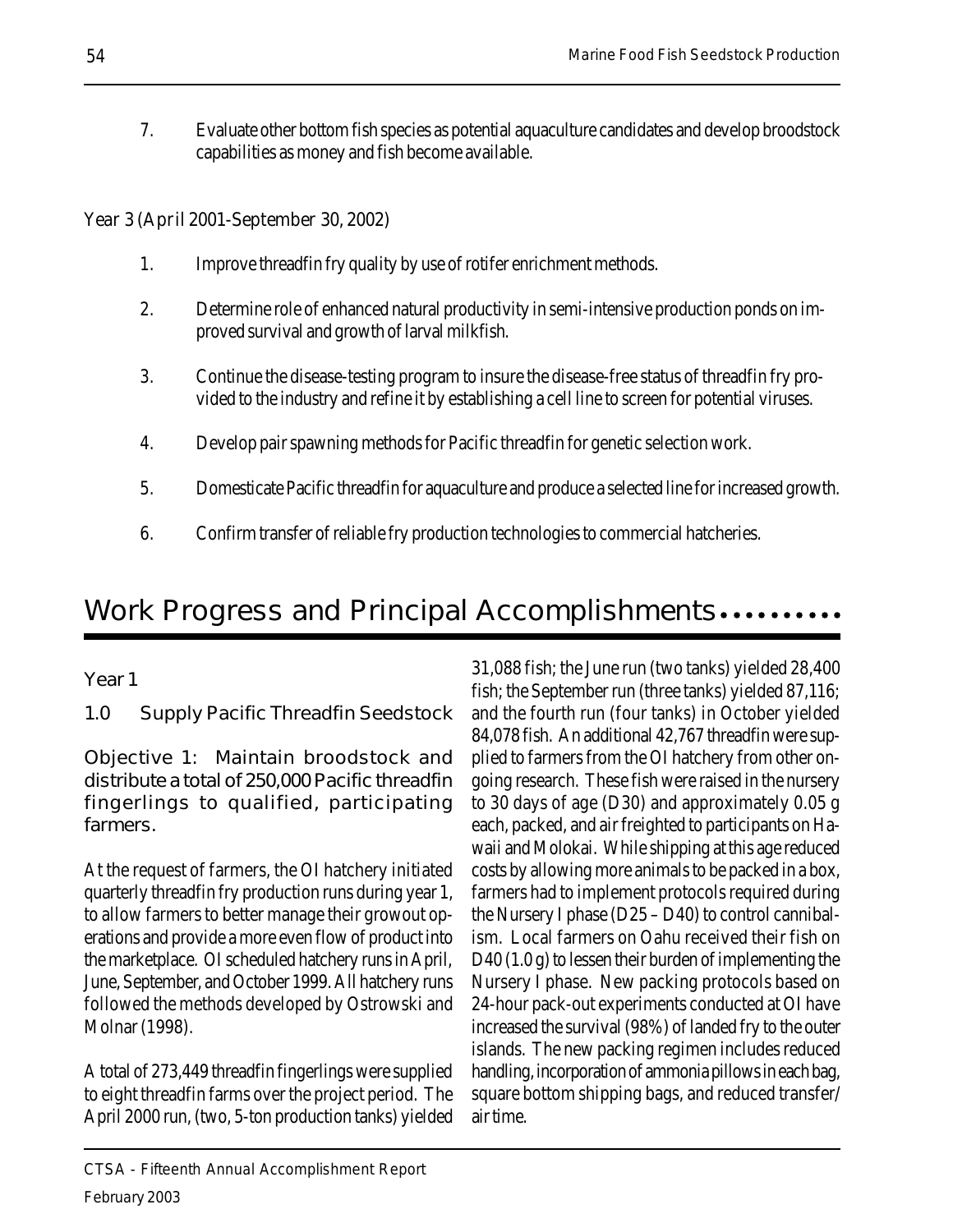In addition to fry, 1,190,000 threadfin eggs were shipped to local farmers and researchers from broodstock maintained at OI. The five participants that received eggs included Ben Krause, Ryan Murashige, Romy Aquinaldo, Anuenue Fisheries Research Center (AFRC), and Hawaii Institute of Marine Biology (HIMB). In addition to fry, farmers were given the OI hatchery manual for threadfin production as a guide through rearing.

Results of the on-farm hatchery runs were mixed. Often-cited problems included lowered priority for the run, which lead to neglect in some instances, difficulty in scaling-down of the OI methods, and inconsistency in rotifer supply. In short, successful larval culture from the farmers has been limited due to the lack of experience in this field. Additional on-farm training in larval rearing and live feeds management through this project should improve success.

Follow-up conversations over the course of the year indicated that out of all of the fingerlings sent to farmers, approximately 65% (177,741 fish) would reach market during 1999-2000. Farmers currently sell 0.5 – 1.25 lb fish for prices ranging from \$4.50 – 7.00/lb in the round. Given a mode 0.75 lb/fish harvested weight (133,306 lbs total) and a \$5.00/lb price, the total economic impact is estimated to be \$666,529 in off-the-farm sales. Mortality on growout farm sites is primarily due to catastrophic reasons (e.g. water shut off, oxygen depletion), and the gill parasite, amyloodinium. Recently, the use of restricted light to control the growth of the parasite has proved promising on one farm that has had a history of outbreaks.

### 2.0 Supply Milkfish Seedstock

Objective 2: Maintain broodstock and provide 100,000 milkfish fingerlings to qualified farmers.

During 1999, OI initiated research to develop a semiintensive hatchery method for production of milkfish fry in conjunction with production activities. Semiintensive methods of milkfish production are commonly

practiced in Taiwan and other regions of the world, but the techniques have not been extended to Hawaii. Such methods would significantly lower production costs for fry, and improve profitability of milkfish culture in the state. Last year, six production runs were conducted in 12 ft x 35 ft, concrete ponds (40-ton capacity) that yielded an overall survival rate of 5% from stocked eggs. Problems with gas supersaturation (over 104%) due to high levels of oxygen production from algal blooms were responsible for heavy mortality of larvae around D11. Efforts this year were intended to refine techniques and improve overall survival rates.

Overall survival from four semi-intensive hatchery runs completed between July and November 1999 yielded an average 24% survival from stocked eggs (150,000/ tank) to D40. This survival rate was nearly 5 times greater than achieved last season. Reasons for the improvement included better management techniques and more stable rotifer densities in tanks. The use of 80% shade-cloth over tanks to restrict ambient light intensity in the outdoor systems dramatically improved survival of larvae through the first 11-12 days of development. Algae blooms were better controlled with use of the shade-cloth, which prevents large increases in oxygen and subsequently total gas supersaturation levels. Algae densities were maintained at a secchi disk reading of between 20-30 cm. Temperatures ranged from 24.3 – 27.8°C and pH was maintained between 8.1 – 9.0 using water exchange. Rotifer production from the hatchery was also more consistent, yielding better control of live feed densities in tanks during critical periods. Rotifer densities in tanks were consistently maintained between 3-5/ml.

Production from the semi-intensive runs was better than expected (144,071); yielding 44% (44,071) more fry than originally targeted. Fry were distributed to 27 farmers on the islands of Oahu, Molokai, Maui, and Hawaii. Fry were shipped between D38 and D40 (0.05-0.08 g each), and packed at 1,000/shipping bag. Survival rates of fish to outer islands ranged from 96- 99%. Approximately 54.5% of the fry went to freshwater facilities (78,571) while 45.5% of the fish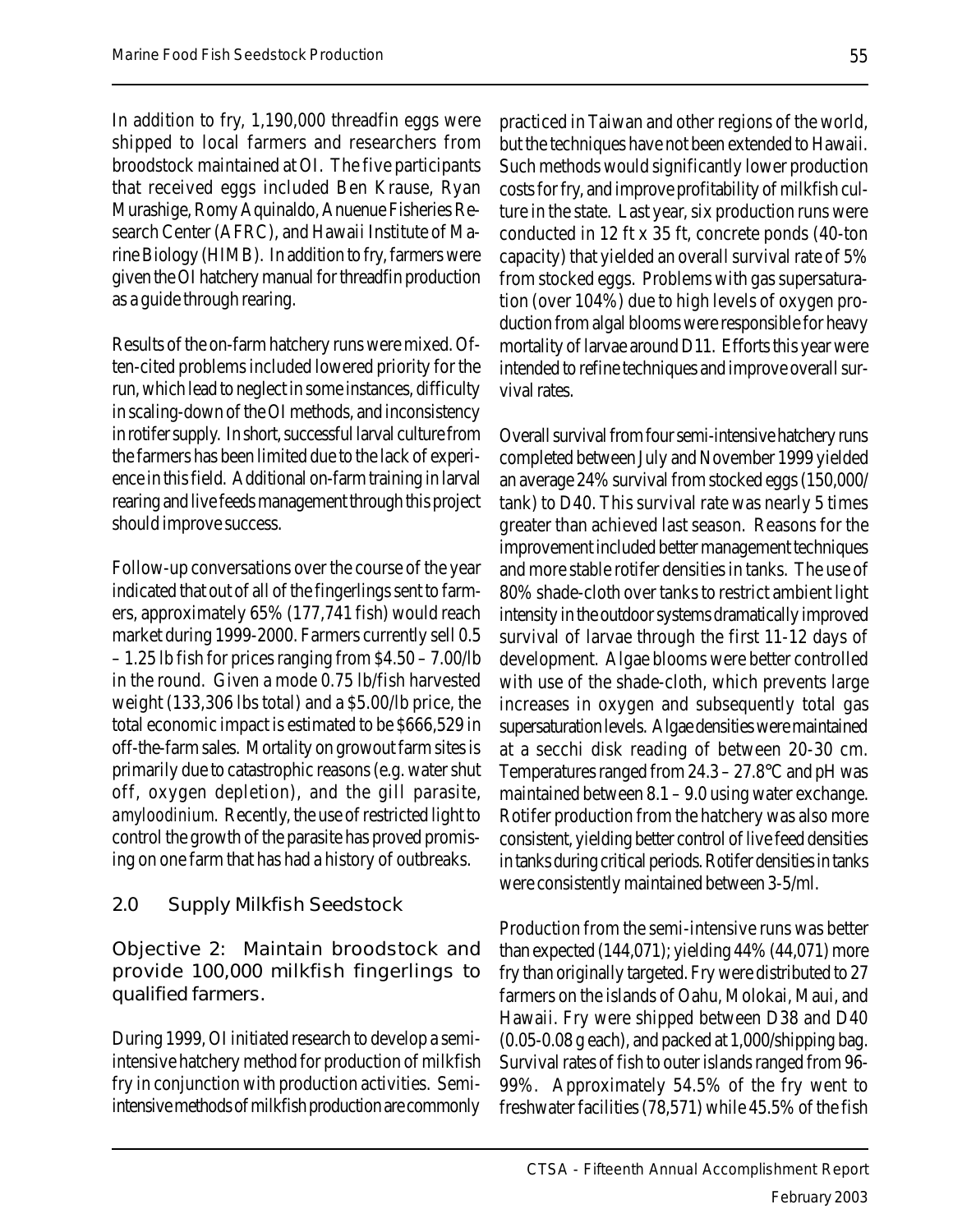went to saltwater farms (65,500). In addition, 300,000 eggs were provided to Ryan Murashige to conduct hatchery runs.

Follow-up conversations indicated that nearly 70% of fish sent to farmers would reach market size during 1999 – 2000. Currently, farmers are able to receive up to \$3.50/lb of 5-6" (3-4 oz.) or 1 lb. or greater milkfish. The former can be produced within four months growout. This season, farmers have noted an increase in market demand for the smaller product which is prized by the local Filipino community. Given that demand and a conservative \$3.00/lb price of fish, it is estimated that economic

Results at a glance . . .

Established a year-round supply of fertilized Pacific threadfin eggs and transferred broodstock technologies to local industry.

Completed threadfin hatchery refinement.

Established multiple small-scale growout operations in the islands and enabled large-scale, offshore production of threadfin to be initiated.

Initiated health assurance and disease monitoring programs.

Generated captive farmed threadfin products that now appear in local restaurants and retail markets and are being sold to mainland and international markets.

impact from the project this year would yield approximately \$75,600 in off-the-farm sales.

Results from the production runs indicate that methods of semi-intensive milkfish fry production can be achieved in Hawaii and that fry can be produced reliably. On average, tanks yielded 1 fry/liter (i.e., ca. 42,000 fry/40-ton tank). Preliminary estimates from this and CTSA-funded milkfish research are that it costs between \$0.03 – 0.05/D40 fry produced, including broodstock holding costs. This evidence should help support the creation of commercial, Hawaii-based milkfish fry production facilities for industry expansion.

3.0 Design and Implement a Health Status Program

Objective 3: Initiate a health assurance program for Pacific threadfin and milkfish. Largely because of favorable survival at harvest and the virtual absence of episodes of disease in the hatchery phase, the health status of threadfin and milkfish has not been systematically evaluated for the fingerlings previously produced through CTSA-funded projects. It is now well understood that the provision of healthy and robust fry from the hatchery is a critical component to success of any fish production industry, and that establishment of fry quality must be at the foundation of industry transition. The IAC recommended that more aggressive surveillance of the fish should be initiated to begin to document the health condition of the fingerlings produced by the project prior to being distributed to participating farms.

Threadfin and milkfish fingerlings (30 from each sp.) from each production and research run conducted were delivered to Dr. Jim Brock at the Anuenue Fisheries Research Center (AFRC) for examination. Each group of fish was killed with an overdose of MS-222,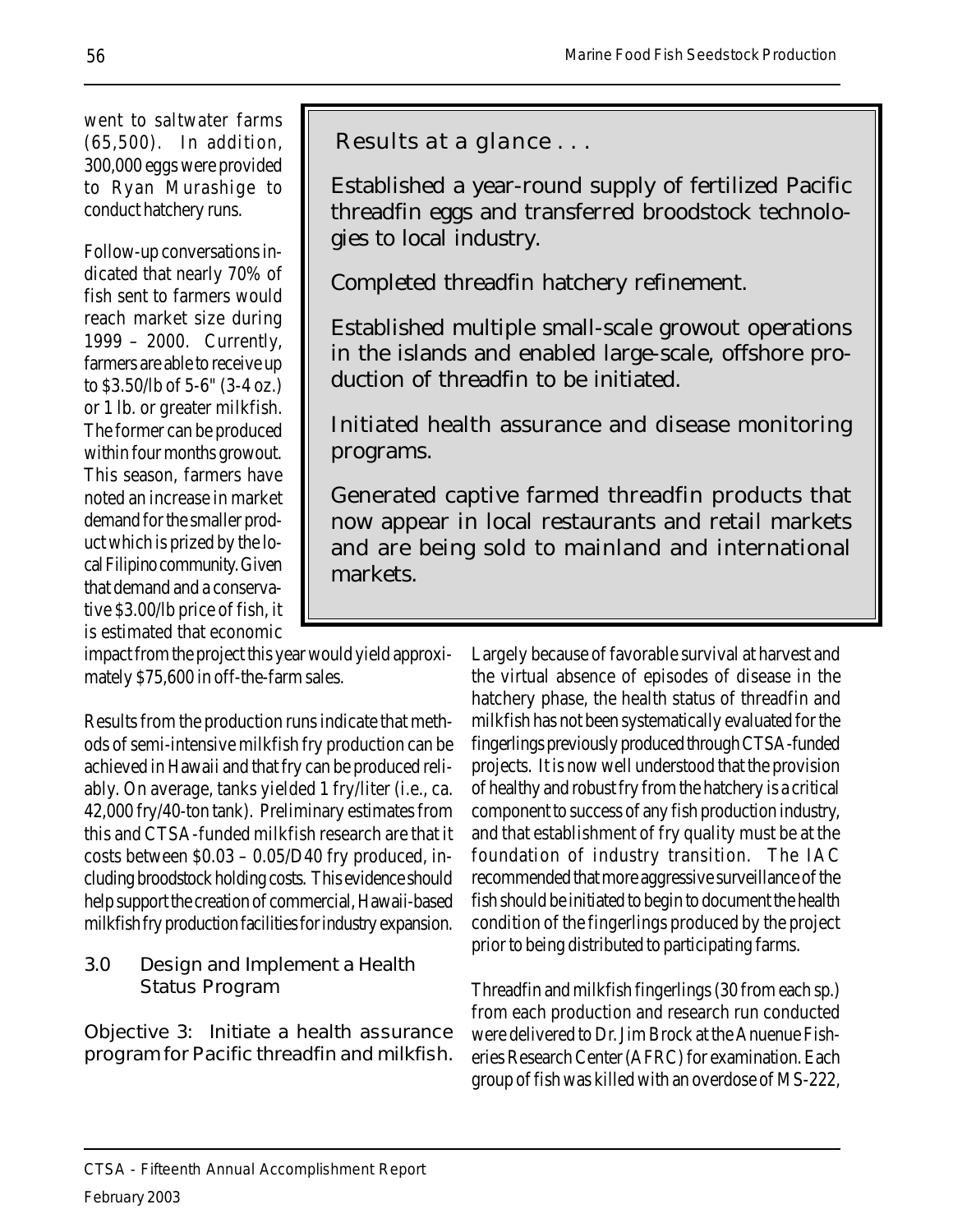weighed, necropsied, and tissues from major organ systems (gill, heart, liver, spleen, caudal kidney, digestive tract and attached abdominal viscera) were collected and preserved in Davidson fixative. The specimens were blocked and processed by routine histopathology methods and slides were prepared. The tissue sections were stained with hematoxin and eosin and inspections were conducted.

According to Dr. Brock, results of necropsy and histopathology found no gross change in the threadfin or milkfish fry that would suggest the presence of an infectious disease problem in the batches of fish. Fatty vacuolation of the livers was found in 33% of the threadfin. This was related to a common microscopic change present in cultured threadfin. Its appearance suggested an excess of lipid in the diet of the fish. The clinical impact of this was considered apparently minimal, based on the relatively high (ca. 85%) survival rate of nursery fish at OI.

### 4.0 Develop Crimson Snapper Broodstock Population

Objective 4: Initiate and maintain a broodstock development program for crimson snapper (Pristipomoides filamentosus).

The original design of this trial was to split remaining fish from the previous growout trial into broodstock groups that would be monitored for maturational development and eventually spawned. Additional fish were to be collected from the wild to supplement stocks. Unfortunately, similar problems encountered with the growout trial precluded set up of the broodstock trial. It was decided it was not warranted to collect additional fish and place them in tanks until remedies for exopthalmia and swim bladder inflation were found. A total of 47 fish remained from the original 184 fish stocked into OI tanks in July 1998. Of these, 21 fish had exopthalmia (popeye) or were blind, and were immediately culled. The remaining 26 fish (448.9  $\pm$  122.8 g, 27.7  $\pm$  1.7 cm, fork length (FL)) were stocked into a 50-ton (37.5-ton working volume) square (6.1m x 6.3m x 1.0 m) concrete tank. Fish were fed combinations of squid, smelt, krill, and supplemental vitamins and minerals at a rate equal to 2-3% body weight daily. An artificial structure comprised on concrete blocks and 6" PVC-pipe was also placed in the center of the tank for refuge. In addition, 95% shade cloth was placed over the tank and around tank sides to minimize light input and disturbance to fish. The purpose was to provide an environment to minimize stress in fish.

Despite changes in holding protocols, fish continued to exhibit exopthalmia and/or swim bladder inflation almost on a weekly basis and died throughout the summer months. After 3 months, only 14 fish remained. These fish were then placed in a 20-ton (7.3 m diameter) circular tank with a 3.0 m inner ring. This donutshaped tank was covered twice with 80% shade cloth, and supplied high current and water exchange. Fish were held for 9 months in this system, but continued to die. In November 1999, only 4 fish remained.

The remaining four fish were then transferred to a 3 m diameter HDPE tank (8-ton working volume) located indoors in an a photoperiod control lab and placed under short (8 hours light; 16 hours dark) photoperiod regimen. Fish appeared to adapt better to the long photoperiod regimen and no cases of expothalmia occurred. Fish were euthanized in March 2000, weighed and measured. Fish grew to a range of 2.4 – 4.0 kg, and 35 – 45 cm FL. No signs of pairing or reproductive behavior were observed in any fish.

Late during the project period it was decided that onshore holding of fish was not possible. Newly caught adult snapper were stocked into 28m<sup>3</sup> floating cages moored near Coconut Island. Each cage was 3m in depth. Fish appeared to adjust better and the incident of exopthalmia was reduced dramatically. Viable spawns have yet to be recorded.

Results indicate that crimson snapper are a challenging species to domesticate and maintain in onshore tanks. Difficulties remain with the acclimation process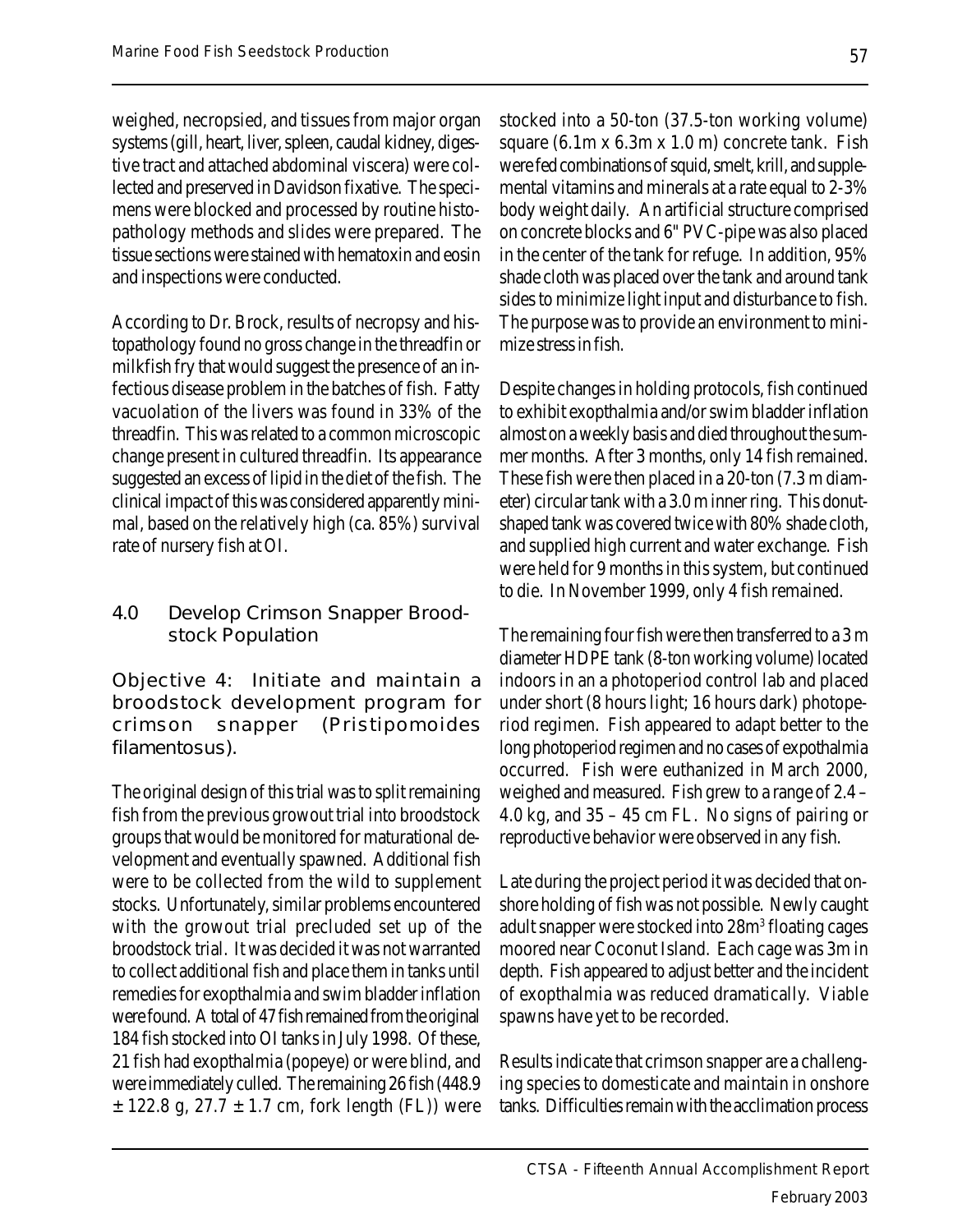of newly captured fish, as well as fish that have been maintained on site for extended periods of time. Problems believed to be stress-related from the change in environment lead to exophthalmia, inflated swim bladders, cessation of feeding, and finally death. Holding of broodstock in nearshore cages appears promising. These holding methods might be linked to onshore techniques of spawning and eventually larval rearing.

5.0 Determine Economics of Hatchery Production

Objective 5: Determine the size of a Pacific threadfin hatchery and costs required for various levels of production.

A spreadsheet model was developed by Dr. PingSun Leung and staff over the project period to determine a viable scale for a commercial threadfin hatchery in Hawaii. Dr. Leung and staff met with OI hatchery personnel, OI engineers, and engineers at the Natural Energy Laboratory of Hawaii Authority (NELHA) to establish basic model assumptions. The model characterized finfish production parameters and permitted ease of calculation of the costs associated with variations in production design and scale of production. The base production scheme was modeled after current hatchery practices performed at OI. Production requirements were determined according to demand and the estimates for survival over each phase of production including the spawning (broodstock), larval rearing, and early nursery phases. Site-specific requirements including construction, site survey and preparation were based on estimates from NELHA. The engineering designs for plumbing, drilling and aeration assumptions were based on estimates from OI.

Results indicated that for a hatchery enterprise producing 1.2 million fry per year, the cost associated with raising each 1-g fry is estimated at 20.13¢. The largest variable costs were labor and supplies, which comprised 54% and 10% of the total production cost. The combined annualized fixed costs for development and equipment was approximately 10% of total production costs. At a sale price of 25¢ per fry, the 20 year internal rate of return (IRR) was 47.70%. In comparison to the 20.13¢ unit cost for 1.2 million fry production, analyses of smaller enterprises producing 900,000 and 600,000 fry per year reflected significant size economies with unit costs of 25.25¢ and 35.98¢, respectively. Additional analyses revealed that increased profitability is possible by shortening the nursery period, but at a diminishing rate. Increasing the nursery length exhibits decreasing daily costs per fry. The cost savings resulting from the elimination of live feed production was also calculated and serves as a decision aid for management when considering outsourcing or investing in commercial substitutes.

### 6.0 Implement Technology Transfer

Objective 6: Initiate a phased payment schedule for Pacific threadfin and milkfish seedstock distributed to farmers statewide and provide technical advice and assistance for growout operations.

Prior to the beginning of fry distribution, prospective threadfin and milkfish farmers were contacted to inform them of the phased payment plan. Prices were set at \$0.07/threadfin and \$0.01/milkfish fry supplied, roughly one-third the estimated OI fry production cost for each species. Farmers were urged to pay for the fingerlings as soon as possible but were allowed to make payments over a period of up to eight months to allow income received from the harvest of fish to accumulate. In addition, outer island farmers were allowed to pay for only 80% of fish sent to them, minus mortality recorded within two days post-shipment, in the interest of parity. The rationale was a concern expressed by outer island farmers that fish they received from the project were still within the cannibalistic phase (ca. D30), while those received by farmers on Oahu were past this stage (D40), and thus less prone to subsequent losses on the growout farm. Outer island farmers also noted that Oahu farmers did not experience mortality due to air shipment. A similar arrangement was made with milkfish farmers.

The income received was used to supply additional threadfin and milkfish fry to farmers, and to increase information exchange efforts and onsite visits. The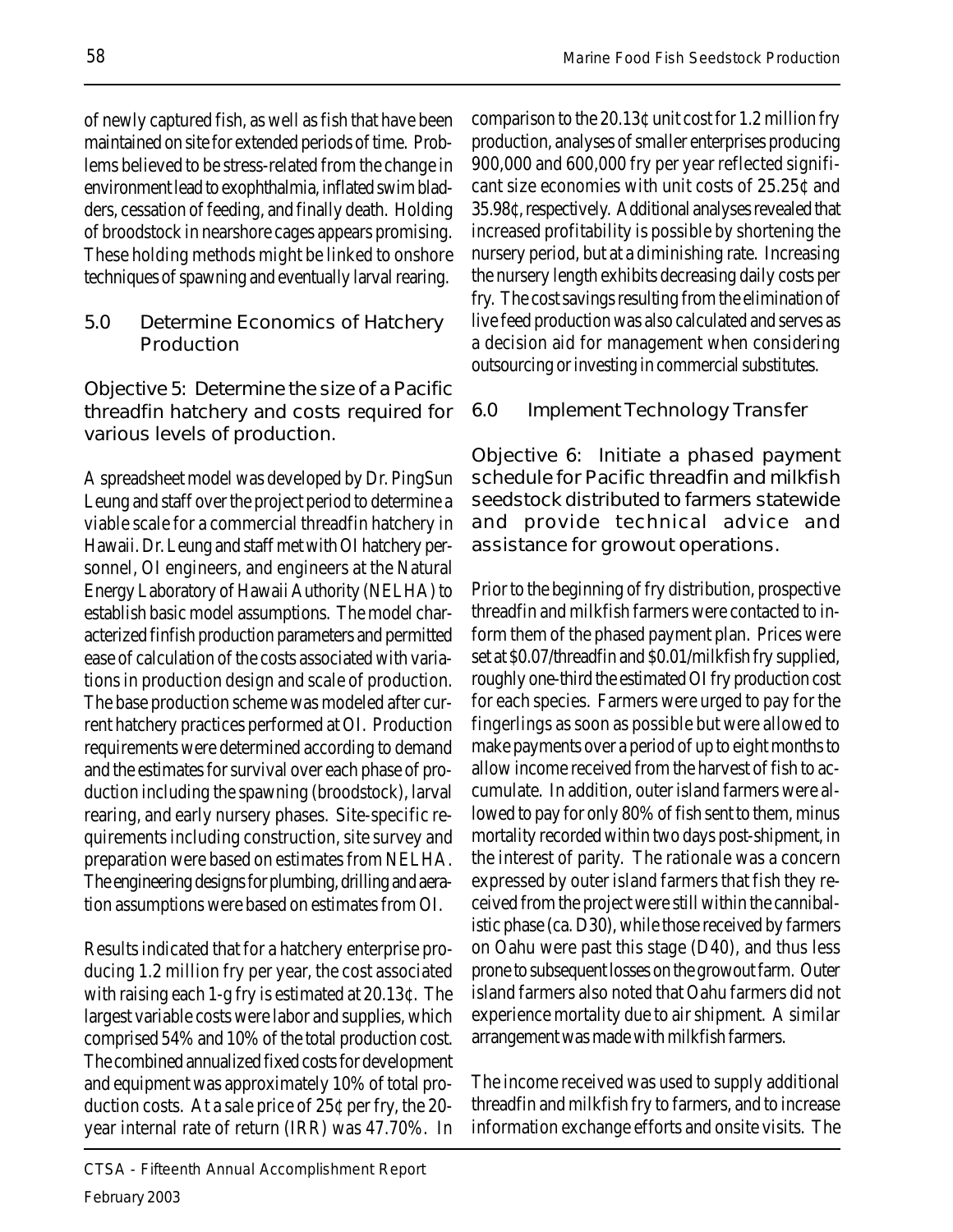project this year distributed 9.4% more threadfin and 44.1% more milkfish fry to farmers than was originally targeted as deliverables. A greater exchange of information occurred this year over the Internet, but onsite visits proved valuable to refine methods to preclude problems on existing farms and assist new farms in start-up. Activities coordinated with farmers included system design, feeding strategies, disease, stocking densities, ordering supplies (i.e., identification of sources), fish transport, and handling. An average 2.3 site visits occurred monthly that included 15 outer island visits and 13 visits on Oahu. Staff aided new threadfin and milkfish farmers on the outer islands of Kauai, Maui, and Hawaii. Oahu site visits covered a broader area and new farmers as well in Kahuku, Waipahu, Laie, and Kaneohe.

A key contribution by OI staff has been the coordination of feed shipment with threadfin farmers and the local feed import and storage facility, Land-O-Lakes (LOL), located on the leeward coast of Oahu. The majority of feed used by farmers is the Marine Grower, a diet formulation researched by the project PI, Dr. Ostrowski, and developed in concert with Moore-Clarke, Co. Canada. Current cost of the diet is \$0.65/ lb FOB, LOL. OI staff met with Moore-Clarke to discuss ways to support industry development. Moore-Clarke agreed to lower costs of the feed with bulk orders, and OI staff coordinated needs with local farmers. Recent bulk orders through LOL reduced the price to \$0.58/lb FOB, LOL, and larger shipments are targeted to reduce the price to \$0.52/lb. Previous economic work (see draft publication Martinez-Cordero et al. in Appendix 3) indicated feed costs for threadfin growout are the largest variable cost, ranging from 23 – 27% of total operating costs. At a feed conversion of 1.3, a \$0.12 reduction in price of feed translates into a 20% reduction in total feed costs.

Research efforts to further reduce feed costs were also coordinated with Ben Krause of Pacific Harvest, Kona, Hawaii, and the largest threadfin producer in the state. A new formulation based on past research of the PI was developed with Moore-Clark. This new formulation incorporated use of a lowered dietary protein level and soybean meal as a fishmeal substitute. The new diet was tested in a single tank of threadfin in growout at Pacific Harvest. Preliminary estimates are that, if successful, the price of feed could drop to near \$0.45/lb, FOB, LOL.

OI also provided threadfin eggs to the State of Hawaii's Anuenue Fisheries Research Center (AFRC) to aid their efforts in transition to support industry needs. A recent bill passed in the Hawaii State Legislature, supported by OI, which included provisions for the AFRC to produce fry to support the growing marine foodfish industry in the state. OI staff through the CTSA project will continue to assist the AFRC.

### Year 2

### 1.0 Maintain Broodstock

Objective 1: Maintain Pacific threadfin, milkfish, and crimson snapper broodstock.

OI continued to maintain Pacific threadfin and milkfish broodstock for the project. Pacific threadfin spawned on regular monthly intervals throughout the report period. Milkfish began spawning in May 2001. Eggs were collected routinely and many have been distributed to local farmers to attempt mass culture. The distribution of eggs is summarized in Task 2.0 below.

By the time this phase of the project was initiated, there were only four broodstock crimson snapper remaining at OI. It was decided to cull these animals rather than risk any potential disease transference by combining them with established animals at HIMB. Broodstock snapper at HIMB continued to grow and develop well in the net-pens. It was further decided by the Project Work Group not to collect additional animals to avoid overstocking the net-pens. Animals are currently being monitored and plans are to send eggs to the OI hatchery if and when they become available to attempt mass culture. During this period, Dr. Kelley resigned his position at HIMB and currently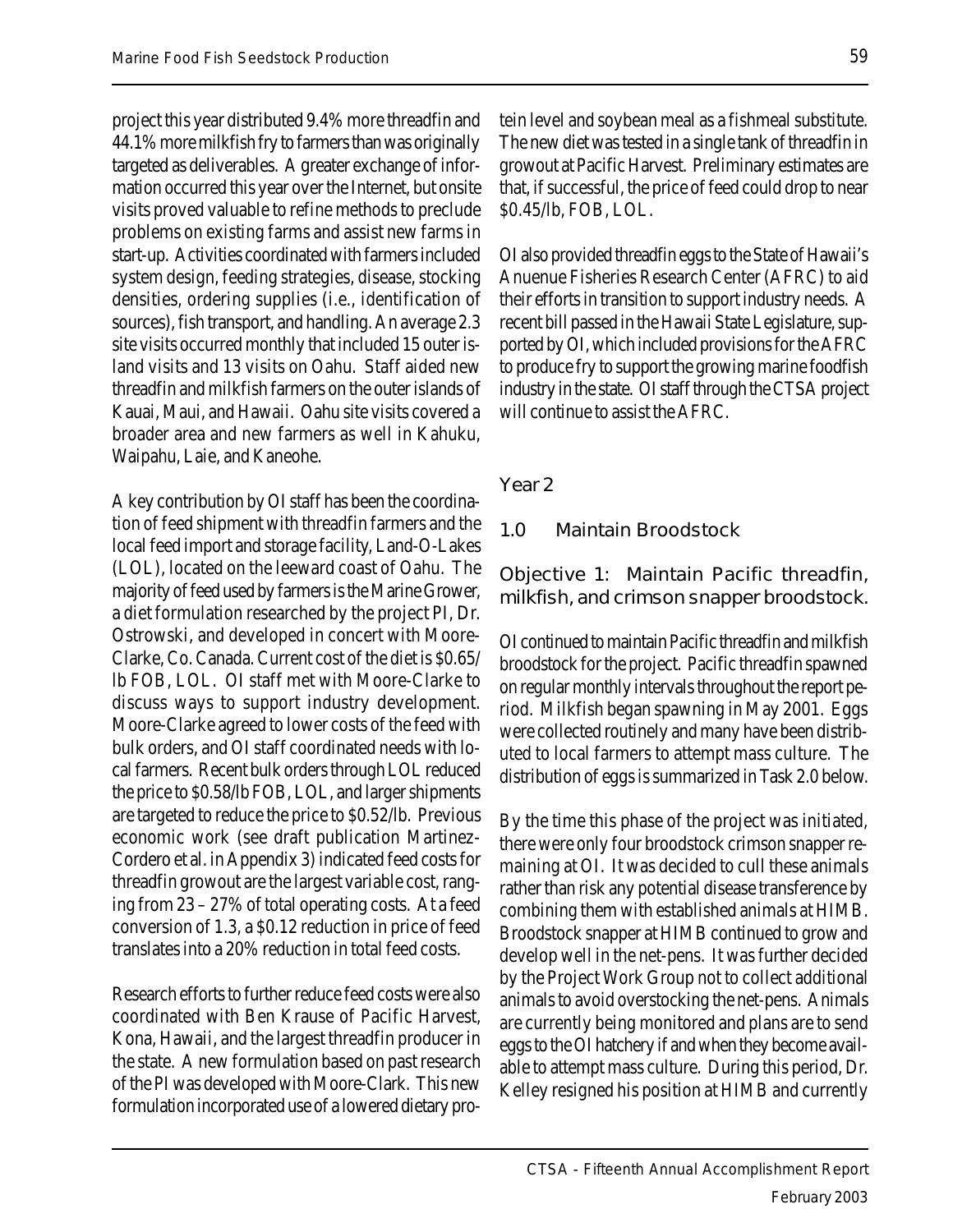works for the NMFS in Honolulu.

2.0 Supply Threadfin and Milkfish Seedstock

Objective 2: Produce 250,000 threadfin and 100,000 milkfish fingerlings for distribution to qualified farmers.

The provision of Pacific threadfin and milkfish seedstock to support industry development remains a critical aspect of these emerging industries. OI is the primary supplier of threadfin and milkfish seedstock in the State of Hawaii and supports both growout and baitfish production operations at more than 30 farms on the islands of Oahu, Maui, Molokai, and Hawaii. Since 1996, the OI hatchery has conducted large-scale research during these production runs to improve efficiency and overall fry quality. Last year all milkfish fry were produced using semi-intensive methods by first inoculating outdoor tanks with shrimp effluent water, and supplementing natural phyto-and zooplankton. This season the target was to test the usefulness of a product called AquaMats<sup>™</sup> which purportedly improves semi-intensive production methods by providing biologically active surface area and enhancing natural biological processes to grow phytoplankton, detrital bacteria, and sessile zooplankton. In addition, efforts were targeted to improve threadfin fry survival, growth, and overall robustness by testing the usefulness of rotifer enrichment methods. The method originally developed for threadfin fry production included only enrichment of Artemia, the second live food item for this species. Rotifer enrichment methods are a new phenomenon and were not available during the hatchery development phase of this project.

The final two threadfin production runs scheduled for this phase of the project were completed in October 2000, and January 2001. In total, 215,896 fingerlings and over 3.6 million eggs were shipped to five facilities across the state. The majority of eggs were shipped to Pacific Harvest, which has established a pilot larval rearing facility. OI staff has assisted with technical advice and visits to this facility to aid hatchery development as well. No other milkfish trials were conducted over this report period due to the lack of spawns. All production and research trials scheduled to yield fingerlings for distribution have been completed as planned.

Results of trials in 200-L tanks demonstrated significantly greater survival rates to metamorphosis for threadfin larvae receiving "Algamac 2000" – enriched rotifers (Aquafauna Biomarine, Inc.) compared to those receiving Nannochloropsis-enriched rotifers. However, there was little difference in opercular deformity rates. Rotifer enrichment is recommended to improve survival and overall production of threadfin fry.

A total 14,100 fry were distributed. A drop in algal production at the OI facility that resulted in low rotifer output hampered production efforts. Efforts were directed to correct the situation and additional runs were re-establihed in October. Results of the Aquamat<sup>™</sup> trials were inconclusive.

In addition to fry, the OI hatchery also provided threadfin and milkfish eggs to support industry development. Several farmers this year have begun hatchery efforts in earnest in response to increasing demands for fry. During this project phase, the OI hatchery supplied 1.7 million threadfin and 1.34 million milkfish eggs to three growout and research operations on the islands of Hawaii and Oahu.

3.0 Health Assurance Program

Objective 3: Refine disease-free certifications program for finfish larvae and improve fry quality.

Threadfin and milkfish fingerlings (30 from each species) from each production run at OI were delivered to Dr. Brock at AFRC for examination. Each group of fish were killed with an overdose of MS-222, weighed, necropsied, and tissues from major organ systems (gill, heart, liver, spleen, caudal kidney, digestive tract, and attached abdominal viscera) were collected and preserved in Davidson fixative. The speci-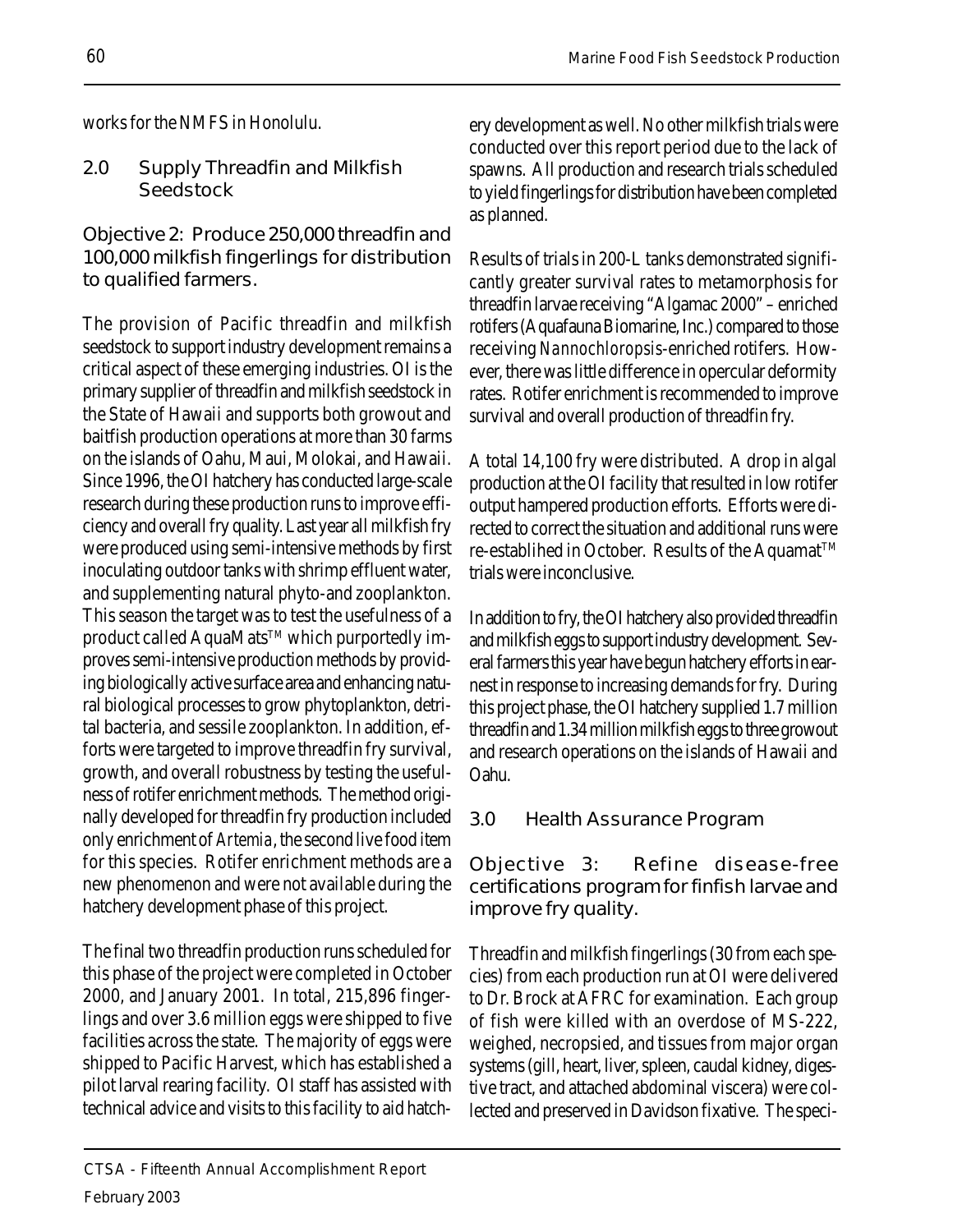mens were blocked and processed by routine histopathology methods and slides were prepared. The tissue sections were stained with hematoxin and eosin, and inspections were conducted.

The necropsy and histopathology findings showed no gross change in the fry threadfin or milkfish, which disputes any presence of an infectious disease problem in the batches of fish. Fatty vacuolation of the livers was found in 33% of the threadfin. This is a common microscopic change present in cultured threadfin. Its appearance suggests an excess of lipid in the diet of the fish. The clinical impact of this is apparently minimal. Documented results of these findings are in Appendix 1.

Before the project end, Dr. Brock resigned his position as the State of Hawaii's Aquatic Veterinarian. Dr. Robert Bullis from OI assumed temporary responsibility for this task. Due to the lag time in transition, Dr. Bullis did not complete the processing and reading of the remaining cases before the end date of this project.

4.0 Develop Selected Broodstock Lines

Objective 4: Begin to domesticate Pacific threadfin for aquaculture and produce a selected line for increased growth.

Efforts to implement a selected breeding program for Pacific threadfin have been initiated with the development of a domesticated broodstock group in which 10 females collected from the wild have been stocked with 10 F1 males. These animals reached reproductive condition in September with small spawns in September and October.

Spawns from semi-domesticated broodstock populations were reared through the larval hatchery in February 2001 producing 4,000 fingerlings that were then transferred from nursery to 30-ton growout tanks. These fish are grown to market size at which time control and selected top growers are PIT-tagged and stocked into broodstock tanks. Preliminary tissue samples were sent to Kent Sea Tech, Biotechnology

division for preliminary microsatellite marker development. Costs associated with this effort were much higher than originally quoted and the effort was curtailed.

### 5.0 Milkfish Economics

Objective 5: Determine production cost structure and profitability of milkfish growout in Hawaii.

Delays in obtaining information from farmers and writeup caused a request to extend the project deadline. The model developed for milkfish was similar to the one developed for threadfin growout under a previous CTSA project. The synthetic enterprise budget was based on the design and operating parameters (feed conversion, mortality, yield) from over twenty existing farms that receive fry from the project. Budgets were developed for pond and tank systems in fresh, brackish, and saltwater, currently practiced in Hawaii. Capital costs, overhead expenses, and variable operating costs were estimated using the current costs faced by commercial aqua farmers in Hawaii. A computerized budget generator designed for milkfish growout production was developed under the Windows 95 environment for ease of use.

Evaluations of Hawaii milkfish pond and tank production systems were made. Spreadsheet models were developed for each system based on input from Hawaii farmers. Based on the observed practice of milkfish culture as a secondary or tertiary crop, capital costs and several operation costs of the farm were pro-rated to accurately depict the current situation. The study estimated the total production cost for milkfish production at \$3.31/lb for the pond system and \$3.81/lb for the tank system. At a sale price of \$3.00/ lb and seed cost of \$0.25/fingerling, neither system is profitable under a 20-year project life. Based on the cost structure developed for each system, fixed costs including administrative overhead, equipment depreciation, and insurance comprise an estimated 40% of the total production cost. Discussions with milkfish farmers support the view of milkfish production serving as supplemental revenue to regular farm activities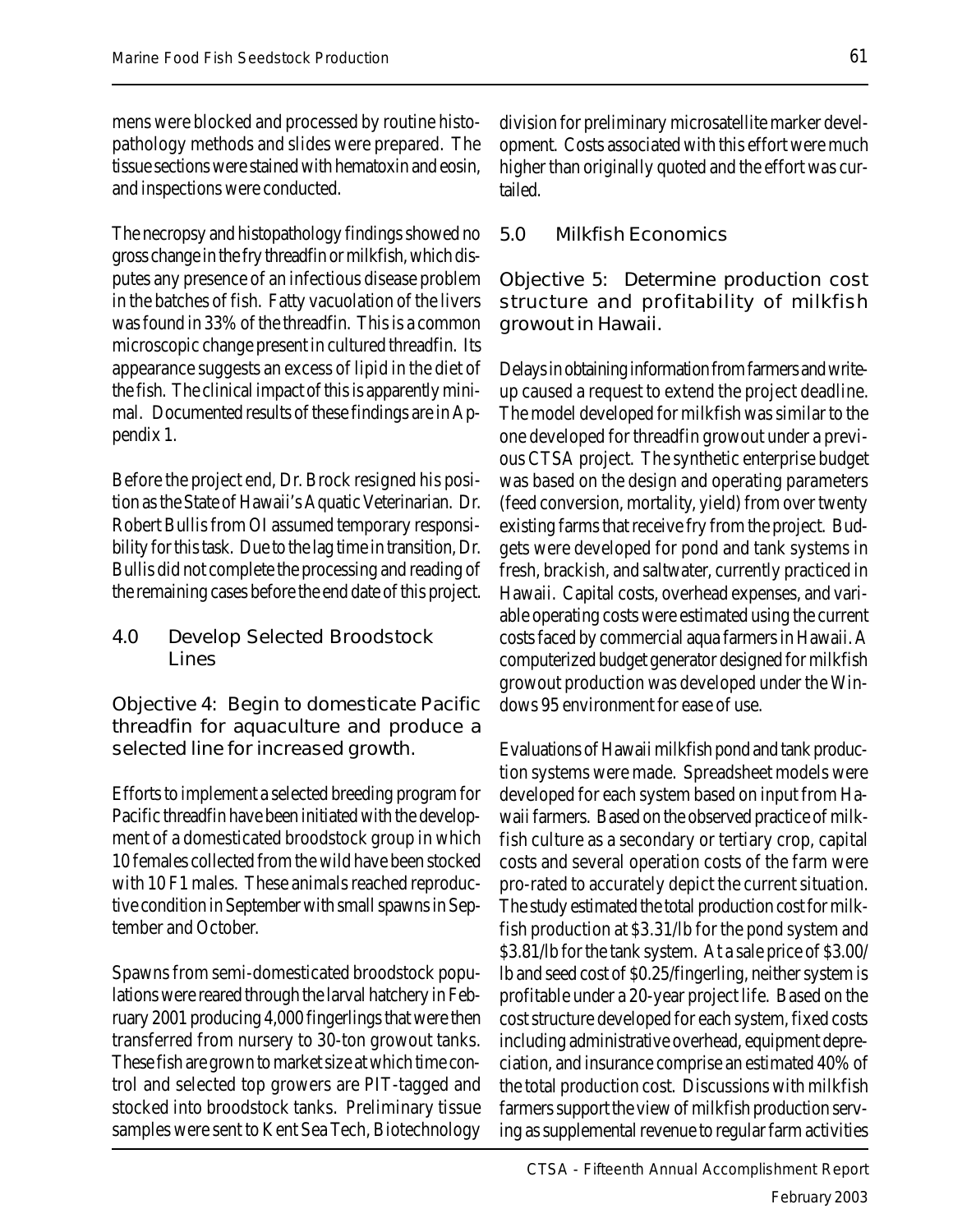and legitimize the need to focus on variable expenses incurred. When considering variable costs alone, the production cost is \$1.79/lb for the pond system and \$2.31/lb for the tank system, yielding returns on variable costs of 68% and 30% respectively. The sentiment of Hawaii milkfish farmers is consistent with the results of this study: considering the market conditions for input requirements and product (milkfish) demand in Hawaii, milkfish production is only secondary to core species. Based on the information and assumptions used in this study, projected revenues from milkfish sales are not a premise for investment in dedicated farm infrastructure (i.e. a start-up venture in milkfish production) and the analysis of additional production scenarios.

### 6.0 Expand Program

Objective 6: Continue phased fry payment schedule and expand activities to other areas of the Pacific taking into account sitespecific, economic, and genetic considerations.

Seedstock provision to farmers was logged for each shipment. A cost of \$0.14/fingerling for threadfin and \$0.03/fingerling for milkfish were assessed for each shipment (67% of actual cost for each fry produced from the OI hatchery). Costs to farmers for milkfish were based upon OI's costs of \$0.05/fry to raise fry extensively to 25 days of age (D25). Costs to farmers for threadfin were based upon OI's costs of \$0.21/ fry to raise fry intensively to D25.

Site visits were conducted on the islands of Hawaii and Maui to assist in hatchery and growout set-up. One farmer is currently setting up a hatchery and conducting trial, larval rearing runs using eggs provided by OI. In addition, a total 30 hours were spent by staff on the phone arranging shipments of fry and eggs, and advising on receiving fish, tank design, feed requirements, and stock densities. There were no requests for fry from Pacific island areas other than Hawaii.

### 7.0 Develop Other Bottom Species

Objective 7: Evaluate other bottom fish species as potential aquaculture candidates and develop broodstock capabilities as money and fish become available.

Accomplishment of this task was dependent upon the supply of eggs from the CTSA (Task 1.0 above), DLNR, or NOAA funded projects, and the amount of funds remaining in this project. There were no spawns from any snapper species under any project.

### Year 3

Objective 1: Improve threadfin fry quality by use of rotifer enrichment methods.

Two sets of experiments were conducted to examine the effects of diet on the quality of Pacific threadfin fry during the year-three project period. The first experiment compared rotifer and Artemia enrichments and the second experiment specifically examined the effects of vitamin C supplementation.

Experiment 1: Rotifer and Artemia enrichments. An experiment was conducted comparing the survival and growth rates and morphological characteristics of threadfin larvae receiving two different diet enrichment products (Algamac 2000®, Aquafauna Biomarine Inc; Aquagrow® Advantage, Martek Biosciences Corp.). Both of these DHA-rich products are prepared from dried protist cells (Schizochytrium sp and Crypthecodinium sp respectively).

The experiment was carried out in 4,000L larvae rearing tanks, 2 tanks per treatment. Each tank was stocked at a density of 40 threadfin eggs/L. Water exchange rates, aeration rates and diet transition regimen followed standard OI procedures. Larvae received the experimental enrichments throughout the rotifer phase, (day 2 to day 15 post-hatch), according to the manufacturers' directions. During the Artemia phase (day 12-15 post-hatch), 50% of the daily Artemia ration was enriched using the experimental product and 50%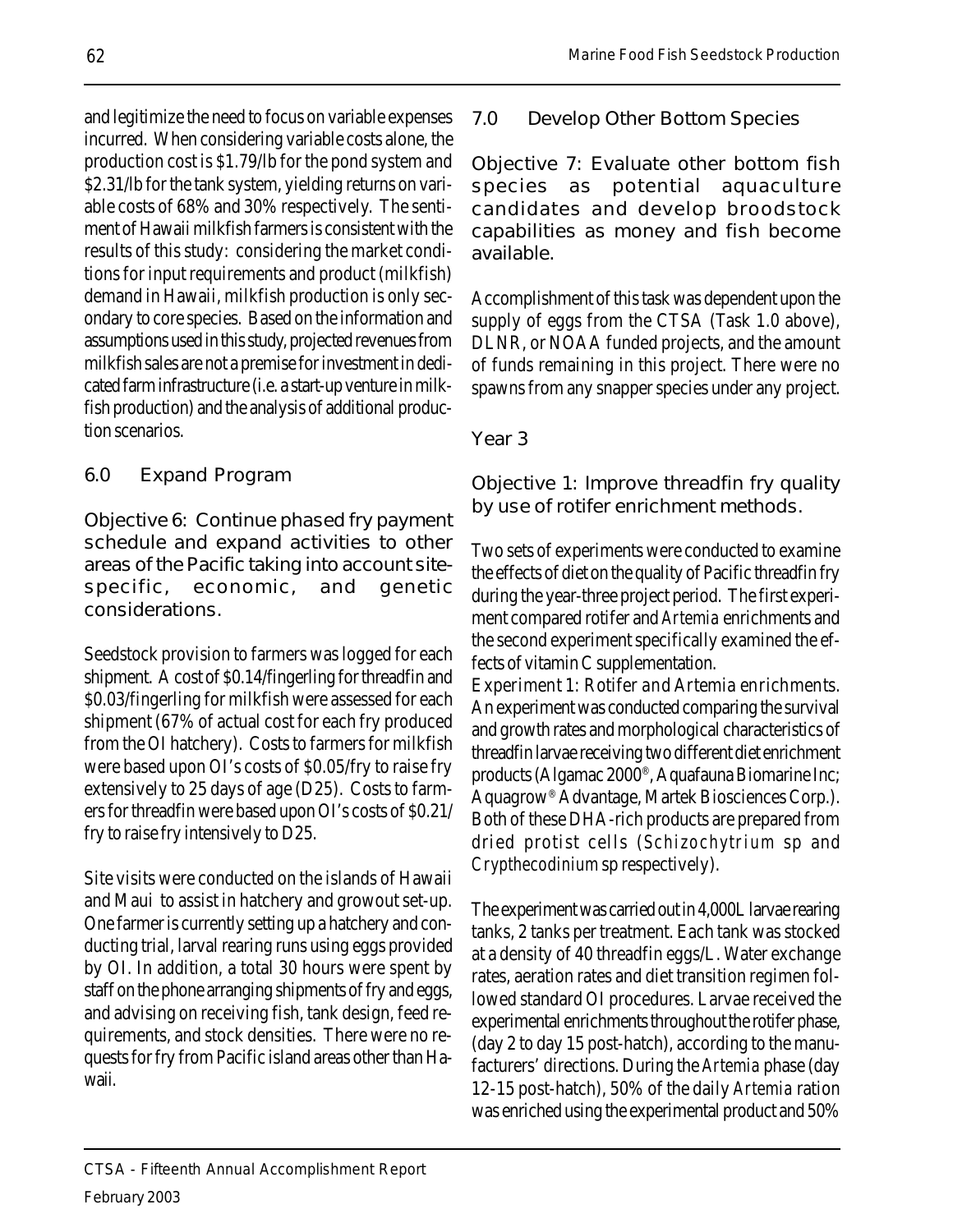### with DHA Selco (Inve Aquaculture NV).

Samples of enriched rotifers and Artemia were collected for biochemical analysis while larvae samples were collected at 5-day intervals throughout the experiment for size measurement and biochemical analysis. At the end of the experiment an additional sample of 60 fish per tank was examined for opercular morphology ('normal', 'wrinkled' or 'missing' operculum). This involved close inspection of each fish using a dissecting microscope.

Survival rate of threadfin to day 25 was variable between tanks with no clear relationship to enrichment type. Threadfin from the Algamac group were 18% larger (standard length) on average than those from the Aquagrow group at the end of the experiment. Opercular characteristics were highly conservative within groups. 71.7% of threadfin receiving Algamac 2000 did not exhibit any opercular abnormalities at all compared to just 49.1% of Aquagrow-fed fish. Both 'wrinkled' and 'missing' operculae occurred with higher incidence in the Aquagrow group. Biochemical analyses and intermediate growth measurements are to be completed. While neither of the test products was effective in eliminating threadfin opercular abnormalities, the strong treatment effects provide evidence for a nutritional component to this phenomenon. On a practical basis, the Aquagrow Advantage product is not recommended for threadfin larviculture under the intensive rearing conditions tested.

Experiment 2: Effects of vitamin C supplementation. A second experiment was conducted to specifically examine the effects of dietary vitamin C supplementation on survival, growth and morphology of intensively reared Pacific threadfin larvae. The hypothesis being investigated was that dietary deficiency of vitamin C impairs collagen formation in developing threadfin larvae leading to skeletal abnormalities including malformed operculae.

Rotifers and Artemia were supplemented with ascorbyl palmitate (AscP, a fat-soluble ester of vitamin C), delivered via lipid emulsion and particulate enrichments. The experiment was conducted in 6 production scale (4,000L) rearing tanks, each stocked at a density of 35 threadfin larvae/L.

Larvae were sampled for size measurement and biochemical analysis at 5-day intervals from day 1 to day 20 post-hatch. Numbers of surviving threadfin in each tank were also counted during transfer to the nursery on day 25 and samples collected for size determination, biochemistry and morphology assessment.

No significant diet-dependent differences in survival or growth rates were observed over the experimental period. However, threadfin receiving ascorbyl palmitate-supplemented rotifers and Artemia suffered a significantly higher incidence of malformed operculae relative to those in the control group (mean 71.6% "wrinkled" + "shortened" operculae, versus 44.9%). Interpretation of these results is complicated by the provision of DHA Selco-enriched rotifers only to the supplemented group; nonetheless these findings demonstrate a clear influence of larval diet on threadfin opercular characteristics. It can be speculated from this data that vitamin C deficiency is not the determining factor for abnormal opercular development in threadfin, however further interpretation must await analysis of tissue levels of vitamin C.

Objective 2: Determine role of enhanced natural productivity in semi-intensive production ponds on improved survival and growth of larval milkfish.

This objective was switched to a comparison of intensive versus semi-intensive methods of threadfin production, with emphasis on fingerling quality from the different rearing systems. Milkfish fingerlings for distribution to farmers were instead produced in a single intensive hatchery run.

The semi-intensive rearing units for threadfin were located outdoors and consisted of rectangular concrete tanks, 9.6m by 3.7m, with operating volume 20,000L. The intensive rearing units were 4,000L circular black GRP tanks, located indoors. OI's standard threadfin rearing protocols were used for the indoor 4,000L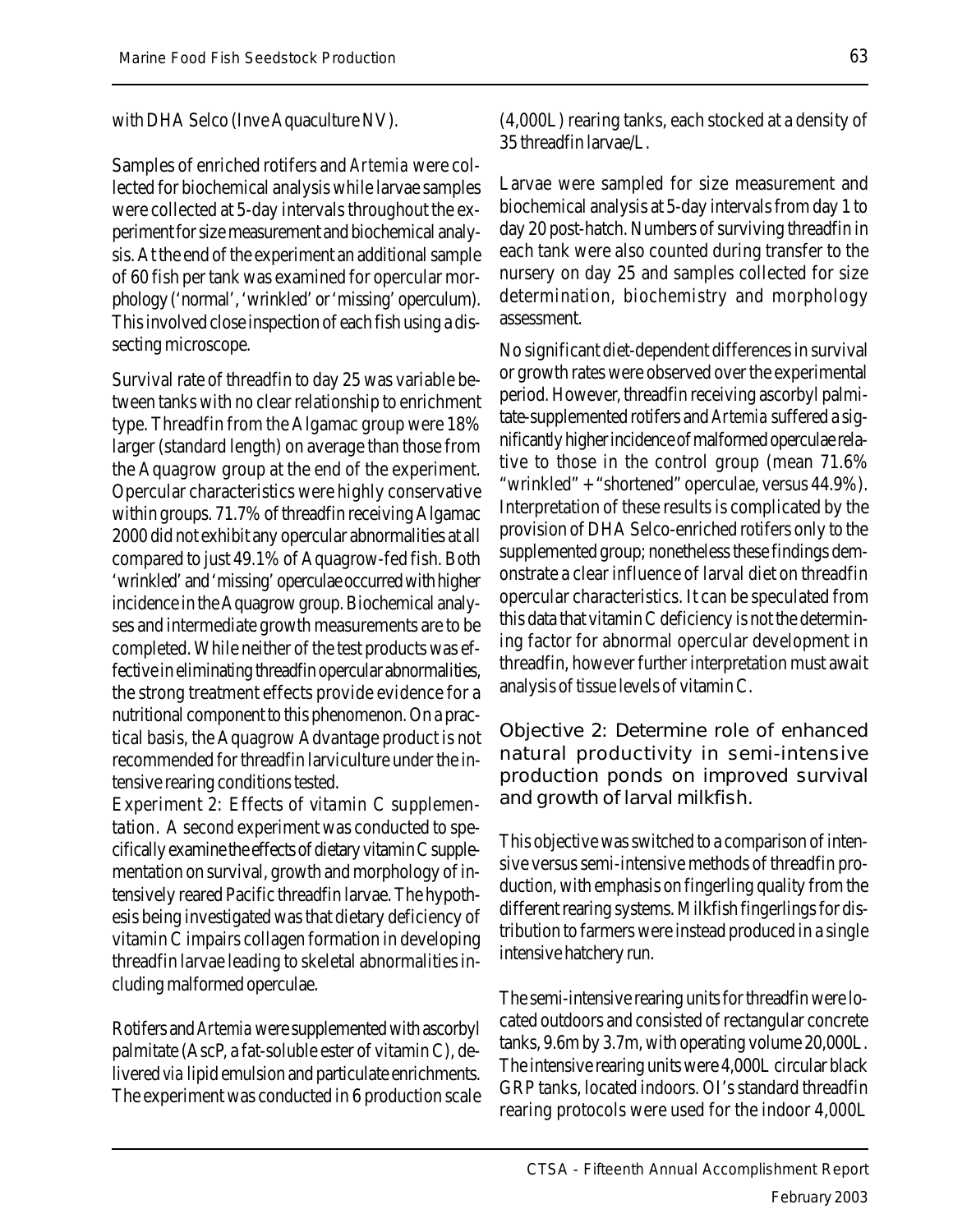tanks involving daily addition of microalgae and enriched rotifers/Artemia. Threadfin eggs were stocked into the 4,000L tanks at a density of 40/L. The 15,000L tanks were filled with seawater and fertilized to obtain 2mg/L total ammonia nitrogen (TAN), then inoculated with Nannochloropsis sp (300,000 cells/ml). Once TAN levels had dropped below 1mg/L, s-type rotifers were inoculated at a density of 2/ml and 1 day old threadfin larvae at 5/L. Water exchange was adjusted within the range 5-15% of tank volume per day. After stocking, microalgae and rotifers were added to the 15,000L tanks as required.

A preliminary trial was carried out comparing 3 intensive versus 2 semi-intensive rearing tanks. Threadfin larvae were sampled from each system at 4-day intervals for size measurement and an additional sample of 60 fish per tank was sampled for operculae assessment on day 25.

Mean survival rate from the intensive 4,000L rearing system was 19.6%, equivalent to 24,817 fingerlings per tank. Of the two 15,000L semi-intensive rearing tanks, one did not yield any fish, while the second produced 399 fingerlings (= 0.4% survival). Surviving fingerlings from the 15,000L tank were smaller than those reared intensively (mean standard lengths 8.6mm and 13.9mm respectively). Despite substantial differences in stocking density, feeding regimen and physical environmental conditions, the incidence of opercular deformity was comparable between the two rearing systems. The total opercular deformity rate among semiintensively reared fingerlings was 52.5% (comprising 21.2% wrinkled plus 31.2% missing), compared to 42.8% for those reared intensively (20.0% wrinkled plus 22.8% missing).

We conclude that the semi-intensive husbandry techniques applied in the 15,000L tanks were sub-optimal for Pacific threadfin larvae. The relatively small size of fingerlings harvested from this system indicates that the larvae's energetic requirements were not adequately met. Unlike their intensively reared counterparts, the outdoor population did not benefit from Artemia or from the early introduction of formulated feed. As for the low overall survival rate in the semiintensive rearing system, it remains to be seen whether physical or biological constraints were the most significant. Despite the low survival rate obtained, this first documentation of semi-intensively reared threadfin provides a valuable new tool for studying fingerling quality issues in this species.

Objective 3: Continue the disease-testing program to insure the disease-free status of threadfin fry provided to the industry and refine it by establishing a cell line to screen for potential viruses.

During the report period both Dr. James Brock, longterm state aquatic veterinarian, and Dr. Robert Bullis of OI, who was assisting the State during the transition period, resigned their posts. In the interim, fish from hatchery production runs were supplied to Dee Montgomery-Brock with the State of Hawaii for disease-free certification. During this period there were no positive reports of disease in hatchery-reared fry although one batch obtained as a by-product of the vitamin C supplementation study and stocked in an offshore cage showed an unusually high-incidence of chronic mortality that could not be diagnosed. This reinforces the requirement for disease diagnosis and treatment expertise in the Islands, a need that is made even more critical with the massive scale-up of offshore cage culture activities in the Islands.

Objective 4: Develop pair spawning methods for Pacific threadfin for genetic selection research.

Pacific threadfin from OI production tanks with a proven record of "group-spawning" were individually picked for experimentation. Eight pairs (one female and one male) confirmed by biopsy were stocked into separate 5,000-L broodstock tanks in an attempt to get natural pair spawns. Tanks were fed daily to satiation with the standard OI broodstock diet, and tank effluents were monitored for the appearance of fertilized eggs for a period of three months (February through April) and covering two expected spawning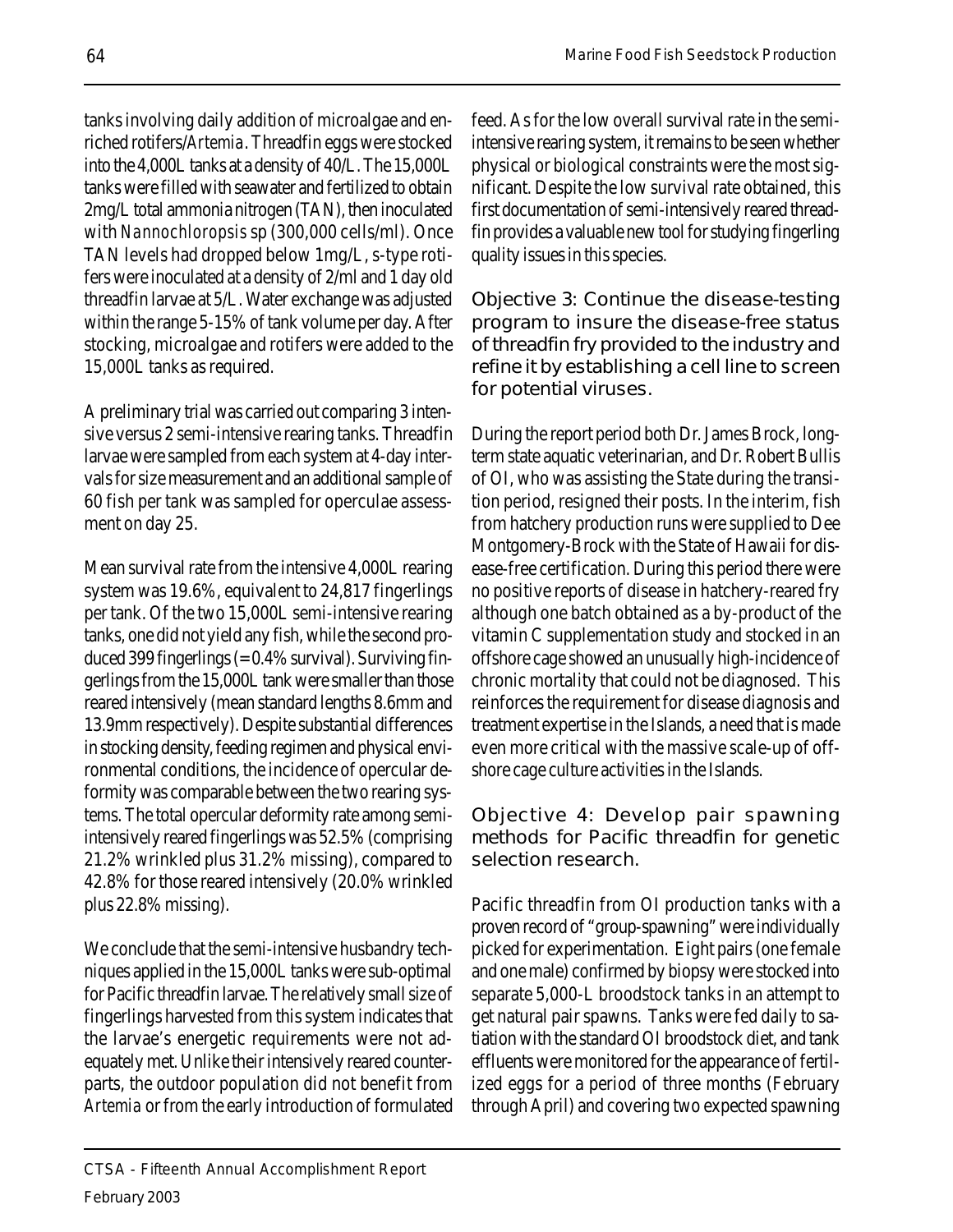periods. During this interval, none of the selected pairs spawned. However, the stock tank from which pairs were derived (i.e., external control) also failed to spawn during this period, likely attributed to the stress of handling and movement.

A second experiment using experimental stocks allocated into twelve 5  $\text{m}^3$  tanks at densities of 2, 4 and 8 fish with equal number of male and females is currently under progress. Fish will be implanted with LHRHa implants (100 ug/kg) and monitored for egg production in the tank effluent.

A final approach using hCG injection and strip-spawning will be adopted as the last resort. These trials were scheduled under the end of year 3 activities and in the beginning of the "Reproduction and Selective Breeding of Pacific threadfin" year 1 activities and will be complete prior to adoption for pair spawning of select and control stocks in late January 2003.

Objective 5: Domesticate Pacific threadfin for aquaculture and produce a selected line for increased growth.

The Pacific threadfin genetic selection project is by necessity a multi-year project due to the time requirement necessary to domesticate stocks, select animals and complete life cycles.

The first round of selection was completed in August 2001 from a post-growout population of 604 fish at approximately 6 months of age at a mean weight of 358g. From this population, 50 controls (mean weight of 378g) and 50 "select" fish (mean weight of 516g) were established and stocked into 25m<sup>3</sup> broodstock tanks for growth and sexual maturation.

January 2002 maturation checks (at about 12 months of age) revealed that in addition to maintaining significant size difference between groups (686g vs. 896g), 10 out of 47 control animals had reached the male stage of sexual maturity (Pacific threadfin are

protandrous hermaphrodites) whereas 41 out of 50 growth selected animals have entered the male phase of sexual maturation.

June maturation checks of these same stocks again revealed a significant size difference (730g vs. 980g) and the appearance of the first female animals. Interestingly, the majority of the select group has rapidly proceeded to the female stage of development with 12 males and 35 females while the control group was slower to develop reproductively with 12 fish remaining immature, 22 as males, and 13 advancing to the female stage.

This data also suggests that size, rather than environmental or behavioral conditions appear to be more important in determining the timing of sexual development and sex change in captive stocks of Pacific threadfin.

Somewhat surprisingly, despite the appearance of females in both the control and select populations, there has not been any spawning activity to date. The original project work plan had anticipated somewhat earlier sexual development and the initiation of natural spawning activity with the appearance of a significant number of female stage animals. This has forced us to abandon natural tank spawning activity as a source of seed stock and increase efforts on hormone induced, and possibly strip-spawning approaches to generate seed stock lines for selection evaluations.

Objective 6: Confirm transfer of reliable fry production technologies to commercial hatcheries.

A total of three threadfin hatchery runs and one milkfish run were carried out during the third year of project activities. Qualified farmers were asked to submit requests in advance of each run and the total available fingerlings were then distributed on a proportional basis.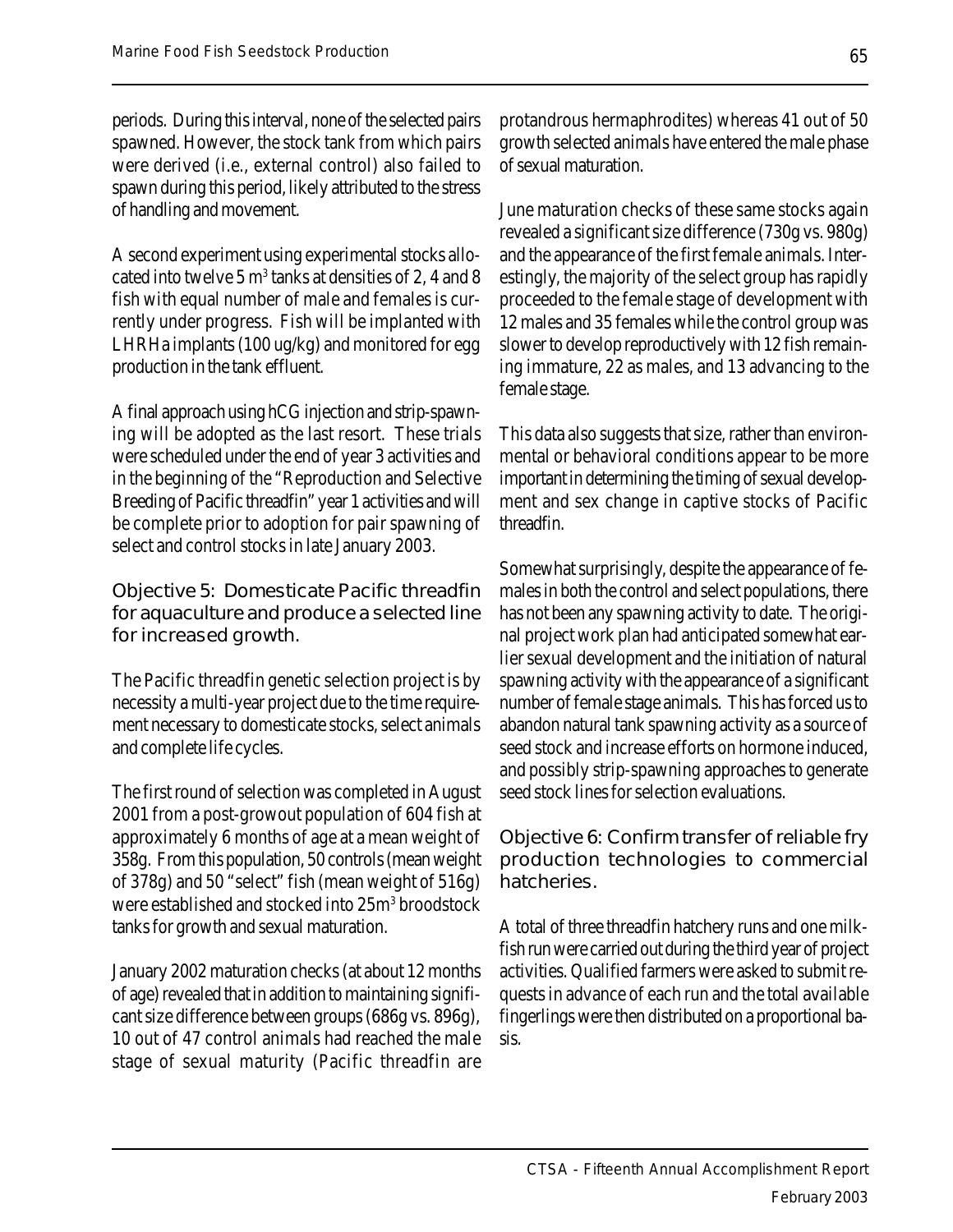### Impacts …………………………………

The overall project goal of assisting in the development of a sustainable marine food fish industry has clearly been met. Some of the specific accomplishments include:

- An emerging marine food fish industry is now present in Hawaii with both threadfin and milkfish farms having been established under CTSA assistance.
- During the 3-year project, almost 700,000 fingerling threadfin and 170,000 fingerling milkfish were distributed to over 30 farms on the islands of Oahu, Maui, Molokai, and Hawaii to meet industry needs.
- Developments in hatchery technology (now transferred to industry) have enabled the recent establishment of a commercial cage culture operation with production capacities of

over 1 million threadfin per annum.

- Captive farmed products now appear in local restaurants, retail markets, and sales are continuing to grow both on the mainland and in international markets. Health assurance and disease monitoring programs have been initiated.
- Industry has begun to examine other marine food fish species in efforts to diversify the market and broaden economic expansion in the Islands.

CTSA-funded research has provided the cornerstone for this growing industry to date, and expected developments of new project funding will further assist in securing requisite fingerling supplies to meet the needs of both on-shore and offshore production and support industry diversification.

## Recommended Follow-up Activities  $\cdots$ ................

The establishment of the Marine Food Fish Industry in Hawaii has opened the door to broad suites of economic opportunity that will not only provide a new source of revenue to the islands, but does so in a manner that is both environmentally and socially appropriate. However, it is important to note that the industry is still very early in its development and will need continued support and nurturing to ensure longterm viability and profitability. Some areas for recommended follow-up include:

- Establish domesticated disease-free stocks with selection for performance-enhancing traits to establish and maintain industry competitiveness.
- Examine production efficiencies at all stages of the production cycle including hatchery,

nursery, transport, and growout technologies to allow farmers to increase productivity from available facilities and labor resources.

- Implement water re-circulation technologies to reduce water consumption, gain better control over water quality, and reduce effluent discharge. It is important that the aquaculture industry become good stewards of the environment.
- Implement quality assurance measures for farmed products, to ensure consumer confidence. This is to include research to optimize physical traits (morphologically normal) and nutritional quality of Hawaiian farmed marine fish.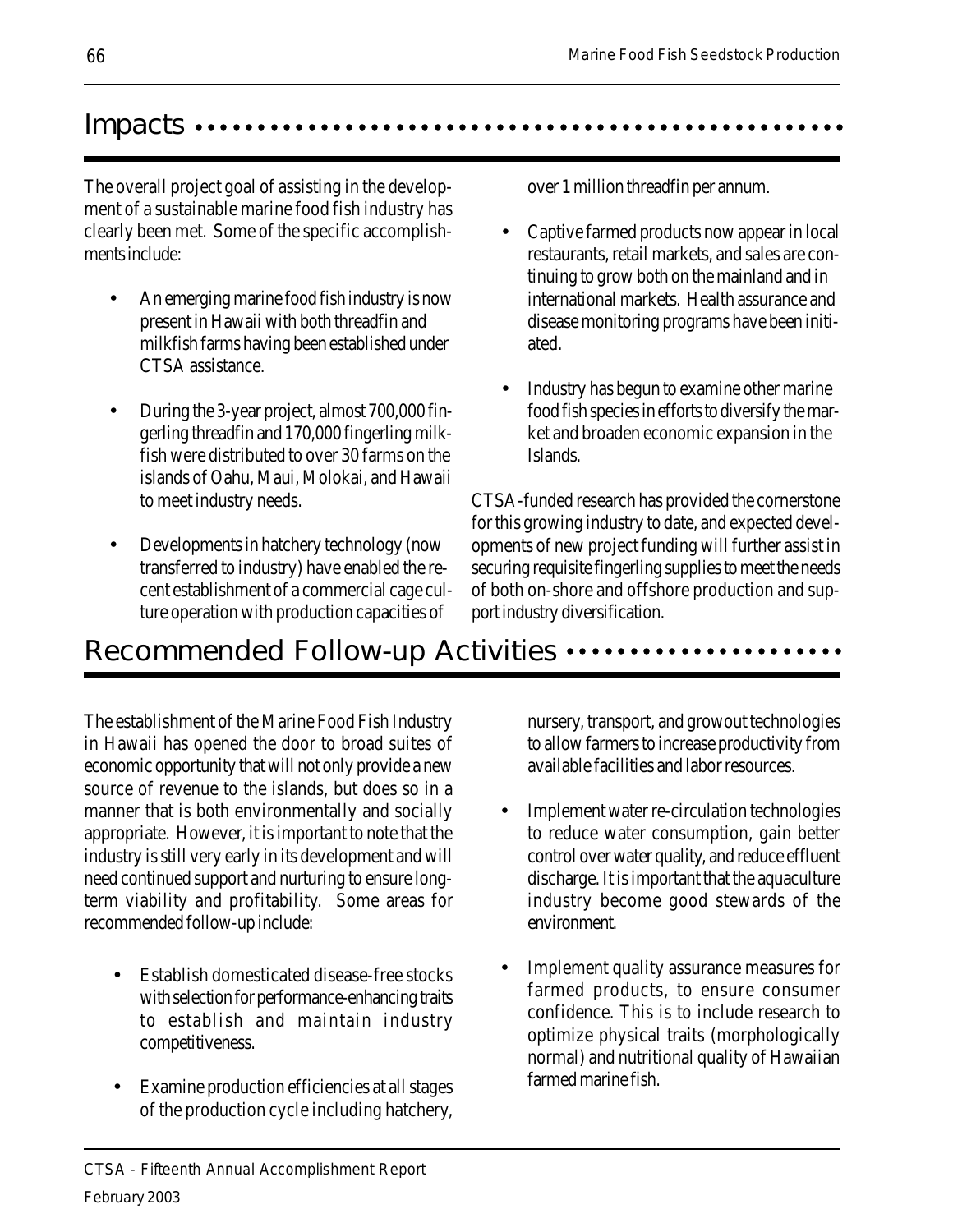- With industry growth, species diversification and intensification, will also come increasing challenge from diseases. Other areas (and sectors) have been hard hit by catastrophic disease outbreaks and we should be proactive in the areas of disease detection, disease prevention, and treatment. Included in this category is the need to develop, certify, and maintain disease-free broodstock and strict disease prevention protocols statewide.
- Continue development of both on-shore and offshore growout technologies with emphasis on greater intensification. Both approaches to industrial scale-up should be investigated and evaluated since either has benefits and problems and it is likely that both approaches will be part of aquaculture development in the Islands.

## Publications in Print, Manuscripts and Papers Presented

Publications in Print (Year 1)

Martinez-Cortero, F.J., P.-S. Leung, A.C. Ostrowski and M.D. Chambers. 2001 Profitability analysis of the commercial growout of moi (Polydactylus sexfilis) in Hawaii under different production systems. Journal of Aquaculture in the Tropics 16:101-112.

Manuscripts (Year 1)

Kam, L.M., P.-S. Leung, A.C. Ostrowski and A. Molnar, in press. Economics of a moi hatchery in Hawaii. Journal of the World Aquaculture Society 33(4):xxxxx. (pages not yet designated).

Publications in Print (Year 2)

Kam, L.E.Y.W., P.-S. Leung, A.C. Ostrowski and A. Molnar. 2001. Economics of a Pacific threadfin (Polydactylus sexfilis) Hatchery in Hawaii. Center for Tropical and Subtropical Aquaculture. Publication no. 146. 50 pp.

Ostrowski, A.C. and A. Molnar. 1998. Pacific Threadfin Polydactylus sexfilis (Moi) Hatchery Manual. Center for Tropical and Subtropical Aquaculture. Publication no. 132. 96 pp.

Publications in Print (Year 3)

None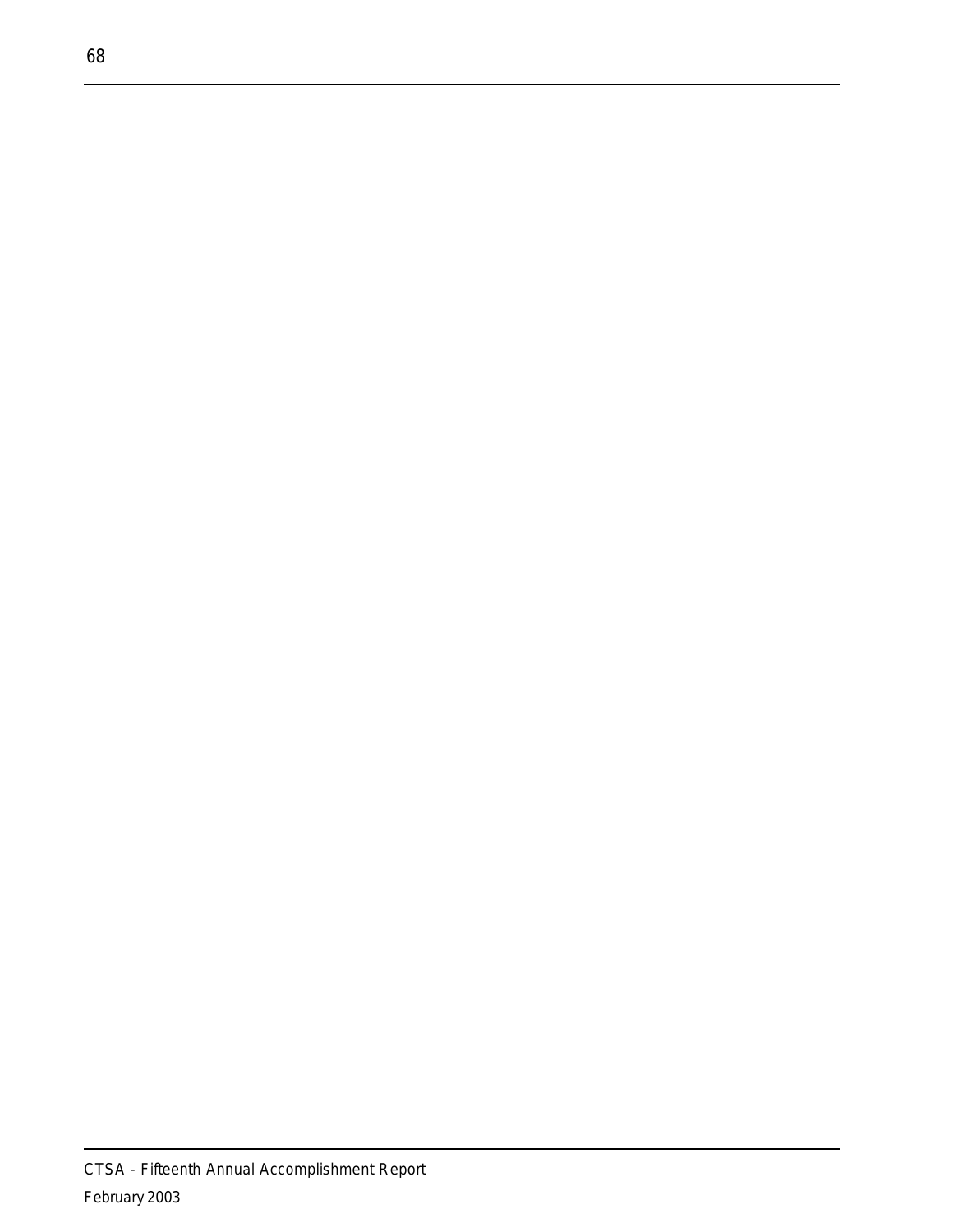## Reproduction and Selective Breeding of the Pacific Threadfin - Year One

## Reporting Period

June 1, 2002 - September 30, 2002

Funding Level

| Year 1 | \$100,000 |
|--------|-----------|
| TOTAL  | \$100,000 |

## **Participants**

Charles W. Laidley, Ph.D., The Oceanic Institute

Robin J. Shields, Ph.D., The Oceanic Institute

### Objectives ..........

- 1. Complete methods development for pair spawning of Pacific threadfin for application to the genetic selection efforts.
- 2. Establish and maintain domesticated and selected Pacific threadfin broodstock lines.
- 3. Conduct controlled spawning of select broodstock lines to generate select seedstock for growth performance evaluation.
- 4. Complete life cycle of growth-selected and control lines of Pacific threadfin and determine direct effects of selection on growth performance, and indirect effects on survival, reproductive development, and generation time.
- 5. Gain estimate of heritability for growth and indirect effects on survival, dressing percentage, and reproduction in Pacific threadfin.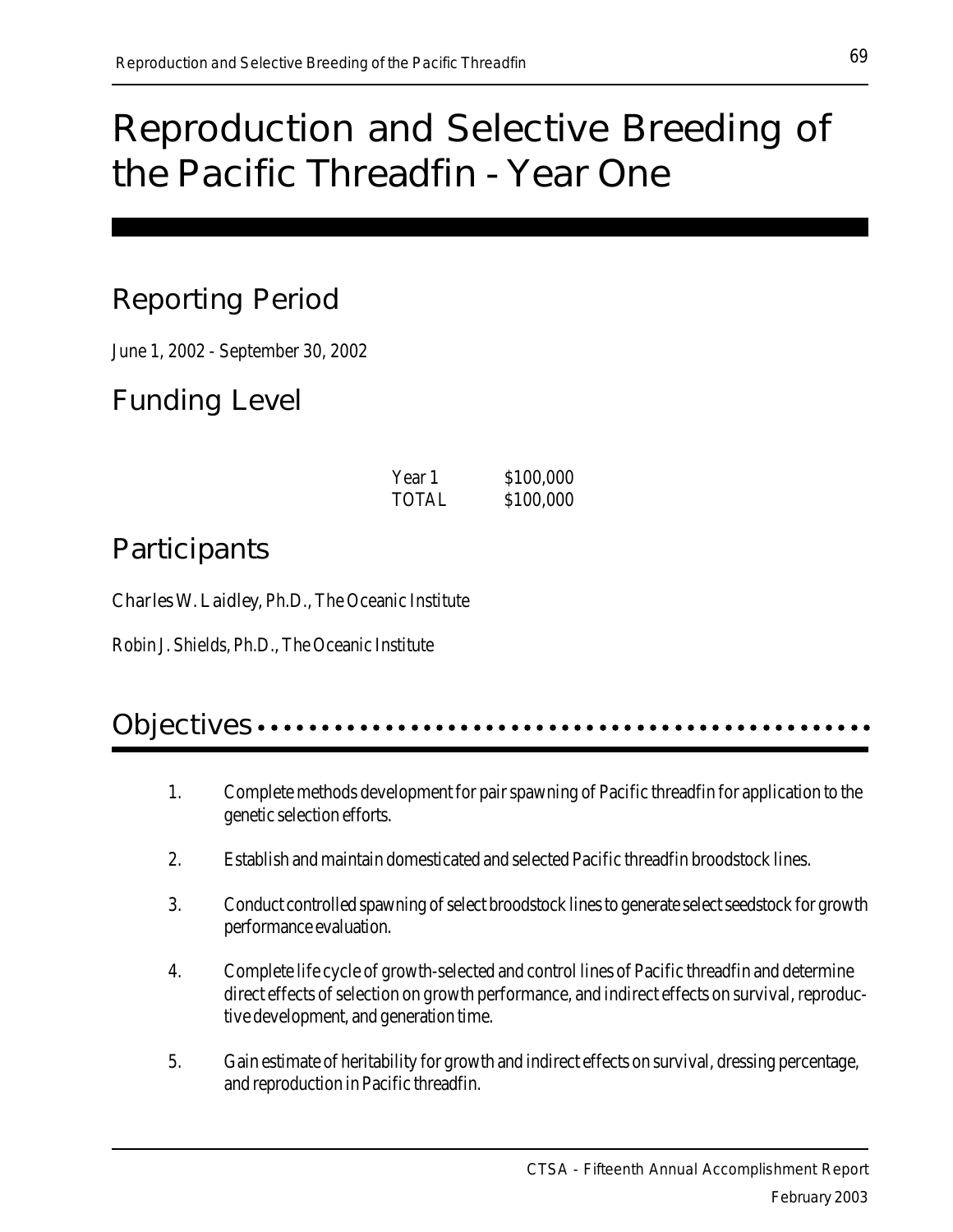6. Initiate research on water reuse technology to protect selected broodstock lines from pathogenic exposure and to decrease on-site water consumption.

### Anticipated Benefits  $\dots\dots\dots\dots\dots\dots\dots$

Available estimates of heritable improvements in fish growth performance through genetic selection typically range from 10 to 23% per generation of selection amongst species examined to date. It is not unusual for these programs to require external support during early years due to the inherent time lags between program initiation and delivery of improved seedstock to farmers. However, the potential benefits to commercial aquaculture production in terms of improved growth and reduced production costs are significant. Most costs, with the exception of feeds, are tied to rates of production or growth. Thus the anticipated improvements in growth performance (i.e., 10 to 23% per round of selection) will reduce time to market in the order of 18 to 43 days and yield overall gains in farm profitability in the range of 6.5 to 15%. Based on even modest gains in the range of 15% per generation of selection, the resulting improvement in industry efficiency would lead to increased profits of over \$100,000 based on farm gates of approximately \$1 million. These benefits will be further enhanced with industry expansion and with further rounds of selection.

Research also targets tracking reproductive development as a critical parameter in the development of a selective breeding program. The overall generation time is a critical parameter that effects the rate of genetic improvement. Although existing research has suggested that some female broodstock become mature by about one year of age, our experience to date and anecdotal experience by others suggests a somewhat slower generation time. A fundamental understanding of all stages of the species life cycle is needed to proceed with selective breeding efforts. In addition, selective breeding can reduce the turnover time of successive filial generations. OI has evidence that wild or domesticated animals, raised more quickly under aquaculture conditions, also mature earlier than wild counterparts. The potential for the selection of faster generation time, potentially as a serendipitous result of selecting for faster growth, holds promise for speeding up the selection process and reducing turnover time.

# Work Progress and Principal Accomplishments .........

### 1.0 Completion of pair spawning methods development.

Objective 1: Complete methods development for pair spawning of Pacific threadfin for application to the genetic selection efforts.

Experimental Pacific threadfin for pair spawning experiments have not initiated group-spawning activity in larger 25m<sup>3</sup> holding tanks to date. As an alternative, eight pairs of Pacific threadfin broodstock (one female and one male confirmed by biopsy) from the OI production tanks were stocked into separate 5,000-L broodstock tanks in an attempt to get natural pair spawns. During this interval, none of the selected pairs spawned, nor did the stock tank from which the pairs were derived (i.e., external control).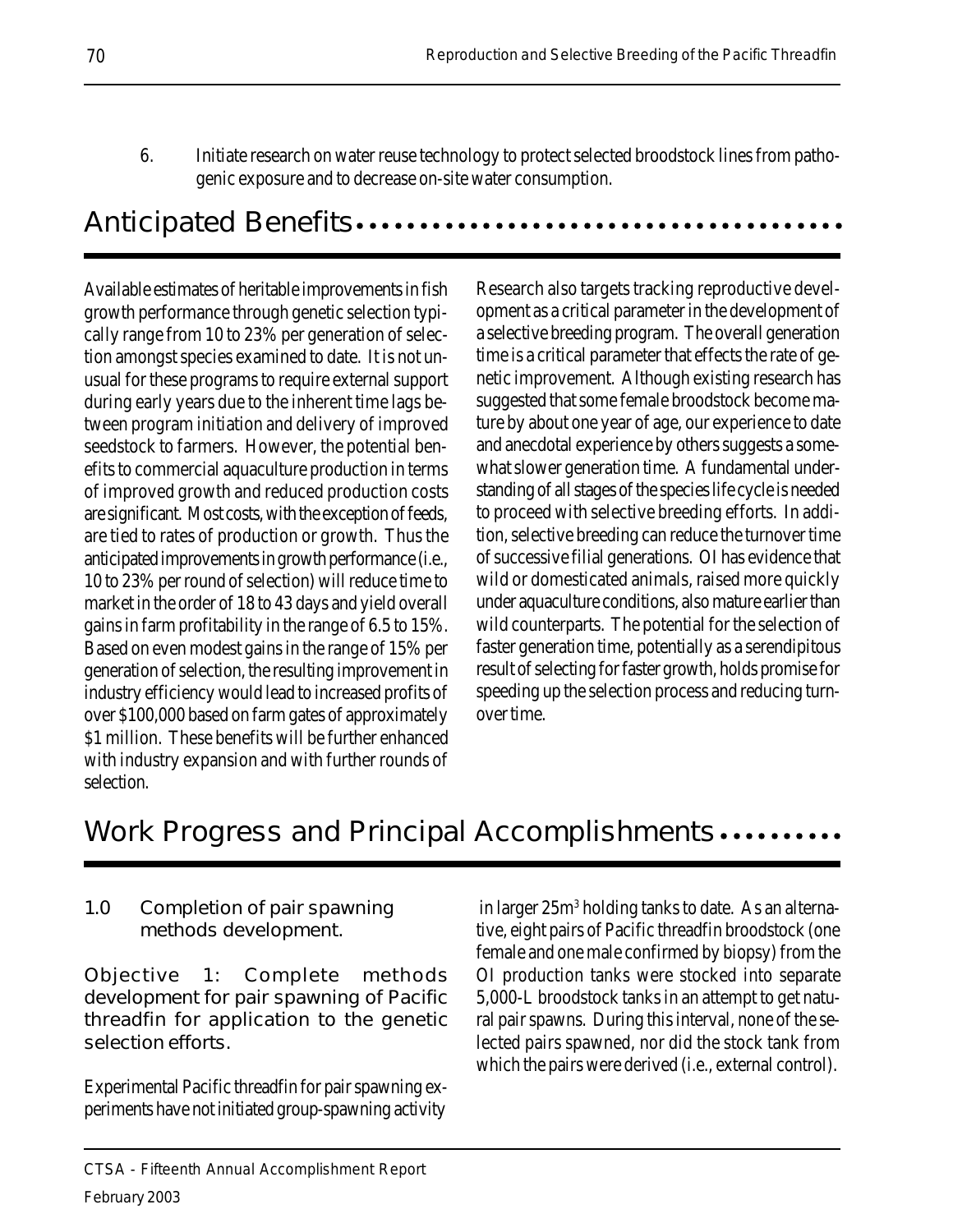In late October 2002, experimental Pacific threadfin stocks were allocated into twelve 5,000-L tanks at quadruplicate densities of two, four, and eight fish per tank with equal male/ female sex ratios. The stocks will be acclimated to experimental tanks for approximately one month prior to experimentation. Subsequent to the next full moon, stocks will be lightly anaesthetized and implanted with LHRHa/cholesterol implants to induce tank spawning. If this procedure is unsuccessful, then fish from the 25m<sup>3</sup> stock tank will be subjected

to hormonal injection and strip spawning procedures used to obtain fertilized eggs. Spawning control will need to be in place prior to scheduled hatchery runs in late January 2003.

### 2.0 Maintain broodstock lines

Objective 2: Establish and maintain domesticated and selected Pacific threadfin broodstock lines.

The Pacific threadfin genetic selection project is slightly behind schedule due to the slower than anticipated maturation and initiation of spawning of select and control animals. Hatchery runs were previously scheduled for October 2002 and are now scheduled for January/February 2003.

Control and fast-growth fish were selected in August 2001 from a post-growout population of 604 fish at approximately 6 months of age at a mean weight/length of 358g/25.6cm. From this population, a 50 animal control group with mean weight/length of 378g/25.6cm and a 50 fish "select" group with mean weight/length of 516g/28.9cm were established.

Results at a glance . . .

Experiments suggest size rather than environmental or behavioral conditions appear to be more important in determining the timing of sexual development and sex change in captive stocks of Pacific threadfin.

No spawning activity to date.

January 2002 maturation checks (at about 12 months of age) revealed that in addition to maintaining significant size difference between groups (686g vs. 896g), 10 out of 47 control animals had reached the male stage of sexual maturity (Pacific threadfin are protandrous hermaphrodites) whereas 41 out of 50 growth selected animals have entered the male phase of sexual maturation.

June maturation checks of these same stocks again revealed a significant size difference (730g vs. 980g) and the appearance of the first female animals. Interestingly, the majority of the select group has rapidly proceeded to the female stage of development with 12 males and 35 females while the control group was slower to develop reproductively with 12 fish remaining immature, 22 as males, and 13 advancing to the female stage.

This data also suggests that size, rather than environmental or behavioral conditions appear to be more important in determining the timing of sexual development and sex change in captive stocks of Pacific threadfin.

Somewhat surprisingly, despite the appearance of females in both the control and select populations, there has not been any spawning activity to date. The original project work plan had anticipated somewhat ear-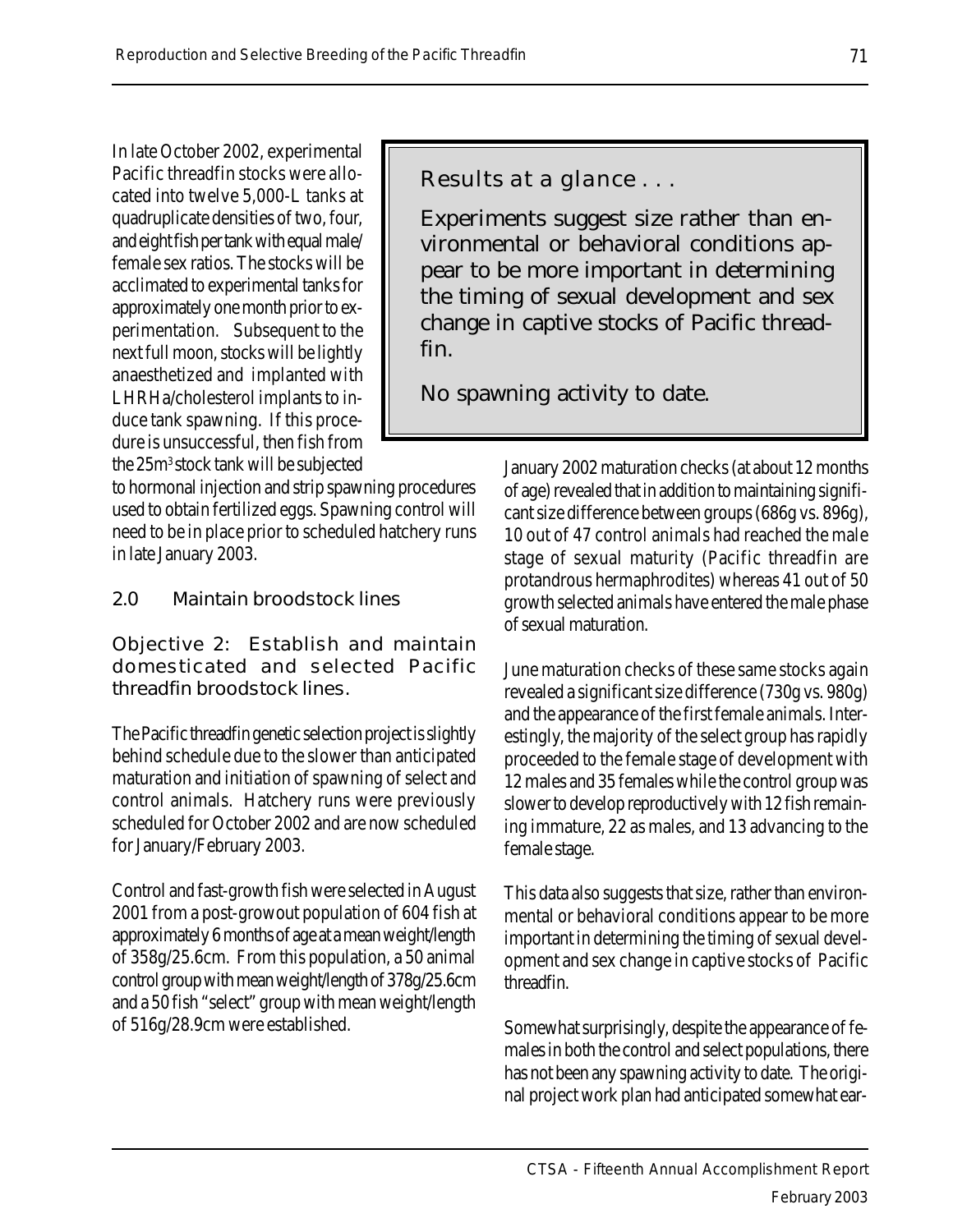lier sexual development and the initiation of natural spawning activity with the appearance of a significant number of female stage animals. This has forced us to abandon natural tank spawning activity as a source of seed stock and increase efforts on hormone induced, and possibly strip-spawning approaches to generate seed stock lines for selection evaluations.

3.0 Spawn select lineages

Objective 3: Conduct controlled spawning of select broodstock lines to generate select seedstock for growth performance evaluation.

This portion of the work plan is now scheduled during the natural reproductive phase of the lunar cycle toward the end of January 2003.

4.0 Monitor performance of select and control lines

Objective 4: Complete life cycle of growthselected and control lines of Pacific threadfin and determine direct effects of selection on growth performance, and indirect effects on survival, reproductive development, and generation time.

This portion of the project work plan should be initi-

ated in March 2003 with completion of the growth data collection phase at the end of August 2003.

5.0 Analyze genetic improvement in growth and other attributes.

Objective 5: Gain estimate of heritability for growth and indirect effects on survival, dressing percentage, and reproduction in Pacific threadfin.

This portion of the project is scheduled post-growout and is tentatively now scheduled for August/September 2003.

6. 0 Water reuse

Objective 6: Initiate research on water reuse technology to protect selected broodstock lines from pathogenic exposure and to decrease on-site water consumption.

The principal investigator recently attended the handson program put on jointly by the Freshwater Institute and Cornell University to acquire current state-ofthe-art training in water reuse technologies and is currently soliciting cost quotes and developing designs for application to captive threadfin stocks. These designs should be complete and implemented in time for growout of select and control threadfin lines early in 2003.

### Work Planned •••

- 1. Complete methods development for pair spawning of Pacific threadfin for application to the genetic selection efforts.
- 2. Establish and maintain domesticated and selected Pacific threadfin broodstock lines.
- 3. Conduct controlled spawning of select broodstock lines to generate select seedstock for growth performance evaluation.
- 4. Complete life cycle of growth-selected and control lines of Pacific threadfin and determine direct effects of selection on growth performance, and indirect effects on survival, reproductive development, and generation time.
- 5. Gain estimate of heritability for growth and indirect effects on survival, dressing percentage, and reproduction in Pacific threadfin.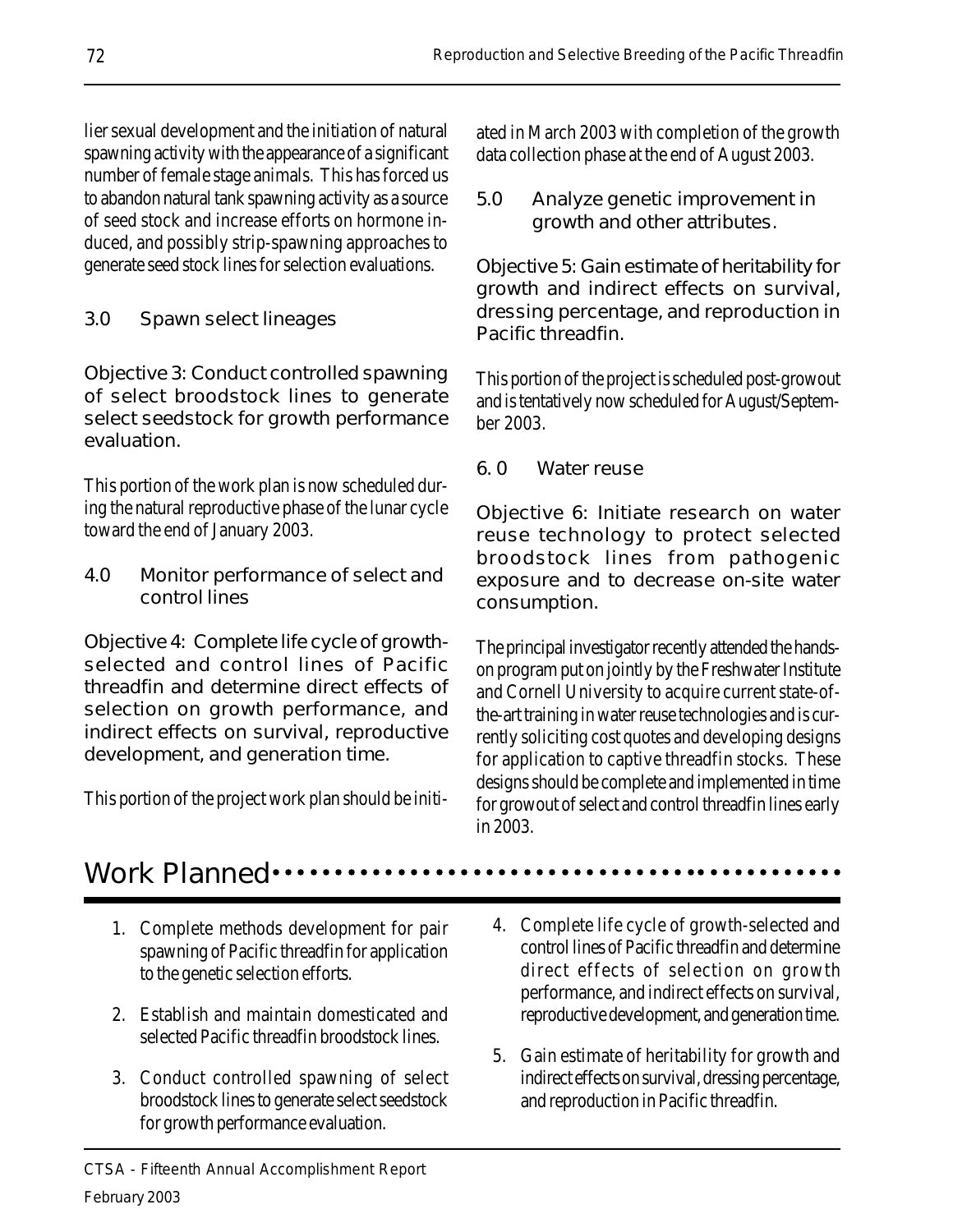6. Complete water reuse system commissioning and begin evaluation as a tool in broodstock

management, biosecurity, and water use reduction.

#### Impacts •

The aquaculture development of the Pacific threadfin is gaining substantial momentum in Hawaii with the appearance of captive farmed product in local restaurants, retail markets, and sales to both mainland and international markets. Recent adoption of cage culture technologies based on the joint UH/OI Hawaii Offshore Aquaculture Research Project (HOARP) has further intensified production capability in the sector. CTSA-funded research has provided the cornerstone

for this growing industry to date, and expected developments under current project funding will further assist in securing requisite fingerling supplies to meet the needs of both on-shore and offshore production. Current efforts to enhance aquaculture performance through genetic selection will provide new opportunities to increase industry efficiency through improved growth, reduced generation time, and greater resistance to stress and disease.

### Publications in Print, Manuscripts and Papers Presented

#### Publications in Print

Ostrowski, A.C., A. Molnar. 1998. Pacific Threadfin, Polydactylus sexfilis (Moi), Hatchery Manual. Center for Tropical and Subtropical Aquaculture. Publication no. 132. 96 pp.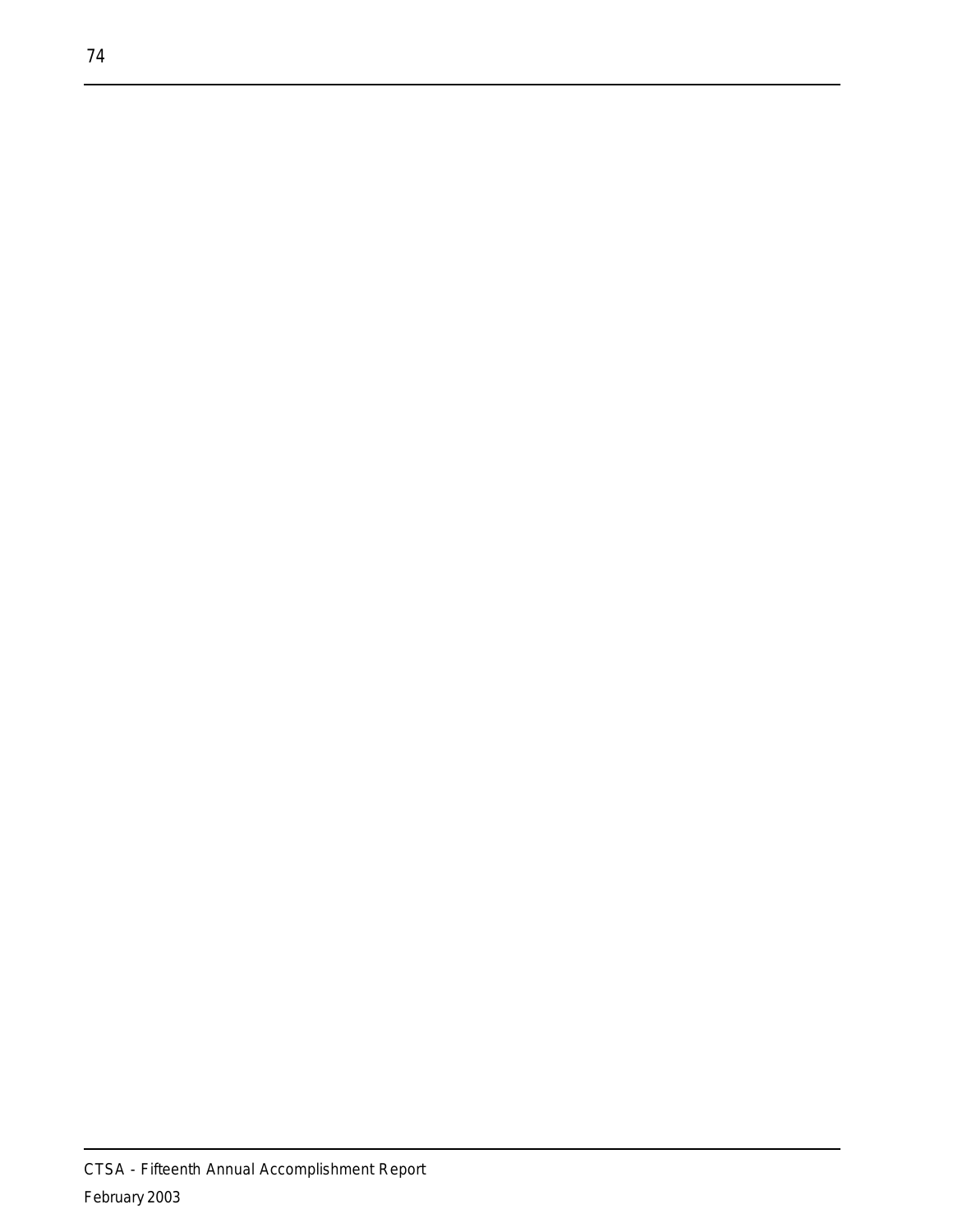# Development of Black-Lip Pearl Oyster Farming in Micronesia - Year One

# Reporting Period

October 1, 2001 - September 30, 2002

### Funding Level

| Year 1       | \$56,428 |
|--------------|----------|
| <b>TOTAL</b> | \$56,428 |

### Participants

FSM Component

Dr. Maria Haws, Pearl Research and Training Program, The University of Hawaii at Hilo (UHH), Hawaii

Eileen Ellis, Researcher, Marine and Environmental Research Institute of Pohnpei (MERIP), Pohnpei, FSM

Simon Ellis, Aquaculture Development Agent, College of Micronesia (COM)-Land Grant, Pohnpei, FSM

Fr. Gregory Muckenhaupt, Director of the Ponape Agriculture and Trade School and MERIP, Pohnpei, FSM

Stacy Maenner, Suzanne O'Connor, Matang Ueanimatang, Tomoaki Yamada, biologists, MERIP, Pohnpei, FSM

Kustine Silbanuz , and Joachim Wasan, staff members, MERIP, Pohnpei, FSM

RMI Component

David Wise, Pearl Oyster Hatchery Consultant

Simon Ellis, Pacific Coordinator, Pacific Aquaculture and Coastal Resources Center (PACRC) Initiative for Future Agriculture and Food Systems (IFAFS) project

Peter Fuchs, CFO, Robert Reimers Enterprises, Inc. (RRE)

Ramsey Reimers, President, RRE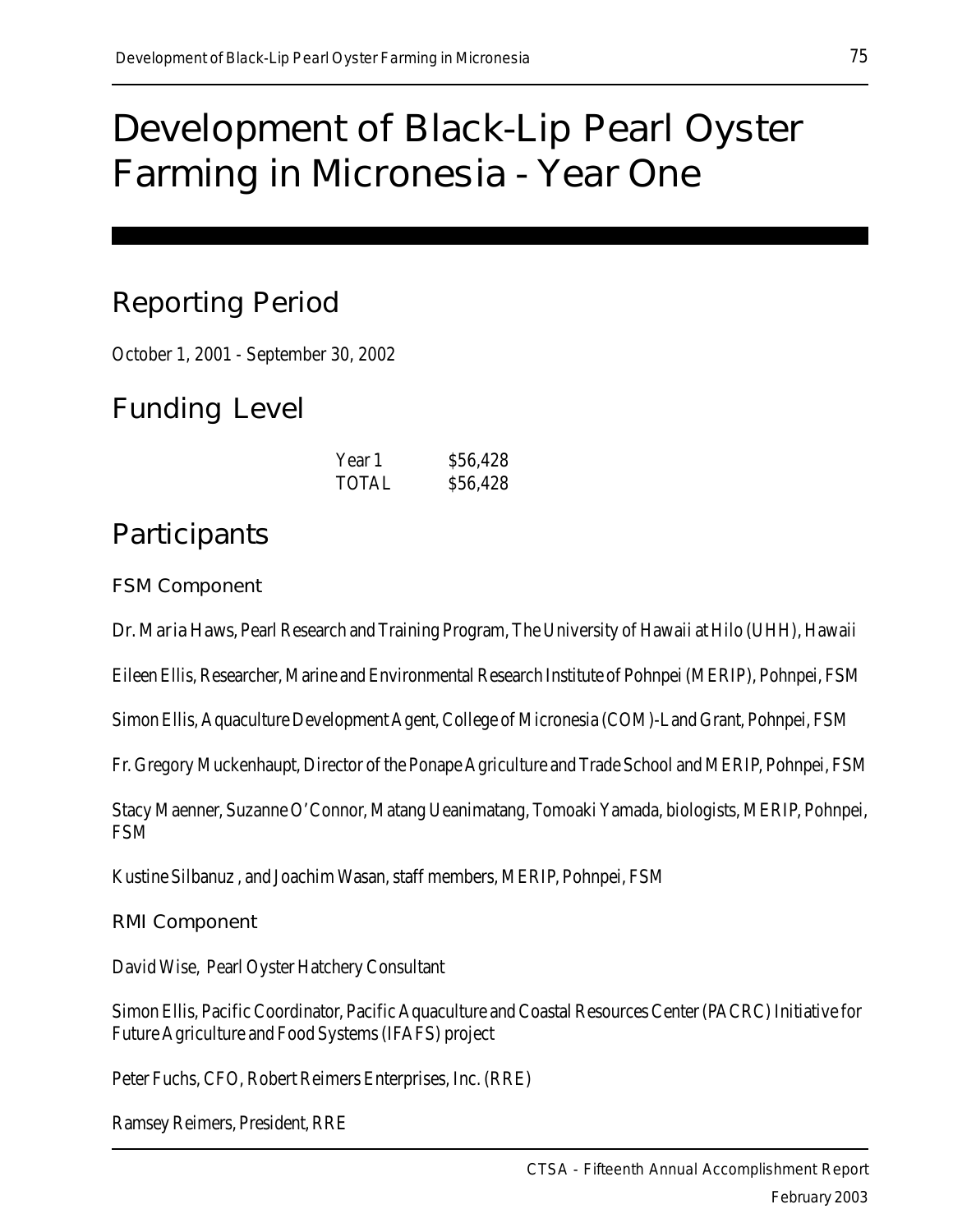Sebastian Horbushko, RRE

Junior DeBrum, Marshall Island Marine Resource Authority (MIMRA)

Virgil Alfred, Manager, Black Pearls of Micronesia, Inc. (BPOM) and Owner, Mid-Pacific Pearls

Don Hess/Dr. Dean Jacobsen, College of the Marshall Islands (CMI)

Dr. Manoj Nair, Aquaculture Researcher, CMI Land Grant

Matang Ueanimatang, UH H/CMI Aquaculture Extension Agent

Pearl Farming Bioeconomic Study

Dr. Quentin Fong, Resource Economist, University of Alaska Fairbanks-Kodiak

Simon Ellis, Pacific Coordinator, PACRC IFAFS project

Virgil Alfred, Manager, BPOM and Owner, Mid-Pacific Pearls

Dr. Maria Haws, Pearl Research and Training Program, UHH, Hawaii

Peter Fuchs, CFO, RRE

Senator Gerson Lekka and Chief Magistrate George Stephens, Nukuoro Pearl Farm

### Objectives .....

This project has three basic components:

- $\bullet$  Hatchery technology development and training in the Federated States of Micronesia
- Hatchery technology and training in the Republic of the Marshall Islands
- Bioeconomic study of Micronesian pearl farms

Hatchery technology development and training in the Federated States of Micronesia

- 1. Installation of a simple pearl oyster hatchery into the existing MERIP facility for seed supply, demonstration and training purposes. The hatchery is intended to be of the appropriate size and technology level so that it can be operated and replicated in the Micronesian context.
- 2. Transfer pearl oyster hatchery methodology to marine science students, marine resource management personnel and private sector individuals on Pohnpei and throughout the region.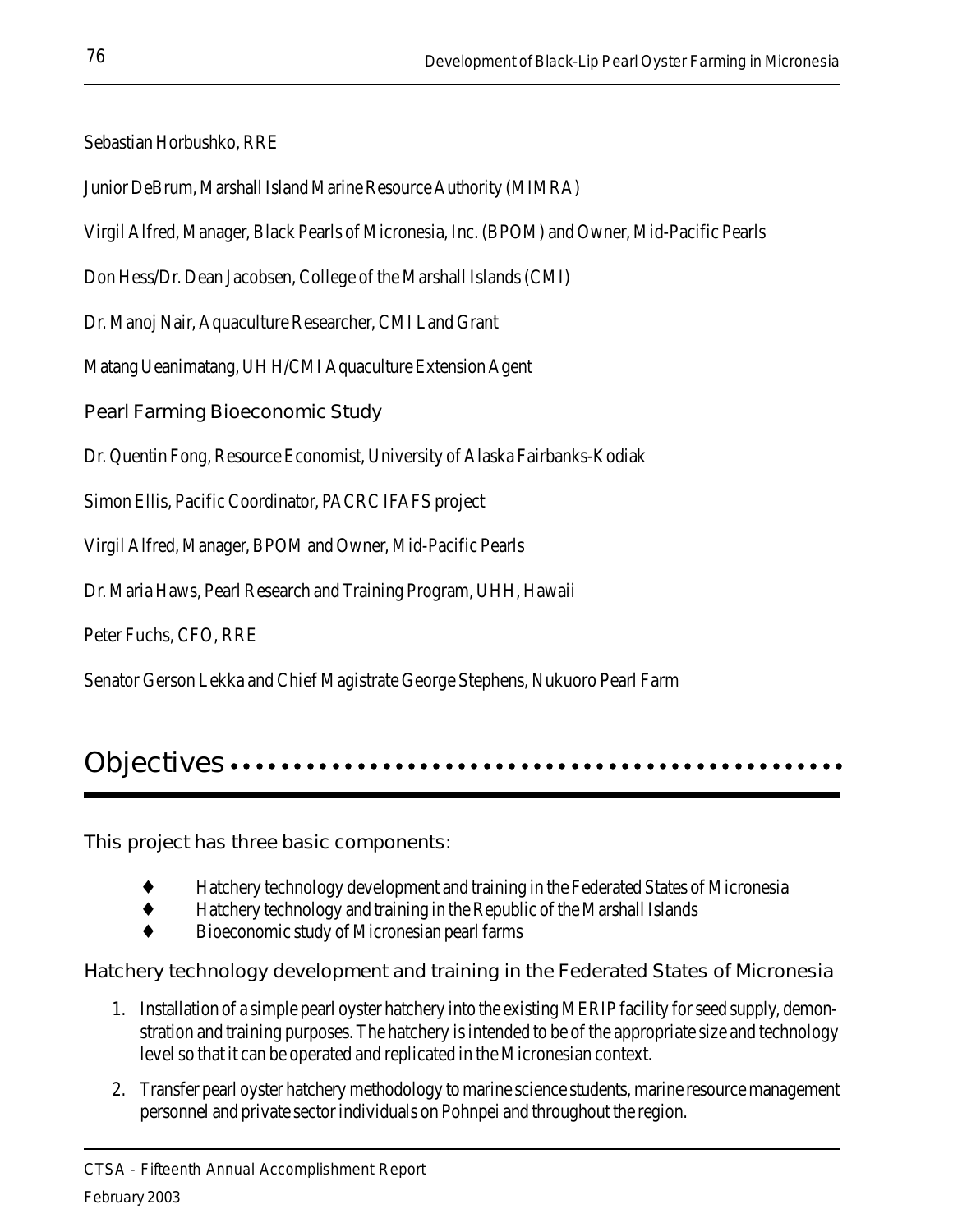Hatchery technology and training in the Republic of the Marshall Islands

- 1. Provide a means to rescue the Marshall Islands pearl industry through a short term effort to revive hatchery operations, and document procedures for hatchery operation and production.
- 2. Transfer pearl oyster hatchery methodology to local aquaculturists, marine science students, marine resource management personnel and private sector individuals in Majuro with the goal of creating a sustainable local capacity to operate pearl oyster hatcheries.

### Bioeconomic study of Micronesian pearl farms

- 1. Create a production oriented economic model based on Hawaiian / Micronesian pearl farms and use the data to guide decision making, management practices, financial strategies, and research and development efforts. A model farm possessing the characteristics of typical Micronesian pearl farms will be developed for analytical purposes. Economic modeling will be done using Crystal Ball Software.
- 2. The methods and outcomes of the model will be transferred through workshops, a layman oriented publication and peer reviewed publications.

## Anticipated Benefits  $\cdots$ ...............

### FSM component

The hatchery technology developed from this project will be transferred to the FSM through demonstrations and training. Our goal is to establish a cadre of skilled individuals who can contribute to industry development through research, training, education and farming. Long-term benefits will also include a hatchery and farm facility at PATS that will be open to all members of the public who wish to learn more about pearl farming technology.

#### RMI component

Due to the closure of the BPOM pearl oyster hatchery in 2000, the industry greatly needed a temporary source of pearl oyster spat until a permanent hatchery operation could be re-established. The BPOM hatchery was the RMI's principal source of pearl oyster spat, and local pearl farms are already looking at a two year gap in pearl harvests in the near future.

Furthermore, the BPOM hatchery considered all their technology to be proprietary, and no local group of trained individuals existed who could continue the hatchery operations. Therefore, it is essential to establish local operation and oversight of any proposed hatchery in order to reduce the dependence on foreign entities.

### Pearl Farming Bioeconomic Study

Pearl farming has been a risky, yet generally lucrative endeavor in the South Pacific, Australia, Japan and other countries. The industries are now suffering from a host of problems impacting their long-term economic feasibility due to recent changes and trends. The Hawaiian and Micronesian industries are significantly different, but little information exists to inform farmers, researchers or technical assistance providers of these industries. The results of this work will help farmers choose better management strategies, reduce costs, plan financial strategies and identify areas of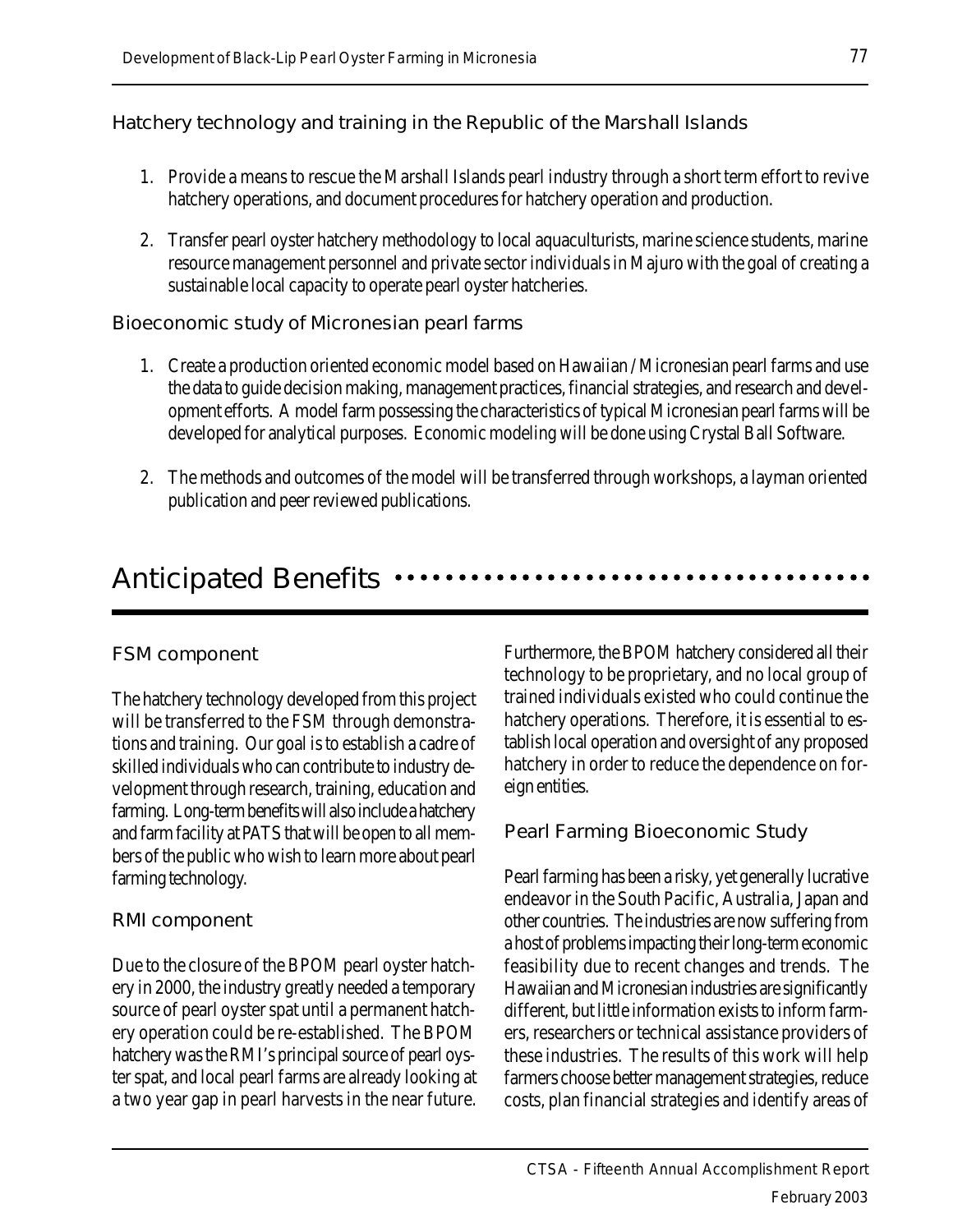sensitivity for future focus. This work targets only the production aspects of the industry, but will be integrated into a wider study of global economics and marketing.

# Work Progress and Principal Accomplishments  $\cdots$ ...

### FSM component

Objective 1: Installation of a simple pearl oyster hatchery into the existing MERIP facility for seed supply, demonstration and training purposes. The hatchery is intended to be of the appropriate size and technology level so that it can be operated and replicated in the Micronesia context.

A simple pearl oyster hatchery was set up at the existing MERIP facility. A new seawater system designed specifically for delivery to the larval rearing tanks was installed. All equipment and supplies were ordered, and the protocols were put into place. A storeroom at MERIP was converted into an algae room and stocked with four species of microalgae from CSIRO in Hobart, Australia (Isochrysis galbana, Chaetocerus muelleri, Pavlova salina, and Tetraselmis suecica). Algae room operations were initiated utilizing 500 ml, 2-L and 15-L containers.

Spawning was attempted on three separate occasions in January and February 2002 with only one successful spawn in February 2002. A total of 46 pearl oyster broodstock were collected and kept in three separate locations in the lagoon. Fertile eggs totaling 22.98 million were obtained from the successful spawn and 3.6 million D-stage larvae were stocked into six, 300- L rearing tanks one day after the spawn (the maximum for the available tank space). The larvae were reared to metamorphosis using the newly designed hatchery and algae room. Survival to day 27 was 5% and did not differ appreciably from survival rates reported in the literature. Approximately 100,000 larvae were taken through metamorphosis. Once eyed larvae were transferred to setting tanks where they were disturbed as little as possible and population estimates were conducted infrequently. On day 71 post-spawn, 46,000 spat were removed from setting tanks and placed in spat bags. The majority of these spat were placed on a longline in the lagoon for further growout. Some spat were moved into spat bags in raceways with flow-through seawater and supplemental drip-feeding of algae for further landbased nursery training and education purposes.

Objective 2: Transfer pearl oyster hatchery methodology to marine science students, marine resource management personnel and private sector individuals on Pohnpei and throughout the region.

During this period, four MERIP staff biologists (three expatriates and one Micronesia) received full training in pearl oyster spawning, larval rearing, land-based nursery techniques and microalgae culture. They participated in all aspects of the design, installation and operation of the pearl oyster hatchery. Fourteen Micronesian students from MERIP also received training in these techniques through organized classroom activities and practical demonstrations.

### RMI Component

Objective 1: Provide a means to rescue the Marshall Islands pearl industry through a short term effort to revive hatchery operations and document procedures for hatchery operation and production.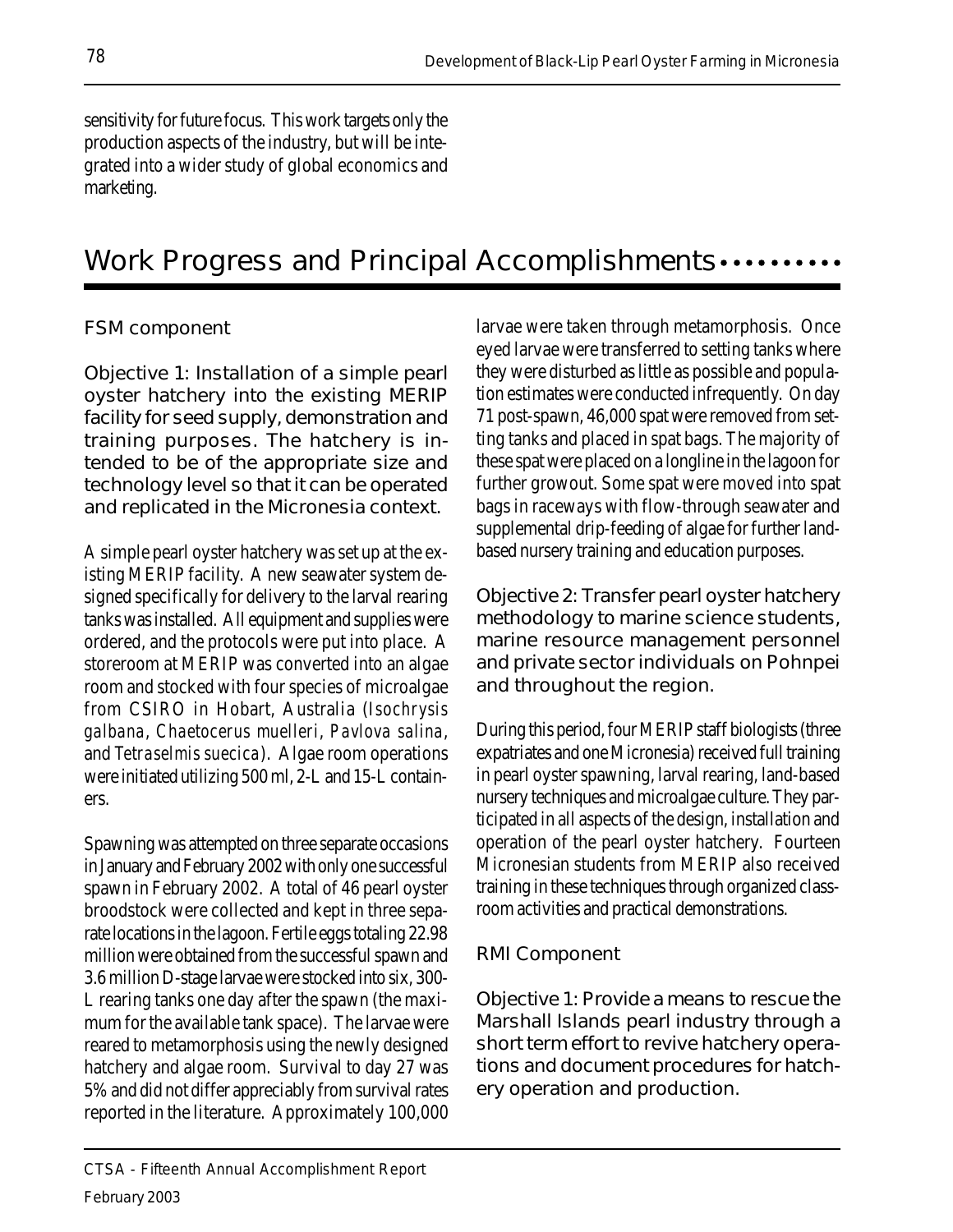The original focus of this project had been to develop a means to reduce predation by Cymatium snails on pearl oyster spat and biofouling removal costs. When the BPOM pearl oyster hatchery closed, these experiments were no longer possible due to the lack of oyster spat. Efforts were then made to revive operations at the BPOM hatchery. To complicate matters, the hatchery had been suffering from certain infrastructure and operational problems even before its closure. The hatchery and algae lab were cleaned, equipment and laboratory supplies were repaired or replaced, and the water and air systems were put back into operation. No uncontaminated algae cultures existed at Majuro, so cultures were imported from PATS, The Oceanic Institute and UH-Hilo. Local personnel assisted in all efforts. Additionally, it was necessary to develop a series of agreements between private sector partners and public sector partners regarding use of the facility, contributions of matching funds and in-kind match, and allocation of pearl oyster spat. It should be noted that the private sector partners (RRE, BPOM and Mid-Pacific Pearls) and the public sector partners (CMI, Land Grant, PRTP/ UH-Hilo) dedicated a significant amount of funds, time and effort to the initiative. Many individuals who were not obligated to do so, volunteered their time preparing for and participating in this work.

Broodstock pearl oysters were collected and spawning attempts were made. It was decided to use broodstock from Arno in order to adhere as closely as possible to recommended guidelines to use local stock. Also, wild stocks from Majuro have uncertain origins and stocks from the Majuro farm tended to suffer from chronic mortality of an unknown origin. Arrangements were made to visit the RRE Arno farm in early July and attempt spawning. Six spawning attempts were made during July, August and September and all but the final one were unsuccessful because of the lack of gonad development. Pearl oysters from Arno, Majuro and Jaluit were tried. The team also attempted to source pearl oysters from Likiep and other atolls, but failed to due to transportation difficulties. Conditioning of the collected pearl oysters was also attempted using methods previously

used by Wise and Horbushko. The final and only successful spawning attempt was made on August 26 using collected pearl oysters. The quality of this spawn was rather poor. On Day 6, 6 million larvae remained.

Pearl oyster spawning has not been observed to be so difficult in any of the situations previously encountered by the members of the technical team and this caused them great concern. One possible hypothesis is that the beginning of El Niño may have raised water temperatures for a prolonged period thus resulting in the extended barren period. At the same time, coral bleaching was observed by a CMI survey team on several Marshallese atolls. Previously, the Marshalls and the FSM have been largely unaffected by bleaching events believed to be provoked by high water temperatures that have so severely impacted the South Pacific coral reefs. An unusually prolonged hot spell may also have produced this affect. If this hypothesis holds, then it indicates that cyclic climatic events, perhaps exacerbated by global climate warming, may be a threat to the pearl oyster industry and other marine resources. Further research is needed on the topic, as well as the development of a cost-effective method for conditioning pearl oysters to avoid future delays in hatchery production.

Difficulties were also encountered at the larval rearing stage due to the poor design of the water system and the poor quality of the water in the area surrounding Woja which was contaminated from human and agricultural activities. High mortality began on Day 8 and continued. Antibiotics were administered after Day 8 in an attempt to curb mortality. High and sudden mortality appears to have been a chronic problem during previous years at the BPOM hatchery and no successful larval run had ever been done without the use of antibiotics. Given that antibiotic use is not common in pearl oyster hatcheries, it indicates that there is a serious underlying problem. By Day 20, 300,000 larvae remained and these were smaller than would be expected at this age. Metamorphosis occurred over a prolonged period as is typical with P. margaritifera. By the time the spat were between 0.5 and 1.0 cm DVM, only about 1000 remained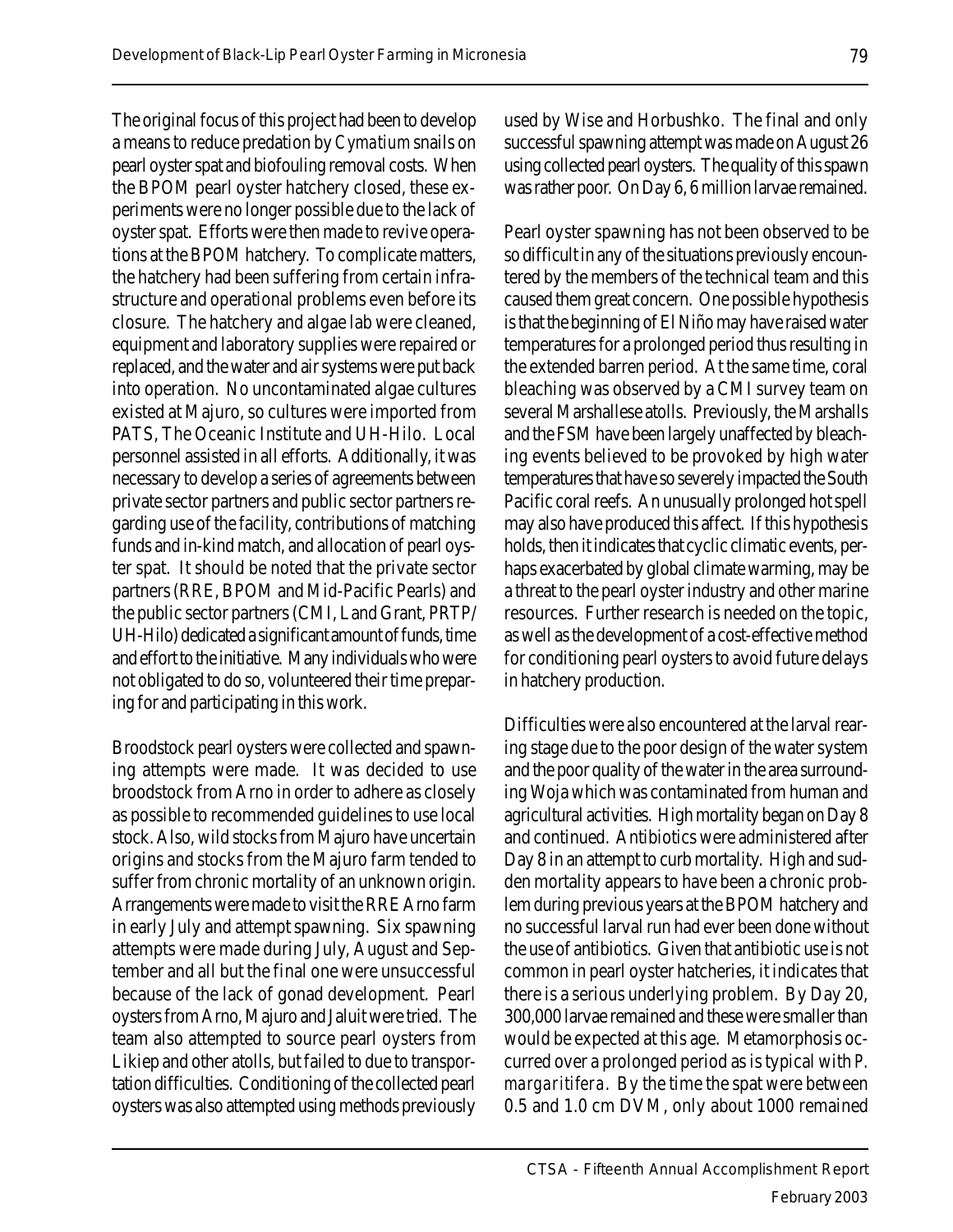(Day 42). It was decided jointly by the partners that since so few spat were produced, it did not make sense to divide them among the industry partners. Instead, the spat were donated to CMI to begin the demonstration farm sponsored by the MSI Sea Grant and the USDA IFAFS projects.

The description of operational procedures for the BPOM hatchery was documented and will soon be published. There is usually a large body of information related to any specific hatchery that needs to be known in order to operate that particular facility. The BPOM hatchery had many quirks, and an apparent tendency for pearl oyster spawns to require special treatment to assure survival. Thus, part of this effort included the drafting and publishing of an operations manual specific to the BPOM hatchery to be used for reference of future operators.

Objective 2: Transfer pearl oyster hatchery methodology to local aquaculturists, marine science students, marine resource management personnel and private sector individuals in Majuro with the goal of creating a sustainable local capacity to operate pearl oyster hatcheries.

All phases of the hatchery renovation, spawning and larviculture were used for the dual purpose of training and demonstration. Three technicians from MIMRA and BPOM, plus the CMI/UHH Aquaculture Extension Agent, and the Land Grant Aquaculture Researcher were trained in hatchery operations, algal culture and larval rearing. Fifteen CMI students were involved in some phase of this work and now six of them have internships at MIMRA. Industry members from RRE, BPOM and Mid-Pacific Pearls also participated in a technology exchange. Significant exchange among biologists who work in aquaculture and pearl culture also occurred, and this contributed greatly to efforts in the region.

Pearl Farming Bioeconomic Study

Objective 1: Create a production oriented economic model based on Micronesian pearl farms and use the data to guide decision making, management practices, financial strategies, and research and development efforts. A model farm possessing the characteristics of Micronesian pearl farms will be developed for analytical purposes and economic modeling will be done using Crystal Ball Software.

Dr. Fong visited the RRE and BPOM pearl farms in June, 2002 accompanied by Haws and S. Ellis. The Mid-Pacific Pearl Farm at Arno was not visited, but the owner, Mr. Virgil Alfred was interviewed. Managers and owners of the Marshallese pearl farms, Frankie Pedro, Virgil Alfred, Peter Fuchs and Ramsey Reimers provided data and information to Dr. Fong on the operations and strategies of the farms.

Prior to this event, Fong had visited the FSM PATS pearl oyster hatchery and demonstration farm and collected data from this effort, funded through the UH-Hilo IFAFS project. This information is key because it provides good data on hatchery economics which will be entered into the farm model as spat costs. Additional spat production information was collected during the CTSA RMI hatchery work.

The model was developed and its assumptions were reviewed by Haws and Ellis. Ellis checked back with key stakeholders to verify assumptions. This work continues and is projected to be finished in early 2003.

Objective 2: The methods and outcomes of the model will be transferred through workshops, a layman oriented publication and peer reviewed publications.

This will commence once the model has been fully developed and tested and the data analysis completed.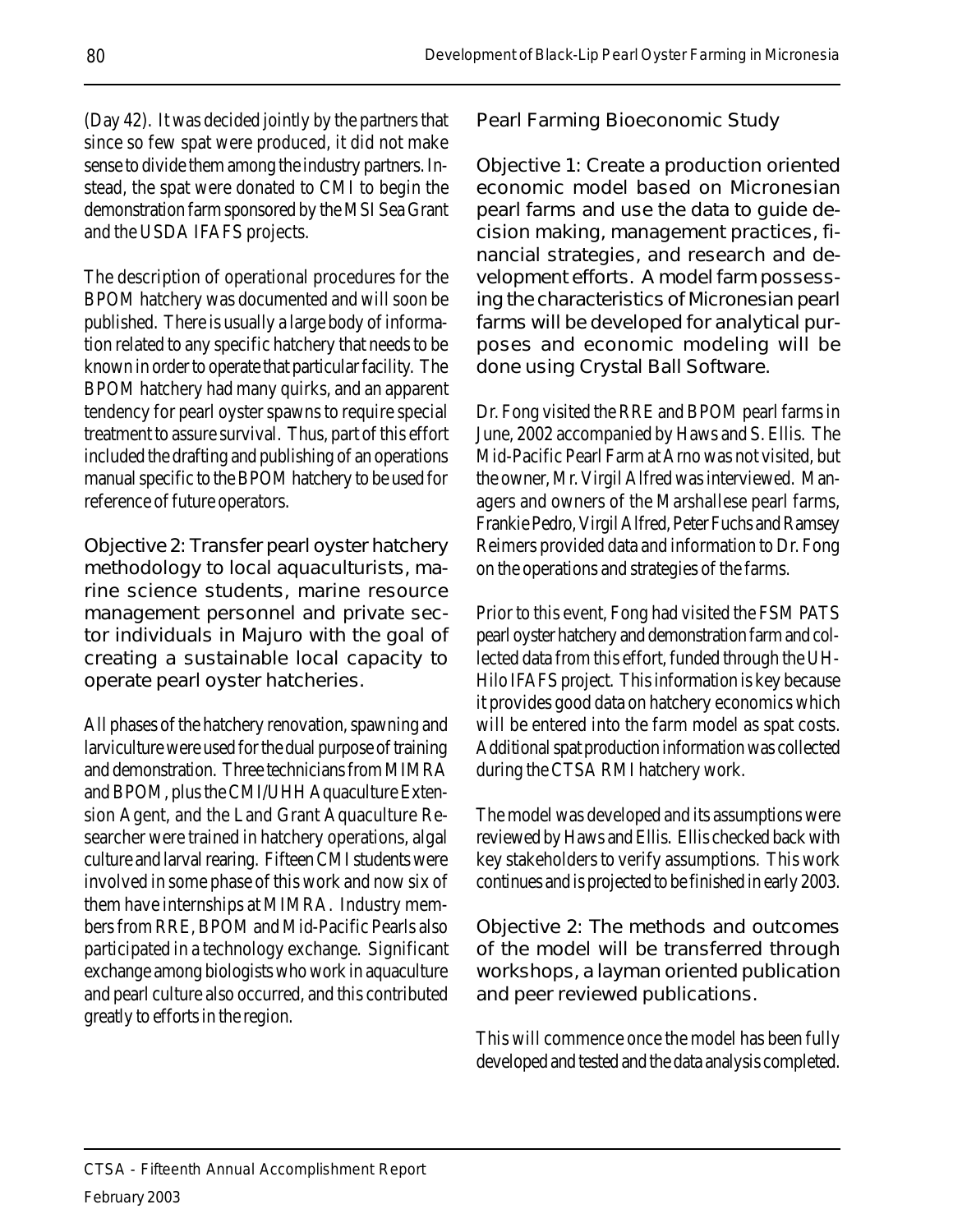### Work Planned .......................

#### RMI component

The hatchery operation manual will be completed. However, given the serious problems with the hatchery, continued production at this site will entail a high level of investment. Even if the infrastructure shortcomings were to be addressed, it may not be possible to resolve problems related to the lagoon water quality. The technical team will continue to move forward with development of a small research and training hatchery at the CMI Arrak Aquaculture facility.

Pearl Farming Bioeconomic Study

Testing of the model will continue and is projected to be finished in early 2003. Presentation of the model and the accompanying interpretative reports are also projected to be done in early 2003.

### Impacts ………

#### FSM component

It has been clearly established that a small-scale, costeffective hatchery can be successfully operated in the FSM using local personnel. It is too early at this time to evaluate the full impacts of this project in regard to industry development.

The public has manifested a great deal of interest in pearl farming and the team will continue to support efforts to transfer technology to potential pearl farmers, educators and researchers. Seven PATS marine students have graduated with high school diplomas, seven new senior students have received further training, and two Micronesian technicians have received training to assist the project. The algae laboratory has remained in operation for future training and education. One former Micronesian staff member has obtained employment at the College of the Marshall Islands as a result of his black-lipped pearl oyster experience from this project. Many visitors to the MERIP laboratory (the majority of which have been Micronesian) have been given tours and explanations of the project.

#### RMI component

Although the hoped for quantity of pearl oyster spat was not produced, this project produced both intended and unintended benefits that will positively affect the course of industry development in the near future. First, the RMI now has a technical team, supported by members in the FSM and Hawaii that are knowledgeable about pearl oyster hatchery technology. The opportunity to learn from Wise, and the chance to work together and exchange information among the various pearl oysters specialists was invaluable. Secondly, several Marshallese technicians and students (some now employed at MIMRA) are able to raise pearl oyster spat and have gained a broad understanding of pearl oyster biology and culture. Thirdly, while the project team had been engaged in planning a long-term course of action for hatchery development, the opportunity to test the BPOM hatchery was valuable as it has become clear that serious problems exist that will be either costly or impossible to mitigate.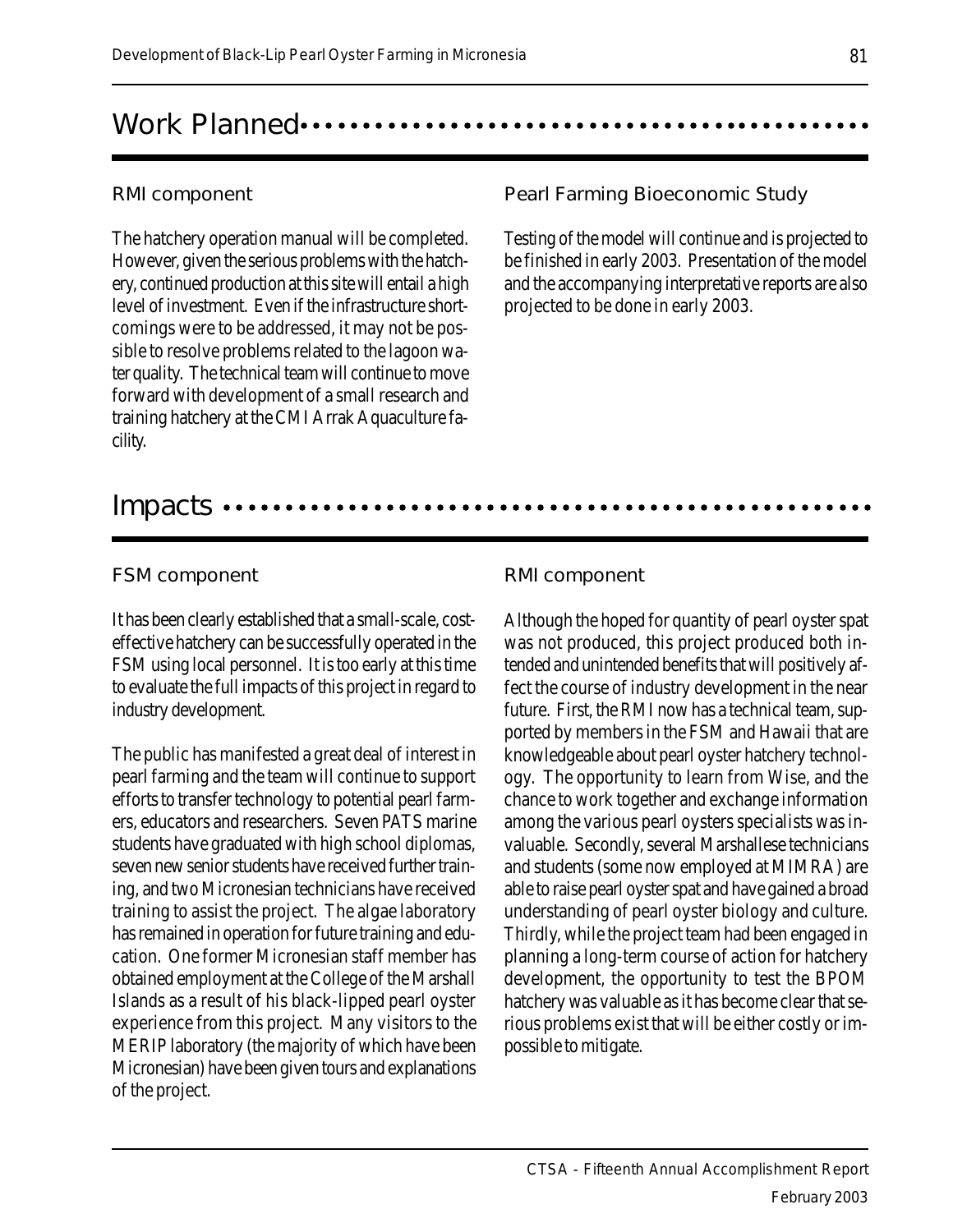Of particular interest and relevance to future research directions are the following findings:

- Marshallese pearl oysters may not follow seasonal patterns documented for stocks in the South Pacific.
- Marshallese pearl oysters appear to have been uniformly affected by some environmental factor for a prolonged period of time that prevented accumulation of gonad material.
- The scarcity of pearl oysters and the difficulty in collecting enough local pearl oyster stocks of known origin clearly points out the need to establish guidelines regarding importation of foreign stocks and mechanisms to control inter-island transfers.
- Methods to hold and condition broodstock are clearly needed due to the unpredictability

of spawning and the scarcity of appropriate broodstock.

Pearl Farming Bioeconomic Study

This work has yet to be completed, but is expected to assist industry members, technical assistance providers and researchers with information that will help guide industry development efforts.

# Publications in Print, Manuscripts and Papers Presented

RMI component

Two publications (operations manual and methods) are pending publication by CMI; this is projected to be accomplished by the end of 2002.

Pearl Farming Bioeconomic Study

No publications have been issued to date, although the effort was described in an article submitted to the CTSA Aquatips.